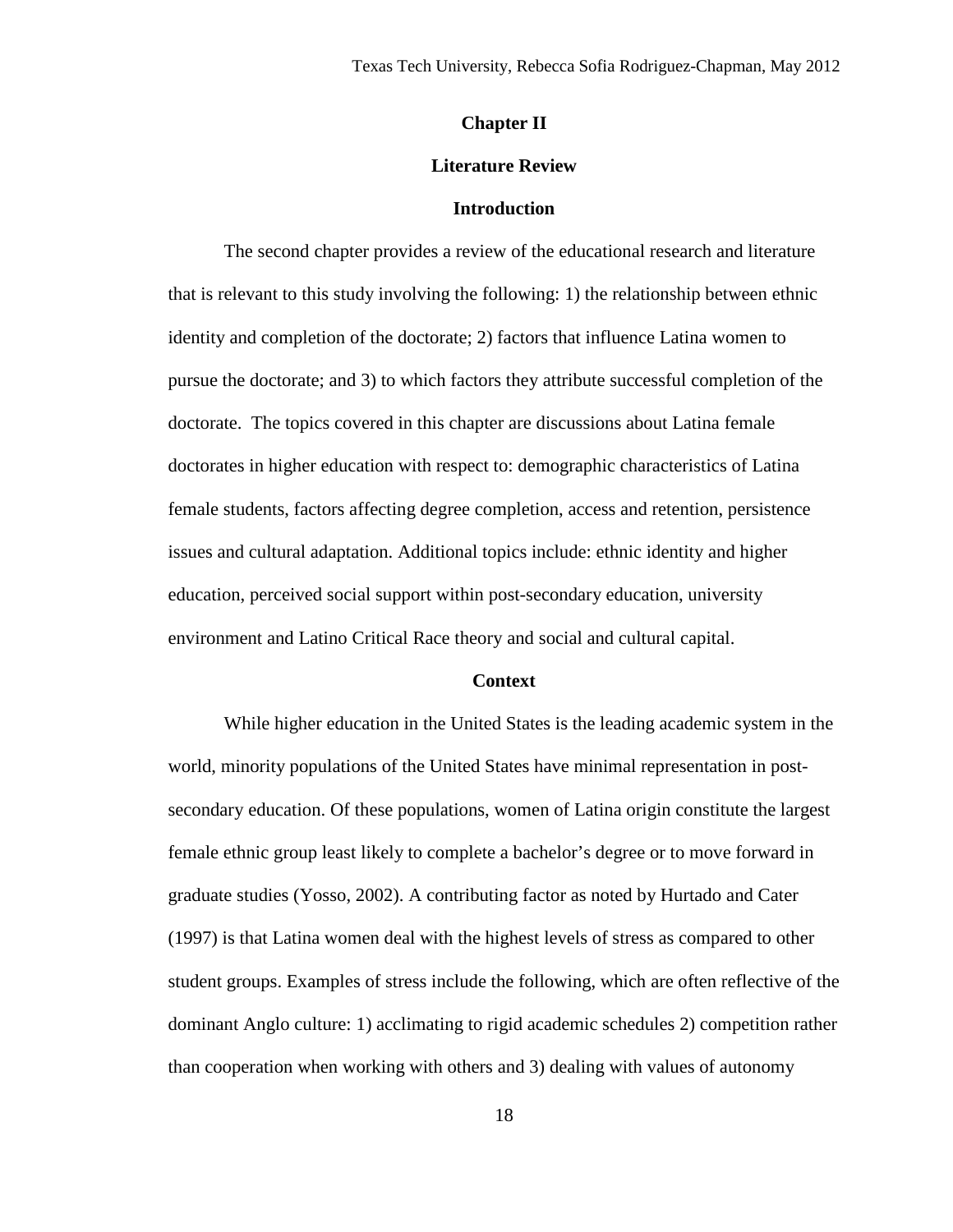rather than interdependence (Ponterotto, 1990). These stressors are more of an issue for ethnic minorities, such as Latina women, who must straddle two worlds and negotiate expectations of the two worlds simultaneously (Torres, 2006).

Additionally, other hindering factors for Latina female college students often involve the lack of Latina female faculty role models, resulting in feelings of isolation and disappointment (Yosso, 2002). Latina female students may also have to contend with stressors associated with overt discrimination, the imposter syndrome, interracial conflicts, and a perception that the campus climate is hostile (Fisk, 1988; Hurtado, Carter, & Spuler, 1996; Padilla, 1995; Priest & McPhee, 2000; Rendon, 1996; Gonzales, 2006). As discriminatory hiring methods perpetuate already low numbers of Latina female professors, "the conditions leading up to the doctorate and the doctoral process itself also contribute to the very small number of Chicana/Latina academics" (Yosso, 2002, p. 327).

Research by Calasanti and Smith (2002) asserted that when comparing Latina women to every other ethnic group, including men, Latina women were the most underrepresented ethnic group in regard to doctoral production. Fewer doctorates translates into fewer Latina female faculty, leading to fewer mentors for Latina female graduate students and less research regarding Latina female undergraduate and graduate student needs in post-secondary education (Solorzano, 1995). The need for an increase in the number of women of color, specifically Latina women, in academe is a widely recognized goal within post-secondary education (Arrendondo & Castellanos, 2003; Blackwell, 1996; Cross, 1996; Nakanishi, 1996; Olivas, 1996) as continuing shifts in the student demographic change the education paradigm of the  $20<sup>th</sup>$  century (Halm, 2010).

19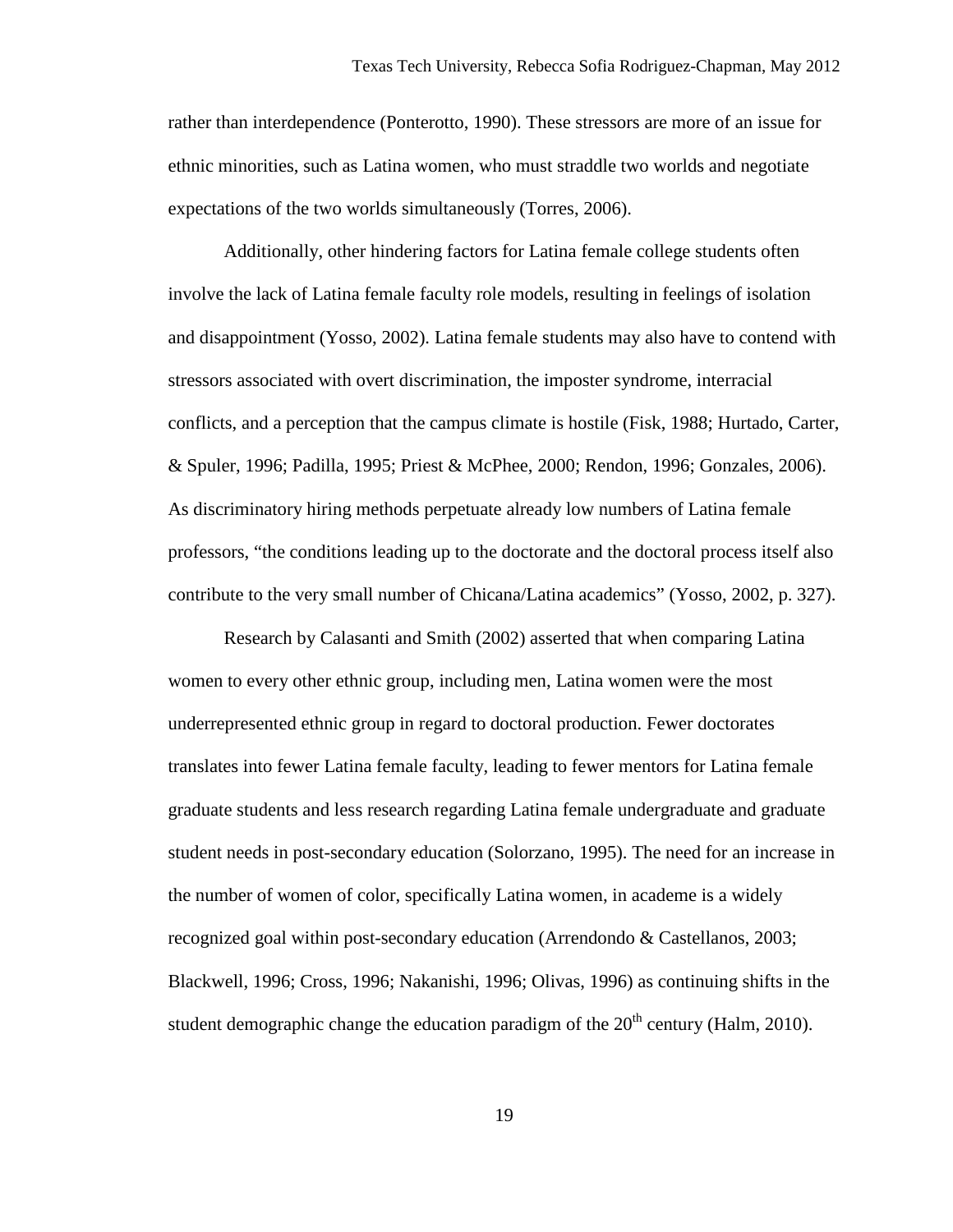### **Demographic Characteristics**

Latinos are defined as individuals living in the United States whose nationality, group, or country of origin is related to the Latin American descent of an individual's parents or ancestors (Hayes-Baustista & Chapa, 1987). Significant racial and ethnic differences stemming from diverse national origins, history and demographic locations exist within the Latino population (del Pinal & Singer, 1997; Guarnaccia, Martinez, & Acosta, 2005). As of 2007, the Latino population totaled 13 % of Latinos in higher education and represented the largest minority population in our country (United States Census, 2000; National Center for Education Statistics Integrated Postsecondary Education Data System Enrollment Survey, 2006-2007). Further compounding the issue of the Latino population growth is the fact that between 2006 and 2017, Latino enrollment in post-secondary education is expected to increase from 13% to 39% of the total college enrollment (Projections of Education Statistics to 2010 in the National Center for Education Statistics of 2008; National Center for Education Statistics Integrated Postsecondary Education Data System, Enrollment Surveys, 2006-2007). Although Latino enrollment is expected to grow, the number of Latina women earning a terminal degree is minimal. For example, of the women earning a terminal degree in 2008, 4 % were Latina women who completed the doctorate in comparison to 62.2 % of Anglo women (National Center for Education Statistics, 2009c). These low numbers result in a minimal representation of Latina women in the final stages of the academic pipeline.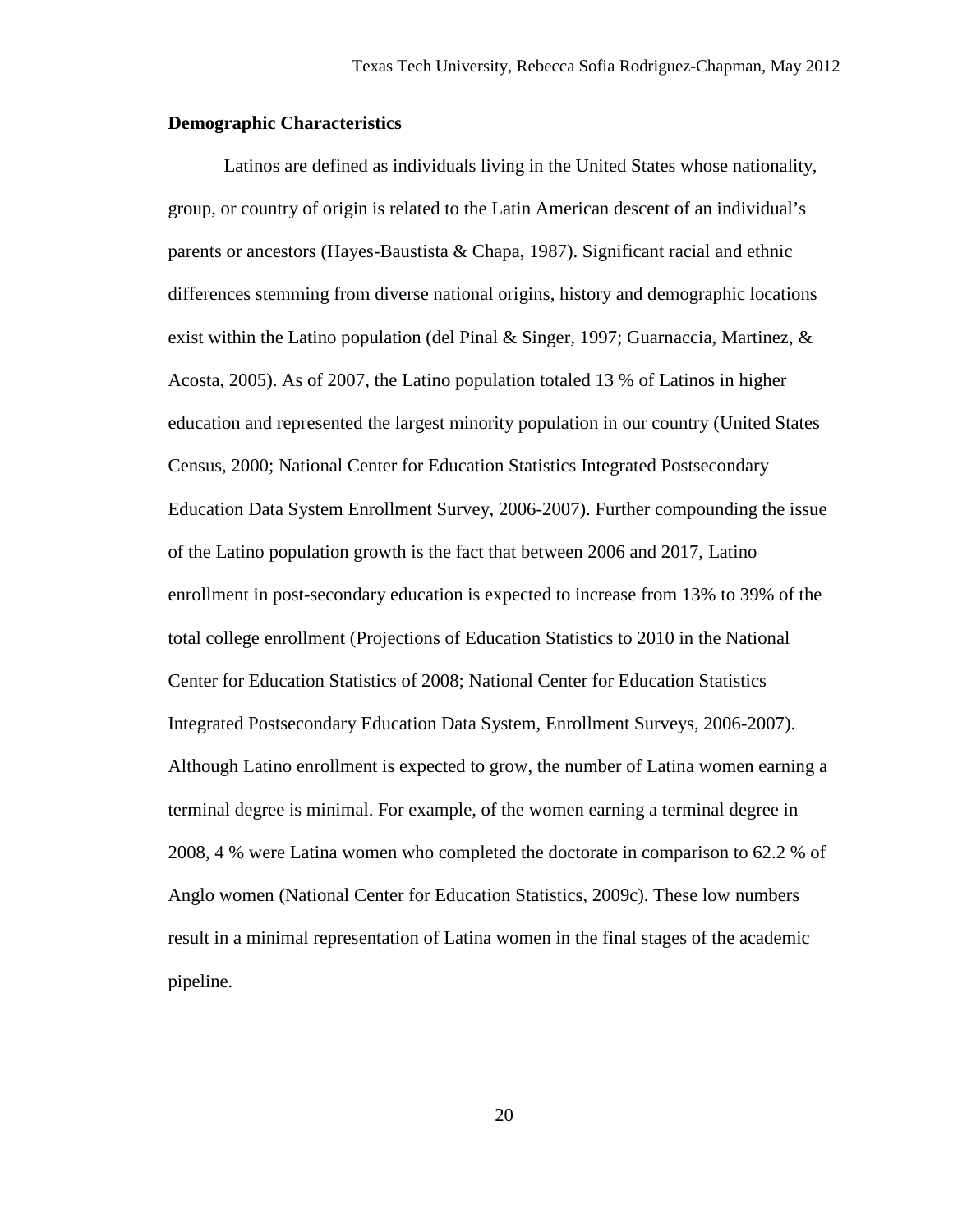### **Enrollment Characteristics**

Research conducted by Contreras and Gandara (2006) noted two primary avenues in regard to Latina female enrollment in higher education. The first consists of attending nonselective campuses, primarily consisting of community colleges. Thus, as these students have limited degree opportunities through community colleges, many transfer to four-year campuses as opposed to being recruited directly from high school. Further, nearly half of all Latina female college students are enrolled in one of the 230 Hispanic Serving Institutions (Santiago, Andrade, & Brown, 2004).

Second, according to Carnevale and Rose (2003), the other avenue is to attend a more selective, four-year institution. Moreover, throughout the 1980s the proportion of Latina women between the ages of eighteen and twenty-four enrolled in college remained at nearly 16% despite significant increases in the Latina female population. Noticeable growth occurred for Latina women during the 1990s with 25.4 % enrolled in postsecondary education by the end of the decade (Gonzalez, Jovel & Stoner, 2004).While growth occurred for Latina women in post- secondary education, only 6.6 % of Latina women were enrolled in post baccalaureate studies in 2008 (Audet al., 2008). Thus, while the literature noted gains for Latina women in post-secondary education, authors also noted that failures in the educational pipeline mean that the pool of Latina female applicants at the final stage of the pipeline, the doctorate, remains small (Villalpando, 2010; Rivas et al. 2007; Watford et. al, 2006).

21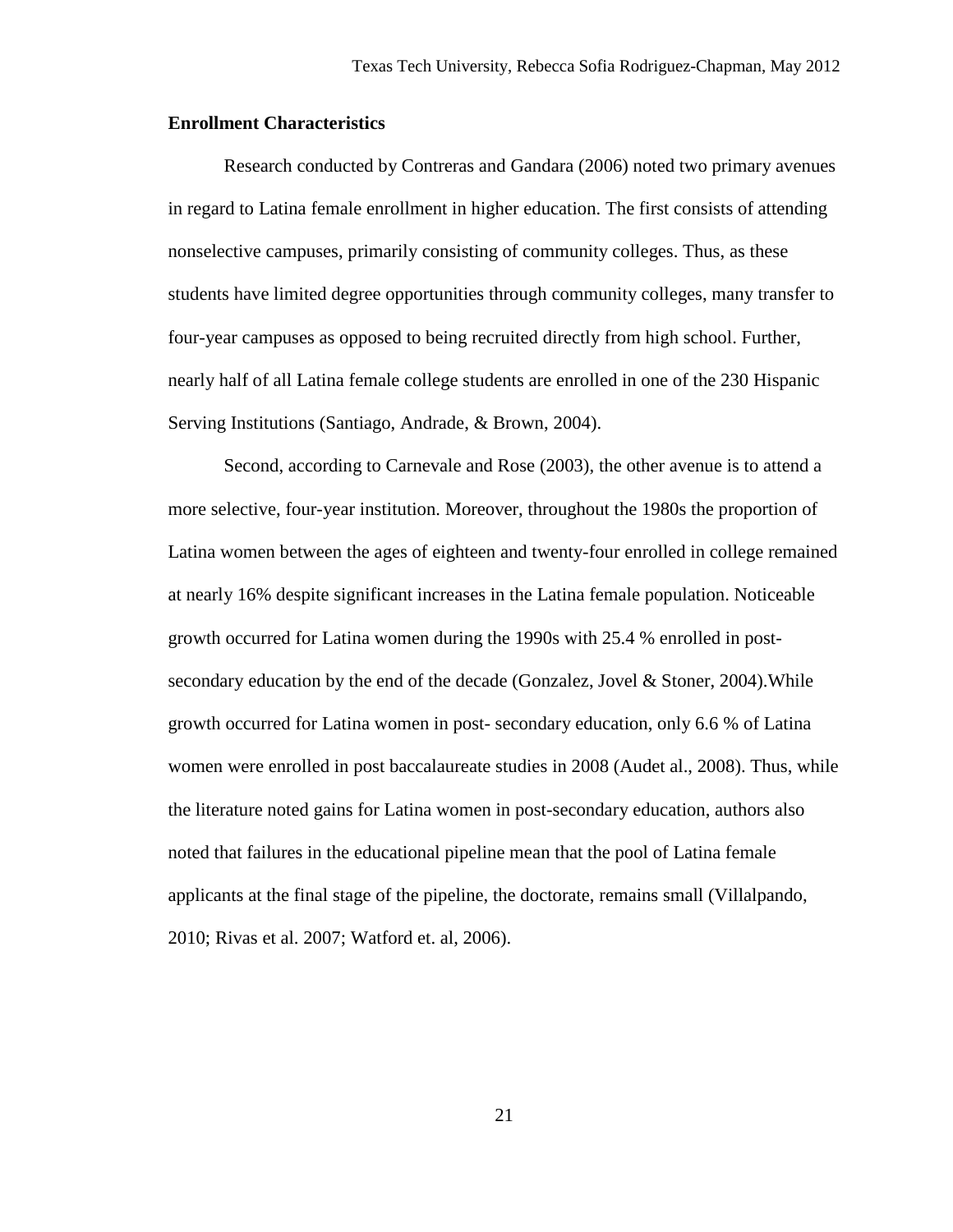## **Factors Affecting Degree Completion**

# **Access Issues**

Gaining equal access to graduate education for Latina female students is a problem thathas existed in American higher education for decades. Current Latina female doctoral students deal with many challenges with regard to accessing higher education. These challenges include: economic factors, inequity problems at the elementary and secondary levels, andhistorical traditions of exclusivity (Zarate & Pachon, 2006; Quijada & Alvarez, 2006; Aleman & Renn, 2002). Economically, researchers have noted that providing financial assistance to Latina female students is an important issue with regard to access to higher education (Zarate & Fabienke, 2007). Despite research focus on financial assistance, many initiatives now aim at recruitment and preparation rather than scholarships and direct funding (Weisbuch2005). This problem is further compounded by a 65% increase in the cost of graduate education in the last ten years(National Center for Education Statistics, 2004), with the average total price for one year full- time doctoral education averaging \$42,800 (National Center for Education Statistics, 2010). Thus, the increase in price for doctoral education may be a hindrance for Latina female students in accessing post baccalaureate education.

Justin and Kameen (2001) contended that at the elementary and secondary level, prior to post-secondary education, inequity problems for students of color, such as Latina females, in the K-12 pipeline limit access for these students into post-secondary education. Examples of inequity problems for Latino children include: instruction by less qualified teachers, instruction in poor classroom conditions, and attendance at schools which receive less funding, leading to underprepared students (Quijada  $\&$  Alvarez, 2006).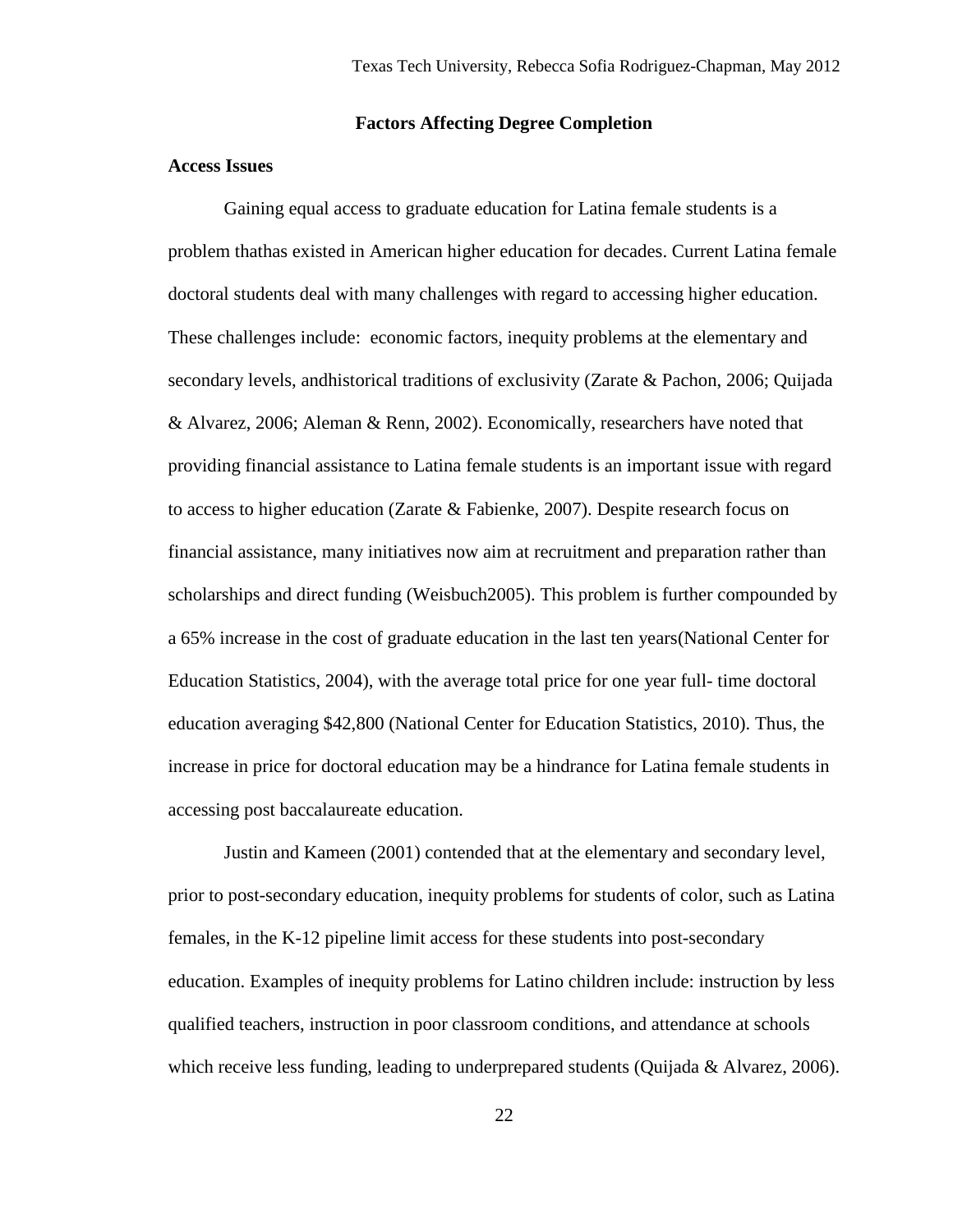Further, Latinos typically attend overcrowded and racially segregated schools and are usually exposed to inferior college-bound curricula (Yosso, 2006). These inequities are the result of an education system historically founded to provide opportunities for the dominant Anglo population (San Miguel & Donato, 2010).

Likewise, research indicates that Anglo students fare much better in the educational pipeline than Latino students (Yosso, 2006). Schools that serve Anglo populations frequently benefit from stronger institutional histories, better faculty recruitment, and better tax bases (Quijada  $\&$  Alvarez, 2006). Thus, these inequities, such as Latino exclusion from education during a student's foundational years, lead to struggles for higher education institutions committed to retaining and recruiting Latina female students. Fewer prepared college applicants among Latinos prompt institutions to provide remedial education and seek other specific solutions (Justiz  $\&$  Kameen, 2001).

A review of the historical foundations of post-secondary education indicates that the founders established higher education in the United States to prepare young men to serve in ministry and as leaders in colonial government. Students in post-secondary education during this era were mostly affluent Anglo men (Thelin, 2003). Low income men, women and minorities were not included in the higher education system at this time, perpetuating a culture of exclusivity and elitism in post-secondary education.

However, between 1860-1880, the co-educational college movement began in earnest as colleges funded by the Morrill Act began to struggle financially due to a drop in male enrollment as a result of the Civil War (Geiger, 2005; Soloman, 1985). This drop in enrollment positively affected women who were recruited to attend post-secondary institutions to make up for lost male tuitions. Therefore, as a matter of economic self-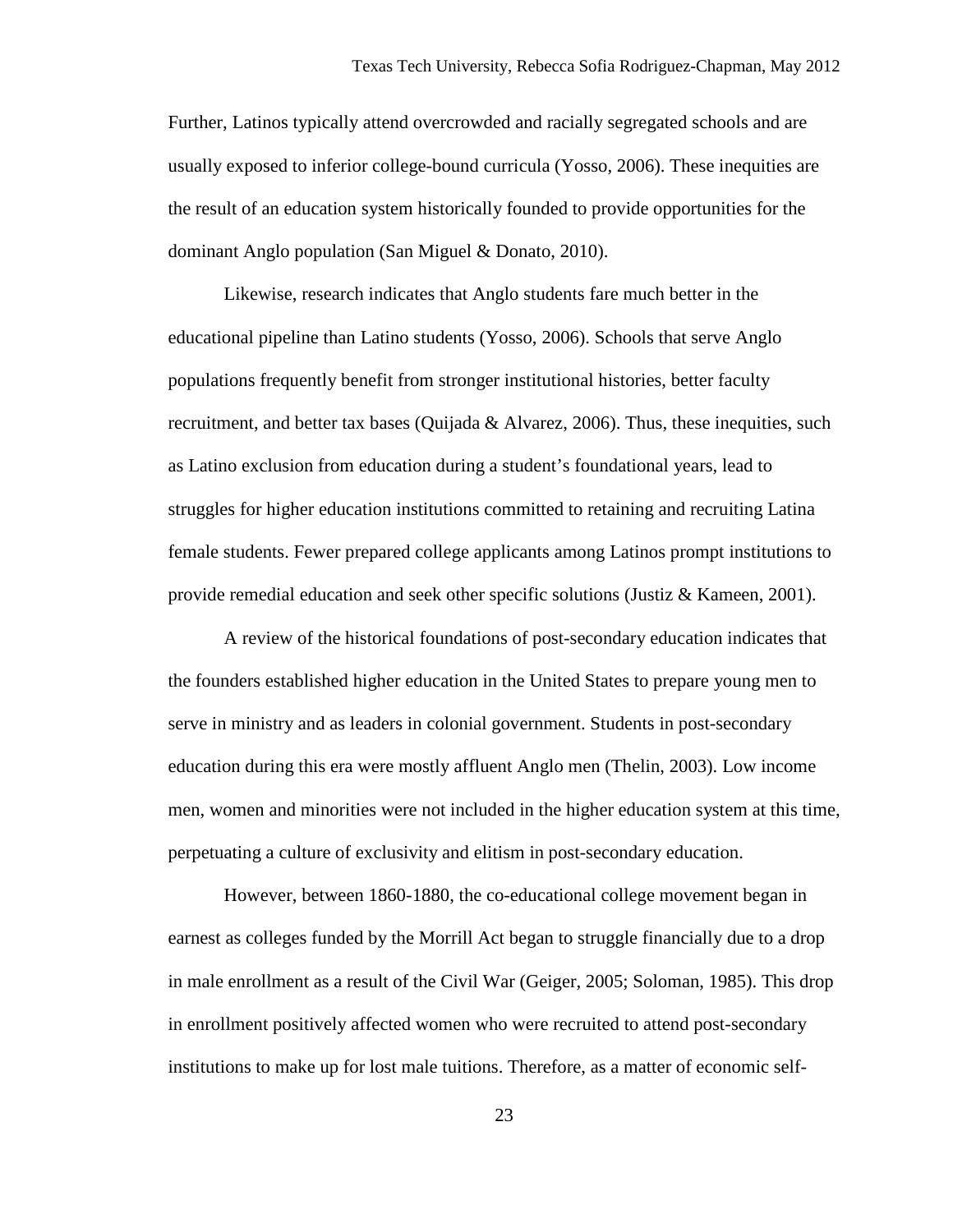interest (unfortunately, not humanitarian interest), more colleges began to admit women. Following the death of Martin Luther King Jr. in 1968 and the riots that followed, American leaders insisted on educational equality for our country in order to benefit all constituents. As a result, the passage of the Civil Rights Act of 1964 set the foundation for affirmative action programs and other work to eliminate discrimination based on sex, race, faith, or ethnic background (Figueredo, 2007). Further, the Civil Rights Act of 1964 was amended in 1972, requiring post-secondary institutions to affirmatively recruit women and minorities to all institutions receiving federal aid (Rasheed  $\&$  Sinha, 2002). This led to hundreds of post-secondary institutions creating affirmative action programs in order to recruit and assist in the retention of women and people of color.

Regardless of the recent changes in post-secondary education, Latina women continue to face difficulties throughout the higher education process, particularly at the doctoral end of the pipeline (Watford et al., 2006). These difficulties often lead to retention problems and persistence challenges for Latina female doctoral students (Gloria & Castellanos, 2006). Of particular importance for understanding these difficulties is a higher education system with a deeply rooted focus on mostly affluent Anglo men (Martinez, Aleman, & Renn), often perpetuating institutional and cultural inequities for traditionally underrepresented student populations such as Latina women.

Harris-Schenz (1990) asserted that these inequities affect current Latina female student populations negatively, since most Latina women are first generation college students unaware of institutional mores and campus culture rules. This lack of knowledge and understanding of institutional rules and mores leads to an even greater concern for Latina women who are often marginalized as their values are not indicative of the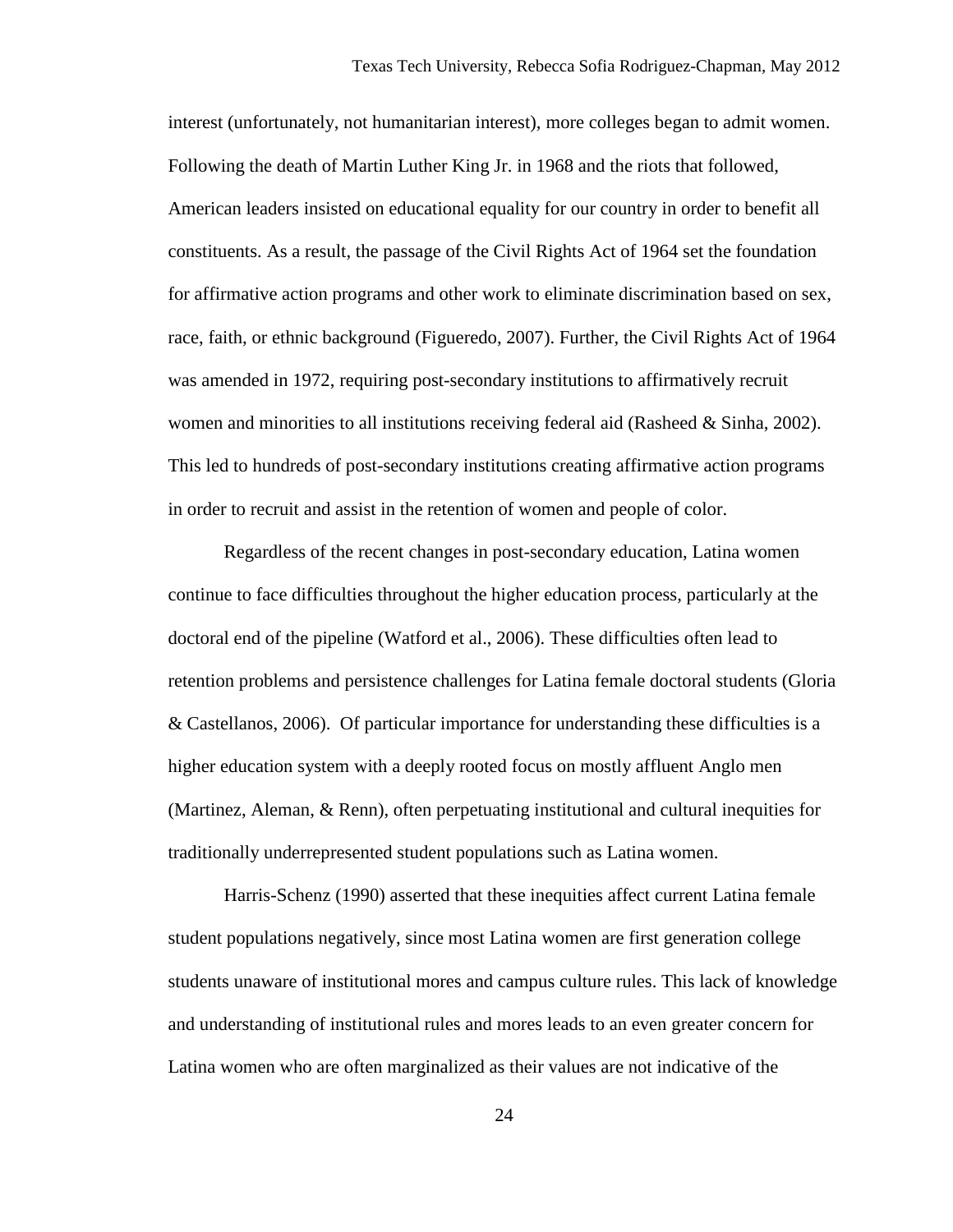dominant culture (Watford et al., 2006). For example, Castellanos, Gloria, and Kamimura (2006) reviewed Latino doctoral narratives via a psychosociocultural approach. One of the emerging themes from this assessment involved the negotiation of their educational environment, which led to feelings of loneliness and alienation. In negotiating their educational environment, participants addressed stress associated with navigating an institutional environment which often invalidated these students. In maneuvering through this academic environment, participants struggled in an academic culture not reflective of their perspectives, viewpoints, and values.

Thus, as minority student populations such as Latina women have struggled to participate in an educational system reflective of dominant Anglo cultural perspectives and values (Okibar, 1994), it is imperative that higher education institutions adapt services, programs, polices and values which capture ideologies and principles of diverse student populations. By utilizing such practices, higher education institutions will be better able to retain and assist Latina female doctoral students in graduate studies.

 Additionally, where institutional policies are comparatively less influential on the prevailing culture, this weakens the evolving state of the pipeline as the historic underrepresentation of Latina women has created a vicious cycle of limited retention and persistence issues for these students. Challenges related to retention and persistence issues for Latina female doctoral students include: lack of preparation as a result of poor K-12 education, low socioeconomic origins, isolation from family due to cultural dissonance associated with the culture of higher education and that of family, and tokenization by peers and faculty (Gonzalez, 2006).

25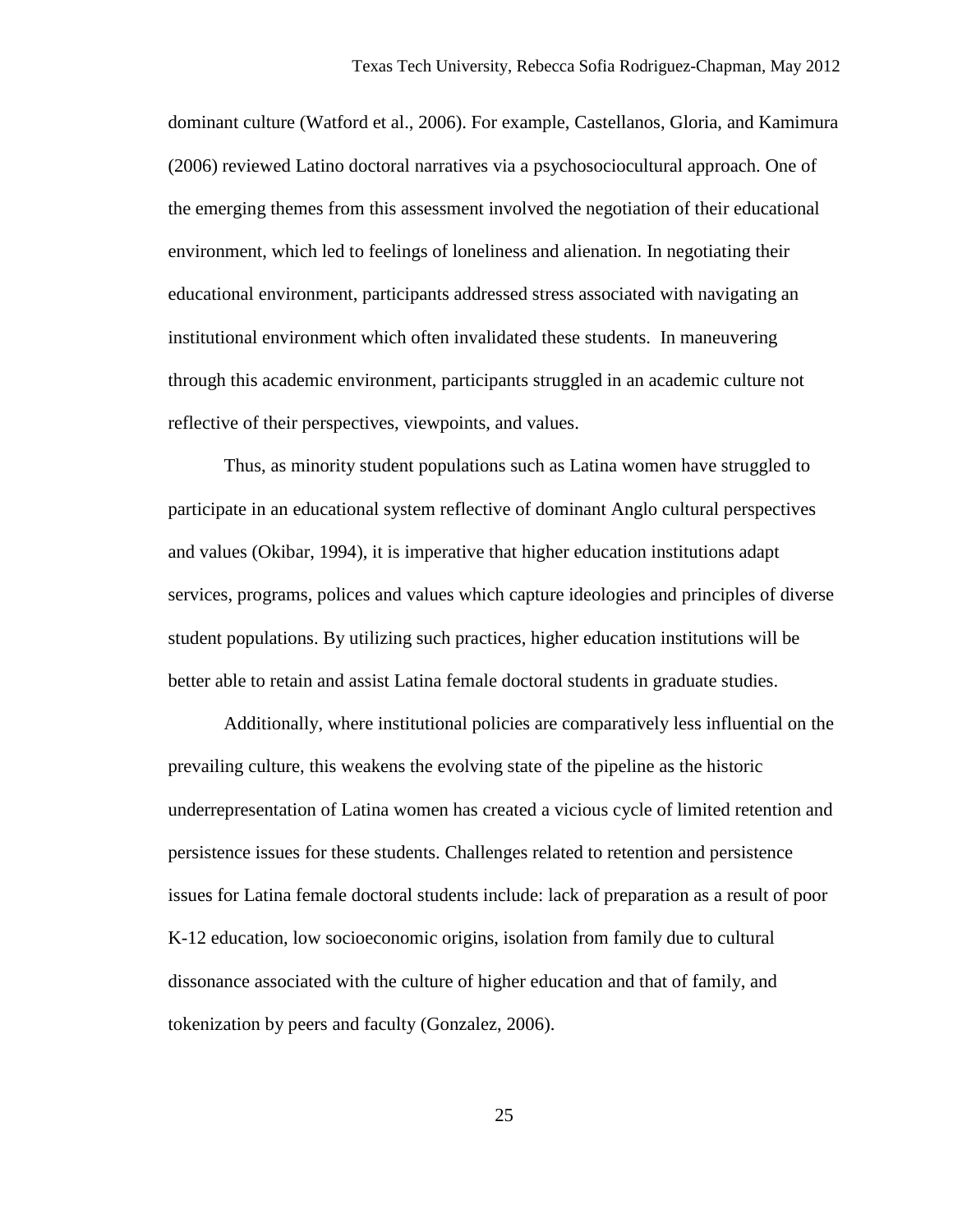Moreover, historical racism has led to an academic culture that may not be friendly or congruent to the needs of Latina female doctoral students. Chait and Tower (2002), posited that higher education has a strong culture reflected in a set of principles and conjectures (often unspoken and unwritten) which direct individual and collective behavior and influence the way post-secondary institutions do business. Since higher education was founded on historically Anglo principals, Latina women in programs with mostly White middle to upper class male perspectives and faculty may have difficulties finding advisors who are culturally sensitive and attentive to their needs (Poock, 1999). As strong cultures are not easily changed, Latina female doctoral students often face an unwelcoming academic culture which can negatively affect persistence and retention rates.

#### **Retention/Persistence Issues**

Many researchers have pointed to cultural and discriminatory factors that affect Latina female persistence and retention in higher education (Yosso, 2002; Alvarez, 2001; Cantu, 2001). For example, a study pertaining to Latina women conducted by Gonzalez, Jovel and Stoner (2004) "was two-fold: (1) to understand the factors in expansion and constriction of college opportunities for Latinas, and (2) to disentangle the multiple strands in the issue of Latinas leaving home for college" (p. 19). One of the challenges faced by Latina women was their need to gain independence from the family and to negotiate the belief that they should reside at home during college. The parents of these women did not believe that their daughters could be self-sufficient or secure and take care of themselves. However, the presence of support systems such as Chicano cultural programs, Latino professors, churches and other Latina female students did help ease the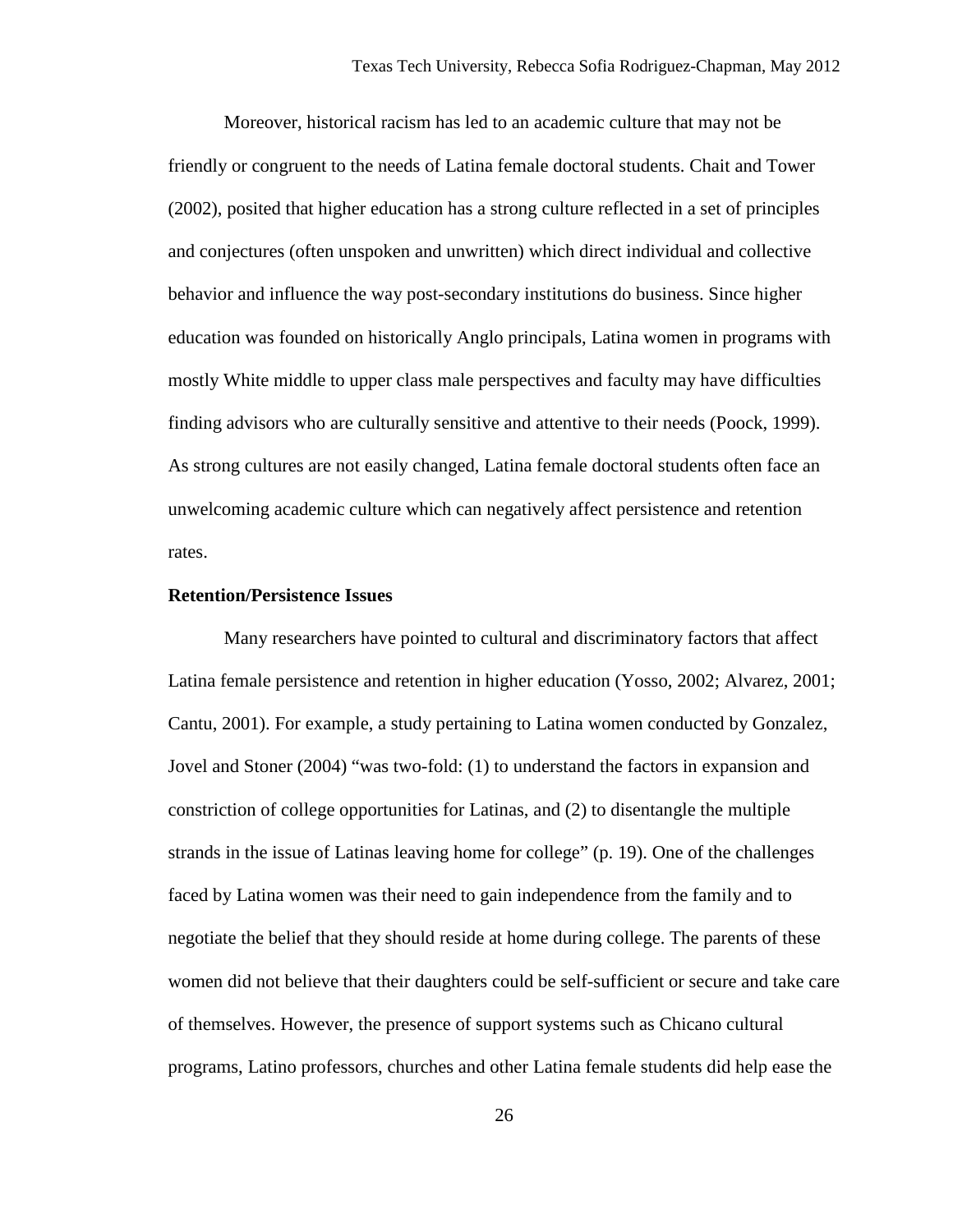worry of parents. The study also highlighted the struggle within Latina female students who were about to graduate from college and were faced with the choice to move back home or to move even farther from home to attend graduate school (Gonzalez, Jovel, & Stoner, 2004). This study implied that Latina female graduate students struggle with moving further from family, therefore necessitating a more supportive university environment.

Achor and Morales (1990) studied 100 Latina women who had earned doctoral degrees. Of these 100 Latina women, the authors noted that 65% faced racial or gender discrimination during their doctoral work and 34% believed that such issues and other institutionally related aspects served as significant hindrances in pursuit of their education. Other related institutional aspects included discriminatory admissions practices. An example of such practices involved a respondent being asked if she was planning to marry and have a child. As a result, this student had to assure the admissions committee that she was committed to the program and would not leave due to family obligations. Examples at another institution involved limited access to assistantships, lack of assistance and guidance from dissertation committees, and inadequate opportunities to publish with others (Achor & Morales, 1990).

Researchers note that these various instances of discriminatory practice often discourage Latina women throughout their doctoral program adding significant specific stresses to an already generally stressful academic program. Potential consequences of stress involve low self esteem, feelings of isolation, and feelings of inadequacy which are common stressors for all students in doctoral problems, and which can be made worse due to discrimination. Furthermore, Watford et. al, 2006, discussed Latina female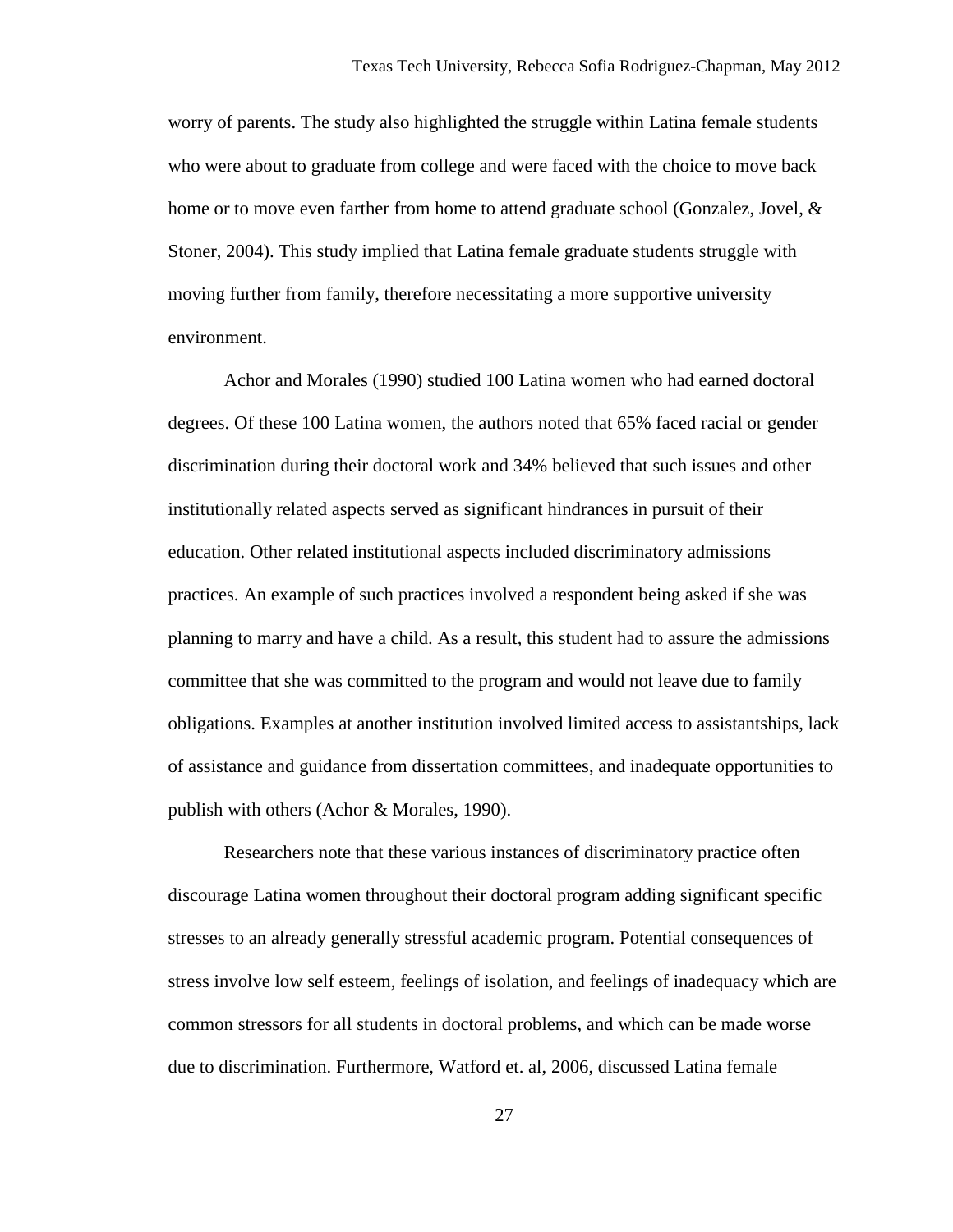doctorates and their experiences in dealing issues of marginality in their programs. The authors noted that the percent of Latina women who completed their doctorates increased from 3.5% in 1990 to 5% in 2000. However, when addressing parity issues they declared that Latina female "doctorates were significantly under-represented in female doctorate production for the 11-year period" (Watfordet. al., 2006).

In a review of the literature, Watford et. al (2006) discovered marginality as a consistent theme for Latina female students that served to shed light on the numerous challenges Latina female graduate students face as well as the resistance mechanisms utilized to confront barriers and succeed. Watford took this idea of marginality from a number of previous researchers and observed it as a process resulting from discrimination against women of color and Latina women (Watford et. al, 2006; Collins, 1990; Hooks, 1990). Watford et al. (2006) found that several forms of marginality were associated with Latina women's' experiences in graduate school. Forms involving overt and covert marginality resulting from the institution as well as opposition from the margins were indicative of their study of Latina women in graduate programs.

Additionally, other studies investigated overt forms of marginality resulting from Latinas' exposure to racial, ethnic and sexist jokes, as well as stereotypes in educational environments facing questions of their merit to be in academic programs, or being told they did not belong in doctoral programs, often without regard to academic standing (Cuadraz & Pierce, 1994; Flores, 1988; Gonzalez, Marin, Moreno, & Navia, 2001; Nieves-Squires, 1991; Solorzano, 1998; Williamson, 1994). In one instance as noted by Williamson (1994), a Latina female doctoral student faced sexual harassment by a faculty member, in which he threatened the student telling her she would not graduate from the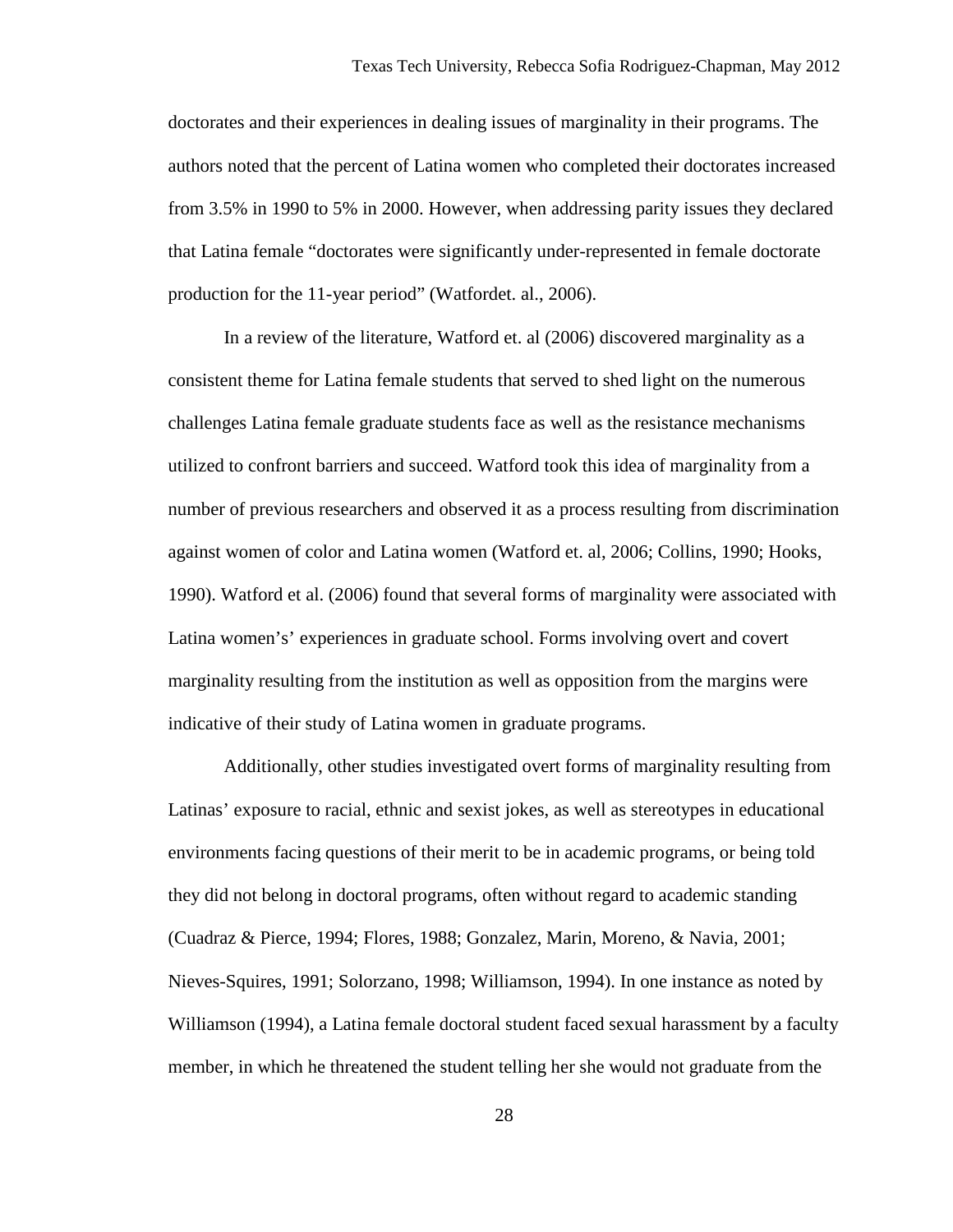program. The author also addressed a Latina female doctoral student who constantly dealt with a professor who continuously called on her to discuss issues pertaining to students of color, although the student had vehemently reminded the professor that she was competent to respond to topics beyond student of color issues. Although post-secondary institutions generally have guidelines opposing discrimination, research shows that Latina female doctoral students continue to face various forms of overt marginality in graduate studies (Nieves-Squires, 1991).

Moreover, covert marginality often arises out of racial and ethnic stereotypes. A common form of covert marginality involves claims by faculty and peers that Latina women are accepted into doctoral studies as "affirmative action charity cases" (Achor & Morales, 1990, p.278). In the classroom, Latina female doctoral students reported dealing with covert marginality as many peers expected them to address issues regarding all people of color when lectures on race and ethnicity occurred (Gonzalez et al., 2001; Solorzano &Yosso, 2001; Williamson, 1994). Neives-Squires (1991) posited that devaluing one's input in class, particularly with regard to race and ethnicity, rendered feelings of tokenism common for Latina female graduate students. "The paradox of experiencing both invisibility and tokenism is exacerbated as Latina women often find that they are the only persons of color, or Latinas/os in their graduate program" (Watford et. al, 2006).

Latina female doctoral students also contend with classroom lectures and curriculum dealing with common ideals that race is based solely on philosophies constructed via a Black-White binary (Solorzano, 1998; Solorzano &Yosso, 2001). One common way in which this twofold issue of Black-White philosophy is evident in course

29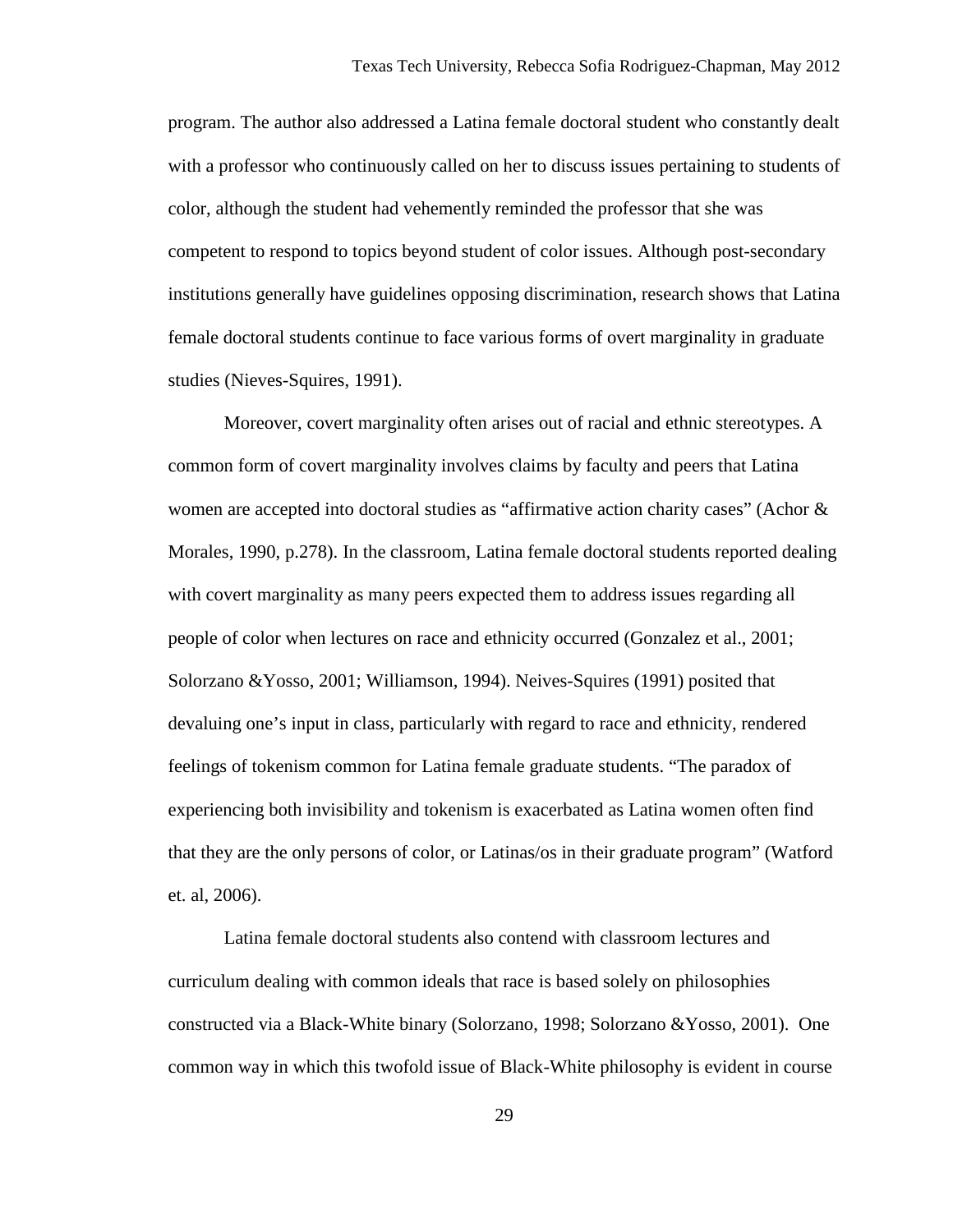teachings is through professors presenting race only through the historical relationships between African Americans and Anglos. Latina female graduate students commonly encounter binary practices relating to only Black-White issues, resulting in disregard for how race or ethnicity can be created by issues of language, immigration, and culture (Solorzano & Yosso, 2000). Thus, cultural issues and discriminatory factors as mentioned above may affect the retention and persistence of Latina women in post baccalaureate studies.

Therefore, persistence and retention issues related to Latina women must encompass programs and services founded on a cultural adaptation lens sensitive to Latina female student needs who typically originate from a culture established on a collectivistic perspective (Pope, Reynolds and Mueller, 2004). Moreover, as Latina women stem from a culture rooted in collectivism rather than individualism (Perderson, 1988) in which the success of the group and interdependence within the group is key, (Marin & Marin, 1991) and as the demographics of college students change, it is imperative that faculty and administrators of post secondary institutions adapt services, improve teaching curriculas and enhance their own knowledge base in order to assist Latina female doctoral students succeed.

#### **Cultural Adaptation**

Latina women may face marginalization in doctoral programs as their culture often clashes with the dominant culture. This culture clash results in self-reliance as well as the development of resistance mechanisms to assist Latina women to travel through the rocky terrain of doctoral studies (Watford, et al., 2006). These mechanisms are rooted in Latina female doctoral students' desire to achieve and their resolve to defy hierarchical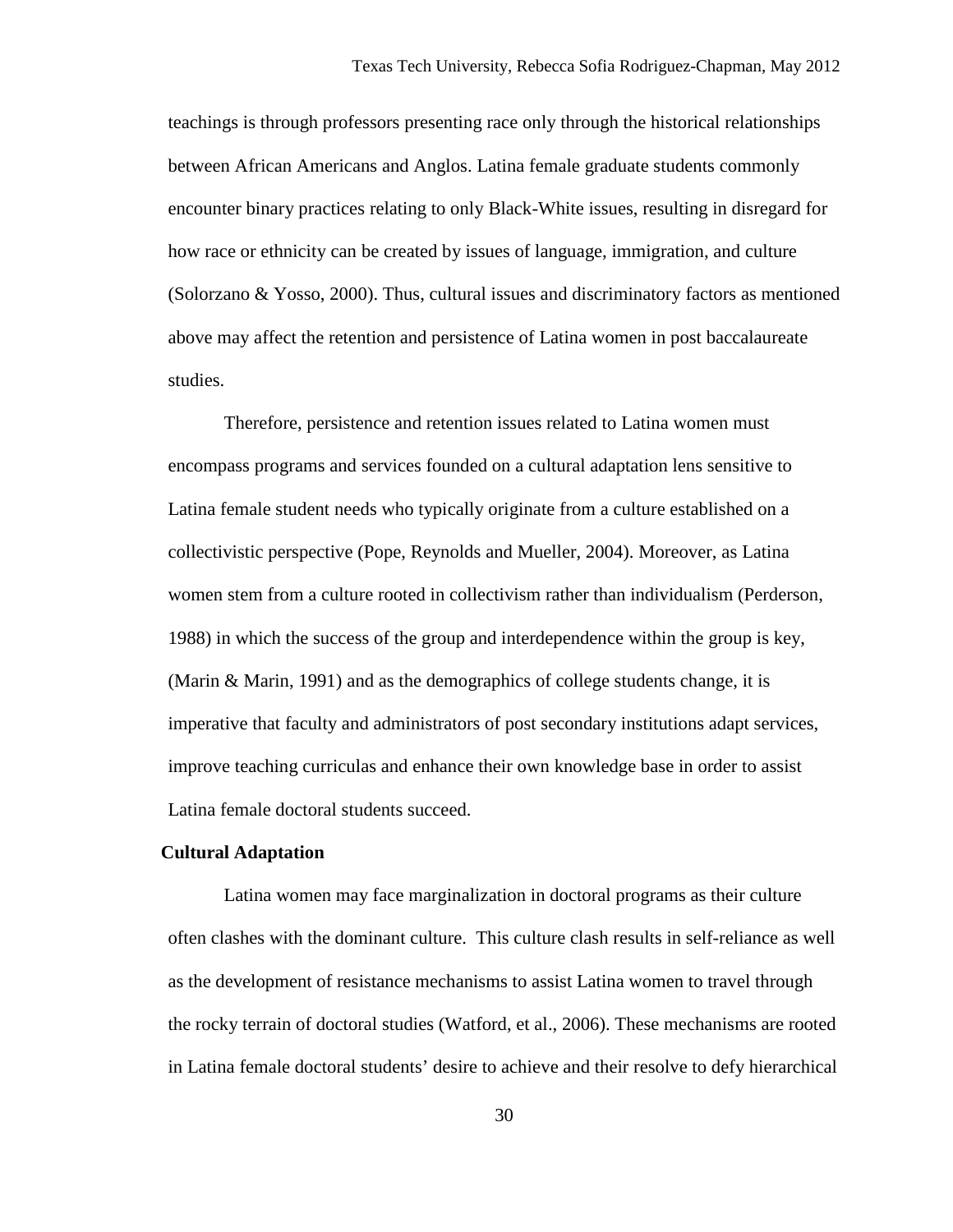power dynamics. The study by Watford et al. (2006) found that Latina women utilized knowledge acquired from their place within the margins to face up to structures that defied their existence and success in doctoral programs (Watford et al, 2006). In general, establishing resistance from their place within the margins assisted to position Latina female doctoral candidates as outsiders within the program (Collins, 1990). This status as outsiders can provide Latina female doctoral students with the tools to confront and transform post-secondary campuses that profess to value diversity, but do little to establish or preserve academic environments that are hospitable for Latina female doctoral students (Watford et. al, 2006).

When looking at the educational factors associated with diversity and culture in post-secondary education, assessment of these factors assists faculty and administrators in understanding various schools of thought and ideologies in relation to students of color and how they adapt to academe (Sugrue, 2009).Chang, Seltzer, and Kim (2002) report that an increase of the Latina female student population which is proportionate to the majority enhances the learning environment by providing opportunities to educate all students with a greater sensitivity to diverse opinions and cultures. The underrepresentation of Latina women in higher education perpetuates Latina womens' representation in the lower echelons of the service sector and in minimum wage jobs, resulting in few opportunities to advance up the socioeconomic ladder. Benefits of Latina women in higher education include Latina women adding to the academic rigor of learning not only by their mere presence in the classroom as students, but as individuals who may potentially be a positive factor in student learning outcomes and experiences (Chang, Seltzer, & Kim (2002).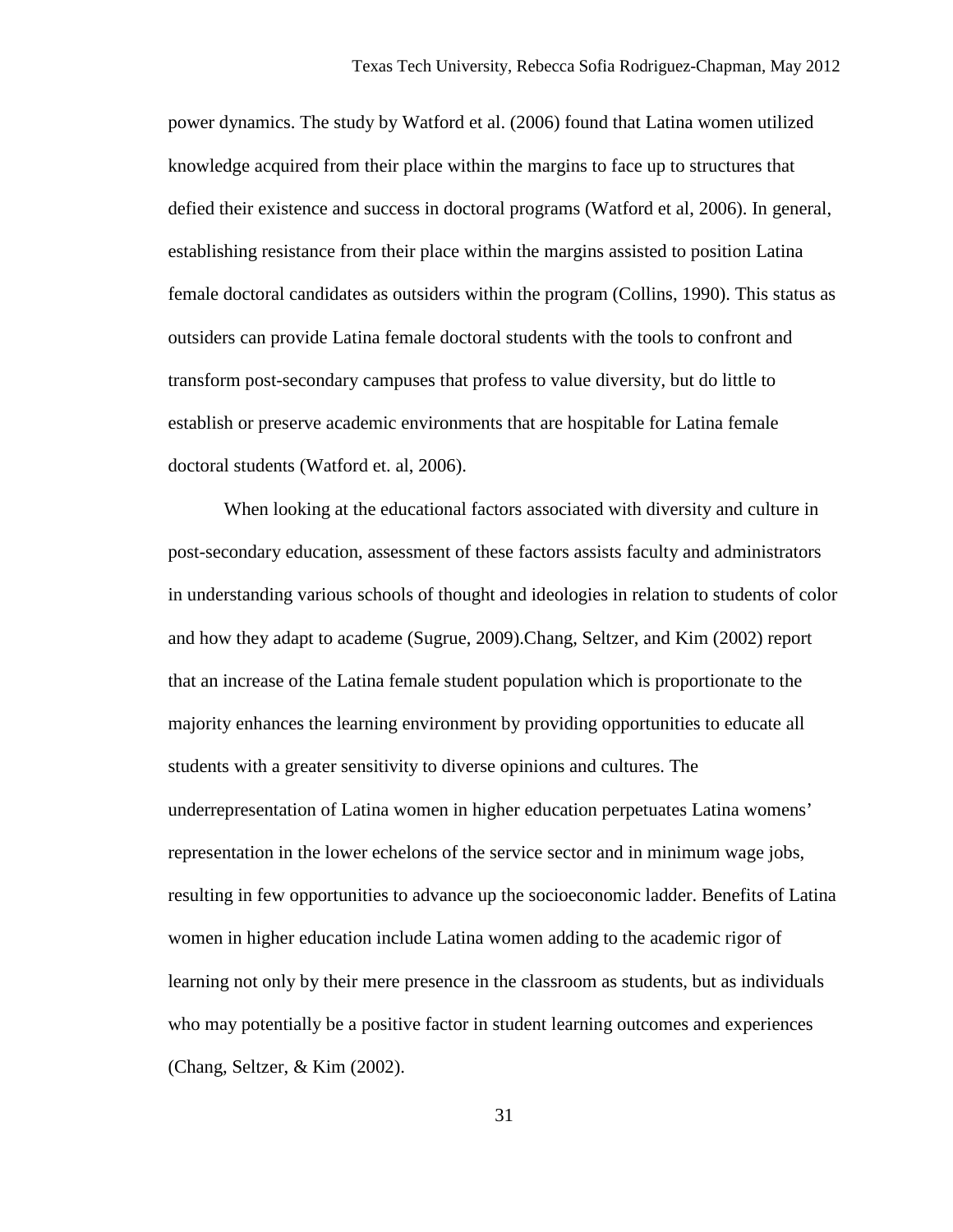## **Relationship Between Ethnic Identity and Completion of the Doctorate**

Many studies investigating ethnic identity pointed to the relationship between identity achievement and social support as important factors for academic success in college (Torres &Hernandez, 2007; Arrellano & Padillia, 1996; Watford et al., 2006;Yosso, 2002) Ethnic Identity is defined as "an enduring, fundamental aspect of the self that includes a sense of membership in an ethnic group and the attitudes and feelings associated with that membership" (Phinney, 1996, p. 922; Bernal & Knight, 1993; Keefe, 1992; Phinney, 1990). Expanding on the work of Erik Erickson pertaining to issues of identity in post-secondary education, Arthur Chickering's and Linda Reisser's research on undergraduate students contended that the formation of identity is a fundamental developmental issue for college students, a contention echoed in many other studies (Chickering& Reisser, 1993; Erickson, 1968; Ortiz & Santos, 2010). Thus, identity achievement in higher education is an important aspect in assisting students in achieving academically. Further, at the final stage of the educational pipeline, ethnic identity in conjunction with social support is a particularly salient issue in completion of the doctorate, as noted in the research below.

Moreover, the significance of ethnic identity to one's sense of self is evident through research on various ethnic groups, including African Americans, Latinos, Asians, and Anglos (Cross, 1978; Arce, 1981; Makabe, 1979; Driedger, 1976; Rosenthal & Hrynevich, 1985). Ethnic identity research became a national issue in the 1960s as a result of the civil rights movement (Laosa, 1984) and has seen additional attention due to the shifts in demographics across the country (Phinney, 1992). Of these shifts in demographics in relation to Latina female doctoral students and ethnic identity, obtaining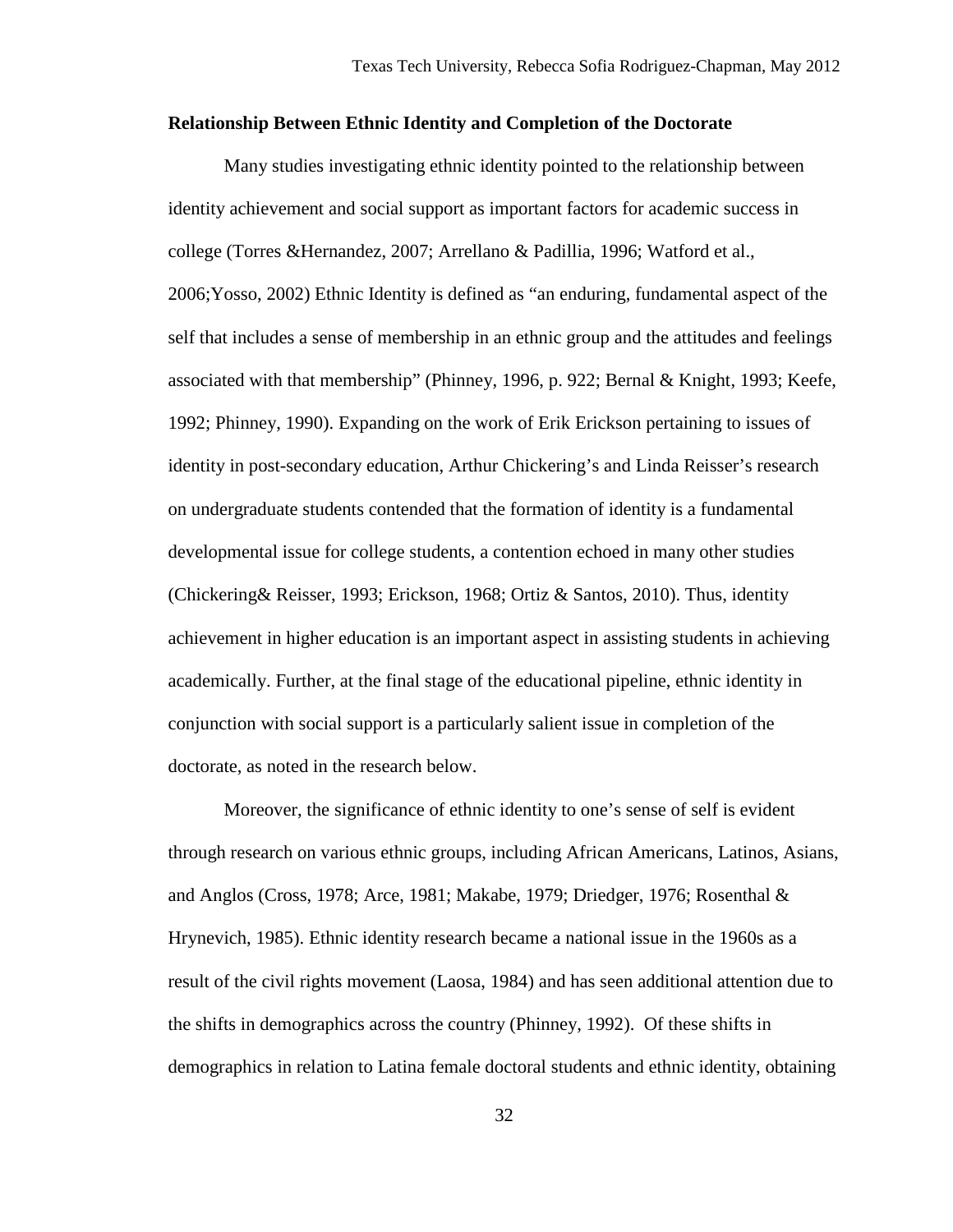the doctorate provides social and intellectual status; yet the path to achieving this degree is embedded with strenuous cultural choices which can infringe on their identity (Torres, 2006). Under this perspective, the progression of transformation an individual encounters in doctoral education not only affects the individual's professional training but also influences the development of the entire self (Gardner, 2009) a process which may affect the retention of Latina female doctoral students who are already in the process of negotiating numerous identity structures.

Further, academic programs have formal and informal initiatives that define how students are socialized into the program and institution (Tierney, 1997). Torres (2006) argues that for doctoral students, this socialization process is a particularly important issue as these students understand that the premise of doctoral study is to establish an identity as a scholar in the program, with minimal regard for the salience of a student's past identity. Further, the manner in which a person assesses and integrates various dimensions of their identity is critical in developing one's sense of self and succeeding in higher education (McEwen, 2003).

The development of one's sense of self is a particularly salient issue for Latina female doctoral students, as they must contend with complicated decisions to shape the self while at the same time balancing the demands of academe with that of their Latina female identity (Torres, 2006). The understanding of the strain placed on Latina female doctoral students to balance identity while dealing with issues of marginality is relevant to higher education administrators and faculty who need to provide supportive programs, mentors and opportunities relevant to these students that can assist in recruitment and retention of Latina female doctoral students (Watford et. al., 2006). By providing these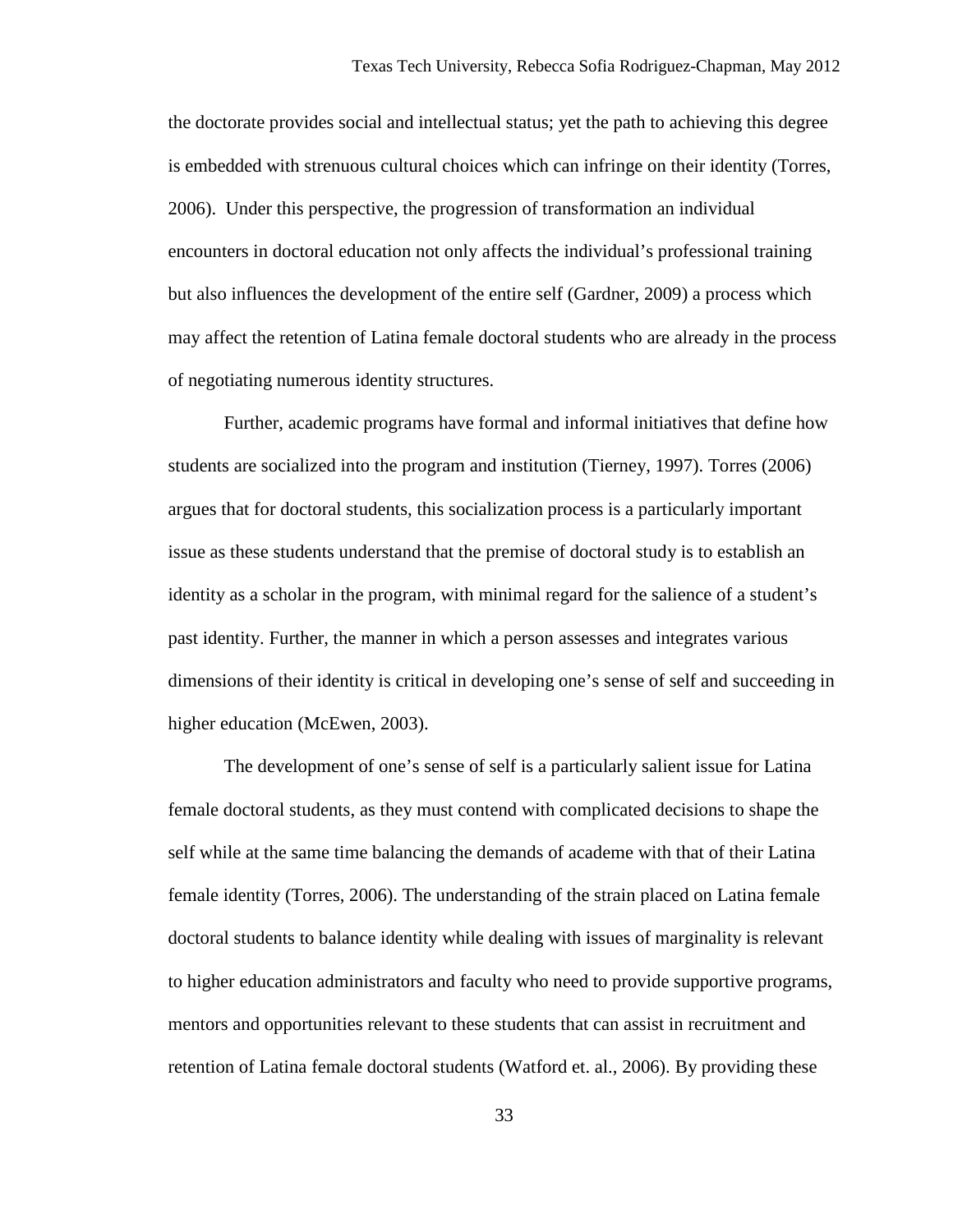support mechanisms more Latina female faculty members and administrators will move into higher education and assist in creating a positive cycle encouraging more Latina female undergraduate women to pursue doctoral studies that will ripple down the pipeline (Contreras & Gandara, 2006).

Research conducted by Chavez and Guido-Dibriton held that racial and ethnic identity are critical components related to one's personal and collective identity. They also believed that for populations of the non-dominant culture in the United States, racial and ethnic identity were prompted by two contradictory social and cultural influences. Thus, Chavez and Guido-Dibriton (1999) stated:

First, deep conscious immersion into cultural traditions and values through religious, familial, neighborhood, and educational communities instills a positive sense of ethnic identity and confidence. Second, and in contrast, individuals often must filter ethnic identity through negative treatment and media messages received from others because of their race and ethnicity (p.39). These two contradictory social and cultural influences may cause significant stress for Latina women in academe as they try to balance familial cultural values with the negative stereotypes that can often be perpetuated at academic institutions.

Taking into account issues of social support and ethnic identity, as well as culture and counseling of ethnic minorities, research conducted by Constantine, Chen, and Ceesay (1997) found that relationship problems with family members were cited as the most common stressor for three of the four ethnic groups studied. The authors noted that counselors must understand that while they may view post-secondary institutions as a place where students may detach from families of origin, ethnic minorities may hold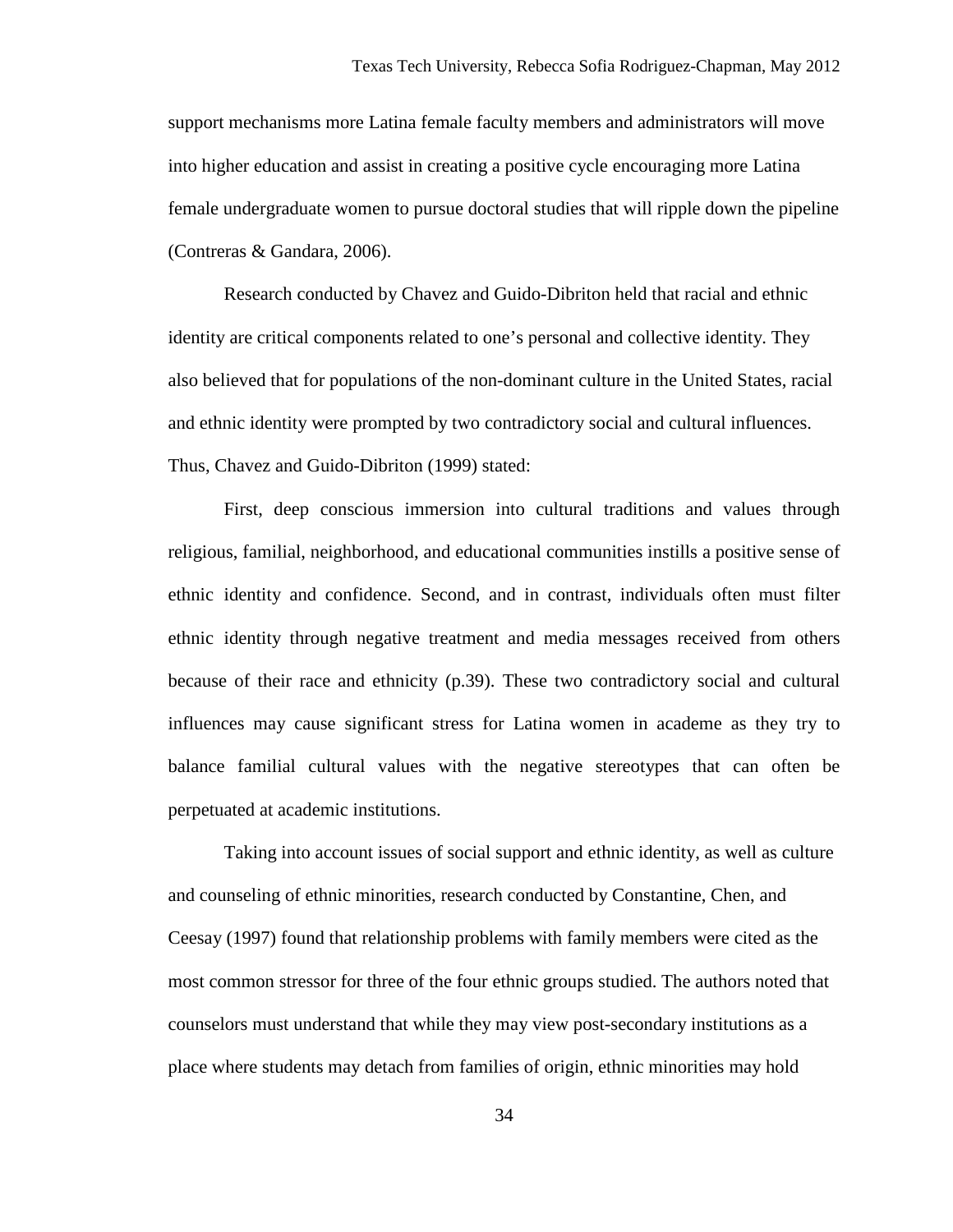cultural ideals emphasizing attachments to the family even during college. This study suggested that counselors at universities should provide interventions and culturally sensitive counseling methods which take into account the needs of ethnic minorities and their identity.

 Vera and De los Santos (2005) discussed issues of identity construction of Latina women, stating that traditional paradigms are not sufficient in addressing Latina female indentify formation in higher education. Further, Vera and De los Santos (2005) outlined research conducted by Chicana feminists such as Gloria Anzaldua, who posited that Latina women maintain survival mechanisms from living amid two cultures and being forced to decipher how to preserve their ethnic identity while at the same time learning to acclimate to the dominant culture. Maintaining survival skills in relation to living among two cultures is critical to Latina doctorates who become professors in the academic world as Latina women encounter a double minority status involving not only their race, but also their gender and the paucity of Latina women in the professoriate (Arrendondo & Castellanos, 2003). Thus, Latina female doctorates moving into the professoriate are women who often have to maneuver between the dominant world defined by the values of the Anglo society consisting of autonomy and intolerance and their own identity of conflicting Latina female values, often embedded in ideas of collaboration and tolerance (Calasanti & Smith, 2002).

## **Research Using the Ethnic Identity Measure**

 A significant subcomponent of general identity involves ethnic identity, which encompasses "feelings of ethnic belonging and pride, a secure sense of group membership, and positive attitudes toward one's ethnic group" (Phinney & Alipuria,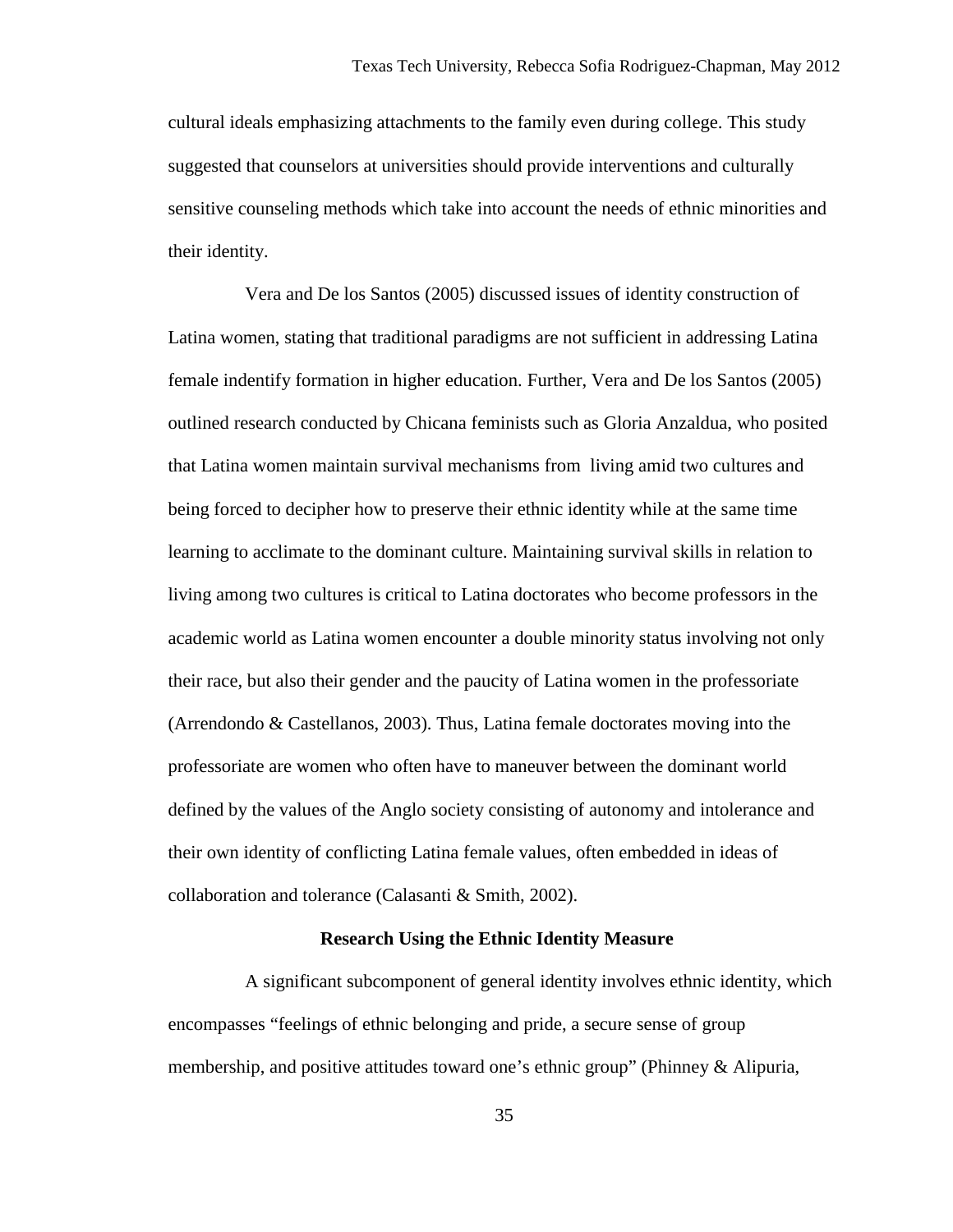1996, p. 142). According to Phinney (1992) ethnic identity is a vital aspect of one's overall self-concept. Further, ethnic identity is a particularly salient issue in identity formation (Phinney & Rosenthal, 1992; White-Stephan, 1992). As the racial composition of the United States is becoming increasingly ethnically diverse, the necessity for a broader research base in relation to ethnic identity and academic success is warranted (Phinney & Alipuria, 1996). In order to examine and evaluate ethnic identity and its correlates across groups, Phinney (1992) developed the Multigroup Ethnic Identity Measure. This measure may be used by researchers to assess ethnic identity in Latino students in higher education, implement support mechanisms and gain insight congruent to the higher education needs of Latino students.

 Moreover, from a developmental aspect, ethnic identity entails a process of assessing the importance of one's ethnicity and understanding as well as affirming one's association in an ethnic group (Phinney, 1989). Ong, Phinney, and Dennis (2006), used the Multigroup Ethnic Identity Measure in a study involving 123 Latino college students. The students participated in a longitudinal study assessing the experiences of ethnic minority students whose parents did not attend or complete college. The Multigroup Ethnic Identity Measure assessed two areas of ethnic identity development consisting of exploration and commitment. Exploration involved the extent to which participants had explored the meaning and implications of their ethnicity. Commitment involved the extent to which participants affirmed their sense of belonging to their group. The researchers found that Latino students who reported higher levels of ethnic identity and family interdependence demonstrated higher academic success in post-secondary education.

36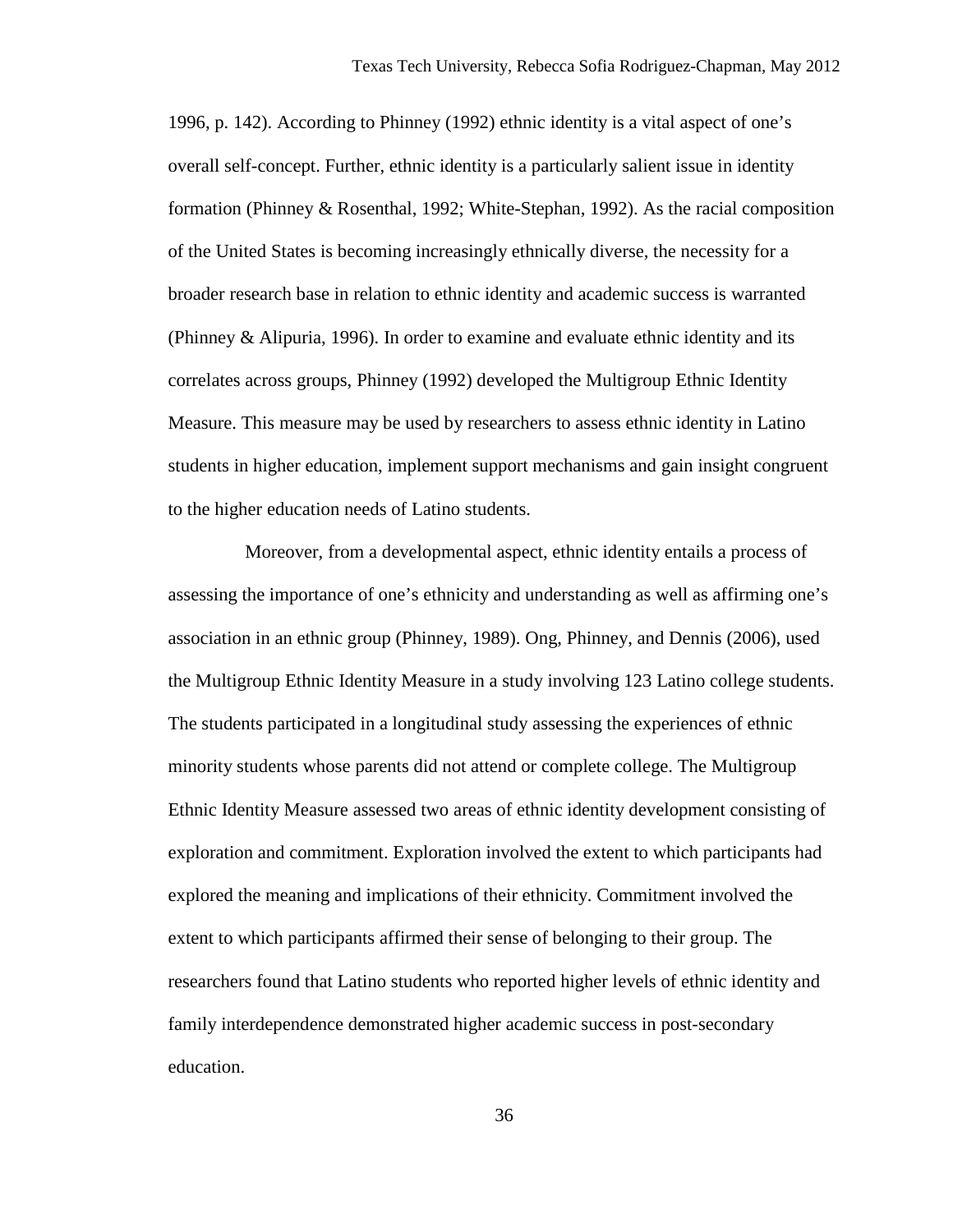Thus, the researchers noted that these findings correlate with other studies which found that highly ethnically identified Latinos fare better in post-secondary education (Ethier & Deaux, 1994; Phinney & Alipuria, 1990). Implications from this study suggest that higher education institutions should provide support programs, initiatives and curriculum which assist in affirmation of identity for Latino students in order to promote academic achievement.

## **Research Using Perceived Social Support Inventory**

A review of the literature indicated that achieving academically in post-secondary education is greatly contingent on support provided to the student (Yosso, 2002; Mina, Cabrales, Juarez, & Rodriguez-Vasquez, 2004; Schneider & Ward, 2003) Sanford (1966) contended that providing an appropriate equilibrium between challenge and support is an integral component in the university environment to promoting student growth and development. Zimet, Dahlem, Zimet and Farely (1988) developed "The Multidimensional Scale of Perceived Social Support" to address the subjective evaluation of social support adequacy. This scale assessed the issue of social support adequacy via three areas: family, friends, and significant others. The authors specified that social support includes some type of relationship exchange between individuals and that the nature of the relationship exchange is outlined in an array of ways. Further, Shumaker and Brownell (1984) defined social support, "as an exchange of resources between at least two individuals perceived by the provider or the recipient to be intended to enhance the wellbeing of the recipient" (p.13). Zimet et al. (1988) asserted that since the mid-1970s, there has been evolving interest regarding the role of social support as a coping mechanism for individuals.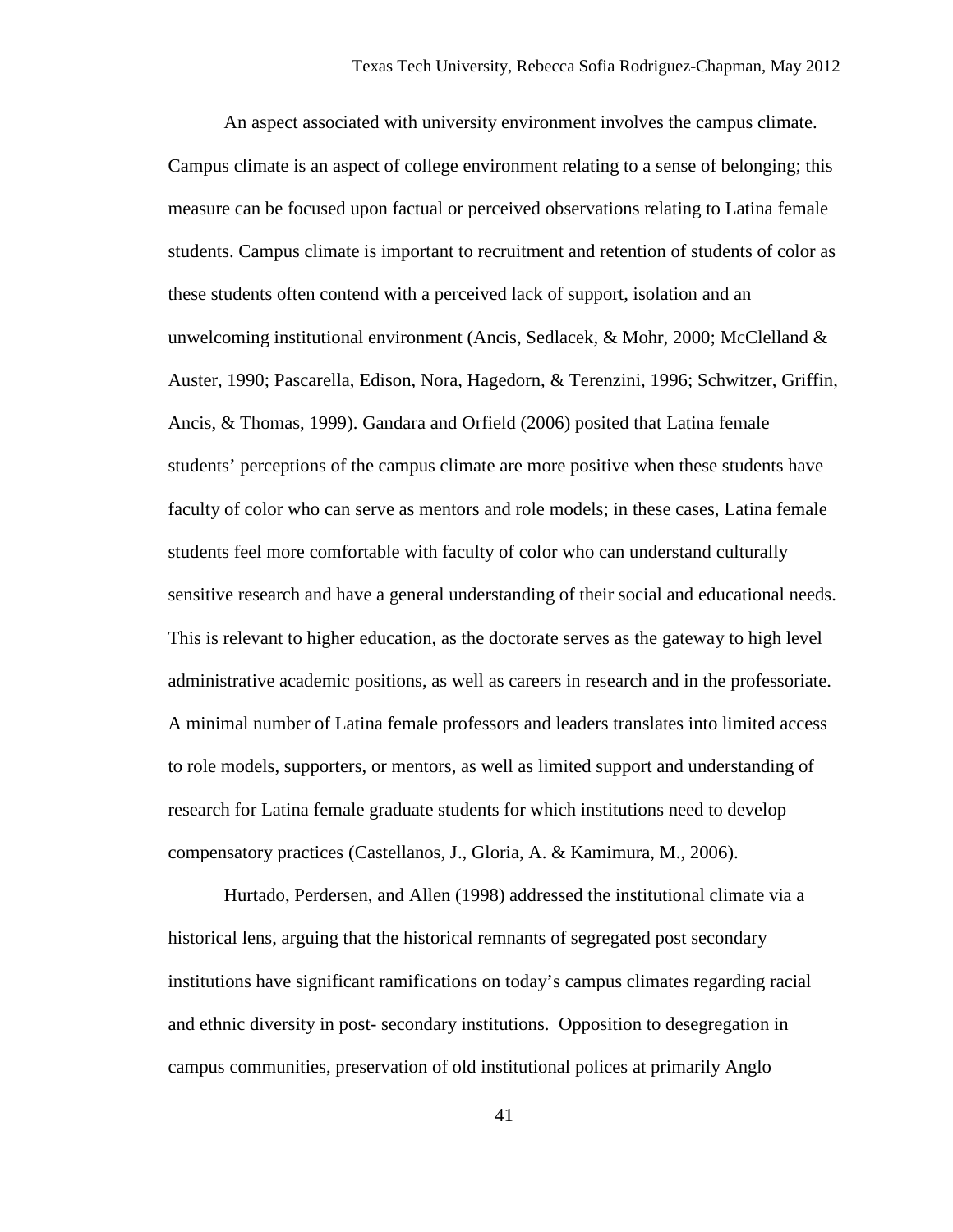institutions often providing advantages to a homogenous population, and attitudes and conduct thwarting interaction between different race and ethnic groups serve as prime examples of how institutional climate embedded in a culture of traditionally segregated campuses perpetuate often unrecognized benefits and conflicts for different student groups out of which Anglo student populations are often best adapted and most privileged (Duster, 1993).

Most campuses with a high concentration of Anglo student populations have a history of limited admittance and exclusion of minority populations (Thelin, 1985). A campus's historical legacy of limited access can influence the prevailing university climate and affect the existing practices of post-secondary institutions (Hurtado, 1992).Various campus case studies documented the influence of the historical context in relation to climates for diversity and efforts to establish a supportive environment for minority students (Hurtado, Pederson & Allen, 1998; Peterson, Blackburn, Gamson, Arce, Davenport, & Mingle, 1978; Richardson & Skinner, 1991). Researchers discovered that success in establishing supportive institutional environments was often contingent on a campus's initial response to the entrance of minority students (Hurtado, Pederson & Allen, 1998; Peterson et. al, 1978; Richardson & Skinner, 1991). Important factors regarding an institutions first response to minority students "were the institutional philosophy of education for students of color, commitment to affirmative action, institutional intent for minority-specific programs, and attention to the psychological climate and intergroup relations on campus" (Hurtado, Pederson & Allen, 1998, p.3; Peterson et al., 1978). This has significant implications for Latina female doctoral students, as very few Latina women are represented in the final stages of the academic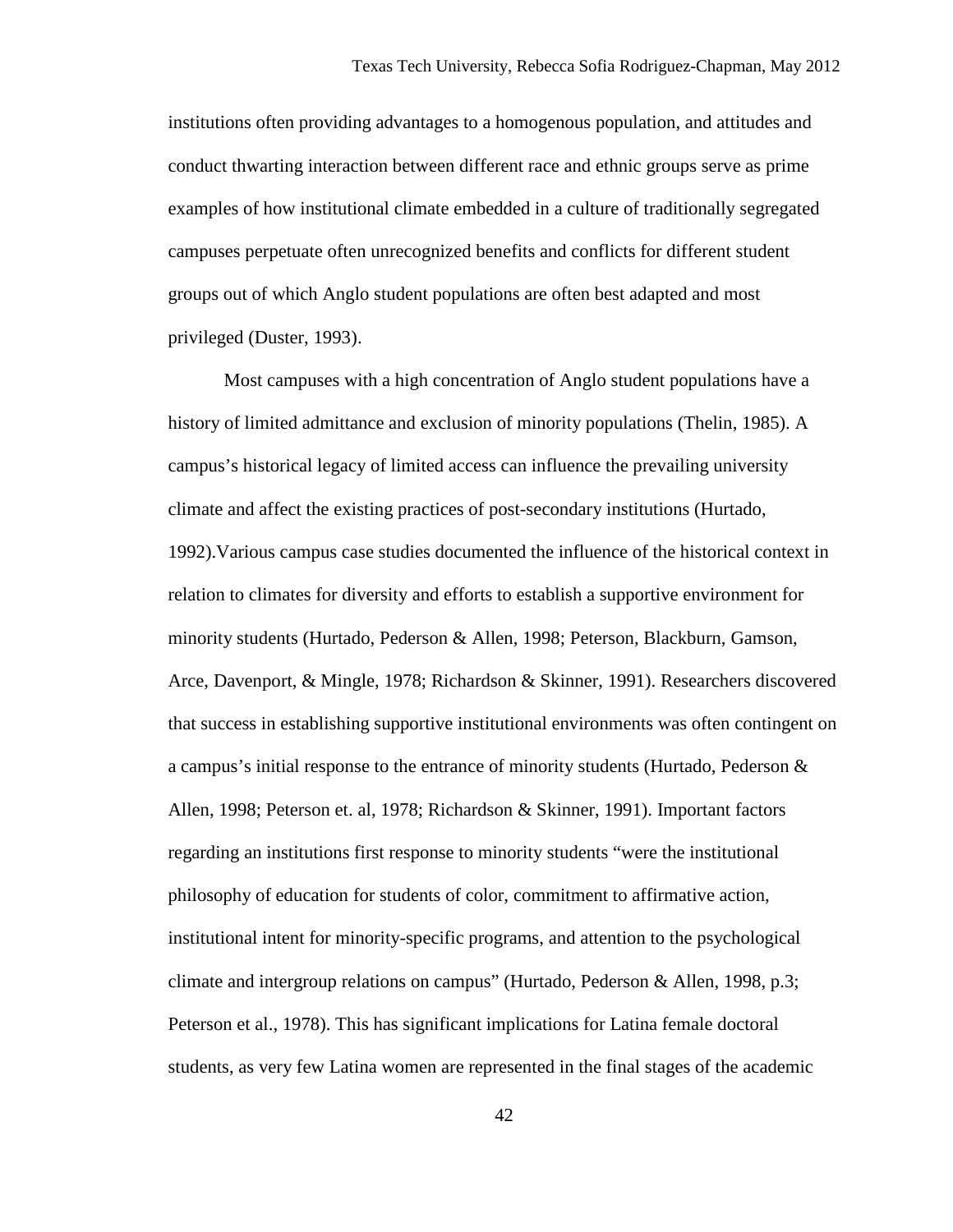pipeline. Thus, Latina female doctoral candidates often contend with programs and university environments which are both more hospitable to the dominant culture and structured to privilege homogeneity (Gloria & Castellanos, 2006).

## **Theoretical Framework**

## **Critical Race Theory**

Critical Race Theory evolves from a broad literature foundation in law, sociology, history, ethnic studies, and women's studies (Yosso, Parker, Solorzano, & Lynn, 2004). This theory considers the role of race and racism in education while attempting to eliminate racism as well as other forms of subordination related to gender, class, sexual orientation, language, and national origin (Solorzano & Yosso, 2002). The five goals of Critical Race Theory are as follows: 1) the focus and overlapping issues of race and racism in education 2) confronting the dominant ideology in education 3) the dedication to social justice 4) the focus on experiential knowledge, and 4) the interdisciplinary point of view in relation to education (Fernandez, 2002).

Furthermore, Critical Race Theory scholars contend that racism is normal and prevalent in today's society (Ladson-Billings & Tate, 1995; Scheurich & Young, 1997; Tatum, 1997; Tyson, 1998). Therefore, because it is a common practice in everyday society, racism is often overlooked in how it functions and molds post-secondary institutions, how it influences relationships, as well as how it influences ideologies and thought of the dominant society (Lopez, 2003). Ladson-Billings (1999) contended that Critical Race Theory exposes issues of White privilege and brings to light a social order in our country that is extremely stratified and fragmented along racial lines, benefiting the Anglo community. The use of Critical Race Theory in this study assisted in recognizing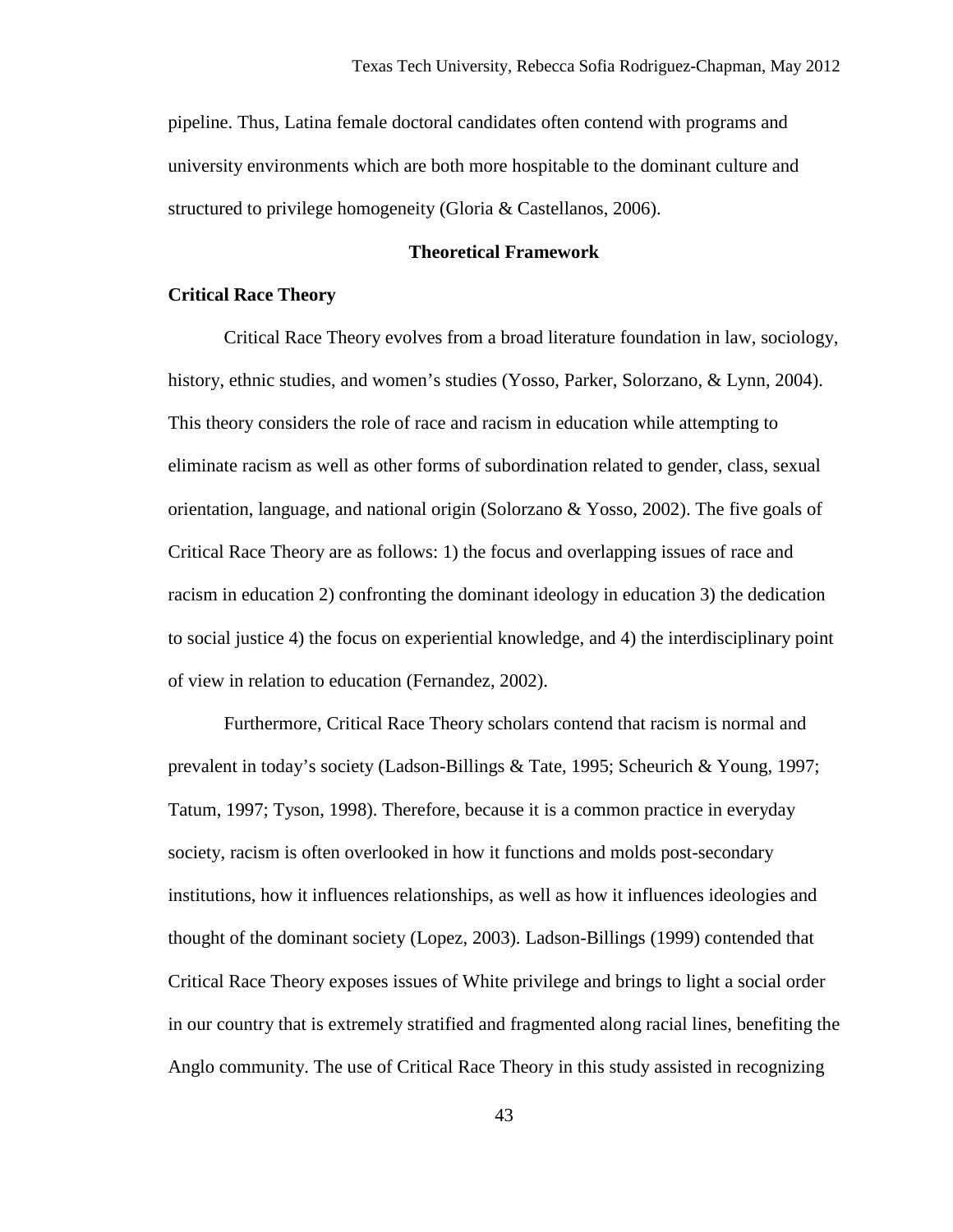and bringing to the forefront issues of race and racism that may have hindered the success of Latina women who completed the doctorate and shedding light on factors that assist in successful completion of the doctorate.

## **Latino Critical Race Theory**

Epistemology is the study of the nature, status, and creation of knowledge (Hardin, 1987) and the manner by which individuals experience and understand the world (Bernal, 2002). Ladson and Billings (2000) focused on epistemology's role in understanding the methods of knowing associated with an individual's worldviews and embedded in the conditions by which individuals live and learn. These authors asserted that "there are well-developed systems of knowledge, or epistemologies, that stand in contrast to the dominant Euro-American epistemology" (p. 258). Indeed, numerous scholars espouse the idea that there are race-based epistemologies stemming from annals of social, political and cultural ideals that exist in direct contrast to the dominant race (Bernal, 2002; Dillard, 1997, 2000; Gordon, 1990; Ladson-Billings, 1994, 2000; Scheurich & Young, 1997). Race-based epistemologies contest the broad scope of acceptable contemporary research paradigms, ranging from positivism to constructivism and liberal feminism. The dominant ideals frequently derive from a narrow base of knowledge evolving from Anglo social, historical and cultural ideals that may be less critical to other epistemologies (Stanfield, 1994).

Evolving out of the field of law, Latino Critical Race Theory provides researchers with an alternate framework to assess how so called race-neutral laws and guidelines fuel racial, cultural and gender subordination (Crenshaw, Gotanda, Peller, and Thomas, 1995). Latino Critical Race Theory provides "credence to critical raced-gendered epistemologies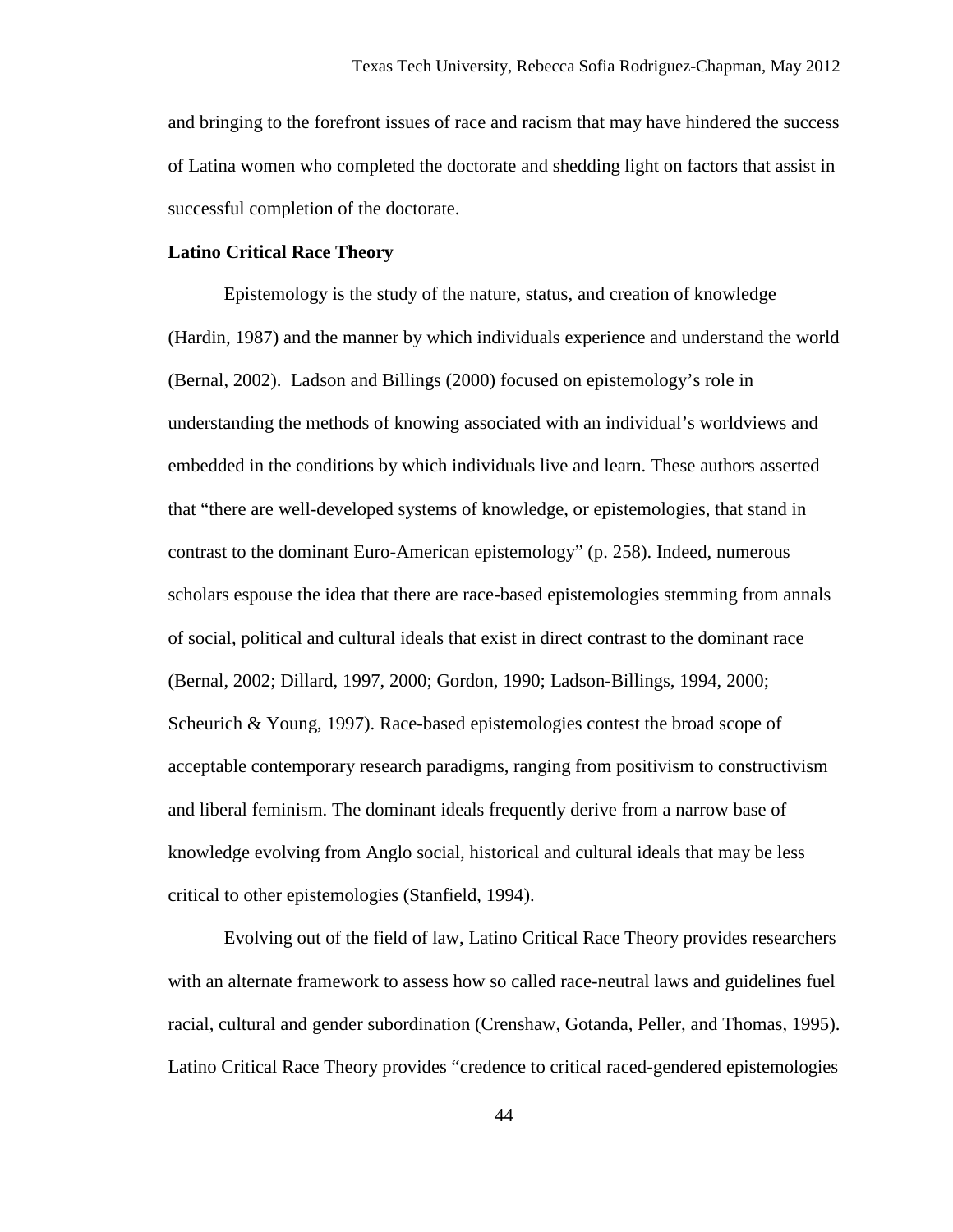that recognize students of color as holders and creators of knowledge" (Bernal, 2002). This theory stresses the analysis and establishment of laws in relation to "proper historical and cultural context to deconstruct their radicalized content" (Crenshaw, Gotanda, Peller & Thomas, 1995).

These frameworks confront the dominant liberal ideals of colorblindness and meritocracy by demonstrating how these ideals function to disadvantage Latinos while benefiting the Anglo population (Delgado & Stefancic, 1994). Latino Critical Race Theory also involves a progressive movement by academic scholars, taking issues such as language, immigration, race, identity, phenotype, and gender into consideration (Espinoza, 1990; Garcia, 1995; Hernandez-Truyol, 1997; Johnson, 1997; Martinez, 1994; Montoya, 1994). Latino Critical Race Theory illuminates Latinos' multifaceted identities, particularly "the intersectionality of racism, sexism, classism, and other forms of oppression" (Solorzano & Bernal, 2001). This theory frequently opposes traditional ideals of today's educational system, such as color blindness, equal rights for all, and meritocracy. Latino Critical Race theorists maintain that these traditional schools of thought can function as camouflage for the benefit of dominant groups (Calmore, 1992).

Social justice is another goal of Latino Critical Race Theory, based on providing a transformative response to various types of oppression, such as racism and classism (Matsuda, 1991). Most importantly, this theory takes into account the lived experiences of Latinos by embracing family history, cultural words of advice, stories, and biographies (Bell, 1987; Carrasco, 1996; Olivas, 1990; Solorzano & Villalpando, 1998; Solorzano & Yosso, 2000). Additionally, within education Latino Critical Race Theory contests a historicism and single disciplinary focus, instead insisting on assessing race and racism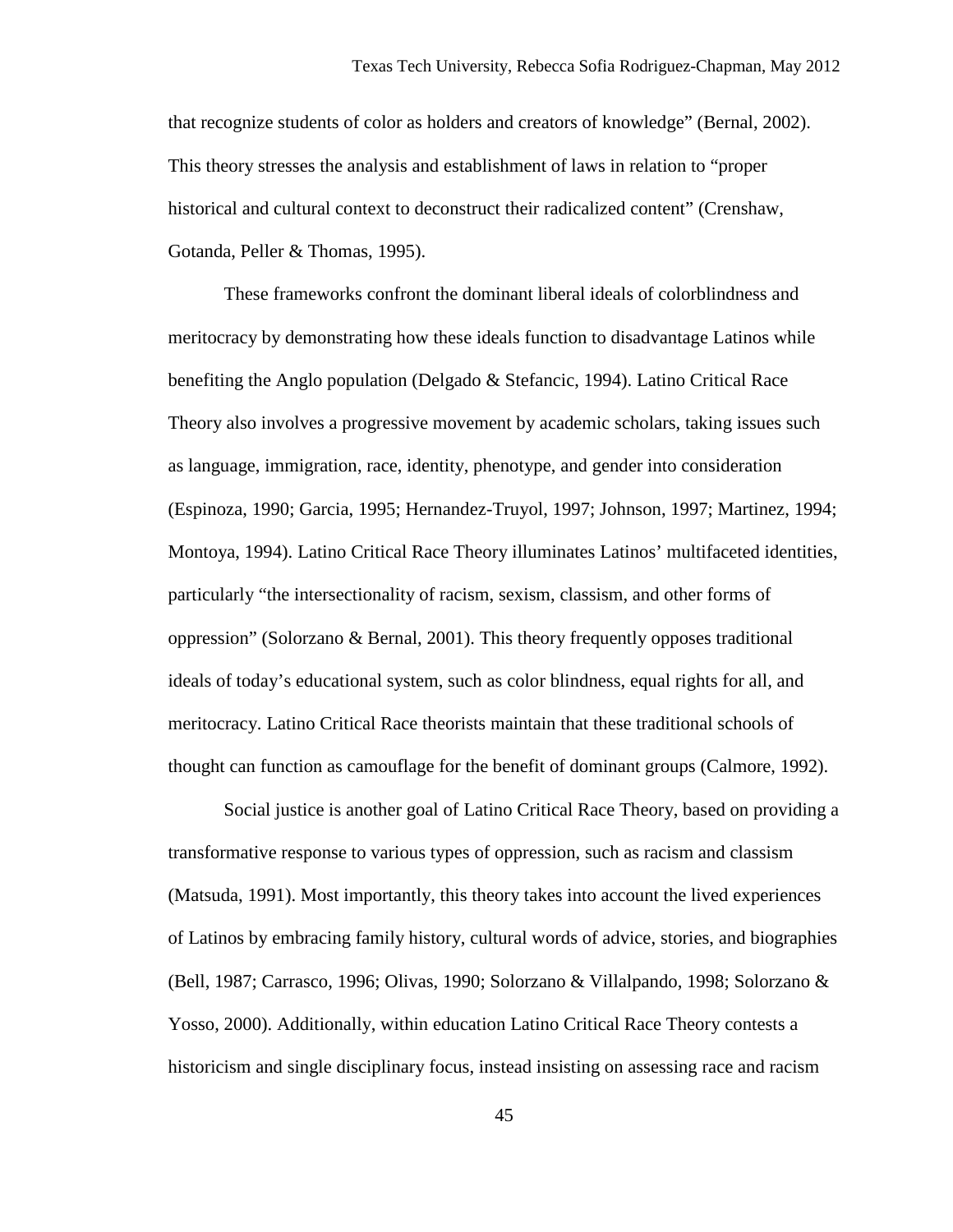by viewing these ideals via an interdisciplinary approach embedded in historical and contemporary context, as noted by the following researchers: Delgado, 1984; 1992; Garcia, 1995; Harris, 1994; Olivas, 1990. This study's use of Latino Critical Race Theory attempted to utilize a methodology that will illuminate both the specific character of complication in the retention of Latina women while enabling the study to approach the problems of Latinas in the educational pipeline holistically.

## **Social and Cultural Capital**

Social capital is often described as the collective norms, principles, trust and connectedness common to others in a group (Coleman, 1988; Bourdieu, 1986).With respect to higher education, social capital involves the "norms and social networks that assist in the transfer of education from one generation to the next" (Lashcher 2008, P. 22). Cultural capital is a subset of social capital involving cultural value systems exclusive to specific groups. As a result, people cultivate a type of cultural capital currency when assisting those in a specific cultural group to form mobility within a certain social group (Lin, 2001).Researchers argue that social and cultural capital function in colleges and other venues to intercede in the social reproduction of inequality. (Bourdieu, 1977 a, Bourdieu, 1977 B; Coleman, 1988; White & Glick, 2000). Initially, however, social and cultural capital tend to "reflect and reproduce stratification patterns in a class-based society such as the United States" (Monkman, Ronald, & Theramene, 2005). This has significant ramifications for the Latino population, since many are first generation college students who lack the social and cultural capital tools that ease access and navigation in higher education.

46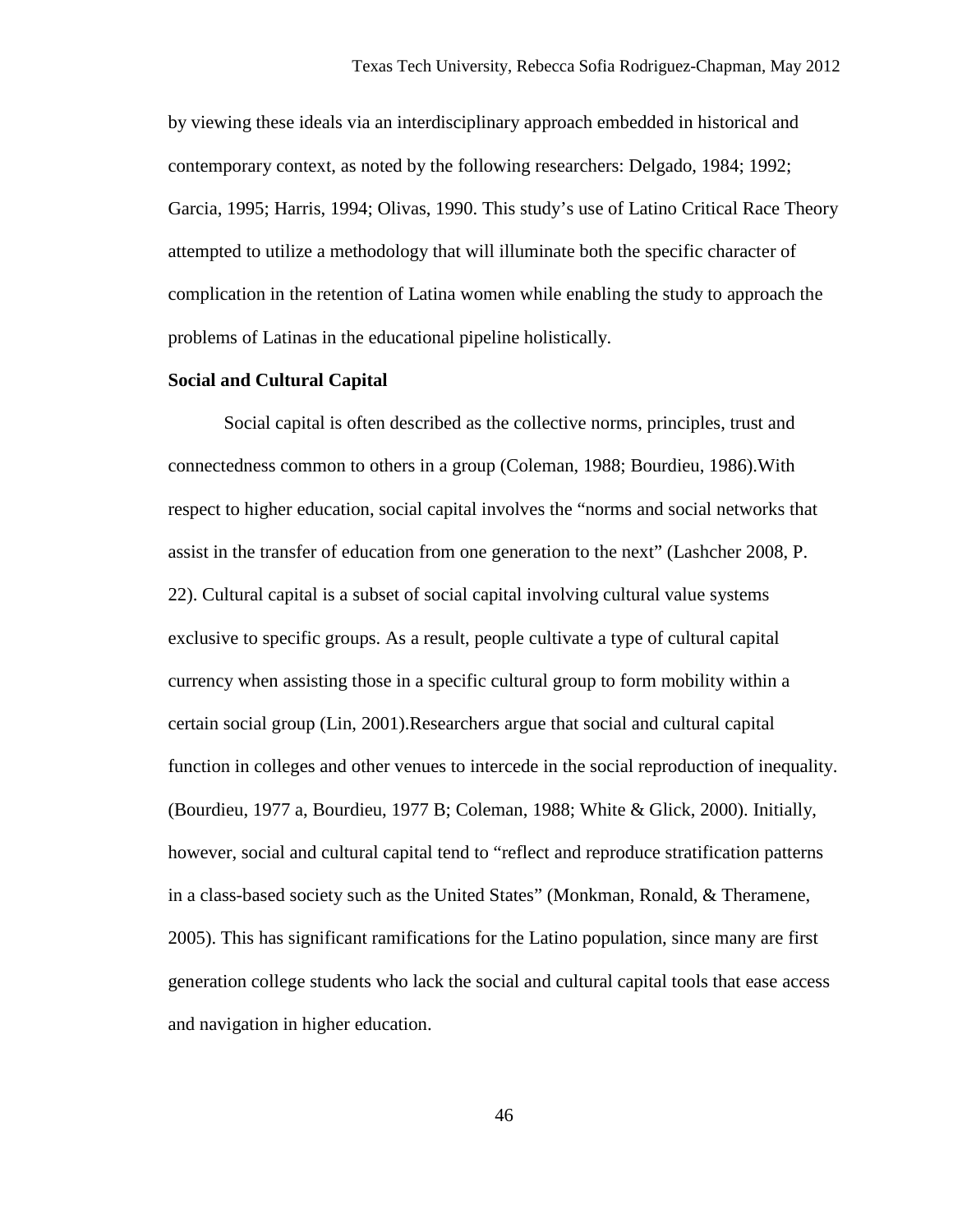Furthermore, researchers posit that cultural and social issues tend to serve as barriers for Latinos pursuing and attending post-secondary education. In fact, studies have demonstrated that Latino cultural customs negatively influence traditionally low university participation rates (Gandara, 1995; Cortese & Duncan, 1982; McDonough & Antonio, 1996; Perna, 2000; Cantrell & Brown-Welty, 2003). For example, the Latino culture advocates for familial rather than individual goals. Thus, Latina women often lack family support for collegiate cultural values that advocate for living away from home (Gandara, 1995).

 Cantrell and Brown-Welty (2003) addressed research studies centering on Bourdieu and Passeron's (1977) theories of cultural and social capital as aspects related to decisions to attend college and overall access to college. In theory, cultural capital is evident within middle and upper-class students and families as they exchange educational values, beliefs, and information about college for economic capital and social ranking in life (Cantrell and Brown-Wetly, 2003; McDonough & Antonio, 1996; McDonough, Ventresca, & Outcalt, 2000). Thus, low income, first generation Latino students are disadvantaged due to a lack of cultural capital concerning college importance, access, and other factors (Cantrell & Brown-Welty, 2003).

 According to Espino (2008) when assessing cultural capital and graduate study, the literature maintains that the gathering of knowledge, understanding, and expertise to maneuver through graduate study is contingent on prospective graduate students' levels of comprehension of the graduate school process. Thus, graduate students with cultural capital indicative of the dominant culture may have a more positive experience than cultures such as the Latino culture, which are often marginalized as their cultural capital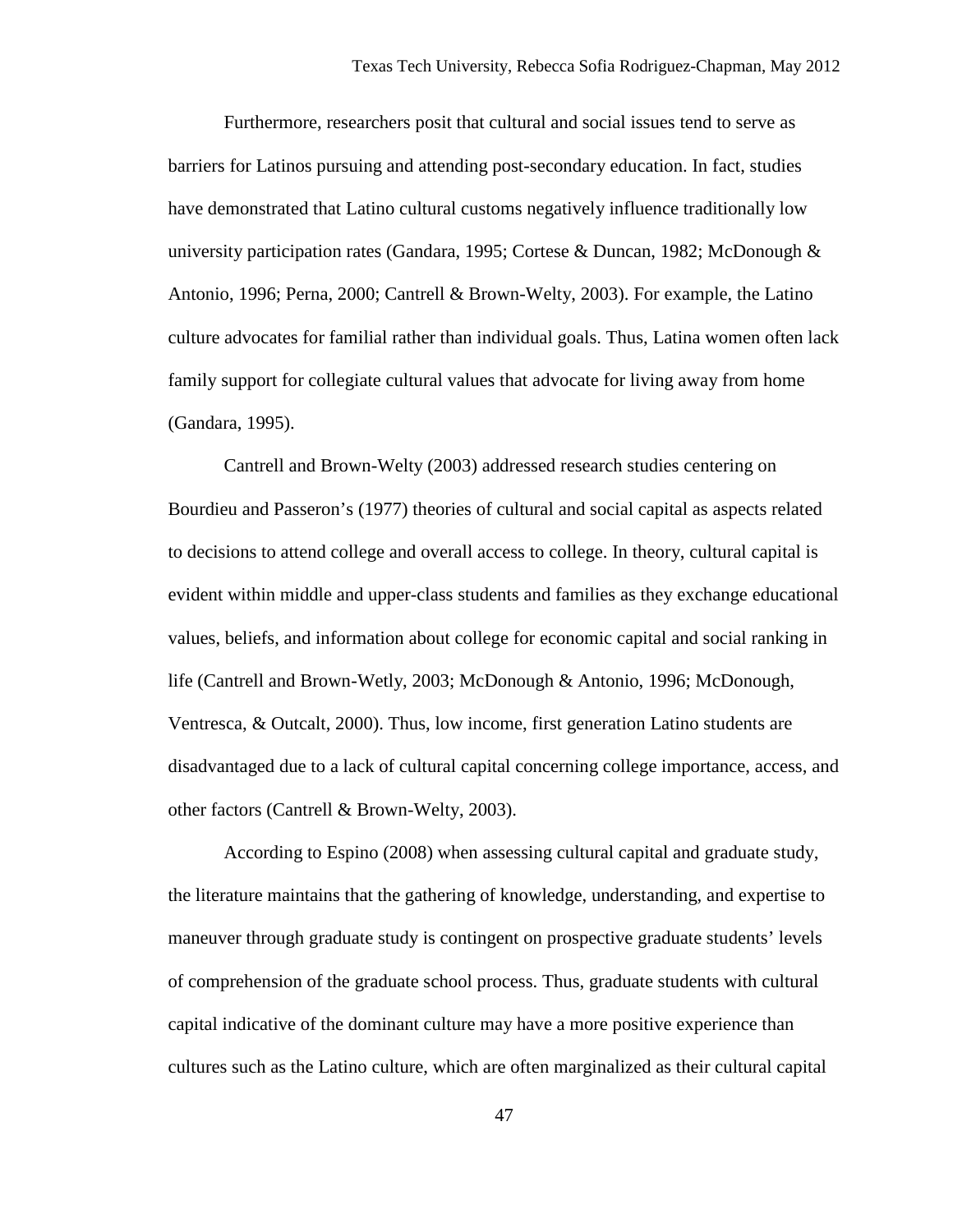is not reflective of the dominant social culture. Such factors can point to the advantages for graduate programs in utilizing professional advisors or extended orientation for programs that can aid students in attaining a greater scholastic awareness.

Lascher (2008) argued that on average Latino students enter post-secondary education with less social capital than their Anglo peers. Thus, Lasher (2008) contended that greater social capital for a student, which can provide greater educational achievement such as graduating from high school and entering higher education, may be a factor of student success that institutions can compensate for outside of such traditional criteria as study habits, financial support and time stressors. This may have a significant impact on Latino student success in post-secondary education as they have less social capital in comparison to non-Latino Caucasian students.

 Via a social capital framework, Perez and McDonough (2008) investigated the resources and networks assisting Latino students in their college selection process. As indicated in prior studies, results indicated that Latinos depend greatly on family and friends, including secondary staff such as teachers and counselors in regard to college selection (Ceja, 2001; Gandara, 1993, 1995; Perez & McDonough, 2008). One unique aspect involved "the degree to which Latino students relied on individuals who were extended family members for college information" (Perez & McDonough, 2008, p. 255). These patterns by which Latina female students utilize social capital may be of interest for higher education administrators and graduate programs as they recruit from the Latina female population, and could be expected to be retention factors in this study.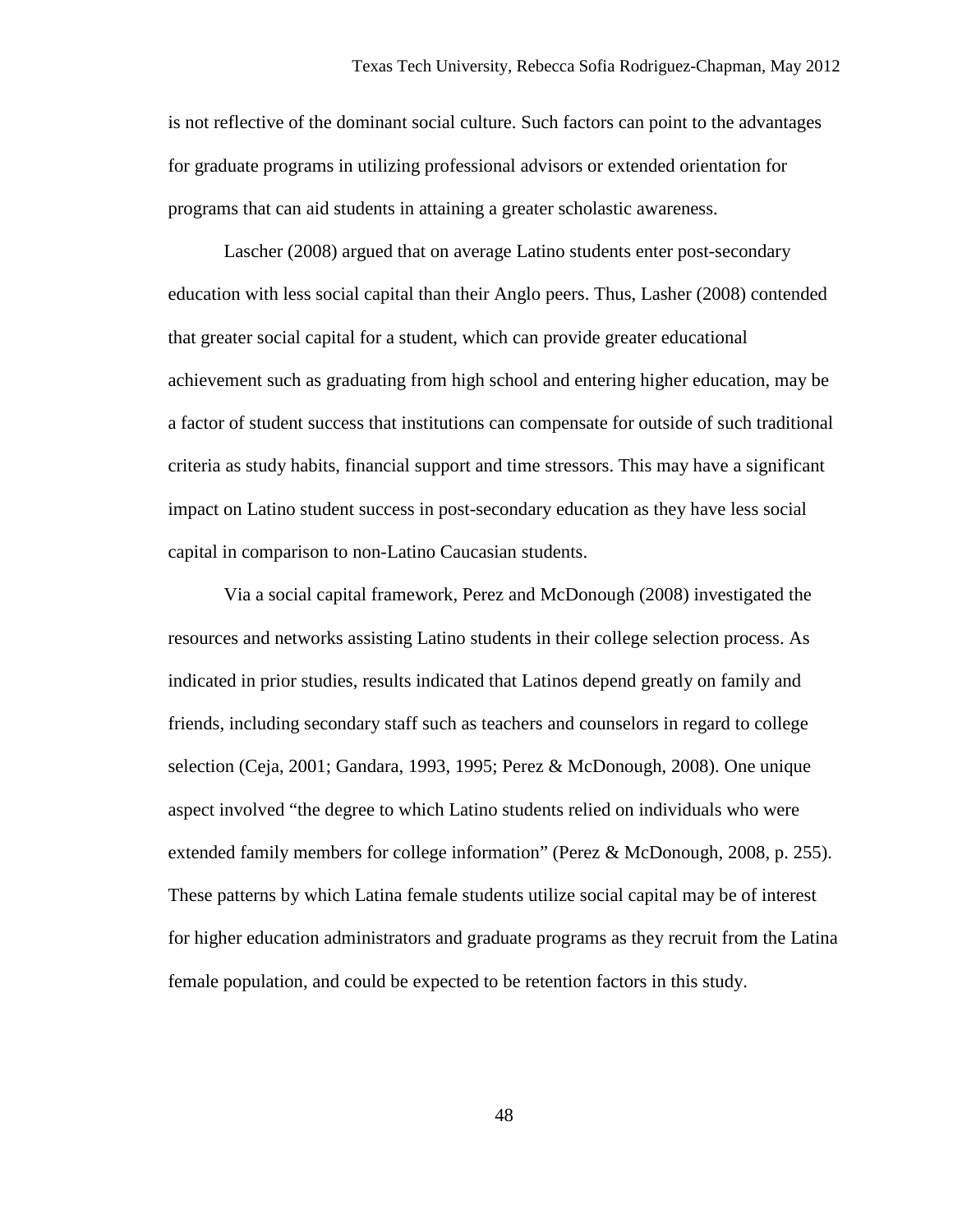#### **Conceptual Framework**

 As mentioned previously, Latino Critical Race Theory and Critical Race Theory is used as a framework to demonstrate how the history of higher education systems founded on the dominant culture has created stumbling blocks for Latina women by negatively affecting the university environment (Villalpando, 2004). Whereas the Latino population is the fastest and largest growing racial group (Gandara, 1994), this population continues to be the least educated in the United States (Chappa, 1991). Villalpando (2004) contended that when a Latina female student faces racism and isolation in college due to a negative university environment, this experience is not only in relation to her ethnicity but also to her identity as a woman, her socioeconomic class, her ability to speak English, her sexual identity and her immigrant generational status. Thus, various aspects of Latina women's identity are negatively impacted due to a non-supportive university environment.

Moreover, research has indicated that social support provided to Latina women via interactions with professors, mentoring, and cultural celebrations assists Latina female students to overcome dissatisfaction associated with negative university environments, educational practices and procedures that are geared toward the dominant culture (Gonzalez, Jovel, and Stoner). Thus, Latino Critical Race Theory and Critical Race Theory provide a framework to assess issues of race in relation to education by assessing how educational theory and procedures hinder and marginalize Latina female students. This framework may be utilized by practitioners in higher education to examine patterns of racial discrimination, marginality, and exclusion against Latina female college students (Villalpando, 2004).

49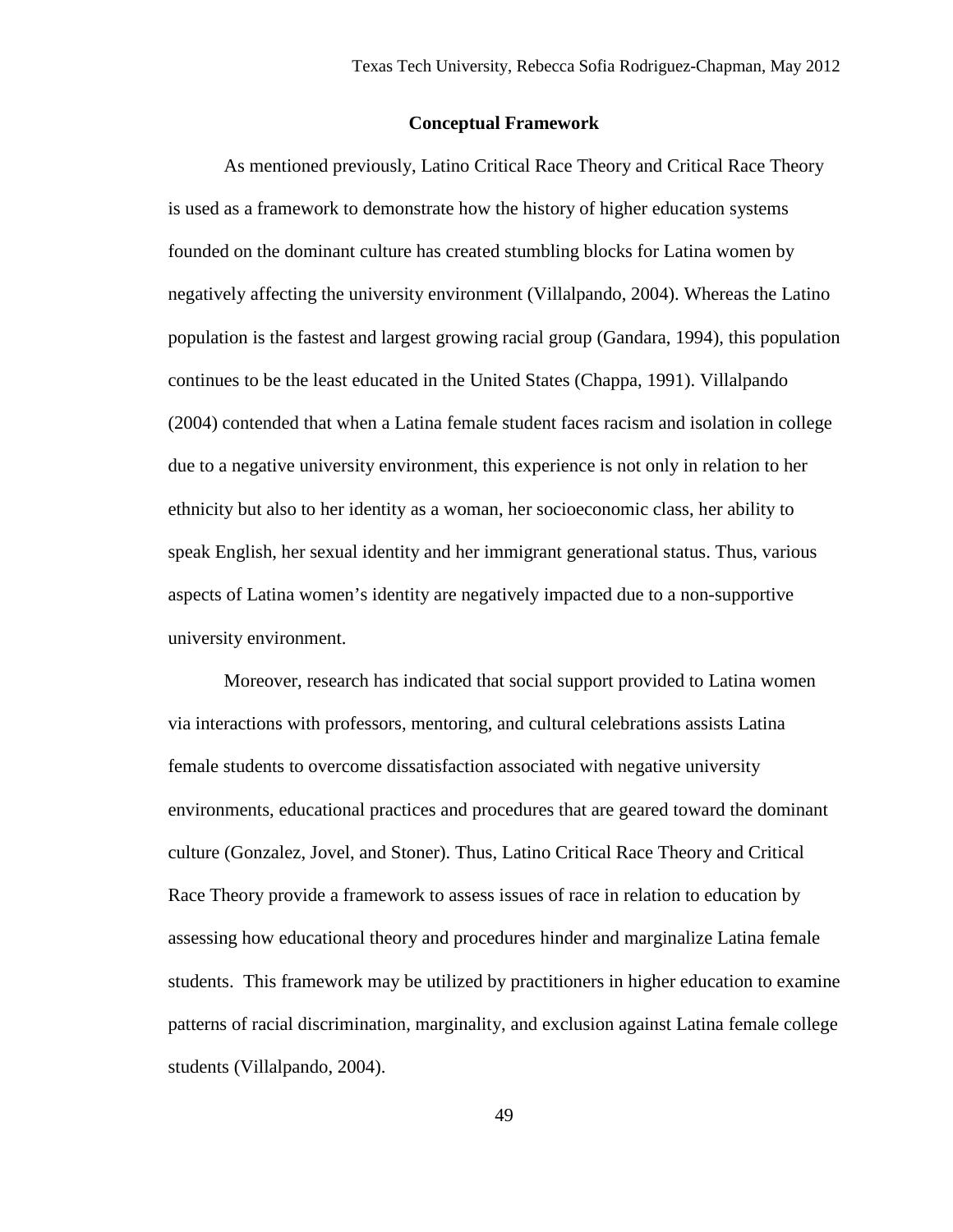## **Research Contributions**

From 2009-2021, the number of white non-Hispanic and black non-Hispanic students will decrease each year even as the amount of Latino students increases. Thus post-secondary institutions will start to find new importance in recruiting from student populations consisting of Latino students (Van Der Werf & Sabatier, 2009). Economically, the Latino population is an integral component in higher education due to this population's ability to preserve a vital workforce (Gershwin, Coxen, Kelley & Yakimov, 2007) and to adapt to changing demographics in student recruiting emphasizing Latinos (Van Der Werf& Sabatier 2009). Educationally, Chang, Seltzer, and Kim (2002) reported that a proportionate increase of the Latino student population will assist in enhancing the educational environment. An enhancement of the educational environment can provide opportunities to educate all students with a greater sensitivity to diverse opinions and the cultivation of academic and social growth (Hurtado, Dey, Gurin, & Gurin, 2003). This study hoped to contribute to the research by providing timely data regarding Latina female doctoral completers in relation to Latina female ethnic identity and completion of the doctorate. Also, the study hoped contribute to the research by assessing the social, economic, academic and institutional factors that influence Latina women to pursue the doctorate, and of these factors, which are the most important to successful retention and completion of the doctorate.

#### **Summary**

This chapter provided an overview of the literature on the importance of Latina female doctoral graduates and the factors influencing Latina women who pursue the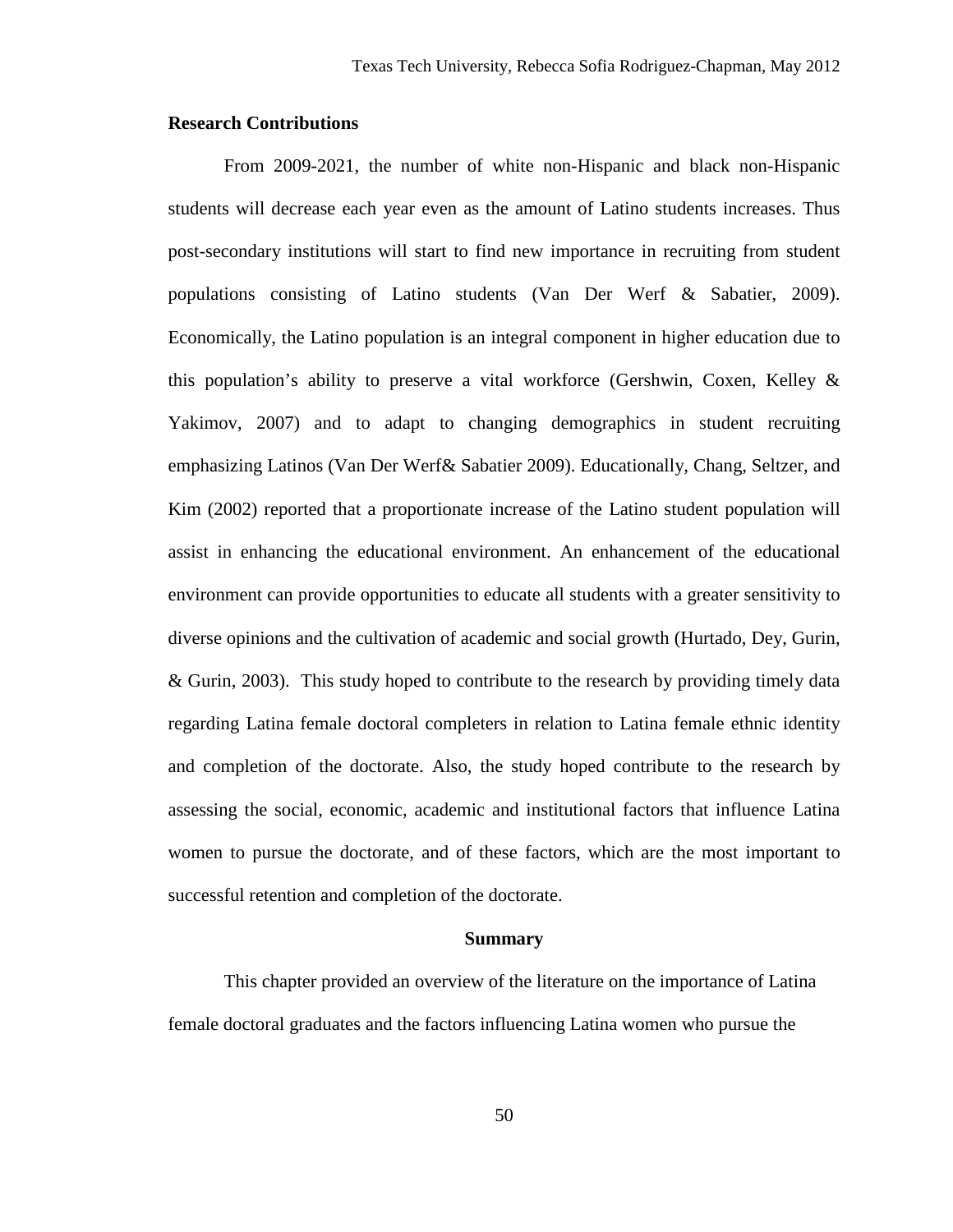doctorate. The review also discussed ethnic identity in relation to the university environment and perceived social support.

Chapter 3 provides an overview of the study design. The research hypotheses are clarified. The assessment survey is presented, as well as study procedures and data analyses.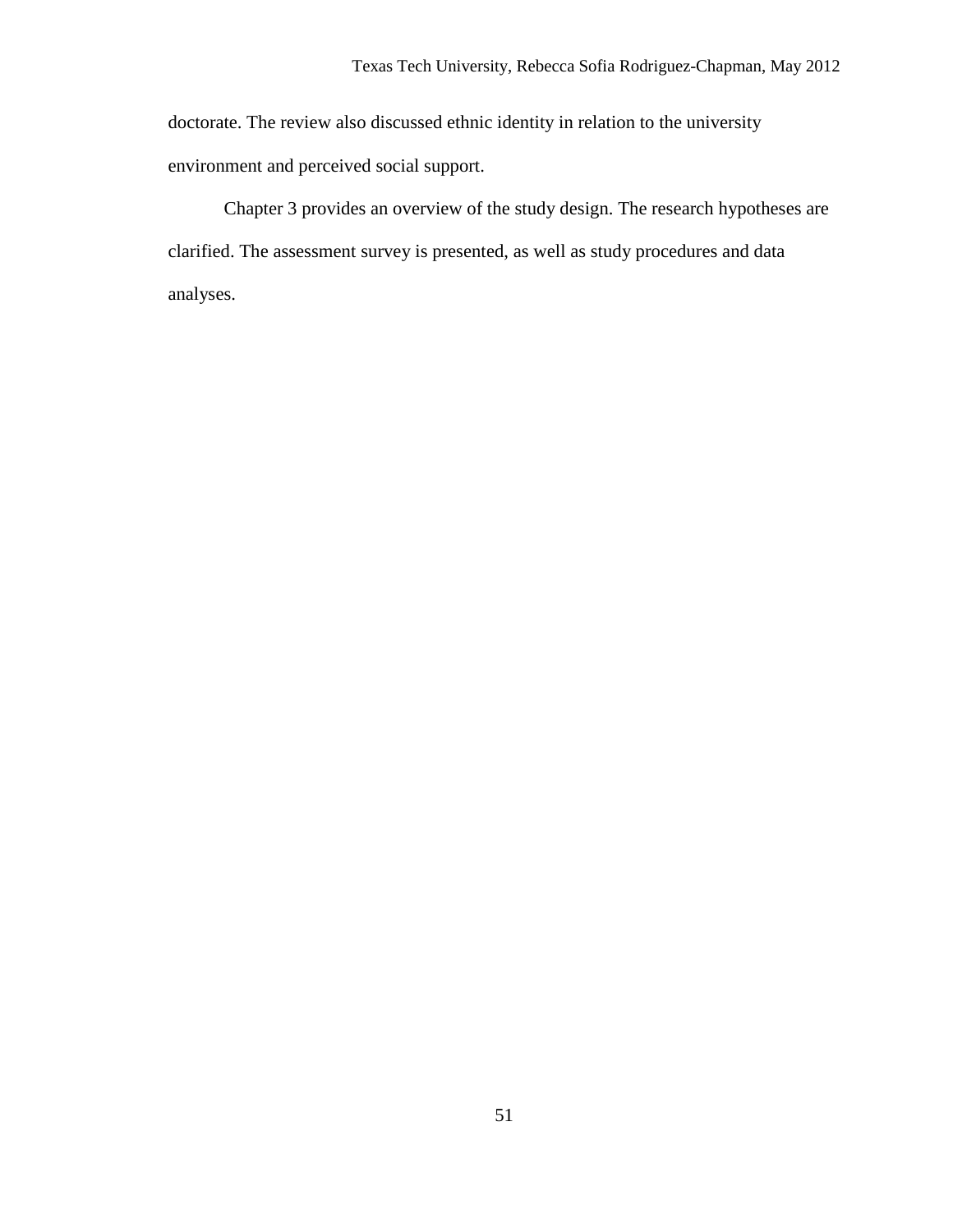## **Chapter III**

## **Research Design and Methodology**

## **Introduction**

This chapter explains the proposed research methodology for this quantitative study. As indicated in Chapter 2, very few studies have investigated the link between Latina female doctoral students' success and ethnic identity with respect to university environment and perceived social support within post-secondary education. The purpose of the research was to identify the social, economic and institutional factors that encourage Latina women to pursue the doctorate and to determine which of these factors are the most influential in the successful completion of the doctorate. The study explored this relationship through correlational analysis and multiple regressions, focusing on subjects' perceptions of ethnic identity, university environment and perceived social support. This chapter contains a description of participants, instrumentation, data collection, procedures, and data analysis.

#### **Research Questions**

This study was designed to answer three key questions:

#### **Research Question One**

Is there a relationship between ethnic identity and completion of the doctorate degree for Latina women?

## **Research Question Two**

What social, economic, academic, and institutional factors influence Latina women to pursue the doctorate?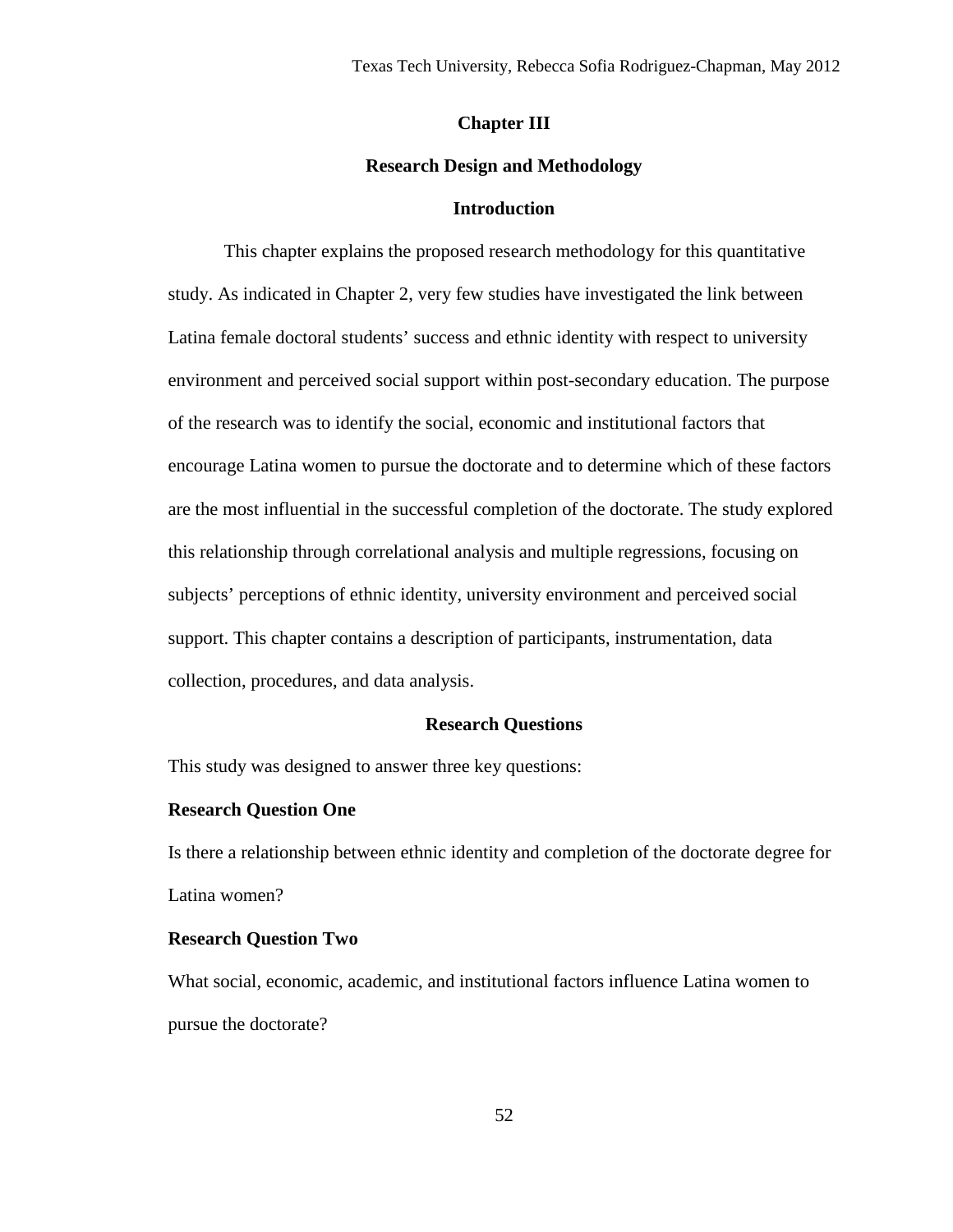## **Research Question Three**

Which of these factors are most important to successful completion of the doctorate?

## **Research Design**

## **Design and Procedures**

 The principal investigator sent emails obtained from the American College Personnel Association (ACPA) informing the prospective participants about the research study and inviting their participation. The principal investigator placed the demographic questionnaire and the adapted versions of the following survey instruments on SurveyMonkey: 1) the Multigroup Ethnic Identity Measure (MEIM) 2) the Multidimensional Scale of Perceived Social Support (MPSS) and 3) the University Environment Scale (UES). The principal investigator sent emails to participants two times: once inviting participants to partake in the study, and a second time asking participants to complete the study. The participants had two weeks to complete all four instruments.

 Additionally, the principal investigator contacted the Texas Associate of Chicanos in Higher Education (TACHE) requesting email contact information from this organization. While the organization was not able to provide this data, members of TACHE'S executive board forwarded the principal investigator's original email requesting colleagues to participate in the study. The principal investigator also posted messages via Facebook requesting friends and colleagues to forward the study to other professional and personal contacts that fell within the study's criteria. The principal investigator narrowed the sample to include Latina women who have graduated with a

53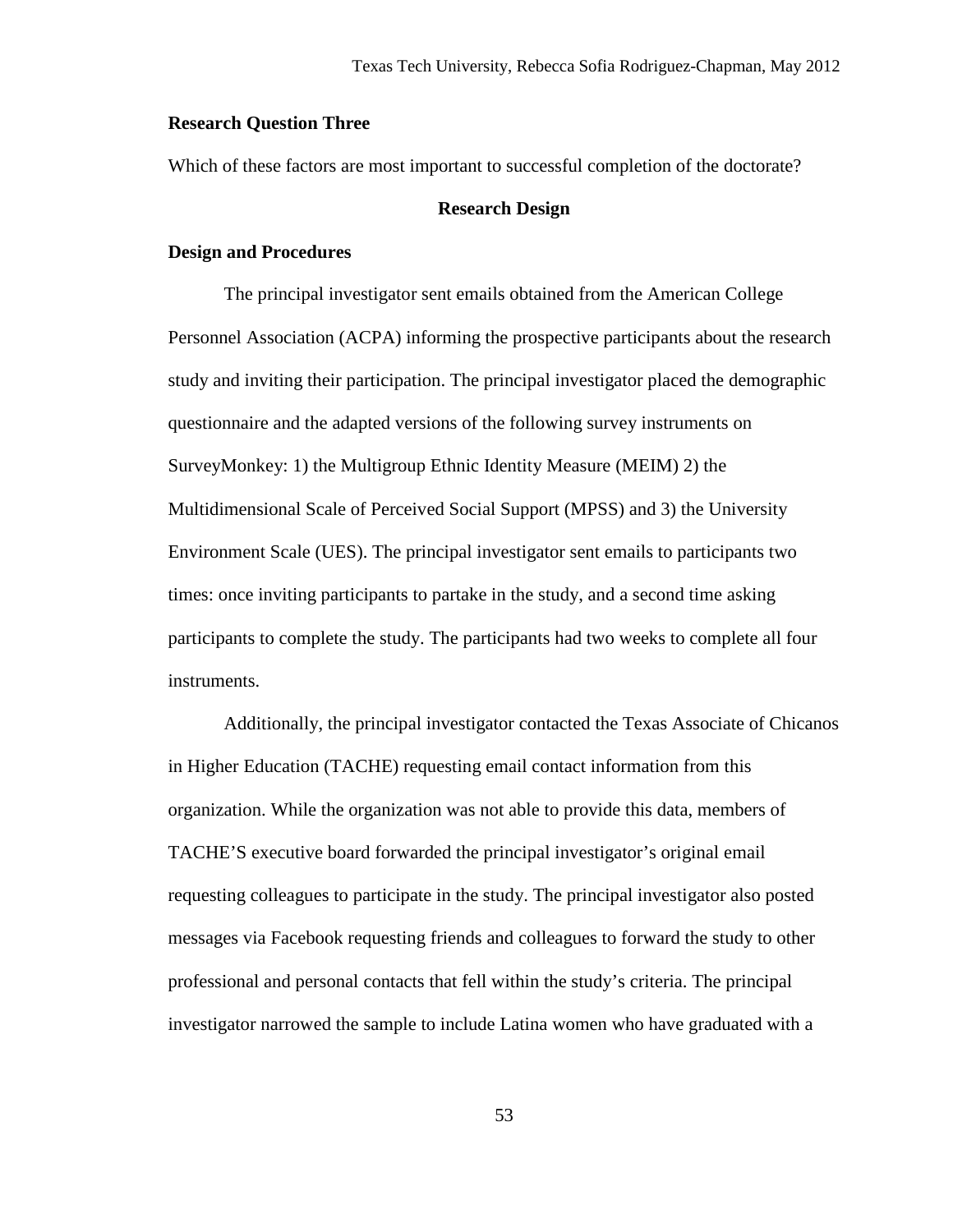terminal degree within the last five years. Prior to the study, the Institutional Review Board approved the online survey instruments and the overall structure of the study.

## **Description and Sample**

Participants in this study consisted of both instructional and non-instructional Latina females who have completed the doctoral process and who were employed at either public or private post-secondary institutions in the United States at the time of the study. The American College Personnel Association (ACPA) states that there nearly 8,500 members representing 1,500 private and public institutions from across the United States and around the world. Thus the survey was sent to all female members of The American College Personnel Association (ACPA) as the organization was not able to provide delineated data in regard to Latina female members. Therefore, a total 2,473 female members of The American College Personnel Association (ACPA) were contacted by the principal investigator. In the body of the message sent out, the researcher asked specifically for Latina female members who were either faculty or staff and held a doctorate to complete the survey.

Furthermore, the principal investigator sent out 25 emails, grouping the email addresses into groups of 100. The Texas Association of Chicanos in Higher Education (TACHE) is a statewide organization of students, faculty, administrators and institutions of higher education dedicated to improving opportunity and equity in Texas higher education. As mentioned previously, while the principal investigator was not able to obtain email contact information in regard to members of Texas Association of Chicanos in Higher Education (TACHE), executive board members of Texas Association of Chicanos in Higher Education (TACHE) forwarded the principal investigators original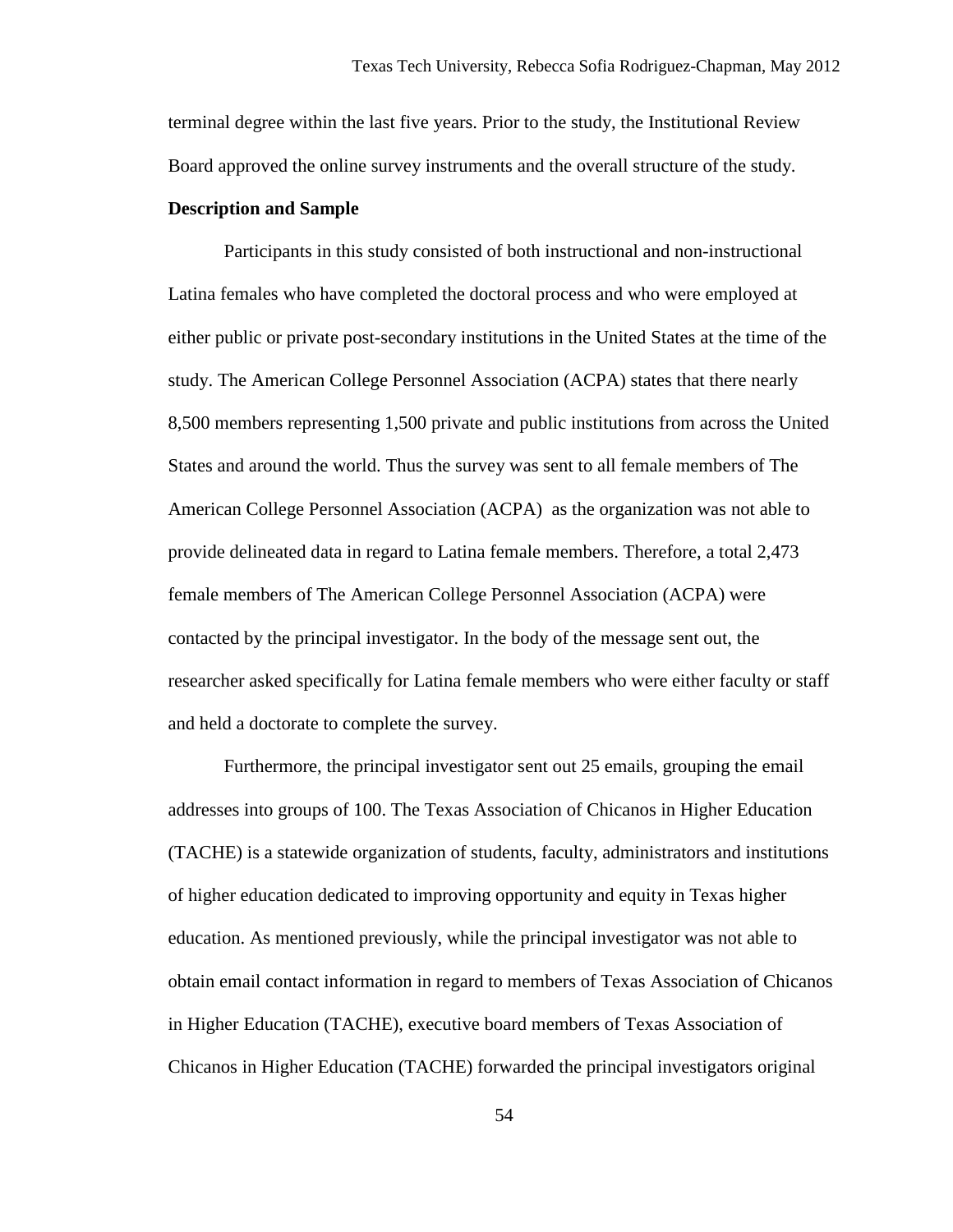email requesting colleagues to participate in the study. The principal investigator also placed her study on Facebook inviting friends who fit the study's criteria to complete the survey and asked friends forward the survey to others who fit the study's criteria. Additionally, the principal investigator received emails from Latina women across the nation informing her that they had forwarded her study to colleges.

## **Pilot Study**

A pilot study was conducted at a large university located in the southern portion of the United States in order to assess the feasibility of the technique and to determine the reliability of the measures. The pilot study was also used to test logistics and gather information prior to the larger study to facilitate quality and efficiency. Five participants were contacted via email and were asked to complete an online survey via SurveyMonkey. The principal investigator also used the pilot study to assess for deficiencies and to make necessary adjustments to the research methodology. The deadline to complete the survey instruments was two weeks. The principal investigator sent a reminder email a week before the deadline requesting that the participants complete the survey. The pilot study provided participants with a brief outline of the research study and directions on how to complete the survey. Ultimately, three participants completed the pilot study, providing valuable feedback to the principal investigator.

## **Instrumentation**

#### **Instrument Design**

The study used 3 variables captured by four instruments (Appendix A). Ethnic identity acted as the dependent variable and university environment and perceived social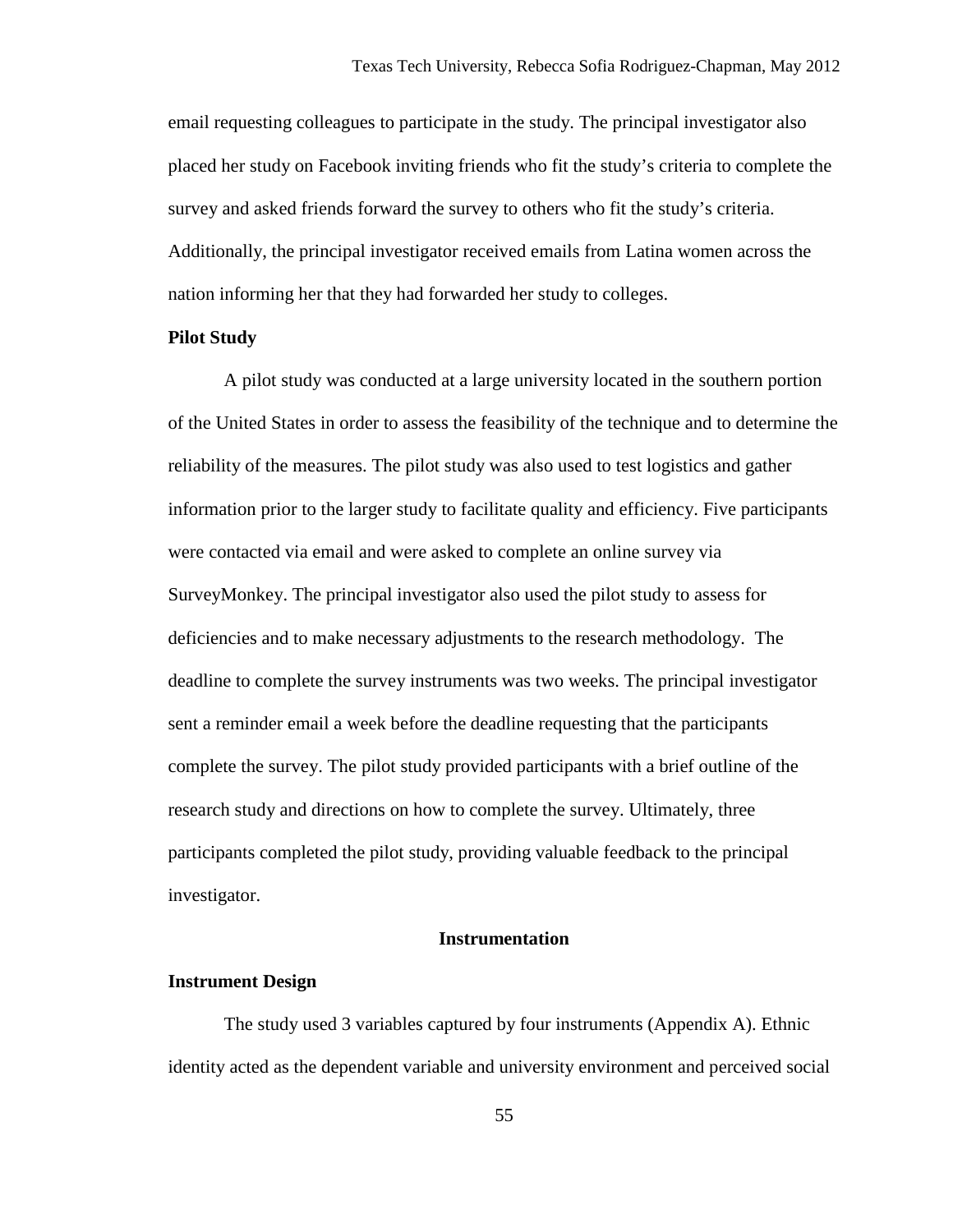support functioned as independent variables. A demographic instrument was used to capture the independent variable information. The following modified instruments were utilized to measure the dependent variables: the Multigroup Ethnic Identity Measure (MEIM; Phinney, 1992), the University Environment Scale (Gloria & Robinson Kurpius, 1996), and the Multidimensional Scale of Perceived Social Support (MSPSS; Ziment, Dahlem, Ziment & Farley, 1988). The Multigroup Ethnic Identity Measure answered questions regarding how the Latina women felt about their ethnicity during their doctoral program. The Multidimensional Scale of Perceived Social Support assessed how these Latina women perceived social support during their doctoral program from friends, family and professors. The University Environment Scale provided data regarding how Latina women felt about their university environment.

#### **Demographic Questionnaire**

 The demographic questionnaire included a total of 14 items. Participants were asked about general personal information including their age, grade point average (GPA) in their doctoral program, marital status during their doctoral program, living arrangements during their doctoral program, and generational status. Educational questions were centered on the following: completion of master's degrees at doctoral institutions; highest academic degree participant expected to earn during undergraduate study; emphasis of doctorate; sources of financial assistance; continuation of study between bachelor's degree and doctorate; years of completion between master's degree and doctorate; parent and sibling education; generational status; and how confident they were in regard to completion of the doctorate during doctoral studies.

56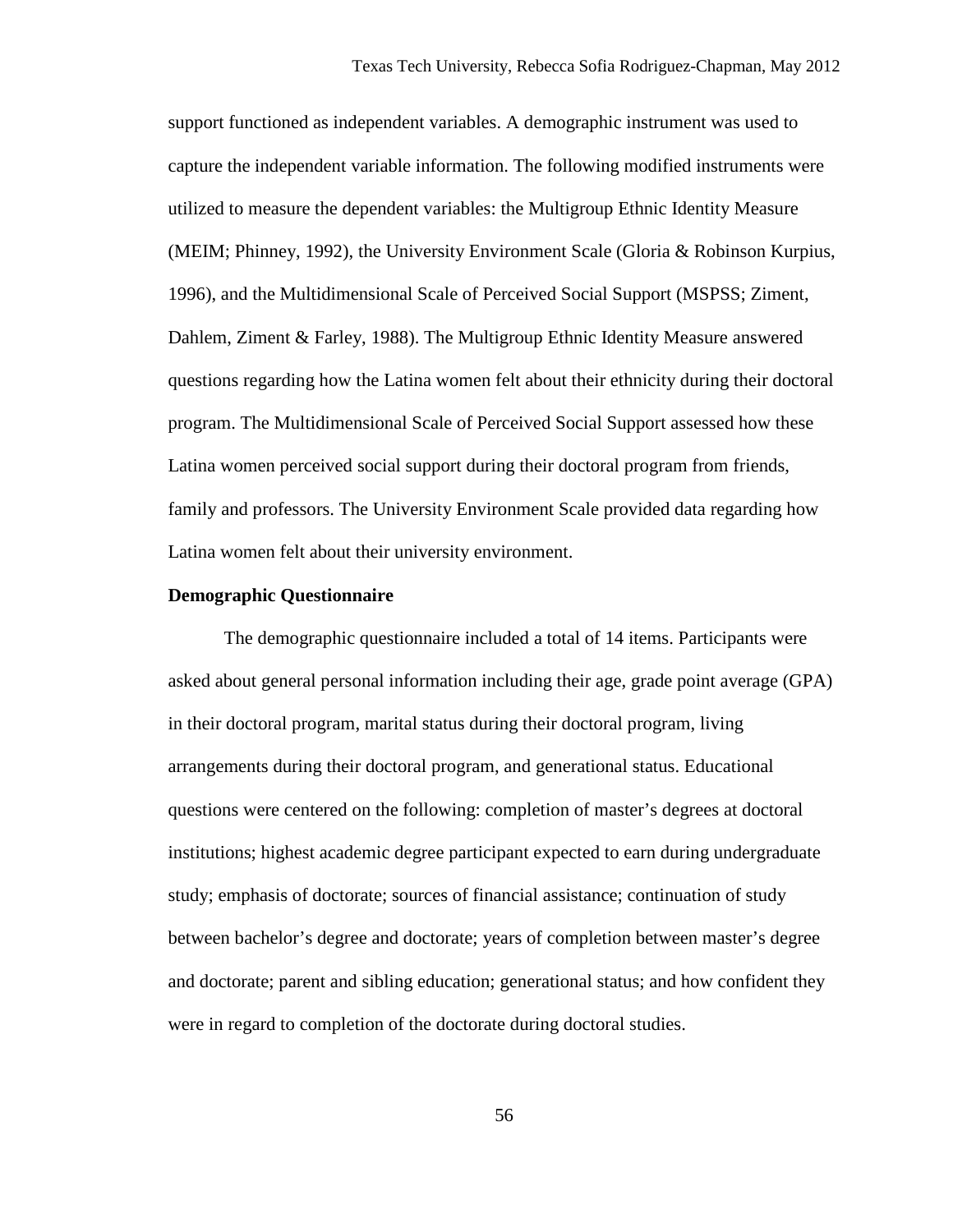## **Reliability**

## **Multigroup Ethnic Identity Measure (MEIM; Phinney, 1992)**

 According to Dr. Jean Phinney, the Multigroup Ethnic Identity Measure (MEIM) was developed to assess ethnic identity of adolescents and young adults from diverse populations. This instrument assessed participants whose ages range from age 12 through the adulthood (Phinney, 1992). Numerous studies utilizing the MEIM consistently demonstrate good reliability, with alphas above .80 across a vast spectrum of ethnic groups and ages (Phinney, 1992). The MEIM was adapted to assess doctoral students for this study based on research of the Multigroup Ethnic Identity Measure by Phinney (1992). Ponterotto, Gretchen, Utsey, Stracuzzi, and Saya (2003) located 12 published studies using the MEIM. They reported measures of internal consistency (coefficient alpha) in six college samples and four high school samples. Two subscales were addressed in the study by Ponterotto et al. (2003). The subscales are Ethnic Identity and Other-Group Orientation component subscale. The alphas were similar along these two developmental groups. Collectively, for the Ethnic Identity subscale, alphas were between a low of .81 (Goodstein & Ponterotto, 1997; Phinney, 1992) to a high of .92 (Taub, 1995), including a mean of .86 and a median of .85. The Other-Group Orientation subscale included alphas ranging from a low of .85 (Ponterotto, Baluch, Greig, & Rivera, 1998) to a high of .82 (Taub, 1995), with the mean of .69 and a median of .75. Reese, Vera, and Paikoff (1998) tested fourth and fifth grade students using a slightly modified MEIM test and discovered lower alphas for the Ethnic Identity subscale in two administrations of the test consisting of .72 and .59. These authors did not test for the internal consistency of the Other-Group Orientation subscale. Upon reviewing for the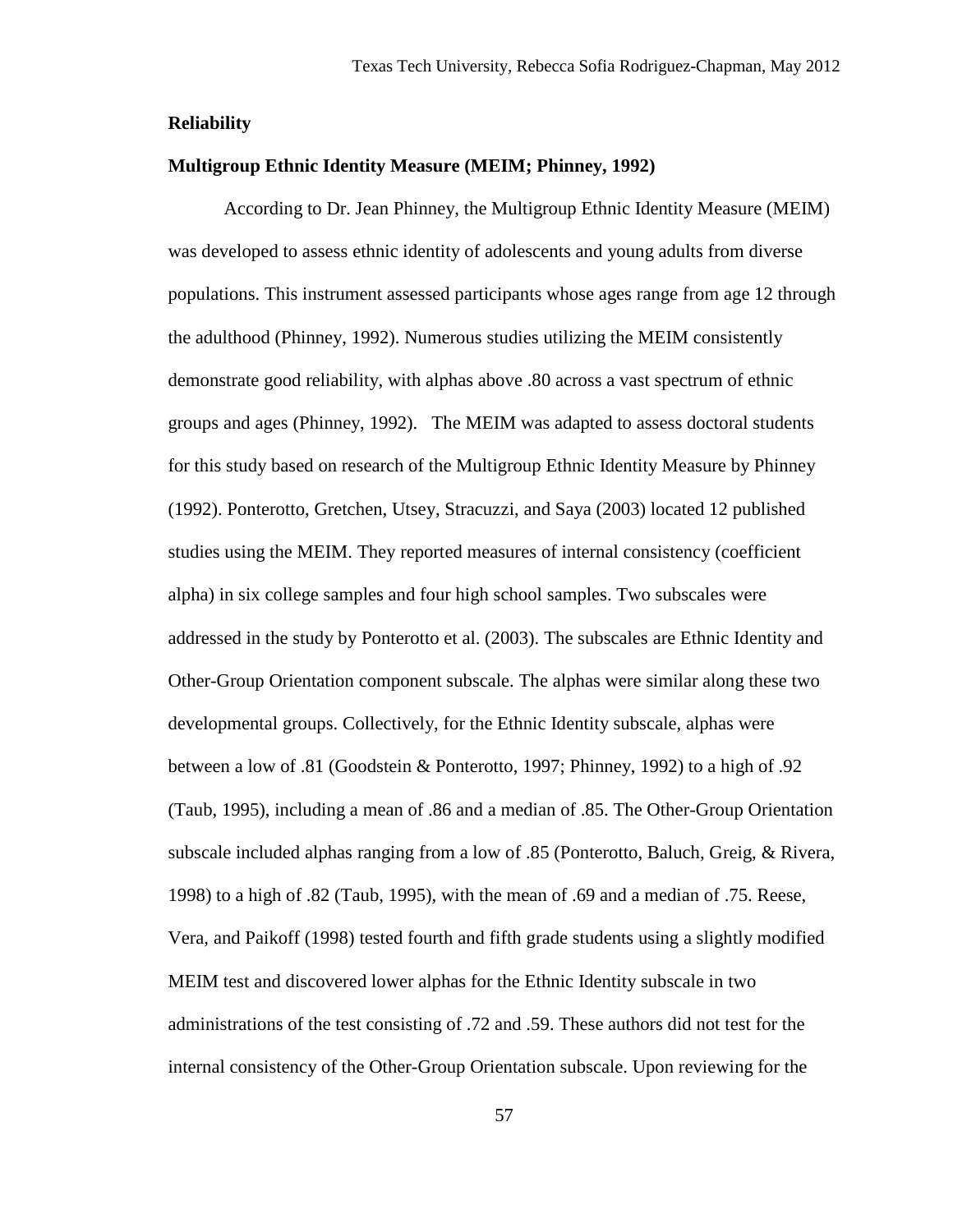mean and median coefficient alphas across samples, the internal consistency scores are strongest for the Ethnic Identity subscale and a bit weaker for the Other-Group Orientation subscale. Reese, Vera, and Paikoof (1998) also found a low test reliability coefficient of .25 during a 6-week interval.

## **Multidimensional Scale of Perceived Social Support (MSPSS; Zimet, Dahlem, Zimet, & Farley, 1988)**

The Multidimensional Scale of Perceived Social Support (MSPSS) is a 12-item scale created to assess perceived social support from three different areas consisting of family, friends, and a significant other. The MPSS assessed social support of 136 female and 139 male university undergraduates. The MSPSS is rated on a 4-point Likert-type scale (1 = *strongly disagree* to 4 = *strongly agree*). No items were reverse scored. Sample items included "I got the emotional help and support I needed from my family". The MSPSS produced three scores. The Cronbach's coefficient alpha values in Zimet et al. (1988) were .91, .87, and .85 for Significant Other, Family, and Friends subscales, respectively. The present study utilized the three scale scores regarding The Cronbach's coefficient alpha values as noted in Zimet et al. (1988). To measure reliability, Cronbach's coefficient alpha was used to assess internal reliability.

#### **University Environment Scale (UES; Gloria & Robinson Kurpius, 1996)**

The University Environment Scale (UES) (Gloria & Robinson Kurpius, 1996) examined the perceptions of the university environment by racial and ethnic minority students. A total of 454 Chicano undergraduates between the ages of 18-22 participated in this study. The scale is composed of 14 items, which included five reverse-coded items. Items #1, 4, 5, 11, and 13 are reverse scored. Responses are based on a 4-point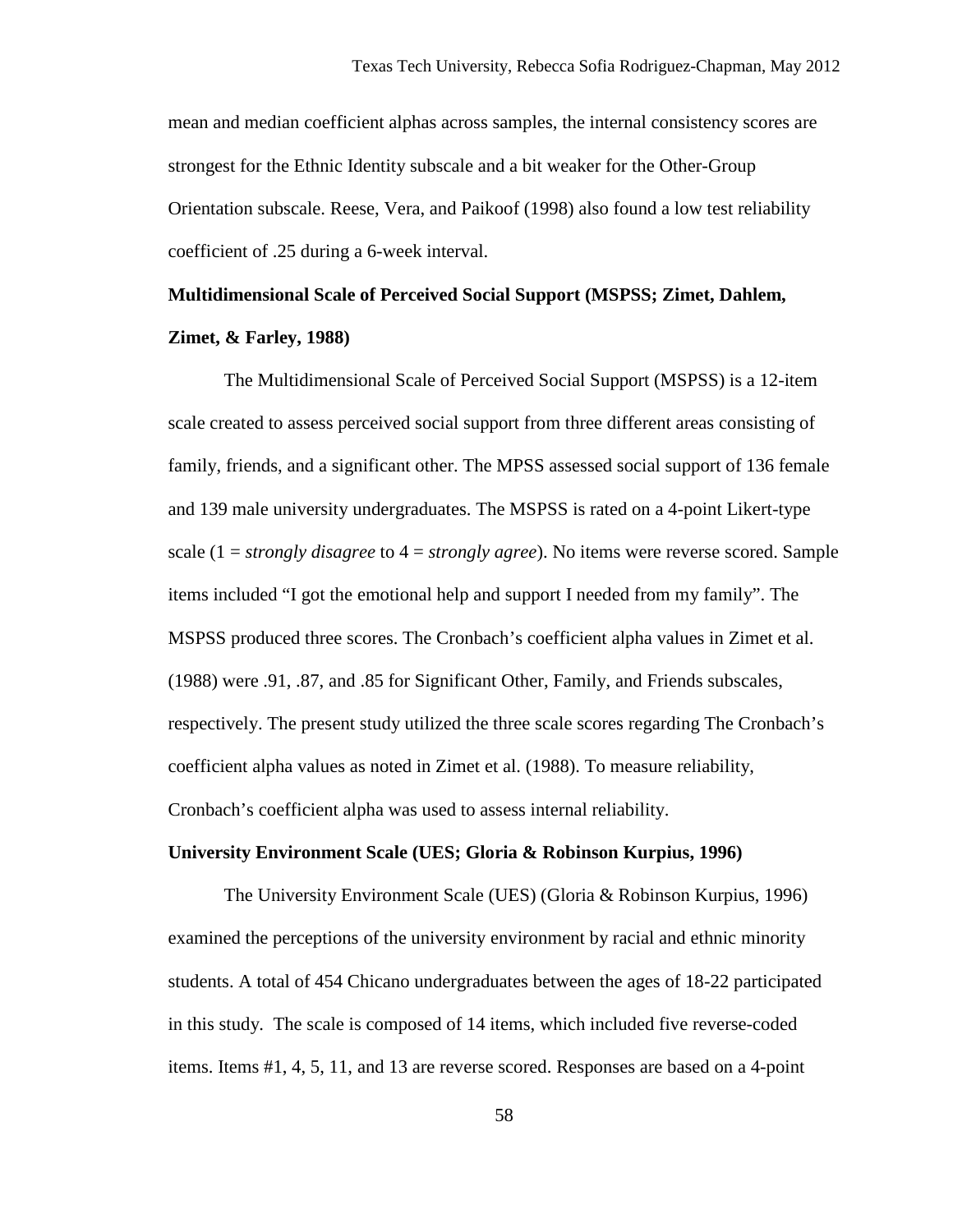Likert-type format, ranging from 1 (*Strongly Disagree*) to 4 (*Strongly Agree*). A sample item is "University staff has been warm and friendly." Using a mean scale score, higher scores indicate a more positive perception of the university's environment. The pilot sample used in Gloria and Robinson Kurpius (1996) study yielded a Cronbach alpha of .84. Similarly, other research has found internal consistency coefficients of .75 and .79 for two groups of Chicana female undergraduates (Gloria, 1997).

#### **Validity**

## **Multigroup Ethnic Identity Measure (MEIM; Phinney, 1992)**

 Phinney (1992) administered principle factor analysis on a group of 417 high school students and 136 college students. The high school sample yielded a two-factor structure, with factor 1 noted as Ethnic Identity 20% of the variance and factor 2 noted as Other-Group Orientation 9 % of variance. Reese, Vera, and Paikoof (1998) factor analyzed the Multigroup Ethnic Identity Measure (MEIM) via a principal components method among 118 fourth and fifth grade students. The factor analysis provided a singlefactor solution accounting for 20% of the common variance. The Multigroup Ethnic Identity Measure (MEIM) is scored on a 4-point Likert-type scale (1 = *strongly disagree*  to 4 = *strongly agree*). Sample items include "During my doctoral program, I had a clear sense of my ethnic background and what it means for me" and "During my doctoral program, I understood pretty well what my ethnic group membership meant to me, in terms of how to relate to my own group and other groups." The Multigroup Ethnic Identity Measure (MEIM) consists of 23 survey questions. The principal investigator added an additional question regarding experiences of machismo which participants may have encountered during their doctoral program. The mean of the 23 item scores for an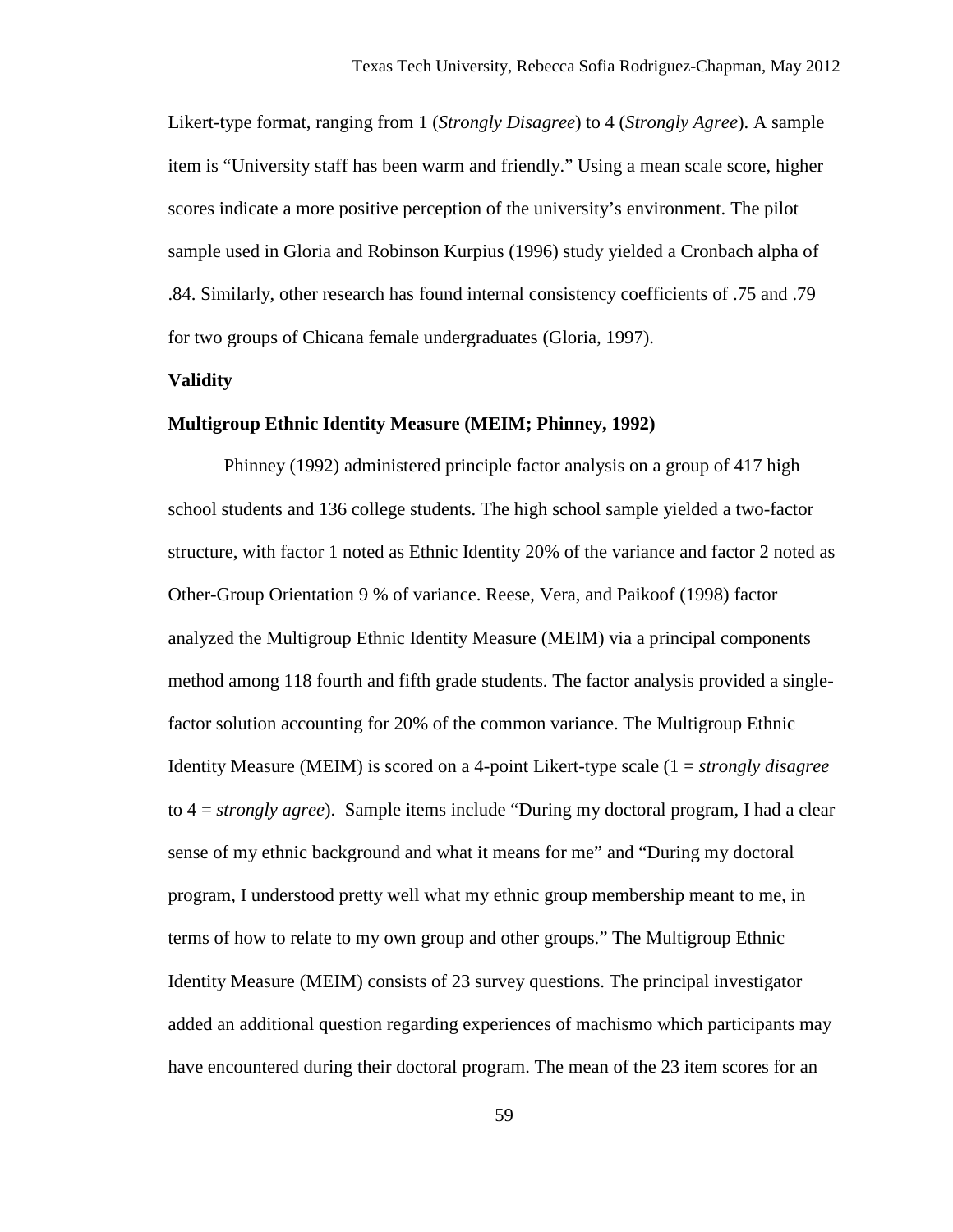overall score, as the mean yielded a better assessment of individuals' sense of their ethnic group membership.

# **Multidimensional Scale of Perceived Social Support (MSPSS; Zimet, Dahlem, Zimet, & Farley, 1988)**

Authors of the Multidimensional Scale of Perceived Social Support (MSPSS) utilized factor analysis to assess the validity of considering various sources of support as distinct from each other. The construct validity of the instrument was addressed by investigating the relationship concerning perceived social support and success in completion of the doctorate.

## **University Environment Scale (UES; Gloria & Robinson Kurpius, 1996)**

The University Environment Scale (UES) was validated the instrument with Chicano/a students at two major universities in the Southwest region of the United States. Further, a 14-item University Environment Scale (UES) was administered to two student samples. The internal consistency at one university was .81, with a mean of 60.53 and a standard deviation of 12.36. The internal consistency at the second university was .85 with a mean of 66.73 and a standard deviation of 14.28. As the two sample groups were not statistically different, they were collapsed to examine the internal consistency of the total sample. Cronbach's alpha was .84. The mean for the total sample was 64.49 with a standard deviation of 13.92.

## **Justification for Data Collection**

The researcher of the present study chose to collect data utilizing SurveyMonkey, as this survey medium provided a secure and effective means to collect data. Research demonstrates that online surveys are functionally easier for different types of groups such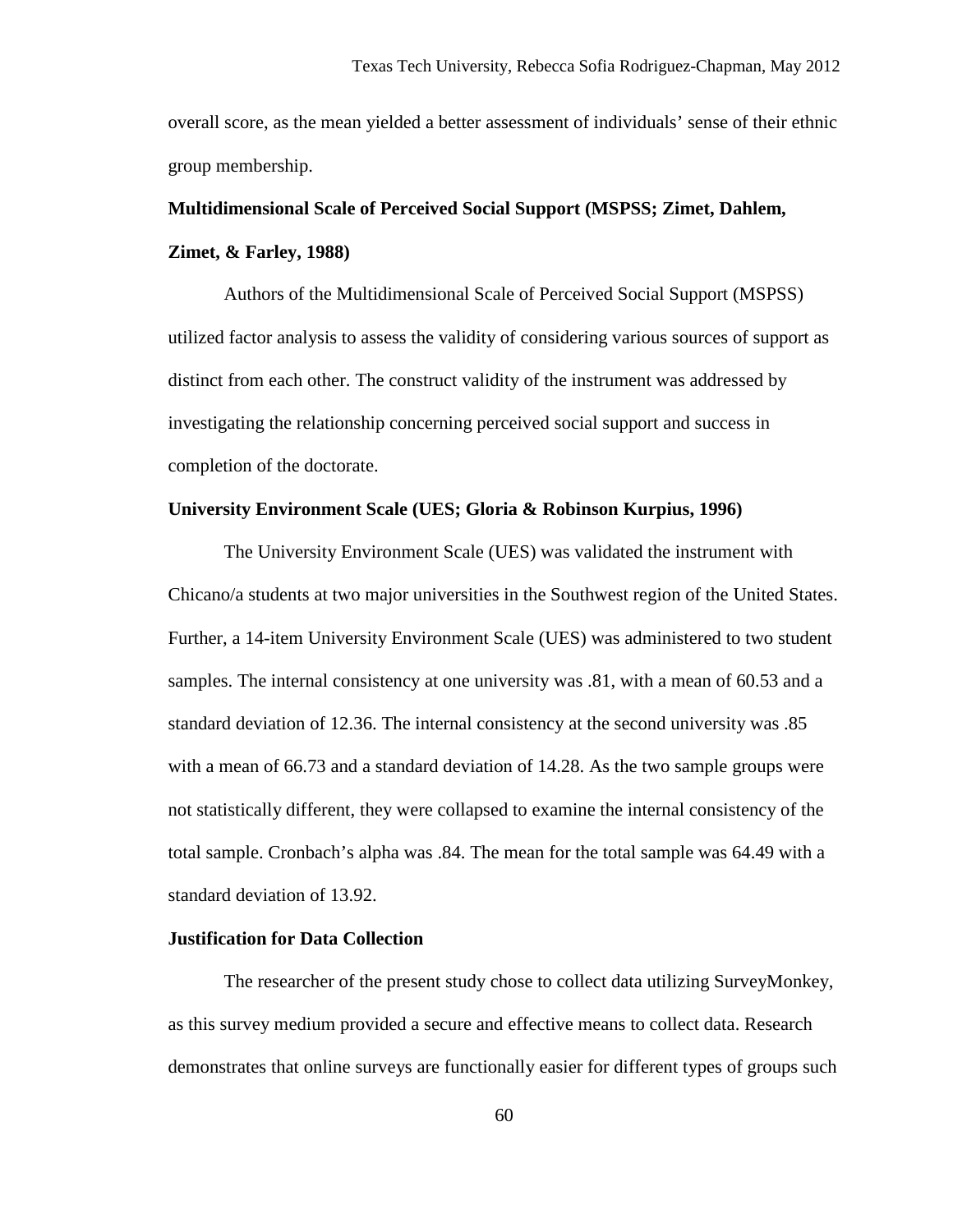as working women to access and complete (Garton, Haythornthwaite & Wellman, 1999). The three surveys used by the researcher have been used and vetted by other experts in the field, therefore establishing validity. Likewise, the Multigroup Ethnic Identity Measure (Phinney, 1992), the Multidimensional Scale of Perceived Social Support (Zimet, Dahlem, Zimet & Farley, 1998) and the University Environment Scale (Gloria & Kurpius, 1996), specifically address the following variables: ethnic identity, social support from the university, social support of significant others, friends and family as well as the university environment.

## **Source of Data**

The source of the data came from both instructional and non-instructional Latina women who have a terminal degree from either a public or private post secondary institution. The principal investigator obtained the sources of data (email addresses) from The American College Personal Association (ACPA). Additionally, the principal investigator contacted The Texas Association of Chicanos in Higher Education (TACHE) requesting email contact information from this organization. The organization was not able to provide this data; however, members of The Texas Association of Chicanos in Higher Education (TACHE'S) executive board forwarded the principal investigator's original email requesting colleagues to participate in the study. Also, the principal investigator placed her survey on Facebook inviting people who fit the survey criteria to complete the survey, and asking friends to forward the survey to friends who fit the survey criteria. Also, members of the American College Personnel Association forwarded the survey to colleagues.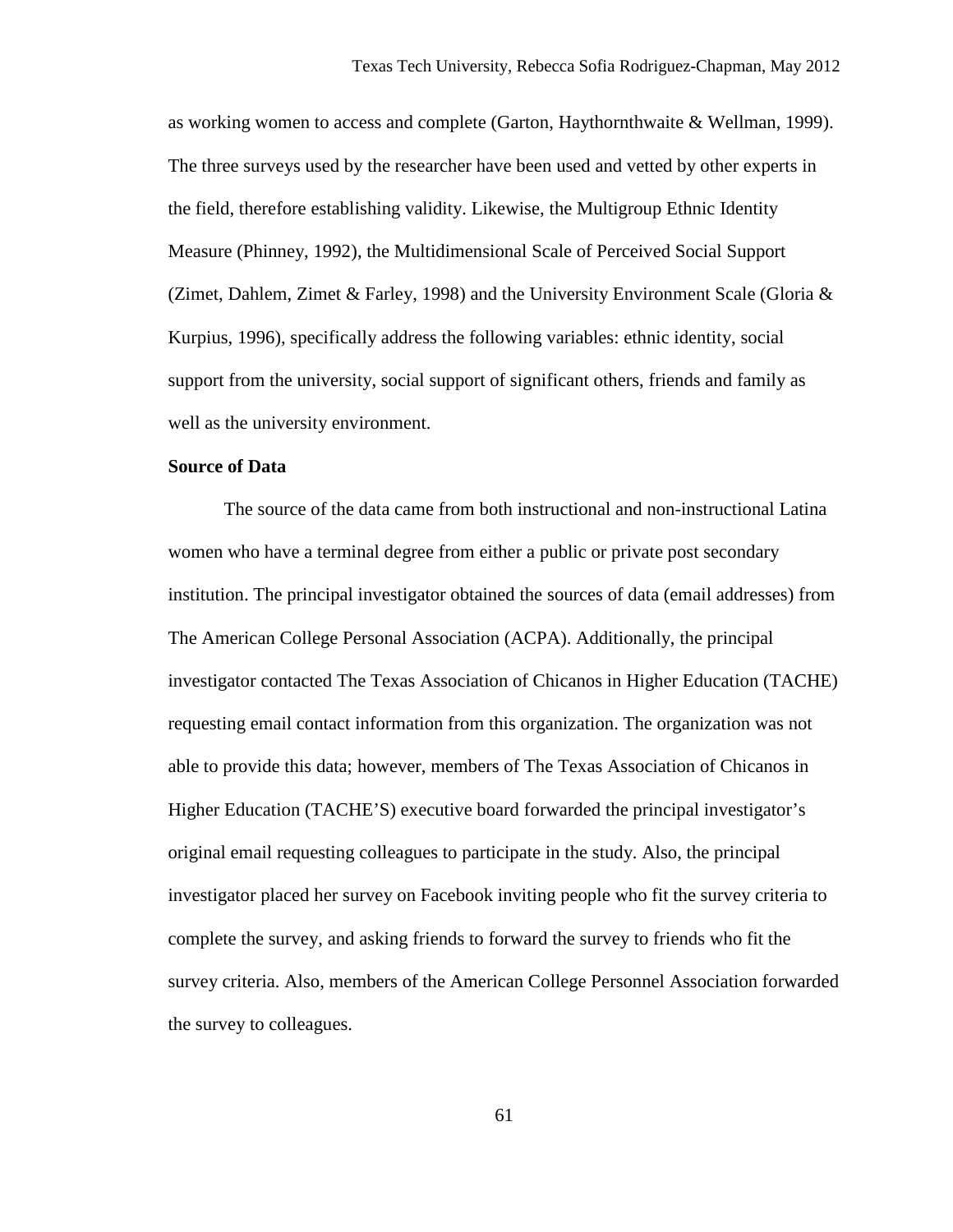## **Participants**

Participants in this study consisted of both instructional and non-instructional Latina females who had completed the doctoral process and who were employed at either public or private post-secondary institutions in the United States at the time of the study. The American College Personnel Association states that there nearly 8,500 members representing 1,500 private and public institutions from across the United States and around the world. For the purpose of this study the researcher asked this organization for the email contact list of all female members. In the body of the message sent out via email, the researcher asked specifically for Latina female members who were either faculty or staff and held a doctorate to complete the survey. Of the emails sent out, 126 Latina women started the survey and 124 completed the survey for a completed response rate of 98.4%. Thus, the sample was a convenience sample.

#### **Administration of Survey Instrument**

 The principal investigator sent emails obtained from the American College Personnel Association informing the participants about the research study and inviting their participation. The principal investigator placed the demographic questionnaire and the adapted versions of the following survey instruments on SurveyMonkey: 1) the Multigroup Ethnic Identity Measure (MEIM 2) the Multidimensional Scale of Perceived Social Support (MPSS) and 3) the University Environment Scale (UES). SurveyMonkey is an online assessment tool that assists researchers to perform, manage and evaluate data relevant to one's study. The principal investigator emailed participants two times: once inviting participants to partake in the study, and a second time asking participants to complete the study. Each time the principal investigator thanked the participant in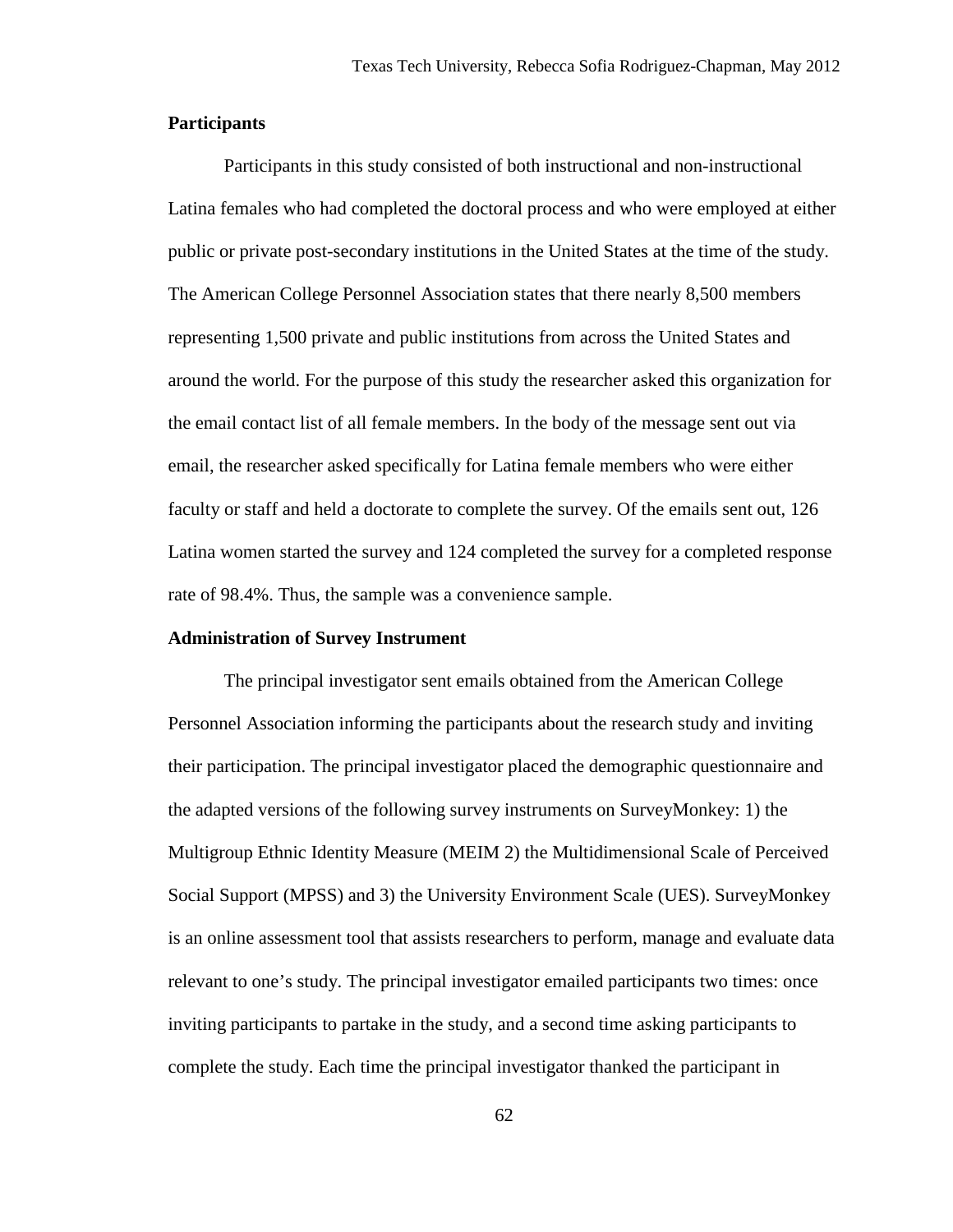advance with regard to participation in the study. The participants had two weeks to complete all four instruments. Prior to the study, the Institutional Review Board approved the online survey instruments and the overall structure of the study.

## **Statistical Overview and Analysis**

The researcher utilized descriptive statistics and multiple regressions as analyzed through SPSS Statistics 18 SPSS® 17. An alpha of 0.05 was used to determine significance. The process produced descriptive statistics including means, standard deviations, and ranges for each of the measures. Correlations were obtained to assess the relationship between each of the study's variables, which included ethnic identity, perceived social support and university environment. Multiple regressions investigated the amount of variance accounted for by the variables and identified the individual variables that accounted for unique significant variance.

## **Data Collection**

The data collected was from an online survey from SurveyMonkey. Each participant was sent an individual email seeking her participation in this research study. The email included a link to the online survey on SurveyMonkey. Secure sockets layer (SSL) encryption was used to ensure the privacy of the individuals completing the survey. All participants were made aware that their responses would be reported in the final study as group data. Information was collected anonymously and could not be tracked back to a specific individual.

#### **Data Analysis**

Descriptive statistics, including means, standard deviations, and ranges were calculated for each of the measures. Correlations were obtained to evaluate the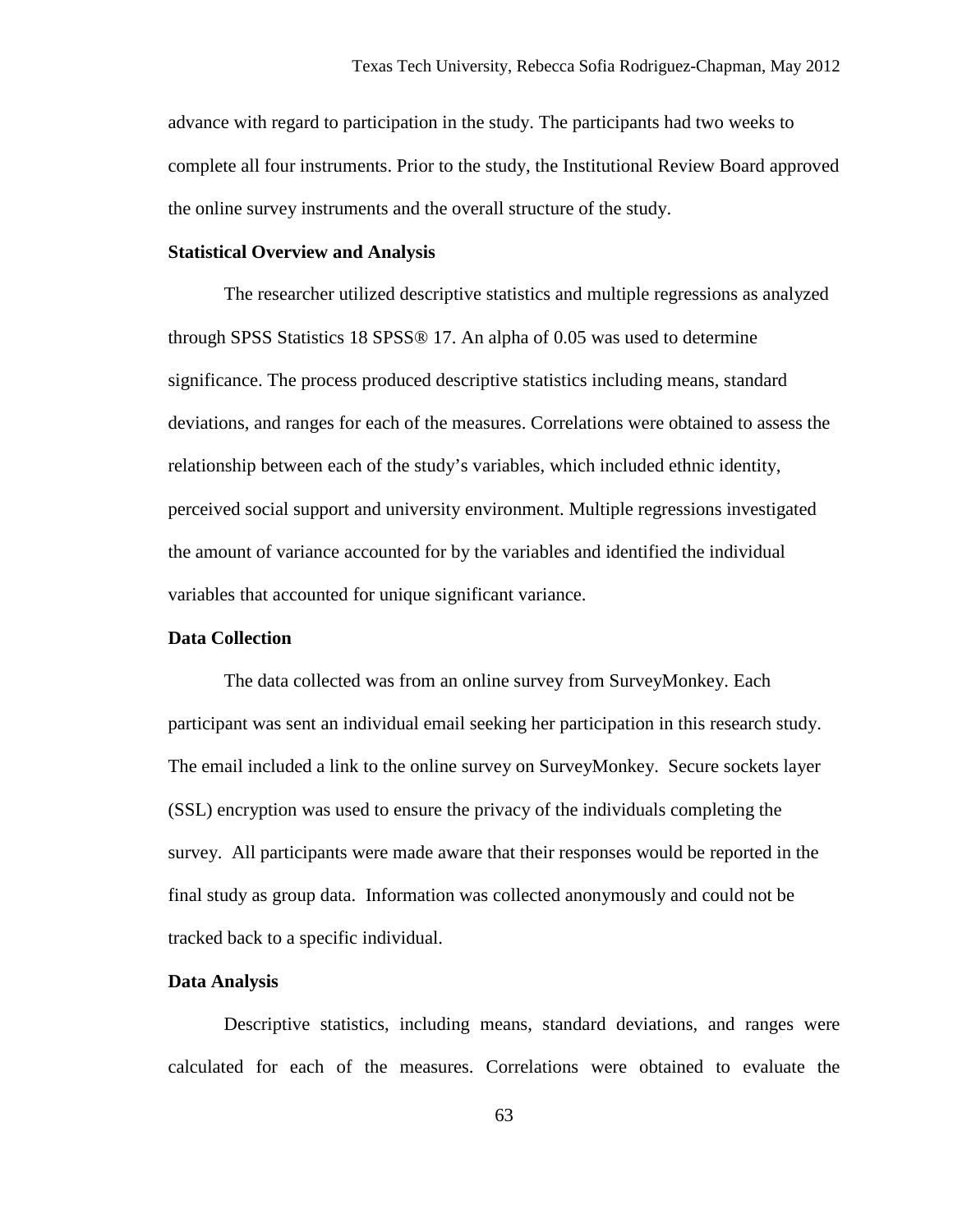relationship between each of the study's variables, which included university environment and perceived social support in relation to ethnic identity. Multiple regressions were conducted to investigate the amount of variance accounted for by the variables and to identify the individual variables that accounted for unique significant variance. According to Gall, Gall and Borg (2007), multiple regression analysis is one of the most commonly used statistical techniques in education research. Many researchers use multiple regression as it is versatile and provides a vast amount of information in regard to relationships among variables (Gall et al., 2007). This technique provided estimates on the magnitude and statistical significance of relationships between the variables.

#### **Treatment of Missing Variables**

The online survey was programmed so that all response fields must be completely filled out before moving on to the next section. Questions on ethnicity allowed for write in responses by the participants. Participants' responses were reflected in the descriptive statistics results section. Missing responses or cases to the survey was small (<5%). Therefore as commonly done these cases were excluded from analysis (Tabachnick & Fidell, 2007).

#### **Summary**

This quantitative study examined the education experiences of Latina women who completed the doctorate to determine the link between ethnic identity, social support and the university environment. This quantitative study also assessed the factors that encouraged Latina women to pursue and ultimately complete the study. The factors which were most significant in assisting these women were social support of members of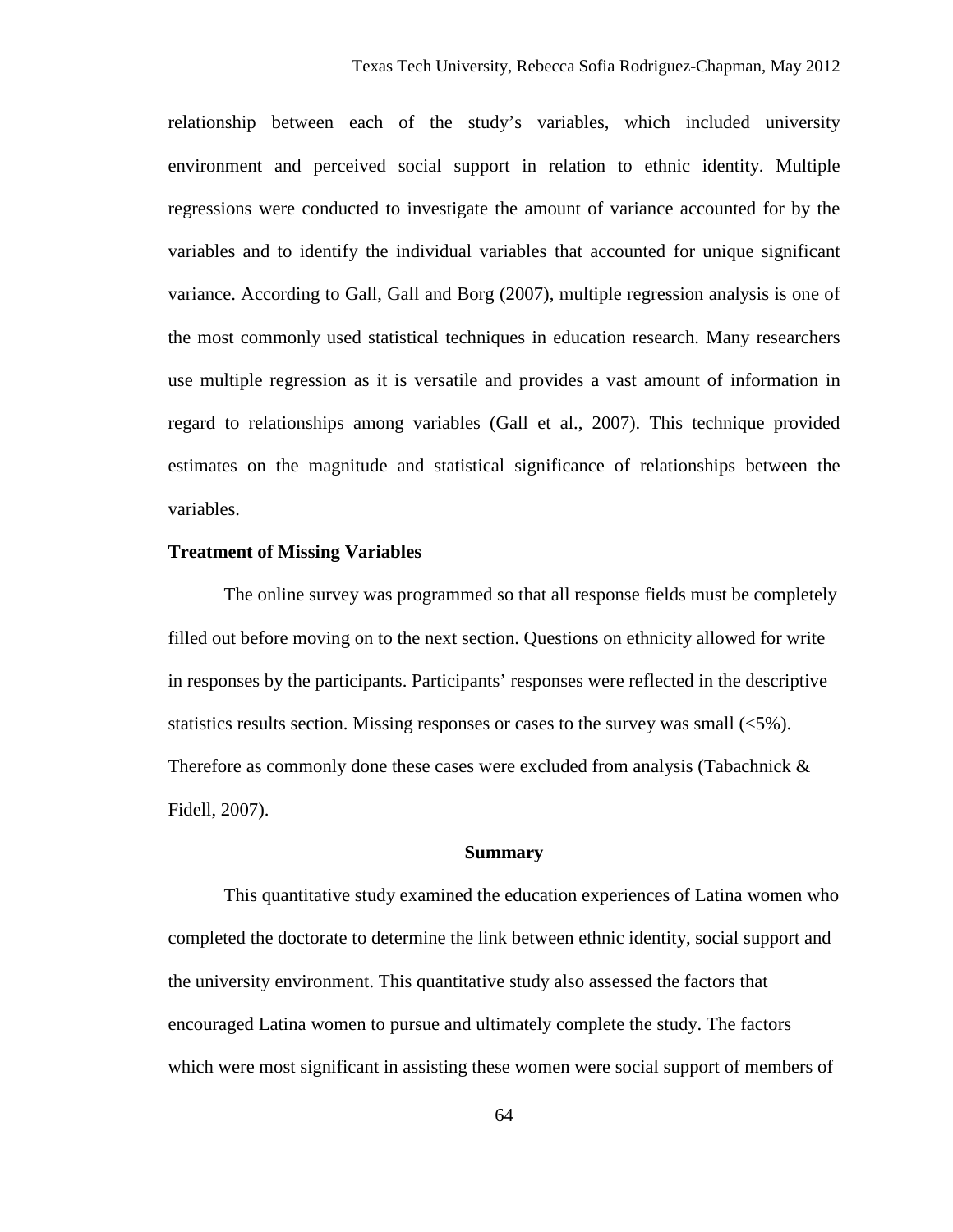the university, friends, significant others, family, and support from the university environment.

The presentation of findings and data analysis, including a descriptive profile of population, follows in Chapter 4.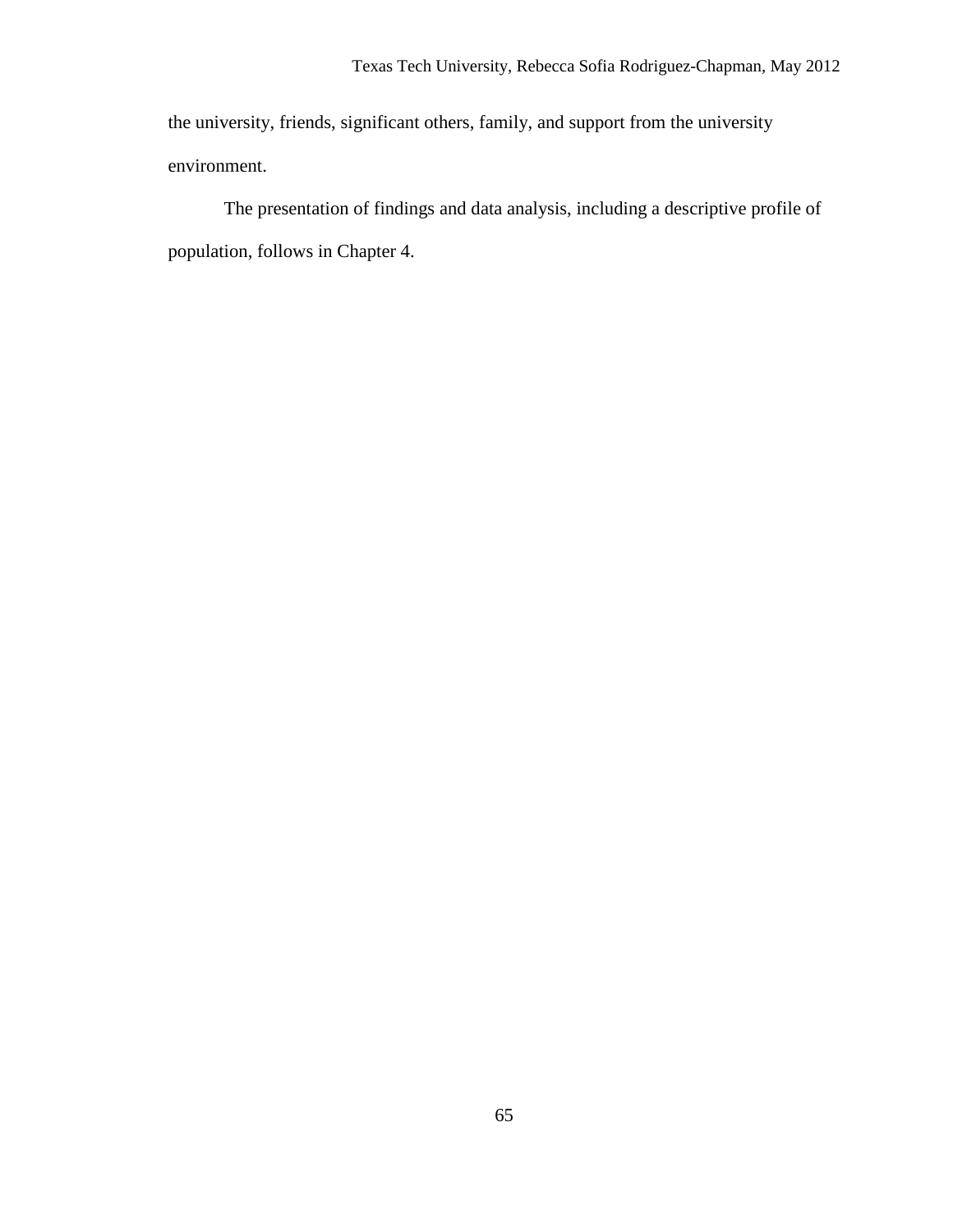#### **CHAPTER IV**

#### **Results**

#### **Introduction**

 The primary purpose of this study was to investigate the educational experiences of Latina women who completed the doctorate to determine the relationship between ethnic identity, social support and university environment during the doctoral process, including the factors that encouraged them to pursue the doctorate. After identifying the social, economic and institutional factors encouraging the completion of the doctorate, the study attempted to determine which of these factors were the most influential in the successful completion of the doctorate.

Chapter 4 presented a description of the sample followed by the results of the data analyses that addressed the research questions. The statistical procedures used in the analyses were correlation, regression and multivariate analysis of variance (MANOVA).

#### **REVIEW OF THE RESEARCH QUESTIONS**

This study was designed to answer three key questions:

### **Research Question One**

Is there a relationship between ethnic identity, social support and university environment for Latina women?

#### **Research Question Two**

What social, economic, academic, and institutional factors influence Latina women to pursue the doctorate for Latina women?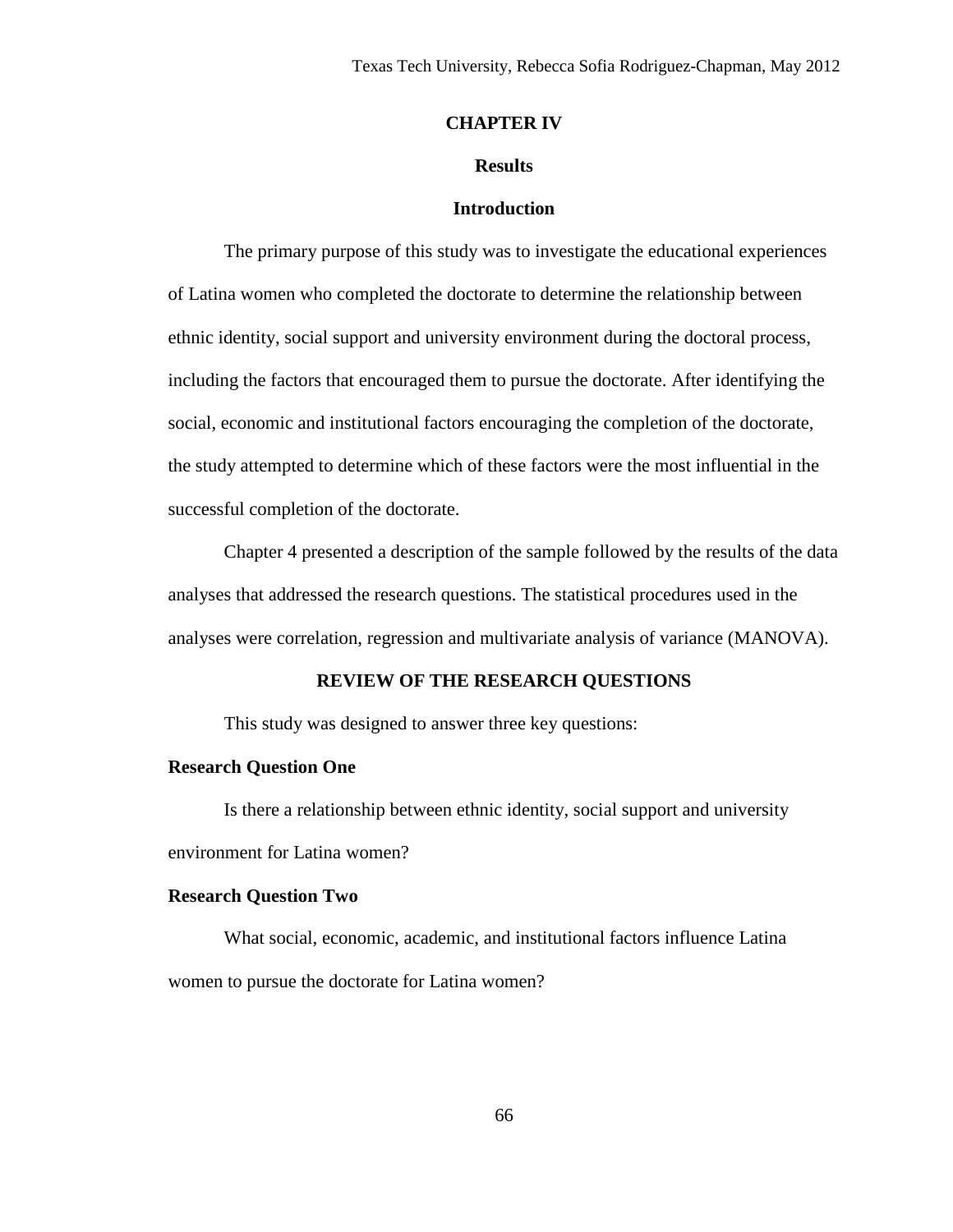### **Research Question Three**

 Which of these factors are most important to successful completion of the doctorate?

#### **Participants and Respondents**

A total 2,473 female members of the American College Personal Association (ACPA) were contacted by the principal investigator. The principal investigator sent out 25 emails, putting the email addresses into groups of 100. The principal investigator also placed the study on Facebook, inviting friends who fit the study's criteria to complete the surveys, and asking friends to forward the survey to others who fit the study's criteria. Additionally, the principal investigator received emails from Latina women across the nation stating that they had forwarded the study to colleagues. Therefore, this sample was a convenience sample with 126 Latina women who started the survey, and 124 who completed the survey for a completed response rate of 98.4%.

#### **Demographic Data**

Descriptive statistics were calculated for the general characteristics of the entire sample. Table 1 outlines the results of frequency distribution of all the participants. Respondents reported a mean age of 42, identified primarily as Mexican American or of Latino origin and the majority reported they were first-generation college students. The mean grade point average (GPA) was 3.67 and the majority of the women were single while completing their doctoral program. The majority of the Latina women completing the study hold a Doctor of Philosophy, accounting for 60.2%. The remainder of the participants had a Doctor of Education, accounting for 16.3 %, a Doctor of Jurisprudence, accounting for 21.1%, or a Doctor of Medicine accounting for 3.3%. A significant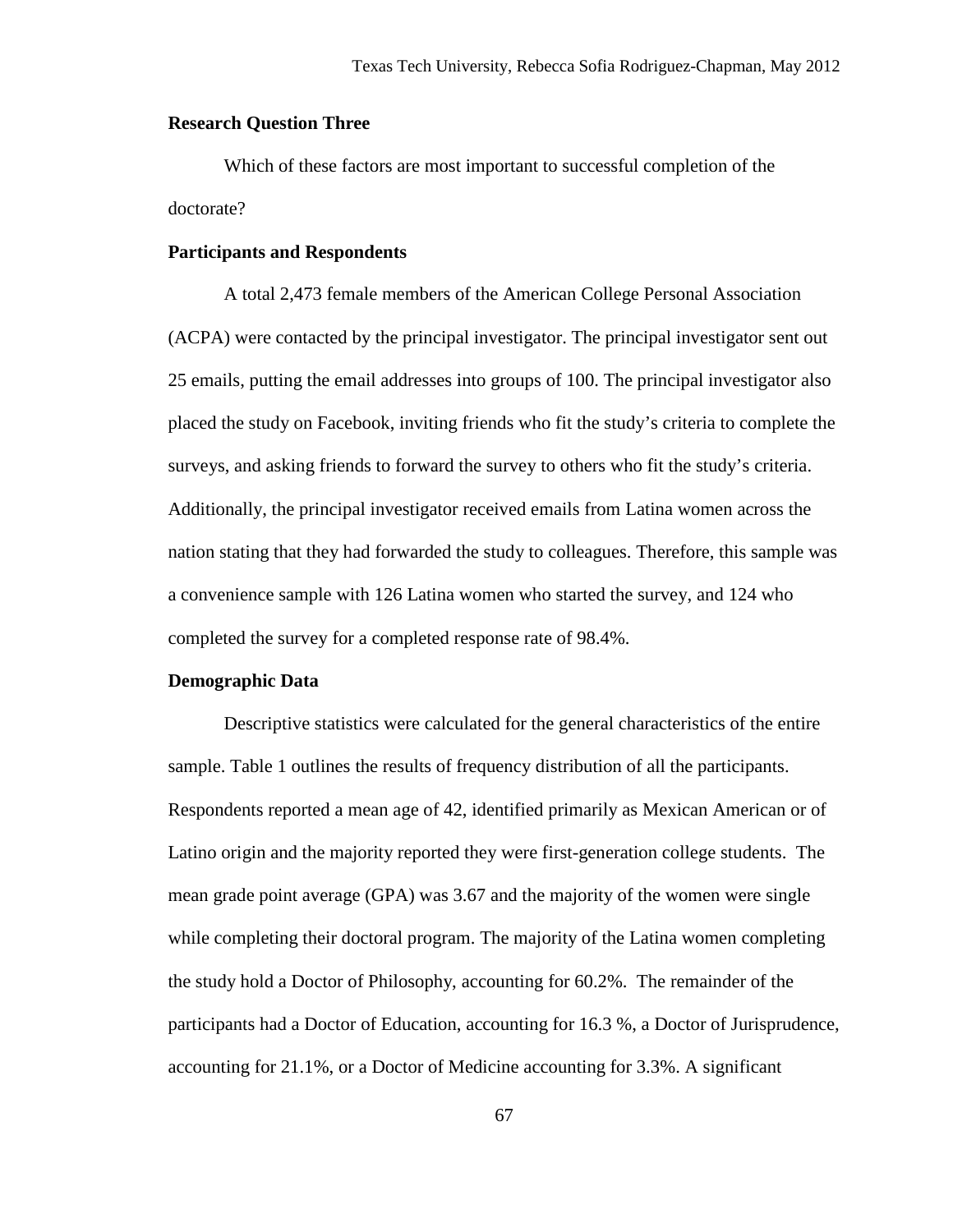number of the participants reported financing of their doctoral education through scholarships and student loans, with 61.8% reporting use of student loans and 51.2% reporting the use of scholarships. When asked about parental educational attainment, 5.6% reported that neither of their parents attended college while 25.4% reporting that both of their parents attended college.

The remainder of the demographic data in Table 2 discusses the following: continuous enrollment between bachelor's degree and doctoral degree; mean number of years between completion of master's and doctorate; parental college attendance; sibling college attendance; and generational status in regard to college attendance. First, when asked if they were continuously enrolled between their bachelor degree and their doctoral degree ( $n=37, 30.3\%$ ) said yes and ( $n=86, 70.5\%$ ) said no. The mean number of years between completion of the master's and doctoral degree was 6.03 years. Of those whose parents attended college, 25.4% reported that both parents attended college. When asked if they had siblings who attended college, 83.1% reported that, yes, they had a sibling attend college. Finally, 57.7% of the respondents reported that they were first-generation college students.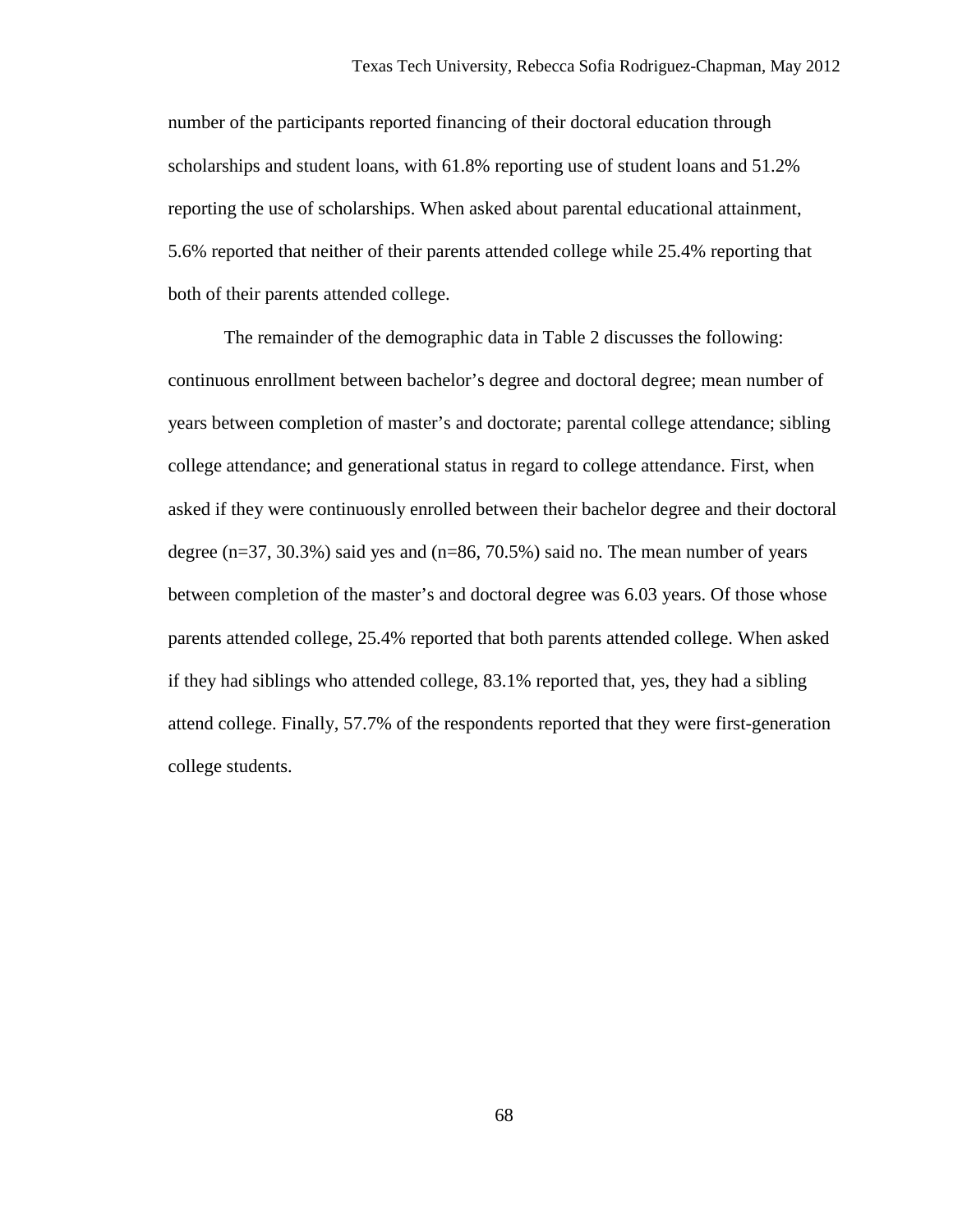# **Table 1**

*Respondents' Demographic Information* 

| <b>Variable</b>                                         | $N = 124$    |
|---------------------------------------------------------|--------------|
| <b>Participant Ages Completing the Study</b>            |              |
| 26-30                                                   | $12(10\%)$   |
| 31-35                                                   | 35 (28.9%)   |
| 36-40                                                   | 18 (15%)     |
| 41-50                                                   | 18 (14.9%)   |
| 46-50                                                   | $7(5.8\%)$   |
| 51-55                                                   | $12(9.9\%)$  |
| 56-61                                                   | $13(10.9\%)$ |
| 62-71                                                   | $5(4.1\%)$   |
|                                                         |              |
| <b>Mean Doctoral GPA</b>                                | 3.67         |
| <b>Marital Status During Doctoral Program</b>           |              |
| Single                                                  | $60(48.8\%)$ |
| Married                                                 | 55 (44.7%)   |
| Divorced                                                | $10(8.1\%)$  |
| Widowed                                                 | $1(0.8\%)$   |
| <b>Living Arrangement During Doctoral Program</b>       |              |
| On-Campus Housing with Roommates                        | $5(4.0\%)$   |
| On-Campus Housing Alone                                 | $5(4.0\%)$   |
| Off-Campus Housing with Friends                         | $16(12.9\%)$ |
| Off-Campus Housing with Family                          | 51 (41.1%)   |
| <b>Off-Campus Housing Alone</b>                         | 42 (33.9%)   |
| Other                                                   | $15(12.1\%)$ |
| <b>Attended Same School for Both Master's and</b>       |              |
| <b>Doctorate</b>                                        |              |
| Yes                                                     | 40 (35.7%)   |
| N <sub>0</sub>                                          | 72 (64.3%)   |
| <b>Expected Degree Attainment (as an Undergraduate)</b> |              |
| <b>Masters</b>                                          | $67(57.8\%)$ |
| Doctorate                                               | 49 (42.2%)   |
|                                                         |              |

**\_\_\_\_\_\_\_\_\_\_\_\_\_\_\_\_\_\_\_\_\_\_\_\_\_\_\_\_\_\_\_\_\_\_\_\_\_\_\_\_\_\_\_\_\_\_\_\_\_\_\_\_\_\_\_\_\_\_\_\_\_\_\_\_\_\_\_\_\_\_\_\_**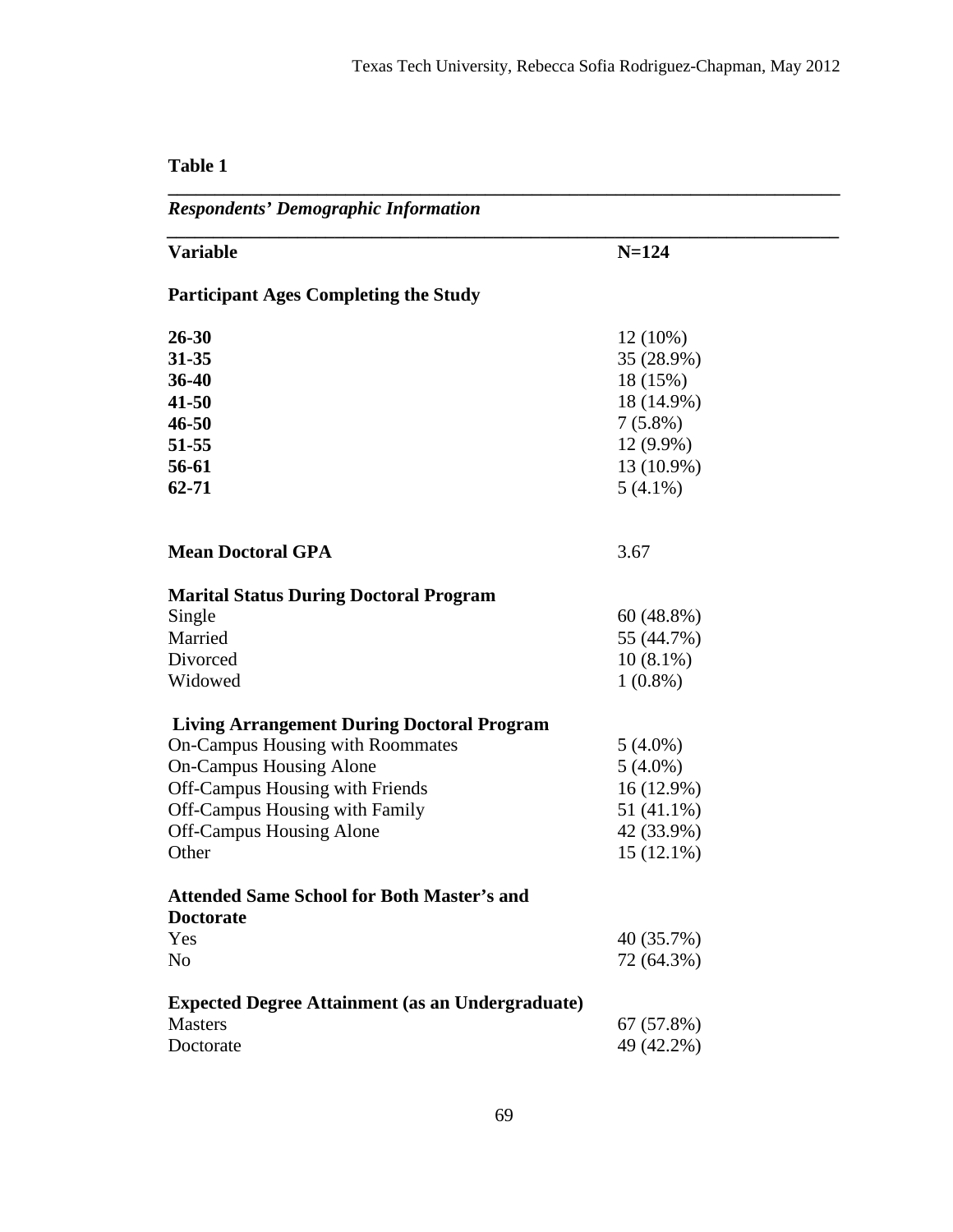| <b>Type of Doctorate</b>            |              |
|-------------------------------------|--------------|
| Ph.D.                               | 74 (60.2%)   |
| Ed.D.                               | $20(16.3\%)$ |
| J.D.                                | $26(21.1\%)$ |
| M.D.                                | $4(3.3\%)$   |
| <b>Financing of Doctoral Degree</b> |              |
| Work Part-time                      | $46(37.4\%)$ |
| Family                              | $25(20.3\%)$ |
| Scholarship                         | $63(51.2\%)$ |
| Work Full-time                      | 40(32.5%)    |
| <b>Student Loans</b>                | 76 (61.8%)   |
| <b>Personal Savings</b>             | $22(17.9\%)$ |
|                                     |              |

# **Table 2**

# *Enrollment Data, Family Collegiate Attendance Data and Generational College Attendance Summary*

| <b>Variable</b>                                                                    | $N = 124$     |
|------------------------------------------------------------------------------------|---------------|
| <b>Continuous Enrollment between Bachelor Degree to Doctoral Degree</b>            |               |
| Yes                                                                                | $37(30.3\%)$  |
| No                                                                                 | 86 (70.5%)    |
| <b>Mean Number of Years between Completion of Master's and</b><br><b>Doctorate</b> | 6.03          |
| <b>Parental College Attendance</b>                                                 |               |
| Neither Parent Attended                                                            | $63(51.6\%)$  |
| Father Attended                                                                    | $17(13.9\%)$  |
| Mother Attended                                                                    | 11 $(9.0\%)$  |
| <b>Both Parents Attended</b>                                                       | 31 $(25.4\%)$ |
| <b>Sibling College Attendance</b>                                                  |               |
| Only Child                                                                         | $5(4.0\%)$    |
| Yes                                                                                | 103(83.1)     |
| N <sub>0</sub>                                                                     | $17(13.7\%)$  |
| <b>Generational Status (College Attendance)</b>                                    |               |
| <b>First Generation</b>                                                            | 71 (57.7%)    |
| <b>Second Generation</b>                                                           | $45(36.6\%)$  |
| <b>Third Generation</b>                                                            | $6(4.9\%)$    |
| <b>Fourth Generation</b>                                                           | $190.8\%$     |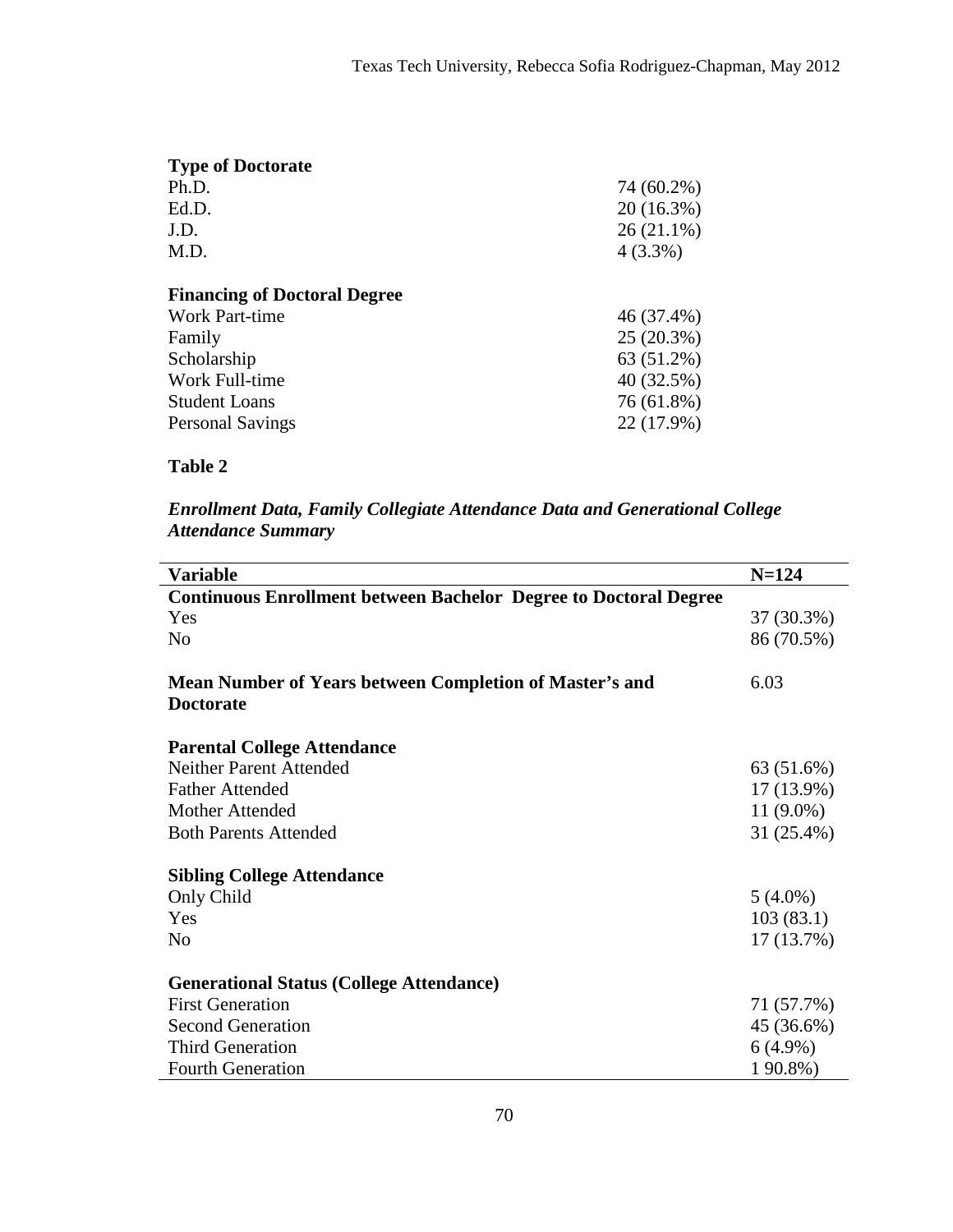| Table 3 Respondents' ethnicity affiliation<br><b>Women Consider</b> | <b>Frequency</b> | <b>My Ethnicity</b>  | <b>Frequency</b> |
|---------------------------------------------------------------------|------------------|----------------------|------------------|
| <b>Ethnicity to be:</b>                                             |                  |                      |                  |
| Multiracial                                                         | 4                | Multiracial          | 7                |
| Chicana                                                             | 17               | Chicana              | 12               |
| South American                                                      | $\overline{2}$   | South American       | 3                |
| (Columbian)                                                         |                  | (Columbian,          |                  |
|                                                                     |                  | Nicaraguan)          |                  |
| Cuban (Cuban                                                        | $\overline{2}$   | Cuban (Cuban         | 3                |
| American)                                                           |                  | American)            |                  |
| Hispanic                                                            | 24               | Hispanic             | 17               |
| Latina                                                              | 32               | Latina               | 24               |
| Mexican (Mexican                                                    | 26               | Mexican (Mexican $-$ | 37               |
| American)                                                           |                  | American)            |                  |
| Puerto Rican                                                        | 7                | Puerto Rican         | 8                |
| White                                                               | $\overline{2}$   | White                | 3                |
|                                                                     |                  | Spanish              |                  |
|                                                                     |                  | Central American     |                  |
|                                                                     |                  | (Nicaraguan)         |                  |

### **Means, Standard Deviations, and Ranges**

 Table 5 presents overall means, standard deviations, and ranges of the participants on the measures used in this study. The average score for participants on the Multigroup Ethnic Identity Measure (MEIM) was (M= 2.09). The average score for the Multidimensional Scale of Perceived Social Support (MPSS) was (M=3.23) which was slightly less than the average scores found in the study by Zimet et al. 1988 with an average score of 5.80. The average score on the University Environment Scale (UES), was 37.48, which was almost 50% less than the average scores found in Gloria and Robinson Kurpius's (1996) study. The average scores for the subscales of the Multidimensional Scale of Perceived Social Support (MPSS) were 3.11 (SD=.88) for family, 3.25 (SD=.85) for friends, and 3.32 (SD=.93) for significant others. Additional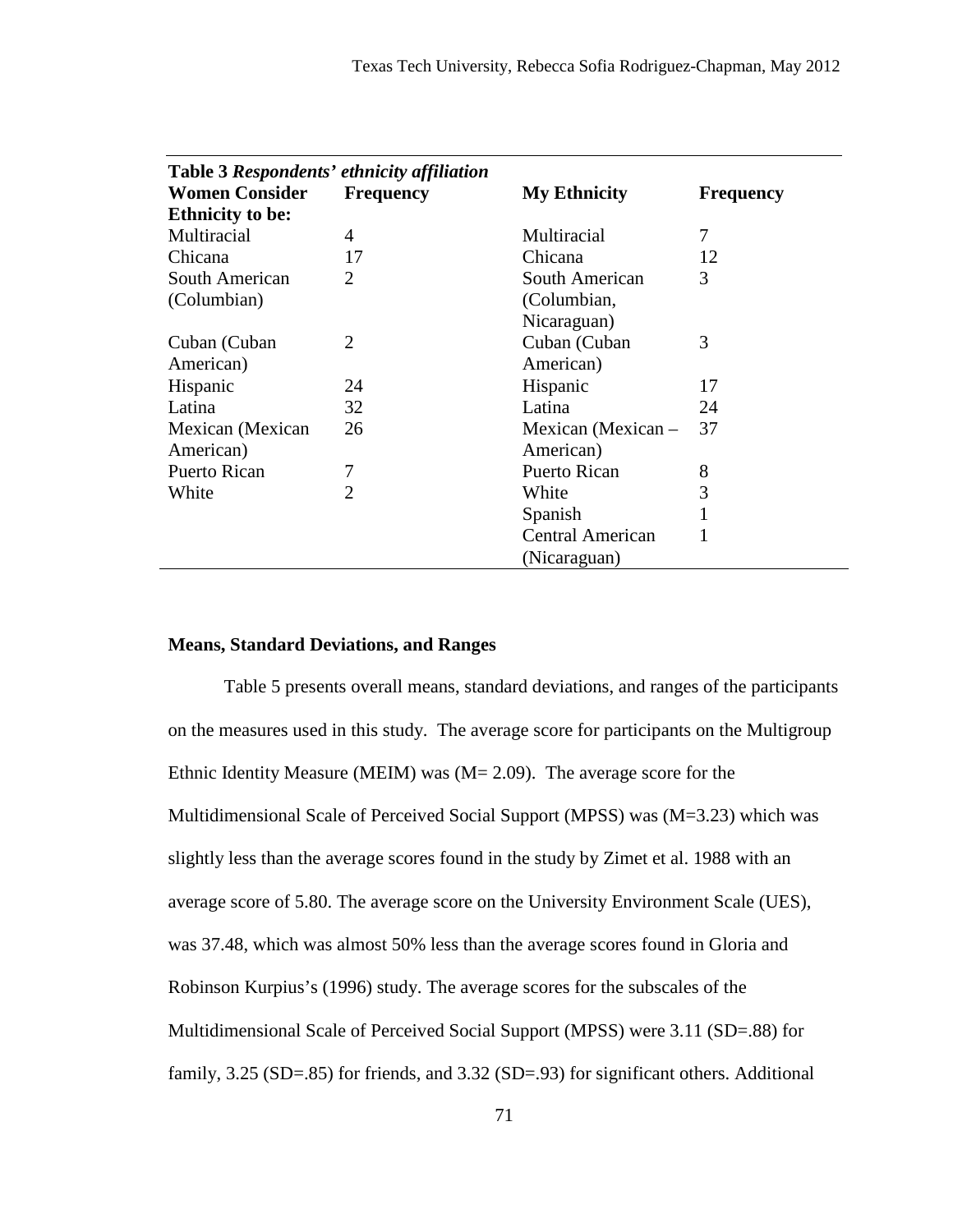measures assessed include: Ethnic Identity Achieved with a mean of 2.80 (SD=.644),

Multigroup Ethnic Identity Measure Group Orientation with a mean of 2.53 (SD=.552),

and Machismo with a mean of 2.01 (SD=.974).

# **Table 4**

# *Respondents' father and mother ethnicity affiliation*

| <b>Father's Ethnicity</b> | <b>Frequency</b> | <b>Mother's Ethnicity</b> | <b>Frequency</b> |
|---------------------------|------------------|---------------------------|------------------|
| Multiracial               | 5                | Chicana                   | 3                |
| Chicano                   | 5                | South American            | 5                |
|                           |                  | (Columbian, White)        |                  |
|                           |                  | Brazilian, White          |                  |
|                           |                  | Columbian)                |                  |
| South American            | 6                | Cuban/Cuban               | 3                |
| (Columbian, Peruvian)     |                  | American                  |                  |
| Cuban                     | 3                | Hispanic                  | 13               |
| Hispanic                  | 17               | Latina                    | 12               |
| Latino                    | 11               | Mexican (Mexican          | 45               |
|                           |                  | American)                 |                  |
| Mexican (Mexican-         | 45               | Puerto Rican              | 10               |
| American)                 |                  |                           |                  |
| Puerto Rican              | 9                | Puerto Rican              | 10               |
| White                     | 8                | White                     | 13               |
| Spanish                   |                  | Spanish                   | 2                |
| Central American          | 2                | Central American          | $\overline{2}$   |
| (Nicaraguan)              |                  | (Nicaraguan,              |                  |
|                           |                  | Guatemalan)               |                  |
| Jewish                    |                  | Jewish                    | 2                |
| <b>Black</b>              |                  | German                    | 2                |

# **Table 5**

# *Means, Standard Deviations, Range*

|                     | Mean | <b>Standard</b><br><b>Deviation</b> | Range     |
|---------------------|------|-------------------------------------|-----------|
| <b>Total MEIM</b>   | 2.09 | .452                                | .77-2.58  |
| EthnicidentAchieved | 2.80 | 644                                 | $1-3, 71$ |
| <b>MEIMGO</b>       | 2.53 | 552                                 | $1 - 333$ |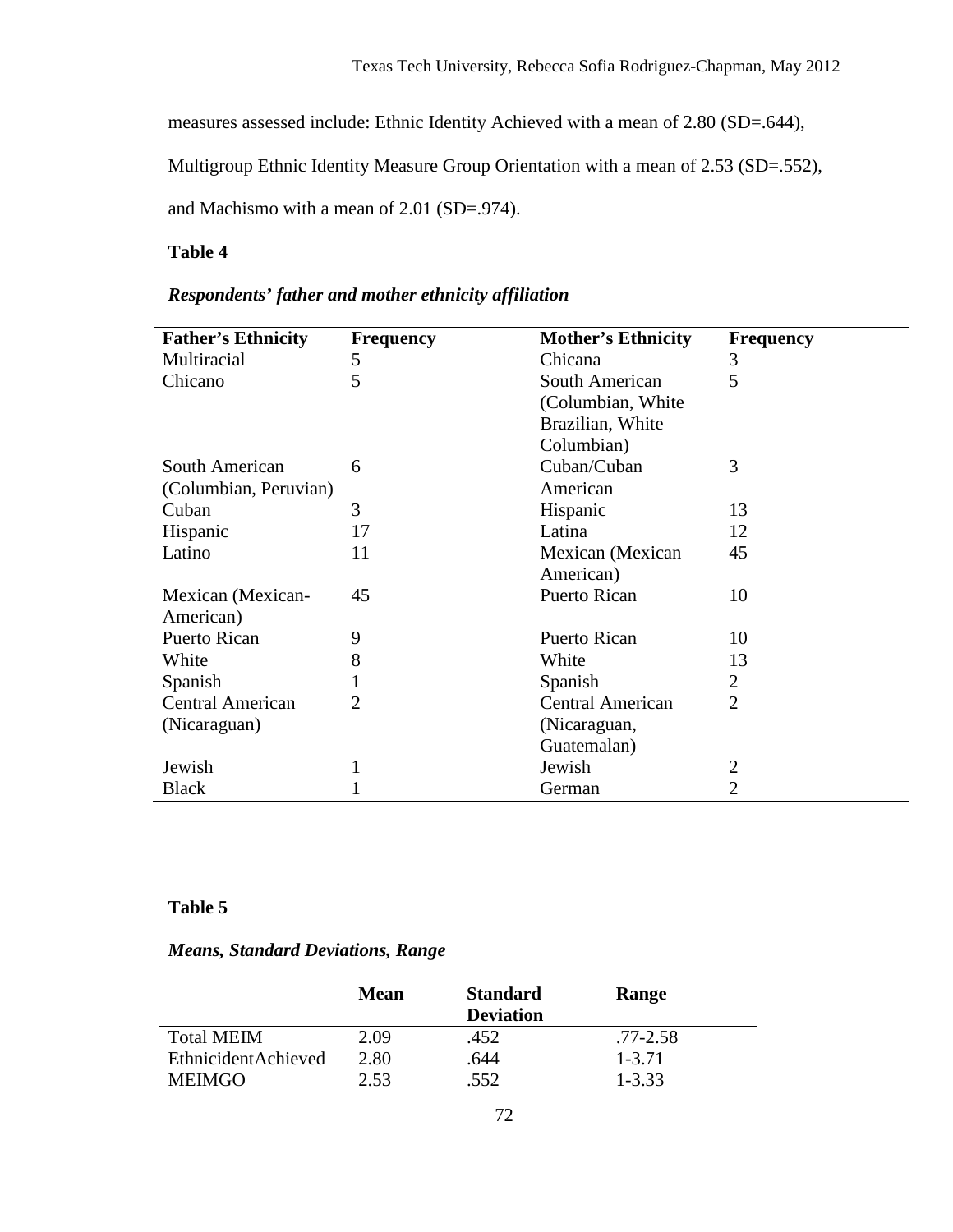|  |  | Texas Tech University, Rebecca Sofia Rodriguez-Chapman, May 2012 |  |  |
|--|--|------------------------------------------------------------------|--|--|
|  |  |                                                                  |  |  |

| Machismo           | 2.01  | .974 | $1-4.00$ |
|--------------------|-------|------|----------|
| <b>TotalMPSS</b>   | 3.23  | .807 | $1-4.0$  |
| MPSSFamily         | 3.11  | .886 | $1-4.0$  |
| <b>MPSSFriends</b> | 3.25  | .848 | $1-4.0$  |
| MPSSSigOthers      | 3.32  | .930 | $1-4.0$  |
| TotalUES           | 37.48 | 7.50 | 15-49.0  |

### **Analysis**

Pearson correlation coefficients were calculated for the study variables of ethnic identity, perceived social support and university environment. The relationships among the study's variables are presented in Table 6.The analysis revealed that the ethnic identity had a significant positive relationship with social support and university environment for these Latina female doctoral completers. Specifically, total University Environment is (*r*=.823) is most important, followed by total social support (*r*=.778) and total family support (*r*=.656). Table 7 presents the Analysis of Variance (ANOVA) pertaining to the relationships between ethnic identity, social support and university environment. Therefore, Latina women who reported higher levels of a strong ethnic identity also reported higher levels of perceived support from friends, a significant other, and family as well as a more positive perception of the university.

#### *Table 6*

# *Pearson Correlation Coefficients Relationship between Ethnic Identity, Total University Environment, Total Social Support and Total Family Support*

| Pearson Correlation<br><b>Total MEIM</b> | Total UES | <b>Total Social Support</b> | Total Family<br>Support |
|------------------------------------------|-----------|-----------------------------|-------------------------|
|                                          | $r = 823$ | $r = 778$                   | $r = .656$              |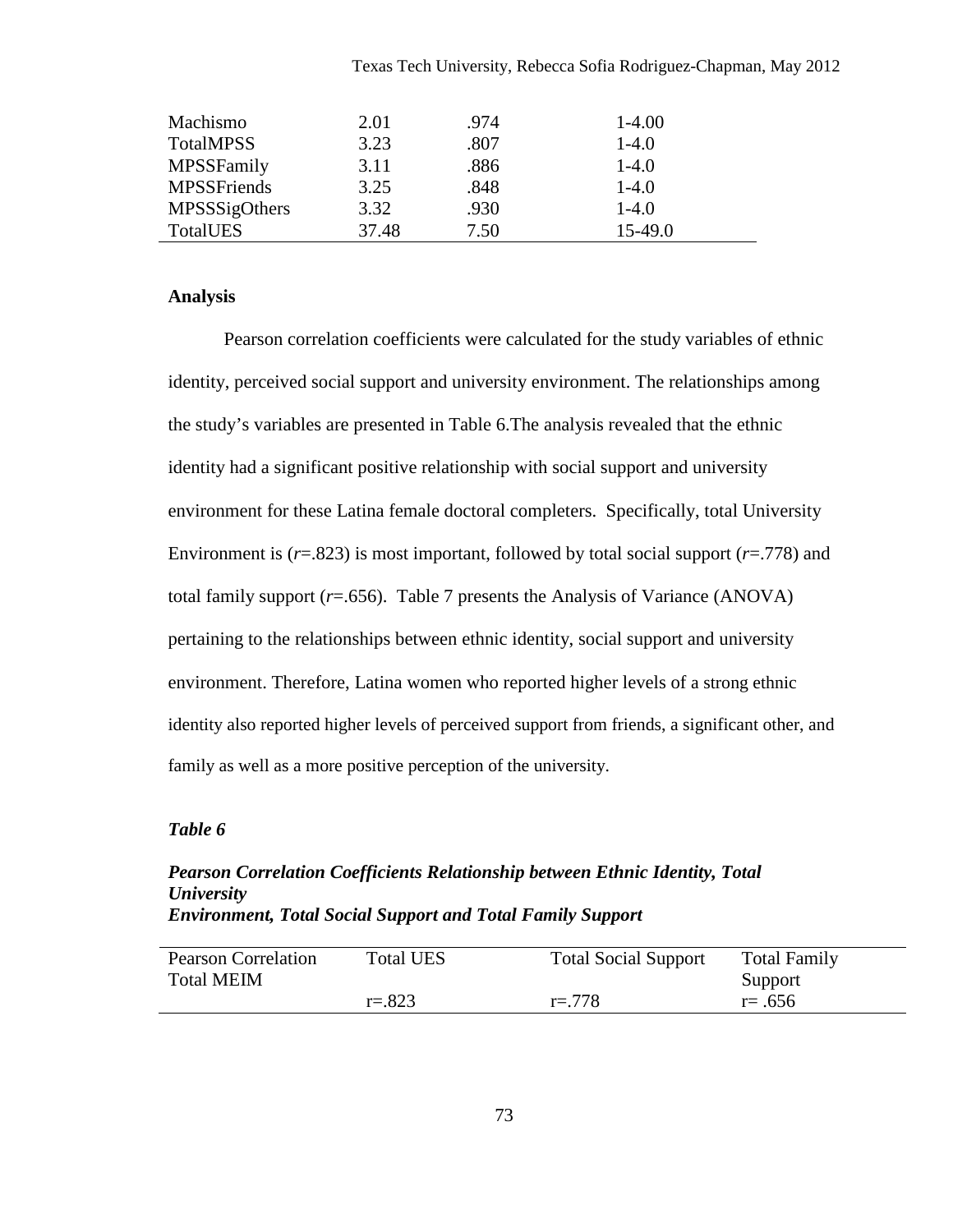# *Table 7 Analysis of Variance between Ethnic Identity, Social Support and University Environment*

| Model        | Sum of         | df             | Mean   | F       | Sig.  |
|--------------|----------------|----------------|--------|---------|-------|
|              | <i>Squares</i> |                | Square |         |       |
| Regression   | 17.851         | $\mathfrak{Z}$ | 5.950  | 104.205 | .000c |
| Residual     | 6.681          | 117            | .057   |         |       |
| <b>Total</b> | 24.532         | 120            |        |         |       |
|              |                |                |        |         |       |

*Relationship between Ethnic Identity, Social Support and University Environment* 

Furthermore, several significant relationships were found in this study. For example, a significant positive relationship existed between ethnic identity and social support of friends with ( $r=0.752$ ,  $p<0.05$ ). Ethnic identity also had a significant relationship with the subscales of the Multidimensional Scale of Perceived Social Support (MPSS) for significant others with  $(r=0.707, p<0.05)$  as well as with family with  $(r=0.656, p<0.05)$ . While social support from friends, significant others and family were significant positive relationships, family was not as significant as the other two subscales. This suggests that family support was not as important as the other two subscales which may be due to the Latino culture.

Utilizing the Multidimensional Scale of Perceived Social Support (MPSS), the respondents reported higher levels of perceived social support from significant others with (r=.936, p<0.05), family (r=0.913), p<0.05), and friends (r=823, p<0.05), as well as a more positive perception of the university ( $r=0.810$ ,  $p<0.05$ ). These findings suggest that Latina female doctoral students who perceived greater social support from these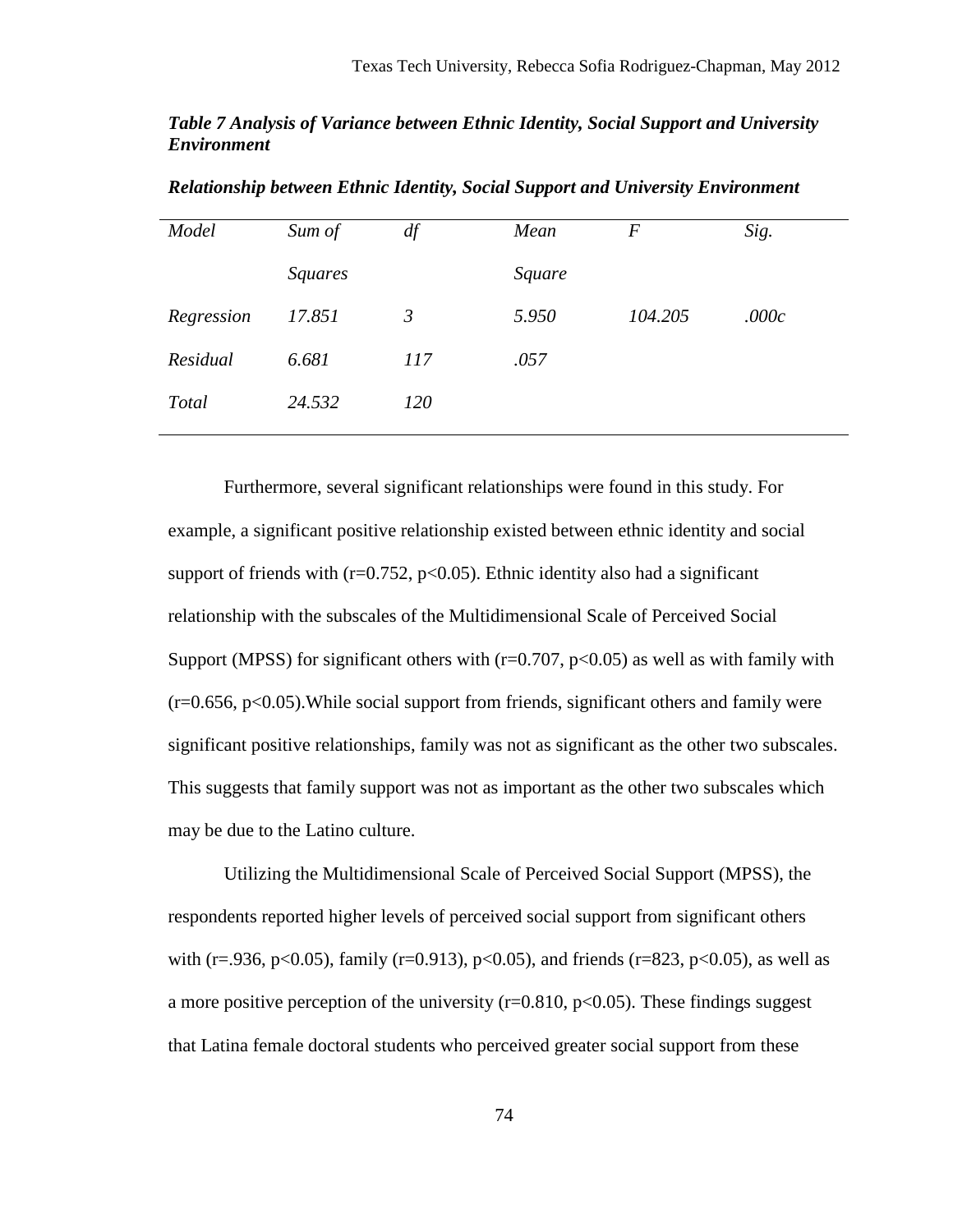entities had a more positive perception of the university, which may assist in completion of the doctorate.

A strong correlation with ( $r=0.823$ ,  $p<0.05$ ) was found between the Multigroup Ethnic Identity Measure (MEIM) and the University Environment Scale (UES). This suggests that individuals who reported higher levels of ethnic identity also reported higher satisfaction with their university environment while they were students. Likewise, the correlation between the University Environment Scale (UES) and the Multidimensional Scale of Perceived Social Support (MPSS) revealed a significant relationship ( $r=0.810$ ,  $p<0.05$ ). Students who reported a more positive perception of the university environment also reported increased levels of social support. All correlations between the Multigroup Ethnic Identity Measure (MEIM) and all dependent variables are shown on Table 8.

#### **Table 8**

| <b>MIEM Instrument Variable</b>            | <b>Pearson Correlation</b> | Sig. (1-tailed) |
|--------------------------------------------|----------------------------|-----------------|
| <b>Total MEIM</b>                          | 0.183                      | 0.024           |
| Attendance at same school for Master's and | 0.183                      | 0.024           |
| Doctorate                                  |                            |                 |
| What is your doctorate in?                 | $-0.159$                   | 0.042           |
| Ethnic Identity Achieved                   | 0.983                      | 0.000           |
| <b>MEIMGO</b>                              | 0.778                      | 0.000           |
| Machismo                                   | 0.376                      | 0.000           |
| <b>MPSS Family</b>                         | 0.656                      | 0.000           |
| <b>MPSS Friends</b>                        | 0.752                      | 0.000           |
| <b>MPSS</b> Significant Others             | 0.707                      | 0.000           |
| <b>Total UES</b>                           | 0.823                      | 0.000           |

# *Correlation Analysis of Multigroup Ethnic Identity Measure (MEIM)*

In further analysis, Table 9 reveals a significant positive relationship between the Multidimensional Scale of Perceived Social Support (MPSS) the total Multigroup Ethnic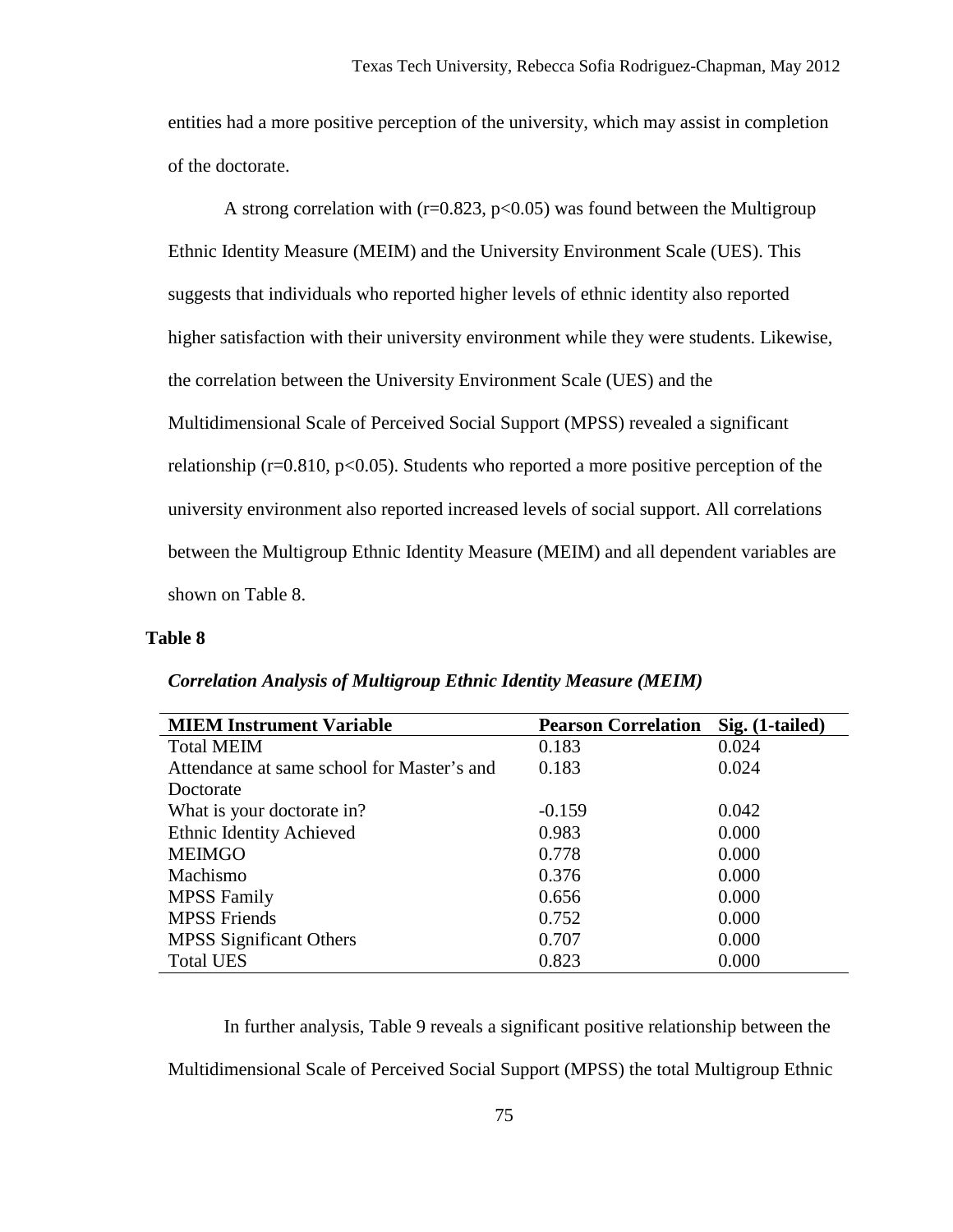Identity Measure (MEIM) with ( $r=0.778$ ,  $p<0.00$ ) as well as with ethnic identity achieved( $r=0.756$ ,  $p<0.05$ ). Likewise a significant positive relationship existed between the Multidimensional Scale of Perceived Social Support (MPSS) and the Multigroup Ethnic Identity Measure Group Orientation (MEIGO) with  $(r=0.702, p<0.05)$  including family ( $r=0.605$ ,  $p<0.05$ ), friends ( $r=0.682$ ,  $p<0.05$ ), and significant others ( $r=0.623$ , p<0.05). Finally, a significant positive relationship existed between the Multidimensional Scale of Perceived Social Support (MPSS) and the total University Environment Scale (UES) with  $(r=0.810, p<0.05)$ .

### **Table 9**

*Correlation Analysis of Multidimensional Scale of Perceived Social Support (MPSS)* 

| <b>MPSS Instrument</b>         | <b>Pearson Correlation</b> | Sig. (1-tailed) |
|--------------------------------|----------------------------|-----------------|
| <b>Total MPSS</b>              | 0.106                      | 0.133           |
| What is your doctorate in?     | $-0.208$                   | 0.012           |
| Finance of Education           | $-0.158$                   | 0.044           |
| <b>Total MEIM</b>              | 0.778                      | 0.000           |
| Ethnic Identity Achieved       | 0.756                      | 0.000           |
| <b>MEIMOGO</b>                 | 0.702                      | 0.000           |
| <b>MPSS Family</b>             | 0.605                      | 0.000           |
| <b>MPSS Friends</b>            | 0.682                      | 0.000           |
| <b>MPSS</b> Significant Others | 0.623                      | 0.000           |
| <b>Total UES</b>               | 0.810                      | 0.000           |

Next, the Multidimensional Scale of Perceived Social Support Family Instrument (MSPSSFI) is reported in Table10. Specifically, this study revealed significant positive correlations between the Multidimensional Scale of Perceived Social Support Family Instrument (MSPSSFI) and all other variables.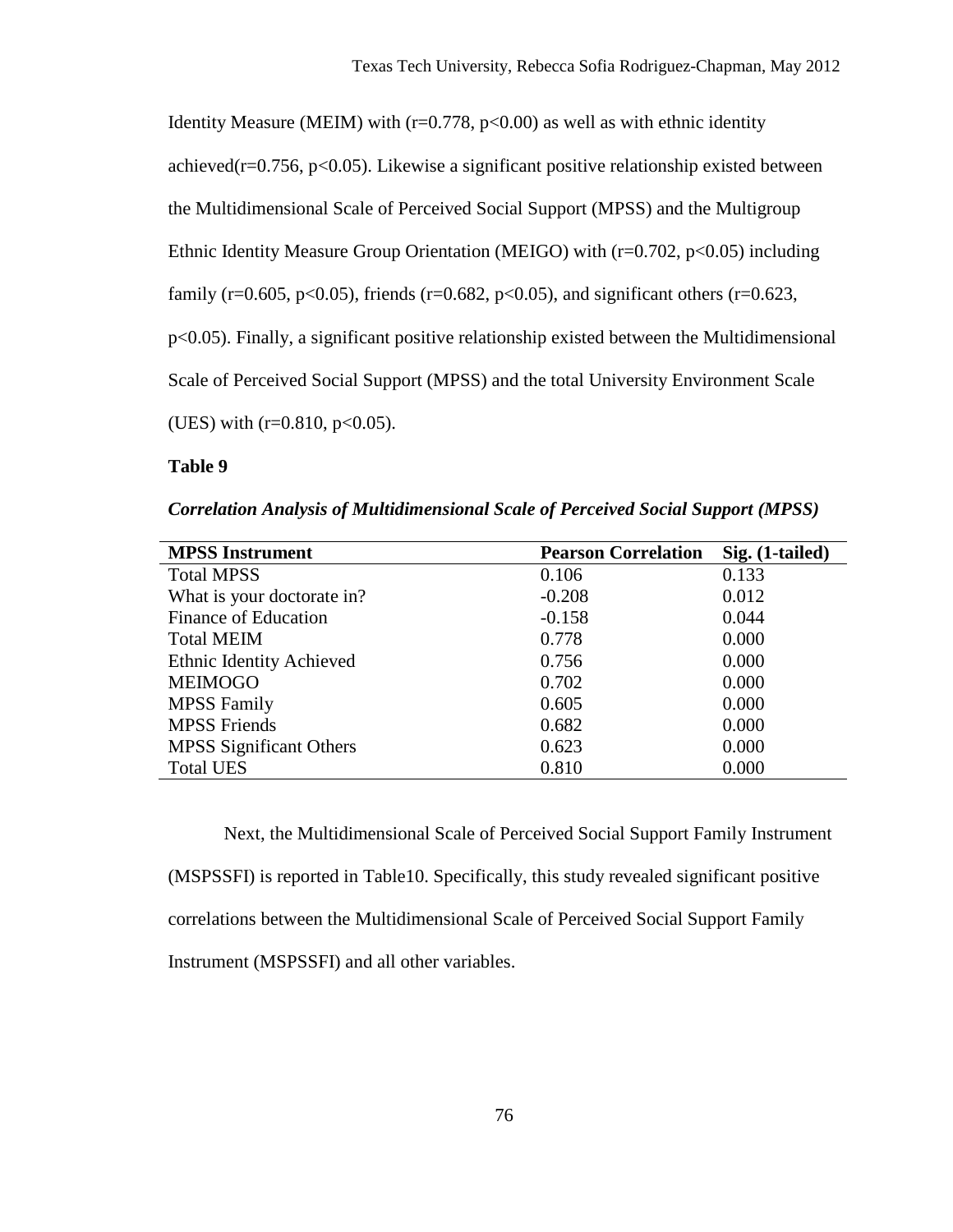### **Table 10**

| <b>MPSS Family Instrument</b> | <b>Pearson Correlation</b> | Sig. (1-tailed) |
|-------------------------------|----------------------------|-----------------|
| <b>Total MEIM</b>             | 0.656                      | 0.000           |
| Ethnic Identity Achieved      | 0.633                      | 0.000           |
| <b>MEIMGO</b>                 | 0.605                      | 0.000           |
| <b>Total MPSS</b>             | 0.913                      | 0.000           |
| <b>MPSS Friends</b>           | 0.681                      | 0.000           |
| MPSS Significant Others       | 0.774                      | 0.000           |
| <b>Total UES</b>              | 0.732                      | 0.000           |

*Correlation Analysis of Multidimensional Scale of Perceived Social Support Family Instrument (MSPSSFI)* 

Likewise, a correlation analysis was conducted to assess the relationship between

the University Environment Scale (UES) and various variables. For example, Table 11

demonstrates that University Environment significantly correlates with the total

Multigroup Ethnic Identity Measure (MEIM) with  $(r=.823, p<0.05)$  and ethnic identity

achieved with ( $r=0.790$ ,  $p<0.05$ ).

### **Table 11**

### *Correlation Analysis of University Environment Scale (UES)*

| <b>UES</b> Instrument          | <b>Pearson Correlation Sig. (1-tailed)</b> |       |
|--------------------------------|--------------------------------------------|-------|
| <b>Total MEIM</b>              | 0.823                                      | 0.000 |
| Ethnic Identity Achieved       | 0.790                                      | 0.000 |
| <b>MEIMGO</b>                  | 0.768                                      | 0.000 |
| <b>MPSS Family</b>             | 0.732                                      | 0.000 |
| <b>MPSS Friends</b>            | 0.777                                      | 0.000 |
| <b>MPSS</b> Significant Others | 0.714                                      | 0.000 |

#### **Regression Analysis**

A simultaneous multiple regression was conducted to investigate which of the predictor variables significantly accounted for variance in ethnic identity scores. The predictor variables included perceived social support from family, friends, and a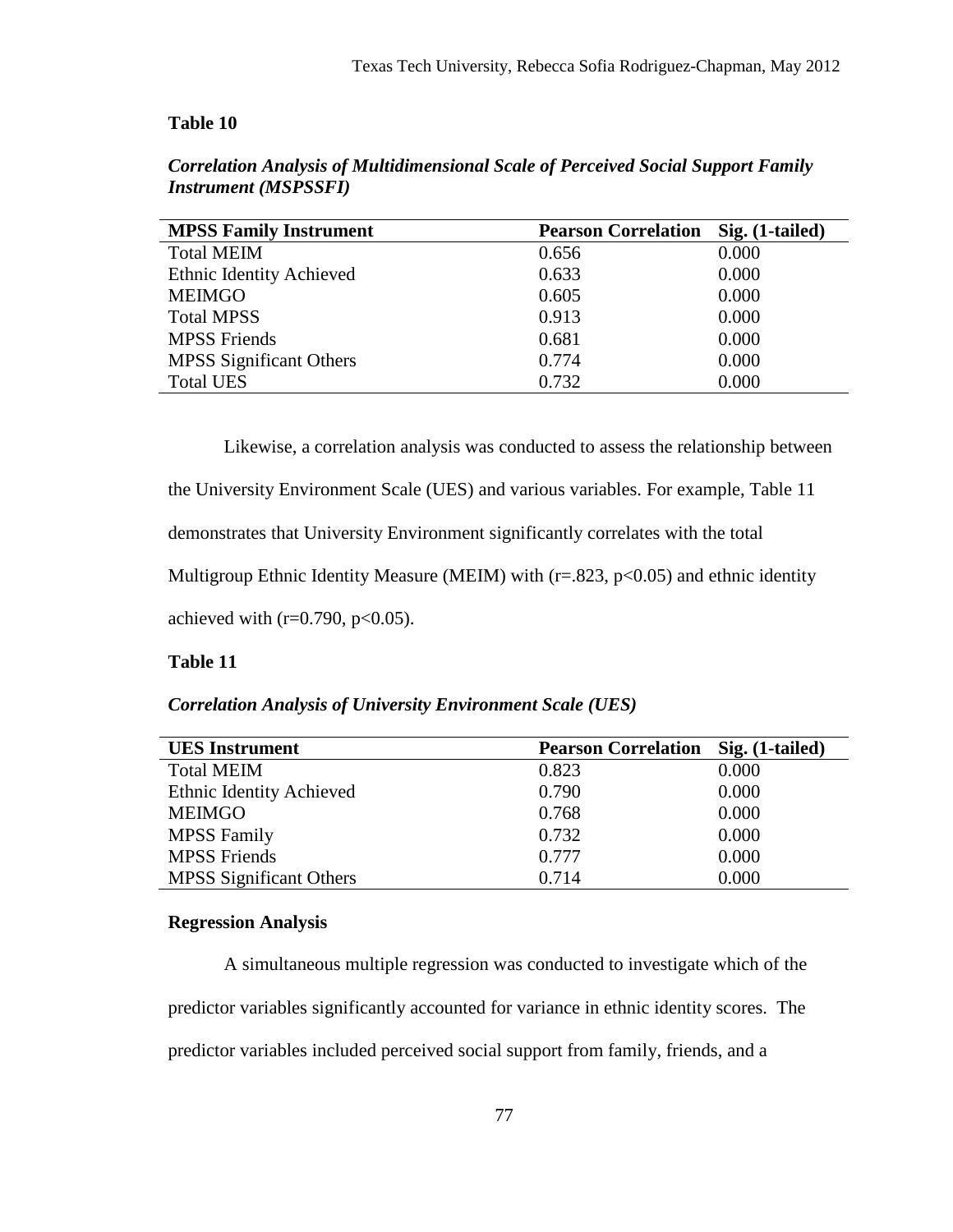significant other, and perceived university environment. The criterion variable was ethnic identity.

 The predictor variables as a whole accounted for significant variance in identity scores,  $F(3,117) = 104.20$ ,  $p < .05$ ,  $R2 = .728$ (adjusted  $R2 = .721$ ) These predictor variables, social support from family  $(t(117)= -2.519, p=0.13)$ , social support from friends and significant other  $(t(117)=4.38, p=.000)$ , and perceived university environment  $(t(117)=6.73, p=.000)$  were significant predictors of successful completion of the doctorate for Latina doctoral students. Therefore, these variables impacted successful completion of the doctorate. The total regression matrix can be found in Table 12.

### **Table 12**

| <b>Most Important Factors to Successful Completion of the Doctorate</b> |  |  |  |
|-------------------------------------------------------------------------|--|--|--|
|-------------------------------------------------------------------------|--|--|--|

| <b>Most Important to Successful Completion</b> | <b>Pearson Correlation</b> Sig. (1-tailed) |       |
|------------------------------------------------|--------------------------------------------|-------|
| <b>Total MPSS</b>                              | 0.778                                      | 0.000 |
| <b>MPSS Family</b>                             | 0.656                                      | 0.000 |
| <b>MPSS Friends</b>                            | 0.752                                      | 0.000 |
| <b>MPSS</b> Significant Others                 | 0.707                                      | 0.000 |
| <b>Total UES</b>                               | 0.823                                      | 0.000 |

# **Chapter Summary**

Chapter IV was a presentation of the findings of this study. The topics in this chapter included: an introduction of the study; a review of the research questions; population and respondents information; demographic data pertaining to respondents of the study; and results in regard to each question. A review of the final chapter will discuss the conclusions, implications and recommendations of the quantitative data collected.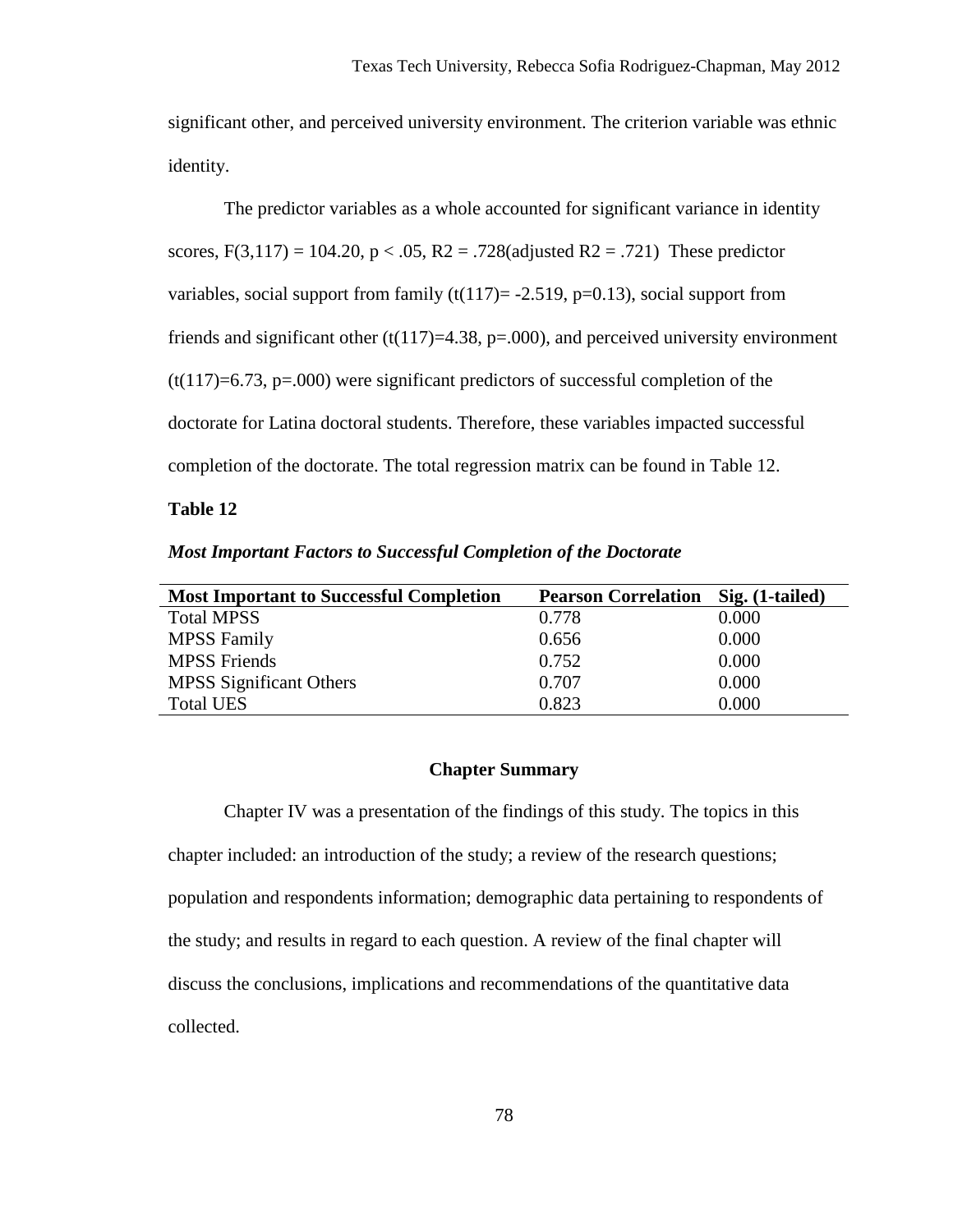#### **CHAPTER V**

#### **Conclusions and Recommendations**

#### **Introduction**

Research supports that the strength of a college student's identity has an impact on his or her success in college (Chickering & Reisser, 1993). The purpose of the present study was to examine specific variables related to ethnic identity, perceived social support and university environment that possibly assist in Latina women in the completion of their doctoral programs. Specifically, the present study investigated the link between Latina female doctoral students' success and their ethnic identity, measured by the Multiethnic Identity Measure (MEIM), with respect to university environment and perceived social support within post-secondary education. This chapter discusses the findings of the current research and conclusions drawn. Recommendations based on the findings are provided for higher education institutions to support recruitment and retention initiatives for Latina women who have the desire to obtain the doctorate.

#### **Summary of the Study**

A Latino Critical Race framework was used as a lens in this examination of the educational experiences of Latina women with doctoral degrees. By analyzing Latina female doctoral student persistence from an angle of success, this study sought to identify quantitative measures impacting Latina female doctoral degree attainment. Because disparities in graduate education remain for students of color, there is a need to better understand how Latina women succeed in degree completion (Tierney, Campbell, & Sanchez, 2004; Contreras & Gandara, 2006; Watford et. al, 2006). By understanding factors that contribute to Latina female student success, higher education practitioners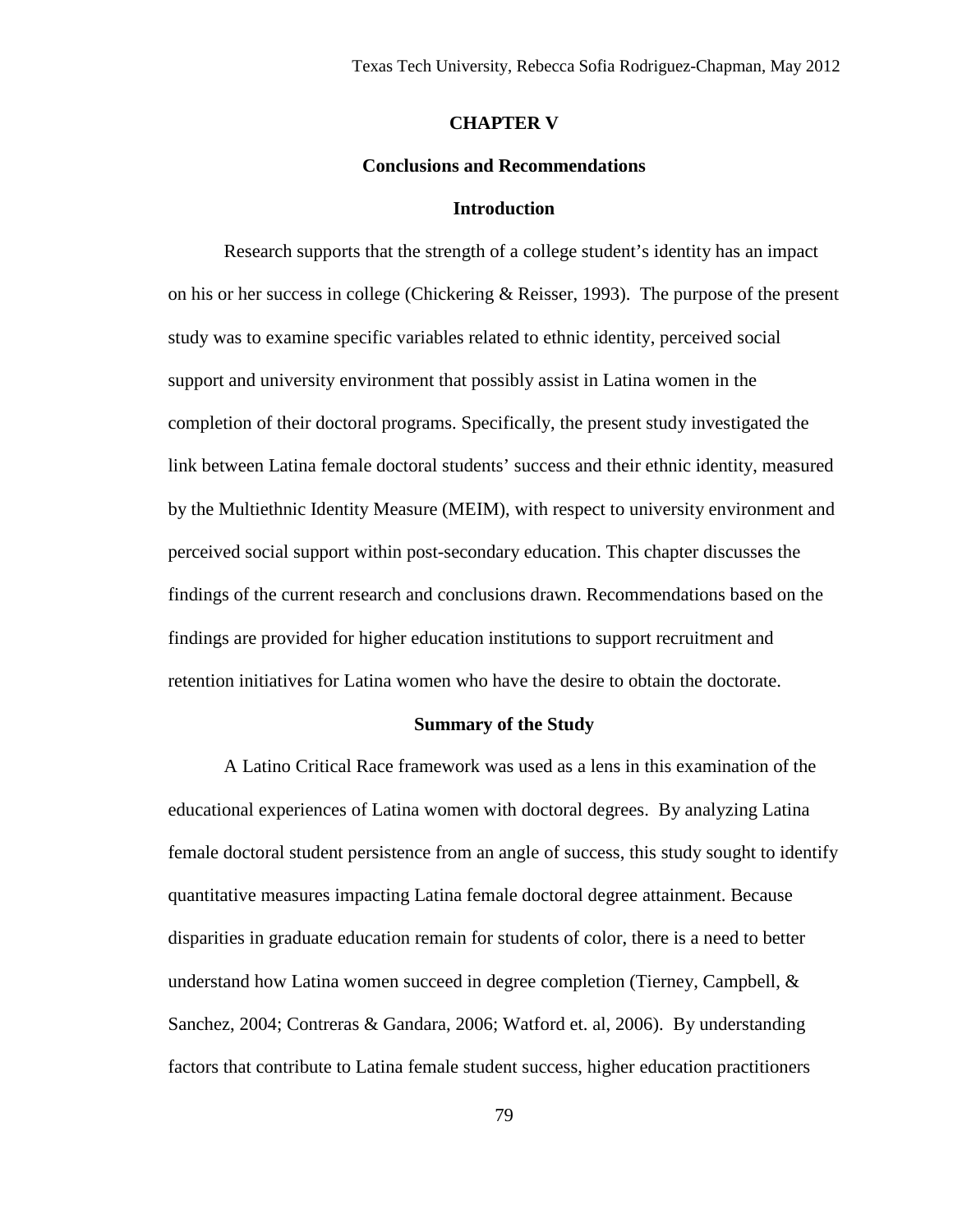can assist Latina women along the graduate education pipeline and prepare these women to enter the American workforce.

#### **Summary of Findings**

When analyzing historically marginalized groups, higher education policymakers must take into account one's race, class, gender, and ethnicity (Anderson & Hill-Collins, 2001). This is vital to higher education, as all graduate students encounter stress associated with socialization into a doctoral program. Marginalized groups may encounter more conflict in this process as they must concurrently navigate two worldsone consisting of mainstream culture, and one based on their native culture and identity (Torres, 2006). This is a problem in higher education as many marginalized groups, including Latina women, often suppress their cultural identity in their academic environments in order to acclimate to their programs (Gloria & Castellanos, 2003). Suppression of identity is a problem in higher education, as this may stifle Latina female doctoral students' ability to successfully complete a program (Gloria & Castellanos, 2006). Since a firm ethnic identity is essential to successful progress in higher education (Ethier & Deaux, 1994; Phinney & Alipuria, 1990) assessment of one's race, class, gender, ethnicity and the intersection these with one's identity is warranted.

In order to minimize the repression of identity, assessment of marginalized groups' race, class, gender, and ethnicity is important as students from historically marginalized groups such as Latina women, who have multiple identities and experiences different from the majority, are entering graduate education (Villalpando, 2004). As collegiate student demographics change in the United States, practitioners should strive to understand the experiences of students in context and how they relate to their multiple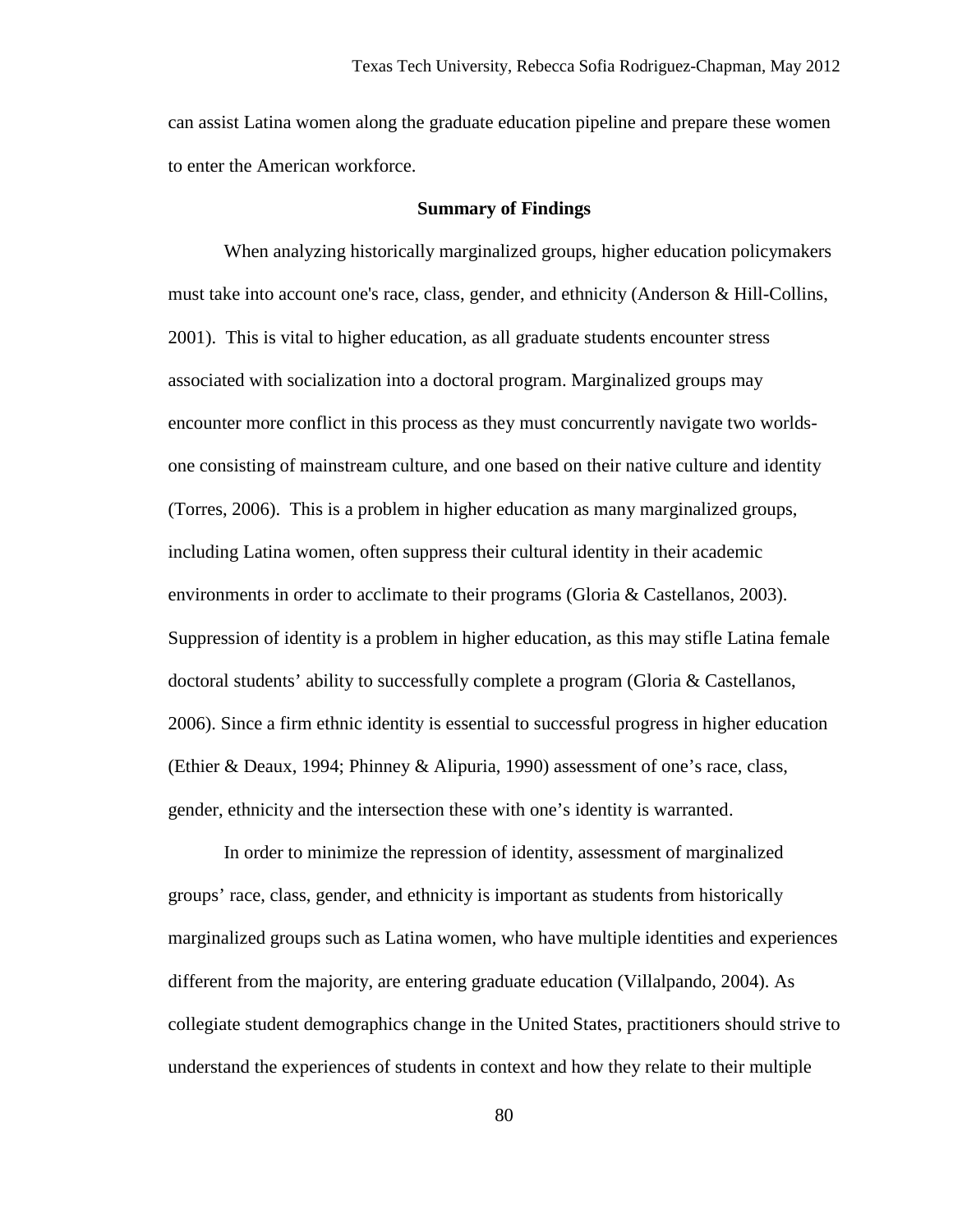identities (Ortiz & Santos, 2009). Expressed identities should be analyzed to understand how race, class, gender and generational status impact their lived experience in addition with how factors such as age, ethnicity, sexual orientation, and religious values play a role in people's lives (Villalpando, 2004). The fact of the matter is not just that people are different; it is that race, class, gender and generational status are necessary axes of society. Therefore, it is vital to understand people's lives, institutional systems, contemporary social issues, as well as the possibilities for social change.

The major findings in this study demonstrated that the strength of one's ethnic identity is significantly interrelated to social support received by members of the university, friends, significant others, family, and the university environment in regard to successful completion of the doctorate. In addition, financial assistance served as an additional factor in assisting participants in completion of their doctoral study.

The Multiethnic Identity Measure (MEIM) and the Multidimensional Scale of Perceived Social Support (MPSS) revealed a significant positive relationship in regard to Latina female doctoral students' ethnic identity and social support of others, including the university environment, in regard to completion of the doctorate. Analysis indicated that social support from friends, significant others and family validated the ethnic identity of Latina female doctoral students. The Multiethnic Identity Measure (MEIM) and the University Environment Scale (UES) reflected a strong correlation as those participants with a stronger ethnic identity reported a more positive perception of the university environment. Correlation analysis indicated that ethnic identity is validated by social support functions of the university such as faculty, staff, and administrators.

81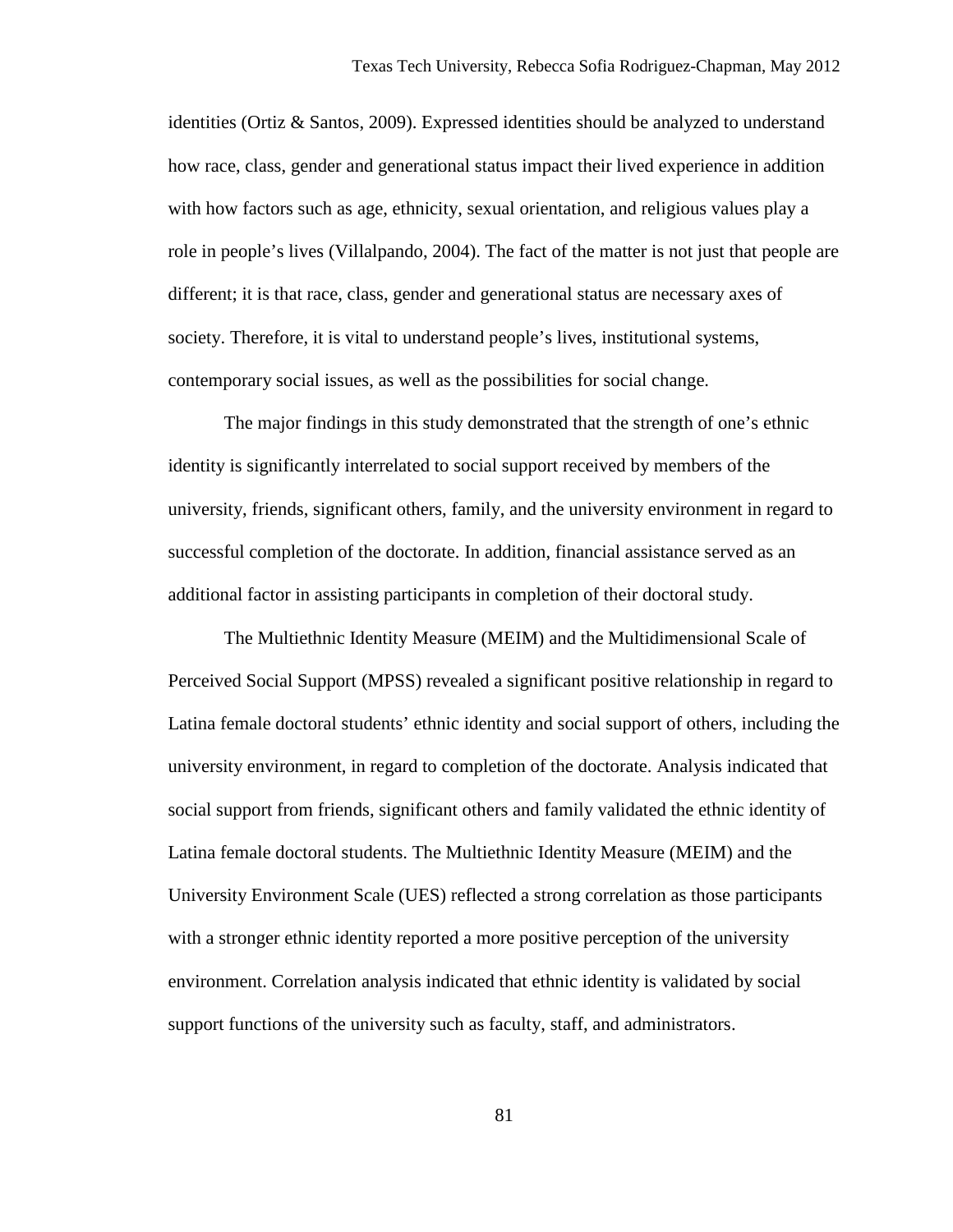The Multidimensional Scale of Perceived Social Support (MPSS) and the University Environment Scale (UES) demonstrated that participants in this study reported a more positive perception of the university environment as well as increased levels of social support. A university environmental factor which was of great important to student success involved student loans and scholarships which were most important sources of financial assistance to participants in this study.

#### **Discussion**

Scholars, academicians, administrators and others utilize Latino Critical Race theory to evaluate racialized factors of subordination via a lens pertaining to ethnic identity, culture, gender, sexuality, language, phenotype, and immigration status (Yosso, 2006). This theory sheds light on the intersectionality of these factors and how they could play a role in the lives of Latina doctoral students (Solorzano & Bernal, 2001). Latino Critical Race theory provides a mechanism to challenge basic assumptions about college students and their needs as the demographics and characteristics of college students are changing (Delgado, Bernal, & Villalpando, 2002).

Latino students' participation in higher education is increasing. Therefore, those who work in higher education must examine current practices and factors that assist Latinos to be successful in graduate education via the present study's framework to meet the needs of a student population. The present study assessed the needs of participants with three assessment tools which were primarily used on ages ranging from 12 to 22 to include secondary and undergraduate students. Although the instruments assessed adolescents through undergraduate students in previous studies and had not assessed doctoral students, the present study was validated. Analysis of the current study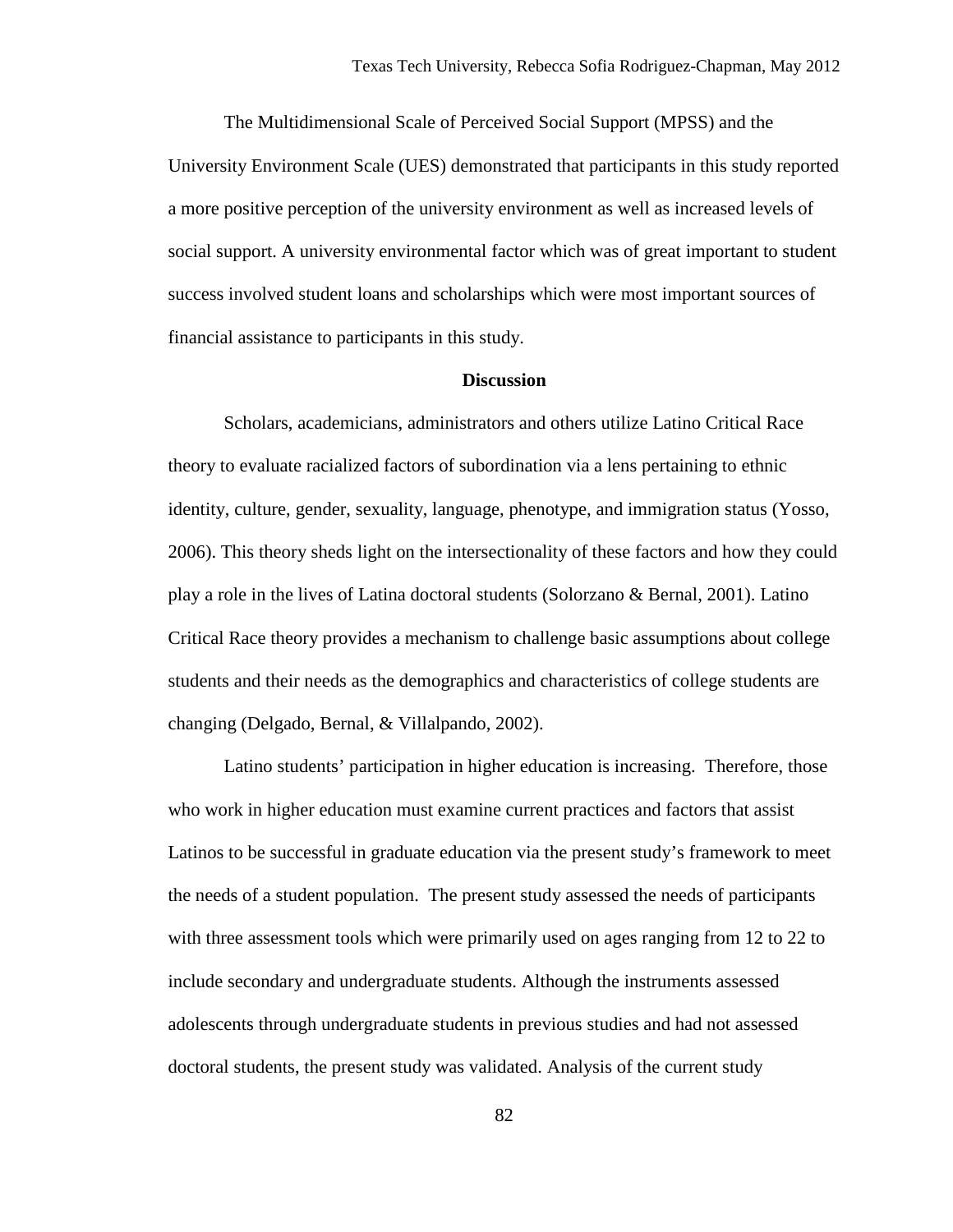demonstrated that the dimensions of success (i.e., access, retention, and cultural adaptations) are consistent with the Latino Critical Race framework as well as social and cultural capital. Research by Gloria, Castellanos, Lopez, and Rosales (2005) demonstrated that factors such as social support from friends, peers, family, cultural congruity with the university, mentors, and role models, such as Latino individuals who have attained their educational goals, served as vital elements in retention of Latino student. Likewise, the present study found that social support from significant others, friends, family, as well as supportive factors within the university environment, such as faculty, staff, and mentors, served as supportive factors in participants' successful completion of their studies. Successful completion of the doctorate by participants in the present study was also based on support of participants' culture and their identity. Having a firm foundation in one's culture and ethnic identity while at the same time being supported by the university is vital for Latino students' success in graduate studies (Castellanos, 1996). Latina women in the present study demonstrated that validation of their ethnic identity was an important factor in their success as doctoral students. An important aspect of validation of the participants' identity involved self identification of their ethnic identity which was linked to demographic factors. The link between ethnic identity and support factors such as significant others, friends, family, the university environment, faculty, staff and financial assistance related to the Latino Critical Race framework. They related to this framework by providing various mechanisms which supported participants ethnically, racially, and holistically, as Latina female students often face multiple struggles in graduate studies. Latina women often struggle in higher education due to issues such as cultural alienation and loneliness. These struggles are not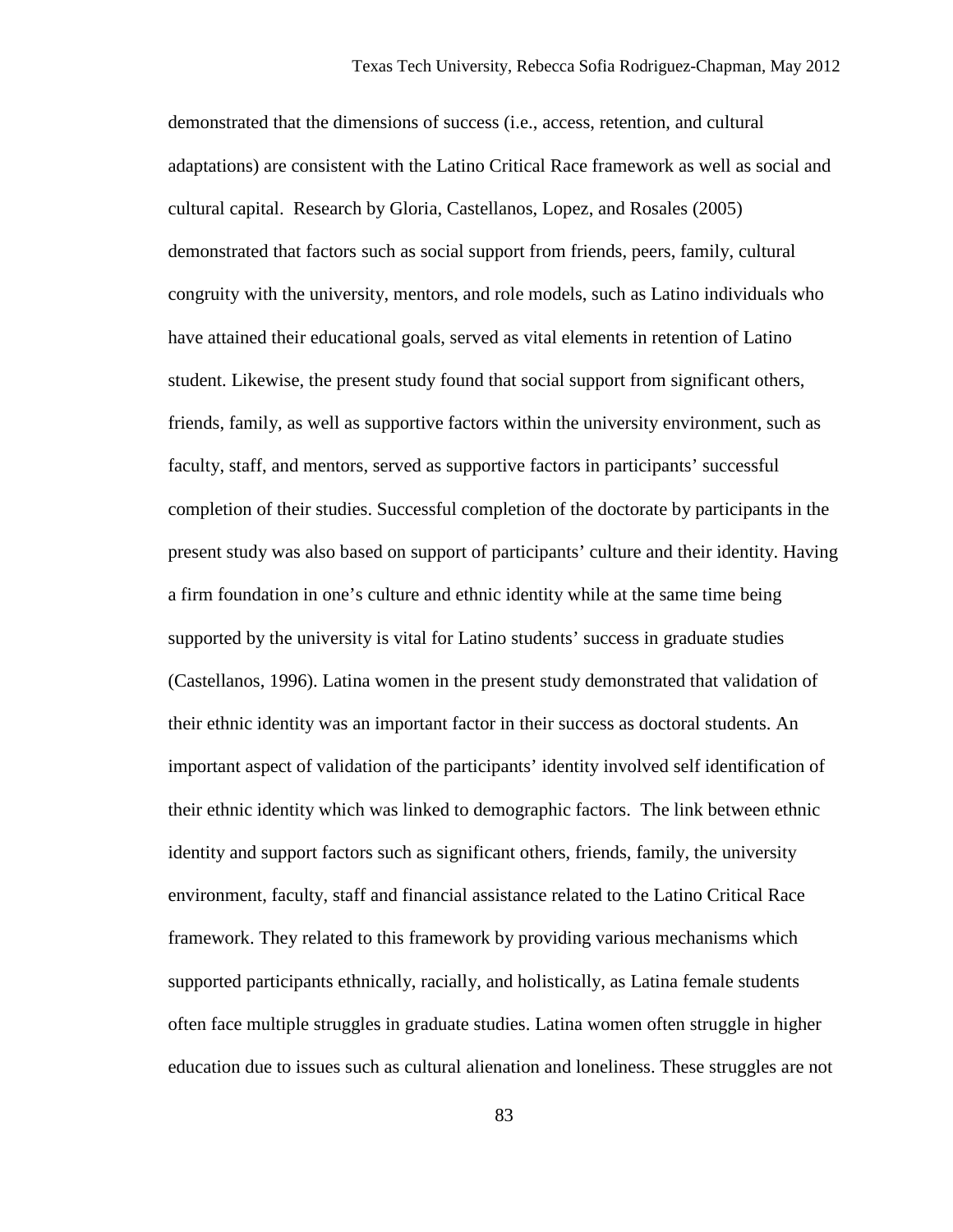only based on their ethnicity, but also on the students' gender, class, and immigrant status. In order to assist Latina women who face these struggles, Villalpando (2004) espoused an ideology based on Latino Critical Race theory in which universities should recognize and acknowledge that Latina female students may experience discrimination based on their ethnic identity and race which may hinder their success.

When compared to social support of friends and significant others, similar social support from family was least significant. This suggests that family may have a negative impact on Latina female doctoral student success. This concept is supported by researchers who have pointed to cultural factors that affect Latina female persistence and retention in higher education (Yosso, 2002; Alvarez, 2001; Cantu, 2001). For example, a study pertaining to Latina female students conducted by Gonzalez, Jovel and Stoner (2004) "was two-fold: (1) to understand the factors in expansion and constriction of college opportunities for Latinas, and (2) to disentangle the multiple strands in the issue of Latinas leaving home for college" (p. 19).

One of the challenges faced by Latina women was their need to gain independence from the family and to negotiate the belief that they should reside at home during college. The parents of these women did not believe that their daughters could be self-sufficient or secure and take care of themselves. However, the presence of support systems such as Chicano cultural programs, Latino professors, churches and other Latina female students did help ease the worry of parents. In addition, Gonzalez, Jovel & Stoner (2004) highlighted the struggle within Latina female students who were about to graduate from college and were faced with the choice to move back home or to move even farther from home to attend graduate school. This implied that Latina female graduate students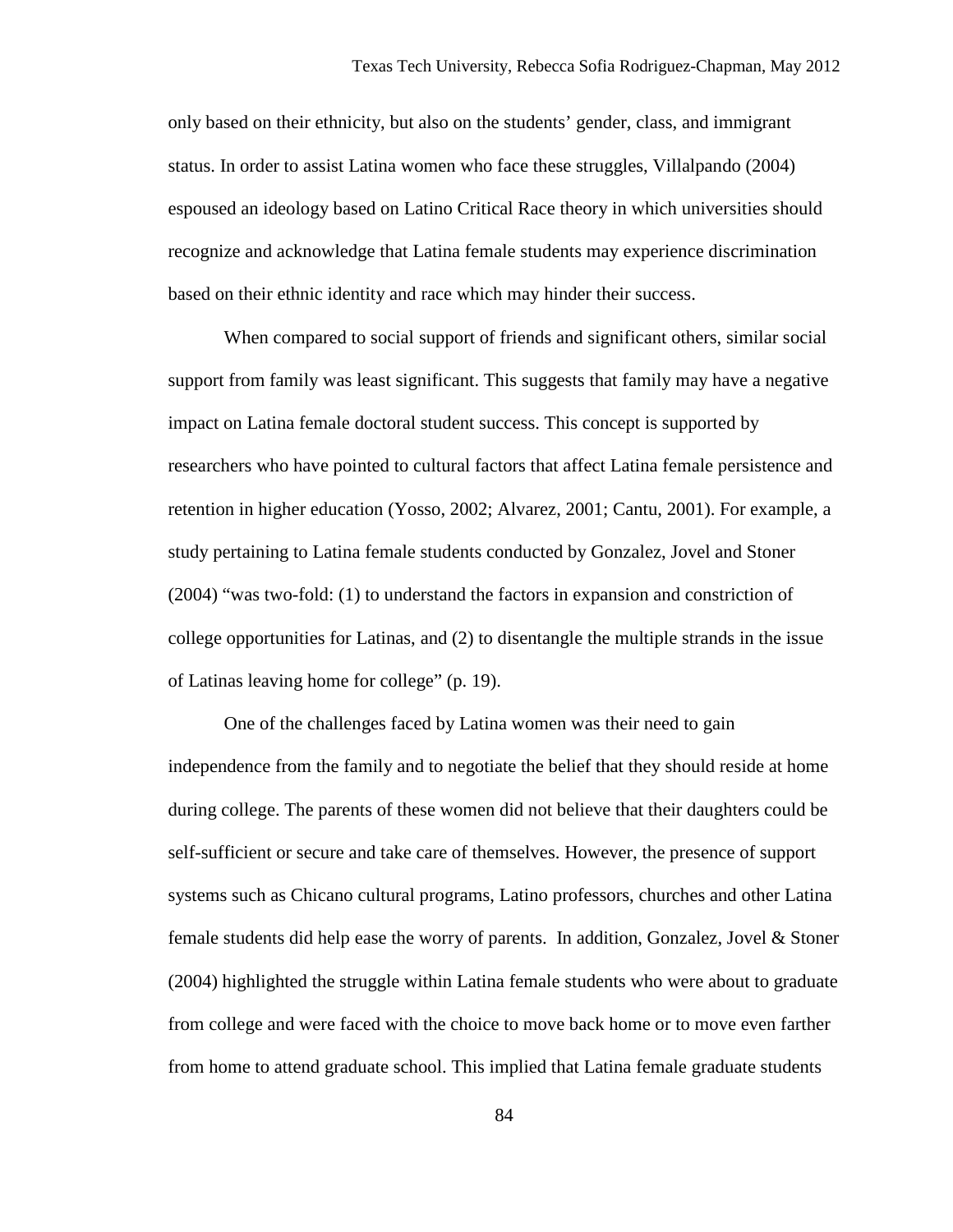struggle with moving further from family, therefore necessitating a more supportive university environment.

Understanding and utilizing Latino Critical Race theory in assessment practices provides higher education administrators with the opportunity to recognize discriminatory and alienating factors. Latino Critical Race theory may serve as a platform in which to develop policies and programs sensitive to the ethnic identity needs of Latina women. These initiatives may assist these women to be successful as they face multiple challenges stemming from a different ethnic identity that is not congruent with the dominant student population. Latino Critical Race theory may assist higher education practitioners and administrators in taking a personal inventory of their archaic practices which serve the identities of the dominant Anglo culture and bring to the forefront needed programs and services for students who experience oppression and discrimination based on their ethnic identity.

#### **Social and Cultural Capital**

Social support served as an important factor in the success of Latina female doctoral students by providing social and cultural capital to the women in present study. Participants in this study identified social support of significant others, friends, and family as the most important factors that assisted in completion of the doctorate. These women identified significant others as vital supportive factors in their success; as 62.9% of them believed they had a significant other with whom they could share their joys and sorrows during their program. Participants also ascertained that social support from friends was important to their success in their studies; as 50% of the women surveyed asserted that they could count on friends for support during stressful times in their

85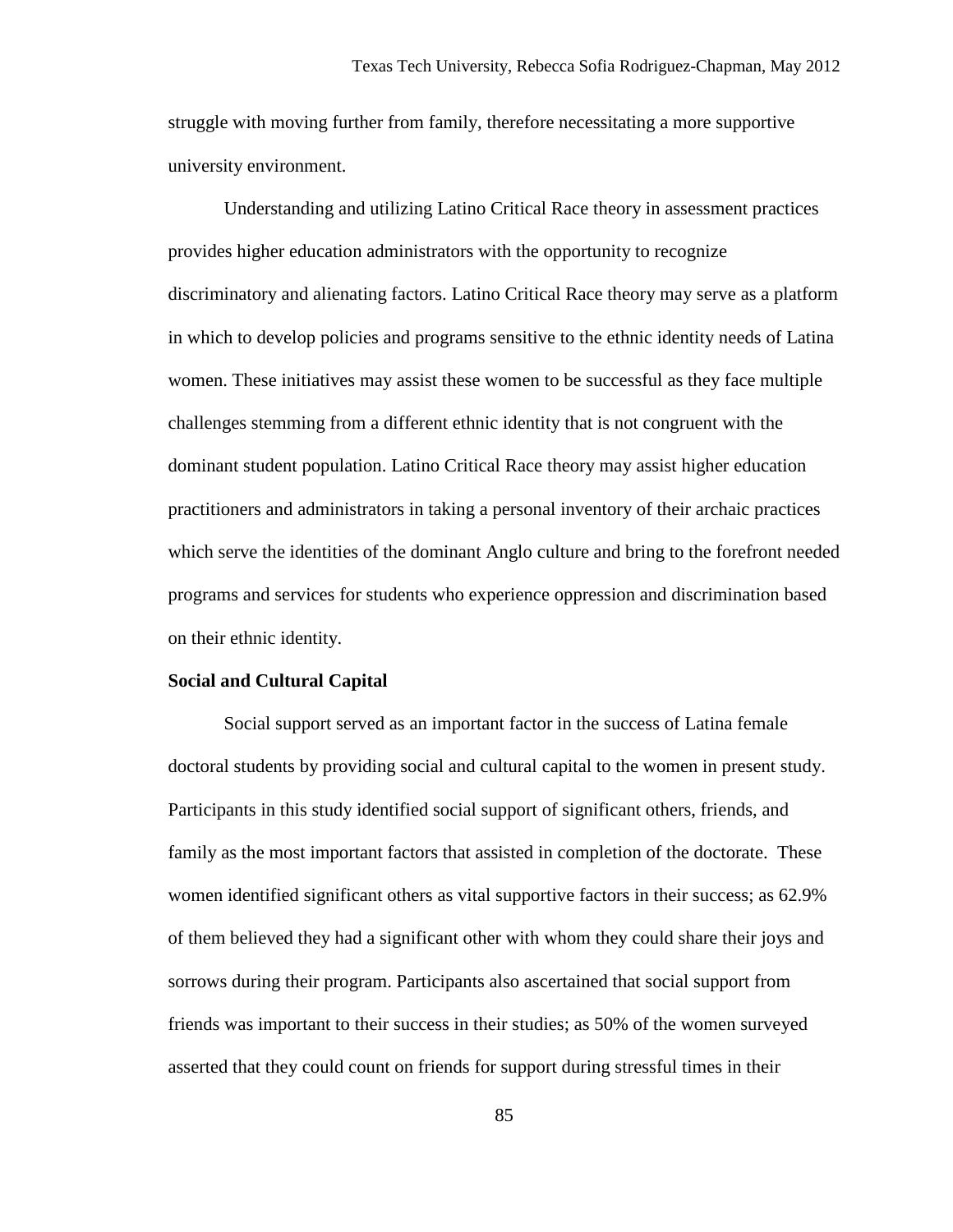program. Family served as an important social support factor for these participants, as 56.9 % strongly agreed that their family provided assistance and support during their program.

The aforementioned factors of social support from significant others, friends, and family provided participants in the present study with encouragement, love and guidance during their studies. These factors are important as all graduate students experience challenges and dissonance in graduate school. Latina women, however, experience a greater level of challenges and dissonance as their needs in relation to their ethnic identity are different from the needs of the majority. The support offered by friends, significant others and family take into account the needs of these women as they validate their ethnic identity. This is important to higher education because some campuses may not provide a climate or resources sensitive to the needs of diverse student populations. Universities may want to assess the support provided by friends, significant others and family in order to establish programs, policies and practices which are inclusive of minority populations such as Latina women.

Carter (2006) asserted that education and educational success are founded heavily in social processes within the educational environment formed by social interactions and bound by social systems involving humans. This may be linked to Latina female needs in higher education as cultural capital formed by social support is a mechanism which may be used for inclusion allowing Latina women to maneuver in a world different from their own. Latina women in the present study developed social capital from support of significant others, friends, peers, family, faculty, staff, and a supportive university environment. These factors served as a foundation which established cultural capital for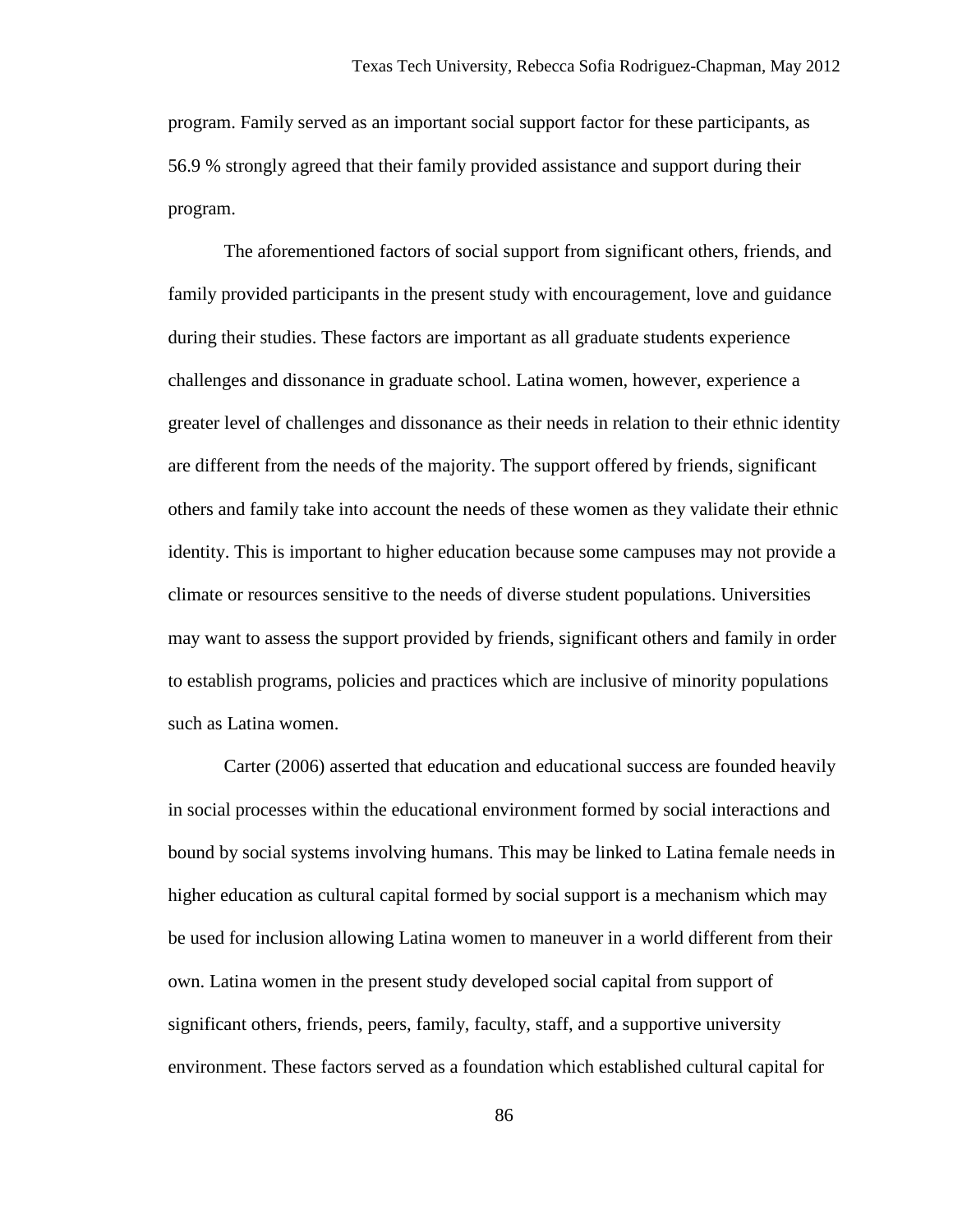participants in the present study, providing them with mechanisms to validate their ethnic identity leading to success in their programs. Social and cultural capital played a significant role in exposing these women to culturally sensitive resources which positively affected their performance in their studies. This was important to these women, as higher education tends to focus on the dominant Anglo student group, and may not provide the same support to Latina women. Data from Pearson correlation analysis revealed participant's ethnic identity had a significant positive relationship with social support functions of the university. Thus, successful Latina female doctoral completers who reported higher levels of a strong ethnic identity also reported higher levels of perceived social support from university members such as faculty, administrators and staff. This is supported in previous research that ties social support (Solberg, Valdez, & Villareal, 1994), personal-emotional adjustment (Kenny & Stryker, 1996), institutional attachment (Watters, 1999), and acclimation to post-secondary education (Solberg  $\&$ Villarreal, 1997) for Latinos. Hernandez (2000) conducted a qualitative study which focused on 10 undergraduate Latino students to assess the university factors and experiences that played a role in their persistence in their studies. Hernandez's study revealed that support and guidance from faculty, staff and other administrators within the university had a significant impact on their decision to remain at their respective institution. Research conducted by Lopez (1995) posits that faculty and staff play an important role in the lives of Latinos via support and guidance with their studies. Pino's (2005) study on first-generation Mexican American university students assessed the factors that influenced these students to persist in their first two years of study. The study found that participants formed mentoring relationships with faculty and staff at the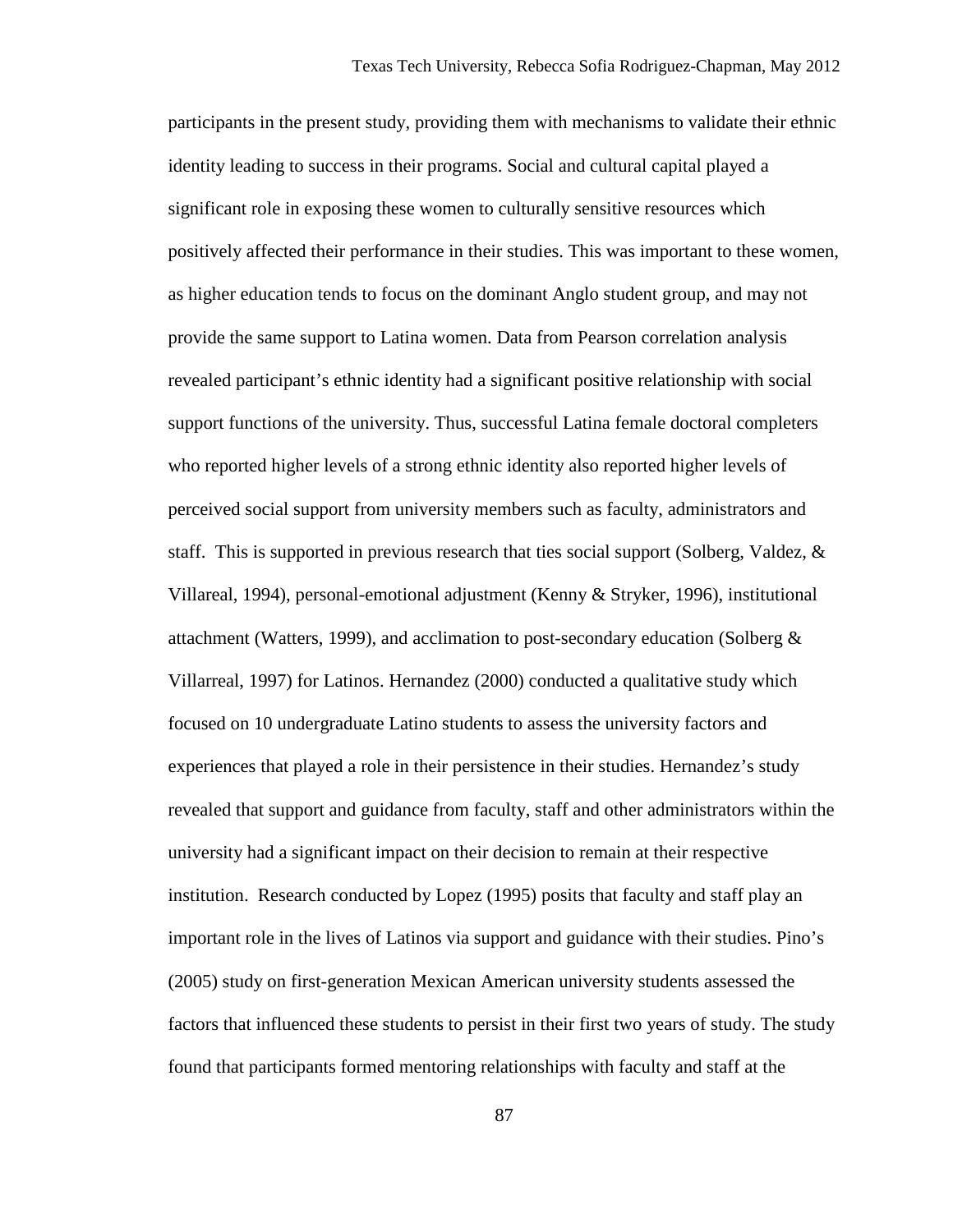university, which assisted them in completion of their degree, as well as with general guidance to accomplish their goals. While Pino's study is on first-year Mexican American college students, it adds to the validity that social support functions of the university are critical for Latino students at any level of collegiate study.

Correlation analysis for the current study revealed that the ethnic identity of Latina female doctoral students is validated by social support of friends, significant others and family. Chickering and Reisser's (1993) model of identity development of college students identifies social support from friends as an important factor in navigating challenges in post-secondary education. Lawson and Fuehrer (2001) asserts social support from friends is critical to graduate students during their program. Aune's (2000) interactional model of student development suggests that for students to move forward successfully in post-secondary education, academic and social integration is key. The present study revealed that the social support of friends played the most significant role in the lives of the Latina women in comparison to significant others and family.

 This is congruent with the literature as Lopez's (2006) study on Latino college students found that peer relationships and friendships assisted these students to persist in their studies. Solberg and Villarreal's (1997) study on Hispanic college students found that students who perceived themselves as having peer support systems on campus had less overall stress in comparison to those who believed they had less peer support systems. Thus, friendships play an important role in the lives of Latina female students.

Social support from significant others was also important to participants in this study. A significant other is "an individual who is or has been deeply influential in one's life and in whom one is or once was emotionally invested" (Anderson & Chen, 2002, p.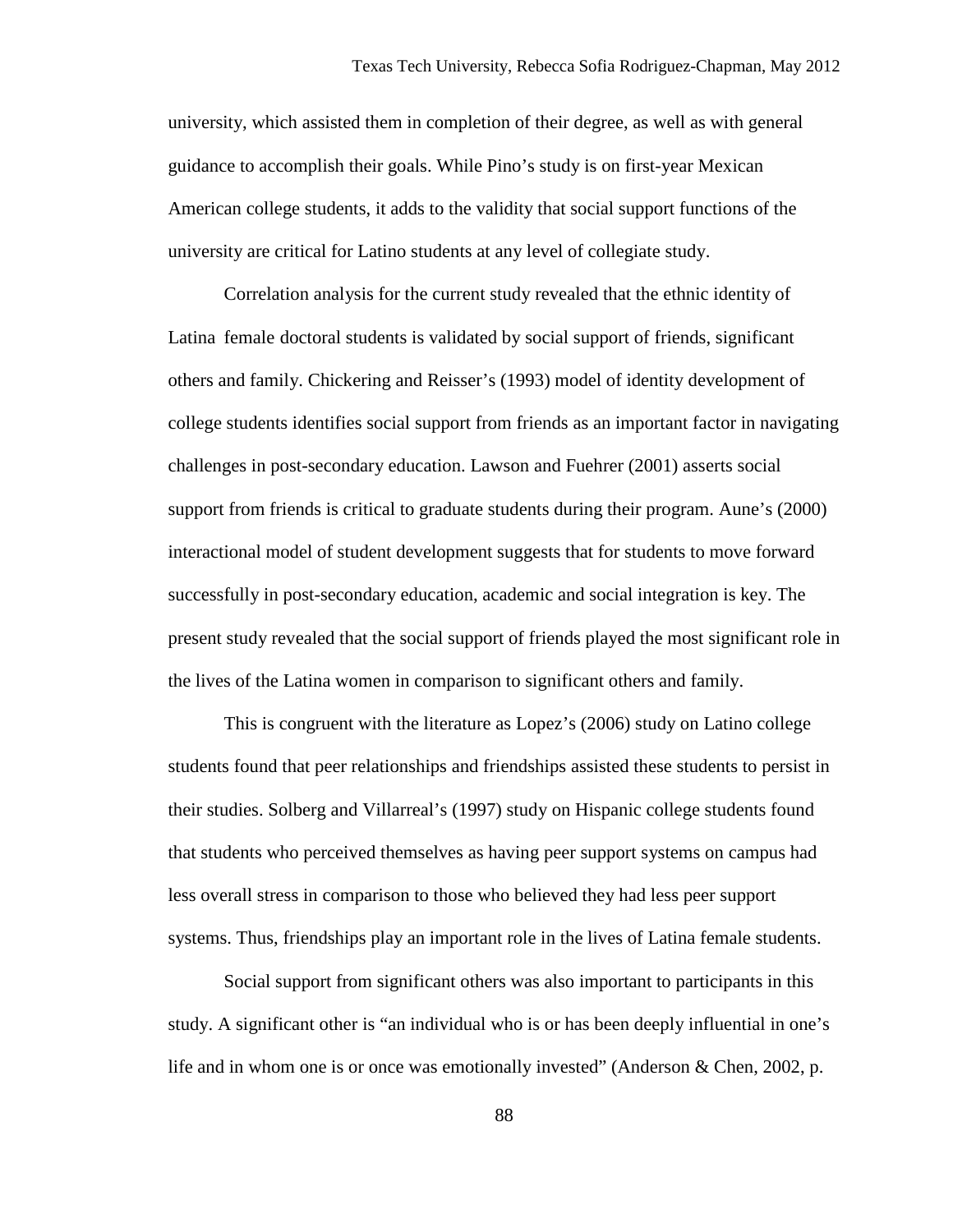619). The present study indicated that 62.9% strongly agreed that they had a significant other with whom they could share their joys and sorrows during their program. The relevance of significant others is supported in the literature as found in Wycoff's (1996) study which reported that 50% of the Latina female graduate student participants assessed mostly depended on their significant others for academic support. Research indicates that emotional support from significant others helps Latina women succeed in their educational aspirations (Gomez, Fasinger, Prosser, Cooke, Mejia, & Luna, 2001). Pino's (2005) study on Latino's found that Latina womens' boyfriends or husbands served as important supportive factors during their studies. These men were proud of their girlfriends or wives and often assisted them with their studies by quizzing them over test materials. Hence, significant others may play a vital role in Latina female doctoral student success in this study.

While social support from family was important to these women, family was the least significant of the three variables. This may be due to cultural issues associated with Latina women and familial expectations. Latina women are often expected to marry, have children, care for other family members, put the needs of the family before their own needs, and often experience guilt if they take care of their own needs rather than doing what is best for the family. Research conducted by Nora, Rendon, and Cuadraz (1999) indicated that family ties consisting of caring for other family members such as a sibling, parent or the entire family may put pressure on Latina female students, thus negatively affecting their decision to continue in their studies. Gloria (1997) espoused that Latina women often encounter various family related pressure and personal stress consisting of placing one's personal needs second to that of the needs of the family.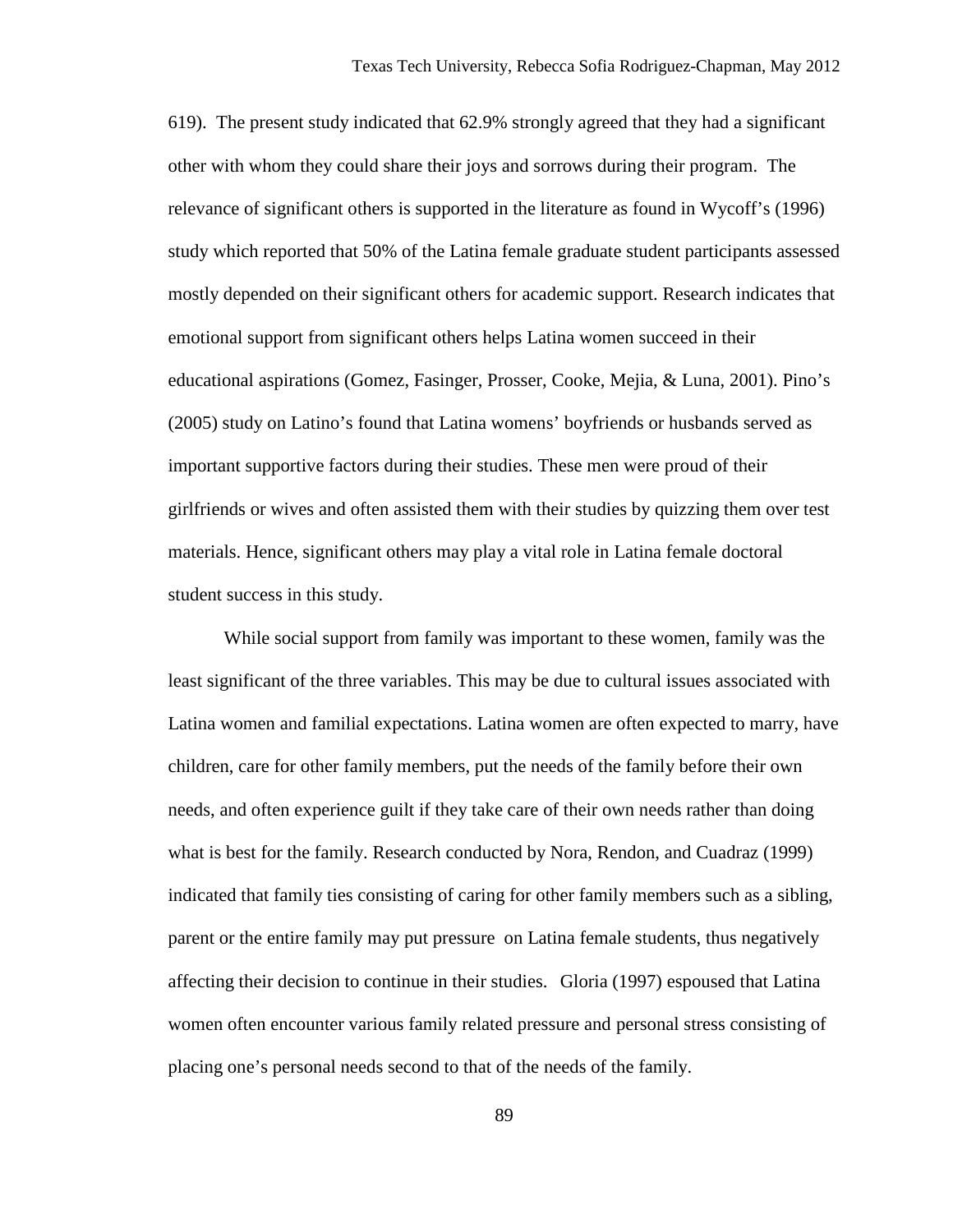Since many Latina female doctoral students in this study were first-generation college students, they were also less likely to have family members who earned graduate or professional degrees, as Latino's have historically been excluded from higher education (Donato, 1997; Gandara, 1995; Moreno, 1999) This may cause significant stress for first- generation Latina female students, since many are frequently viewed as role models for other family members and members of the community, adding, to their pressure to succeed (Cuadraz & Pierce, 1994; Nieves-Squires, 1991). This may hinder familial understanding of responsibilities associated with doctoral studies. Families may not understand that Latina female doctoral students may not be able to go home for family gatherings such as weddings, quinceaneras, or birthdays. Often doctoral students who are in the dissertation phase of their studies must work over holiday breaks to review research and to write. Families may not understand the commitment doctoral students must make to complete the dissertation and may put pressure on the student to put their studies aside in order to attend family gatherings and dinners. This may create difficulties for Latina female students as balancing demands from the university with that of family expectations can be a juggling act for them. Universities may want to provide mechanisms within the university environment to assist Latina female students balance both school and family responsibilities.

 Social support from the university environment is an essential element in student success. A strong correlation was found in the present study between the University Environment Scale (UES) and the Multidimensional Scale of Perceived Social Support (MPSS). Those who reported a more positive perception of the university reported higher levels of social support. This means that Latina women who felt the university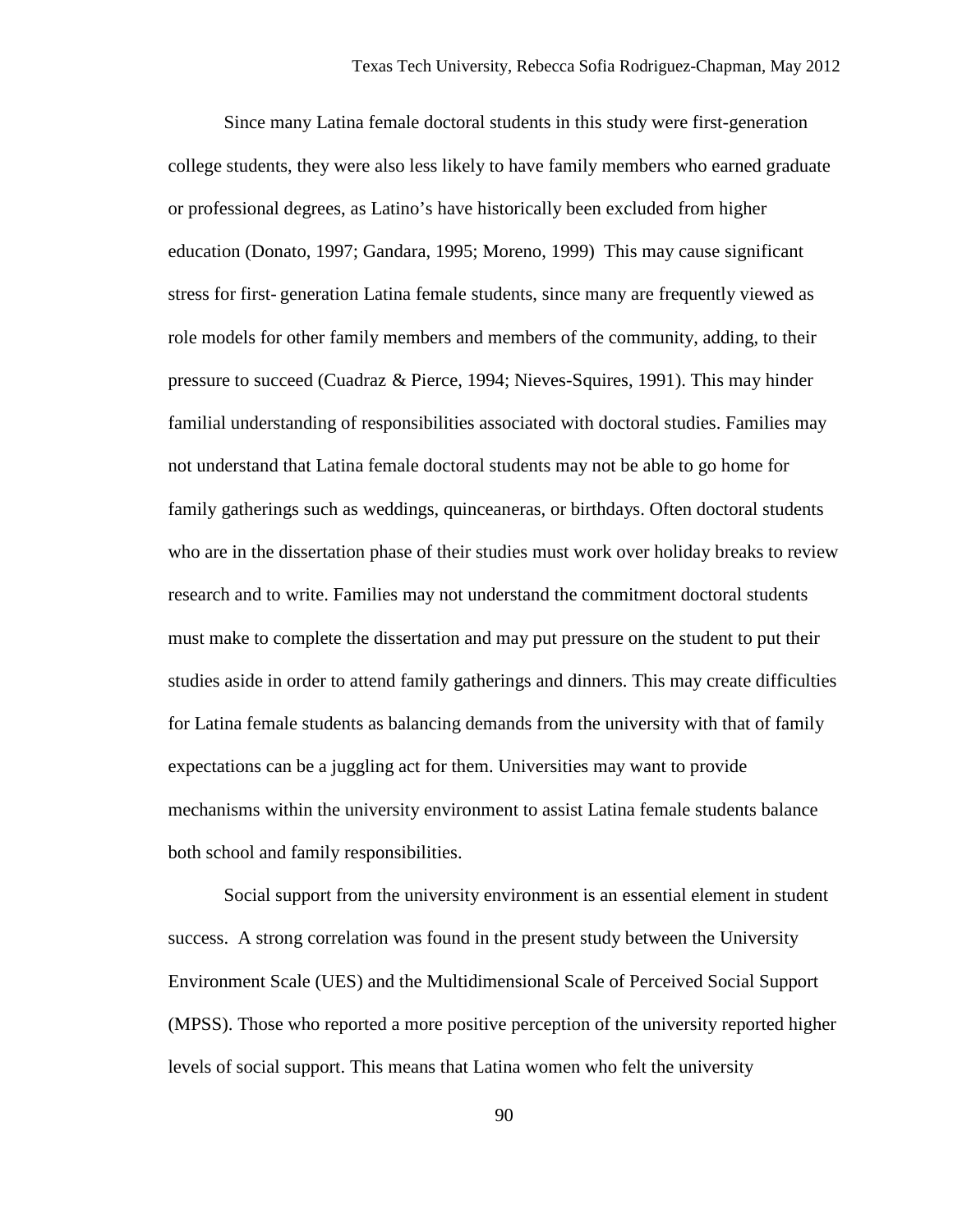environment was positive also felt they had social support mechanisms to help them in their journey as doctoral students. The social support established a supportive university environment, which led to successful Latina female doctorates. Universities should provide social support mechanisms via a Latino Critical Race Theory and Critical Race theory framework in order to increase social support perceptions and positive perceptions of the university environment.

Perceived social support for Latina women can be provided by the university in various forms such as multicultural counseling, mentoring, advising, financial assistance, and other areas of student support services. Research indicates that Latino students' perception of the university environment is an integral factor in forecasting the perseverance of these students (Gloria, 1997; Gloria, Castellanos, Lopez, & Rosales, 2005; Gloria & Robinson-Kurpius, 1996). This is consistent with the present study as, 77% of respondents agreed or strongly agreed that the university seemed to value minority students. This indicates that participants in this study felt the university environment was supportive.

A review of the literature conducted by Watford et al. (2006) addressed themes of covert and overt marginality faced by Latina female doctoral students on college campuses. Watford et al. (2006) found that these practices created an unwelcoming environment and significantly challenged Latina women. Overt forms of marginality included Latina women dealing with racial jokes, stereotyped in the classroom, being told they do not belong in college and only being called on to answer questions about students of color (Cuadraz & Pierce, 1994; Flores, 1988; Solorzano, 1998; Williamson, 1994). Covert forms of marginality included peers and professors accusing Latina women of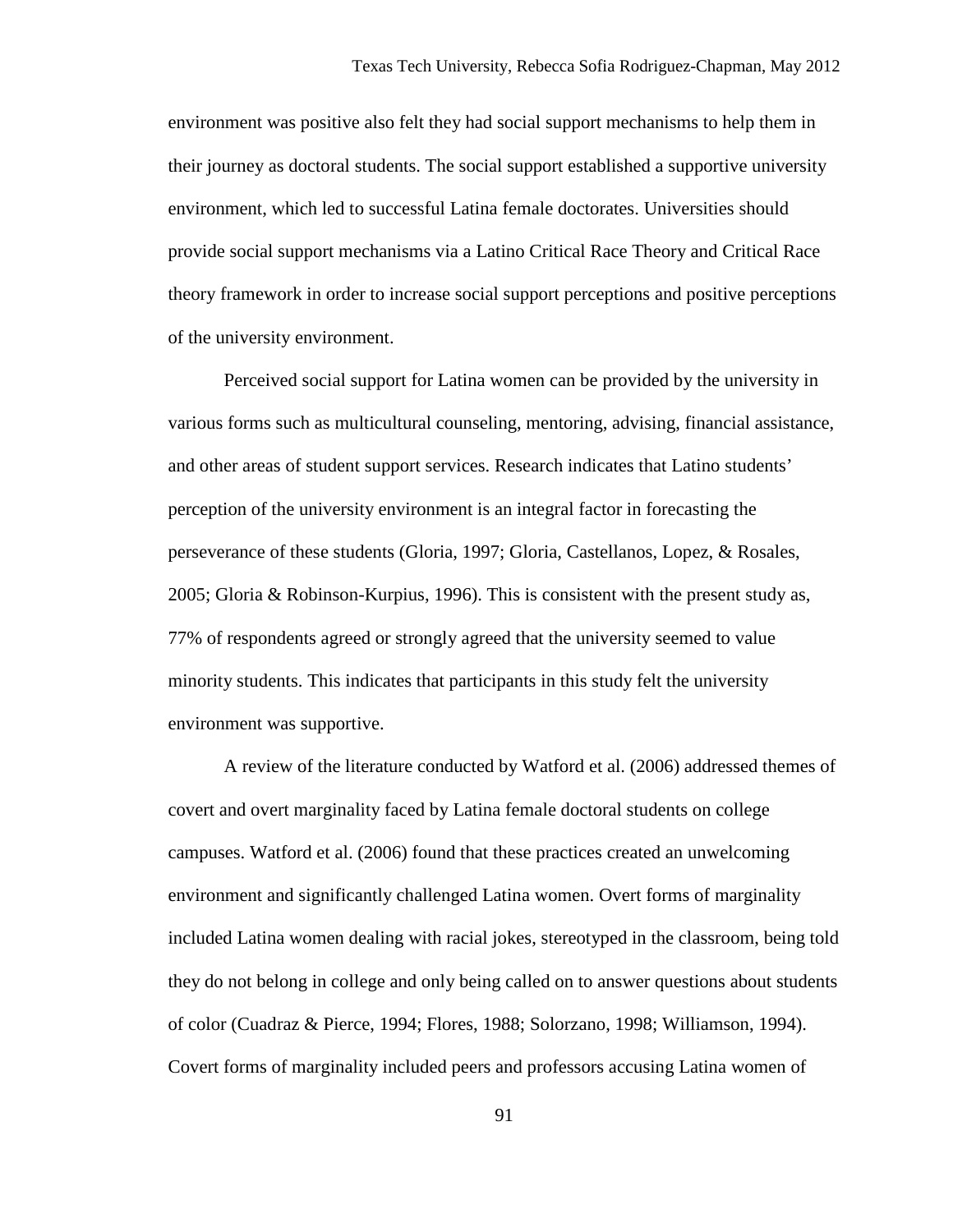being admitted into their program due to affirmative action and not based on their academic merits (Achor & Morales, 1990; Cuadraz & Pierce, 1994; Nieves-Squires, 1991; Williamson, 1994). Watford et al. (2006) found that while Latina women persevered in their studies, these women faced a significant amount of stress in doctoral studies due to unsupportive environmental factors such as overt and covert marginalization.

 Torres' (2006) research on environment factors for Latino doctoral students espoused that most graduate programs are embedded in predominately White institutions. Torres's (2006) research on academia and Latino identity indicated that Latina female doctoral students face environmental dissonance during their graduate studies. Yet, the present study indicates that 90.5% participants agreed or strongly agreed with the statement that during their doctoral program, they felt comfortable in the university environment. Participants in this study had a high perception of the university environment; therefore the university was providing support which assisted these women. Latina women in this study indicated that the library staff was willing to assist them with research, university staff was warm and friendly, and that the university- supported ethnic groups and faculty were available to help with concerns. These supportive factors provided by the university environment helped participants in this study achieve academically.

One supportive factor in the university environment in the present study was participants' experience with financial aid. This study revealed that student loans and scholarships were the most important sources of financial assistance to participants in this study, and without this aid they could not have survived in the environment. While some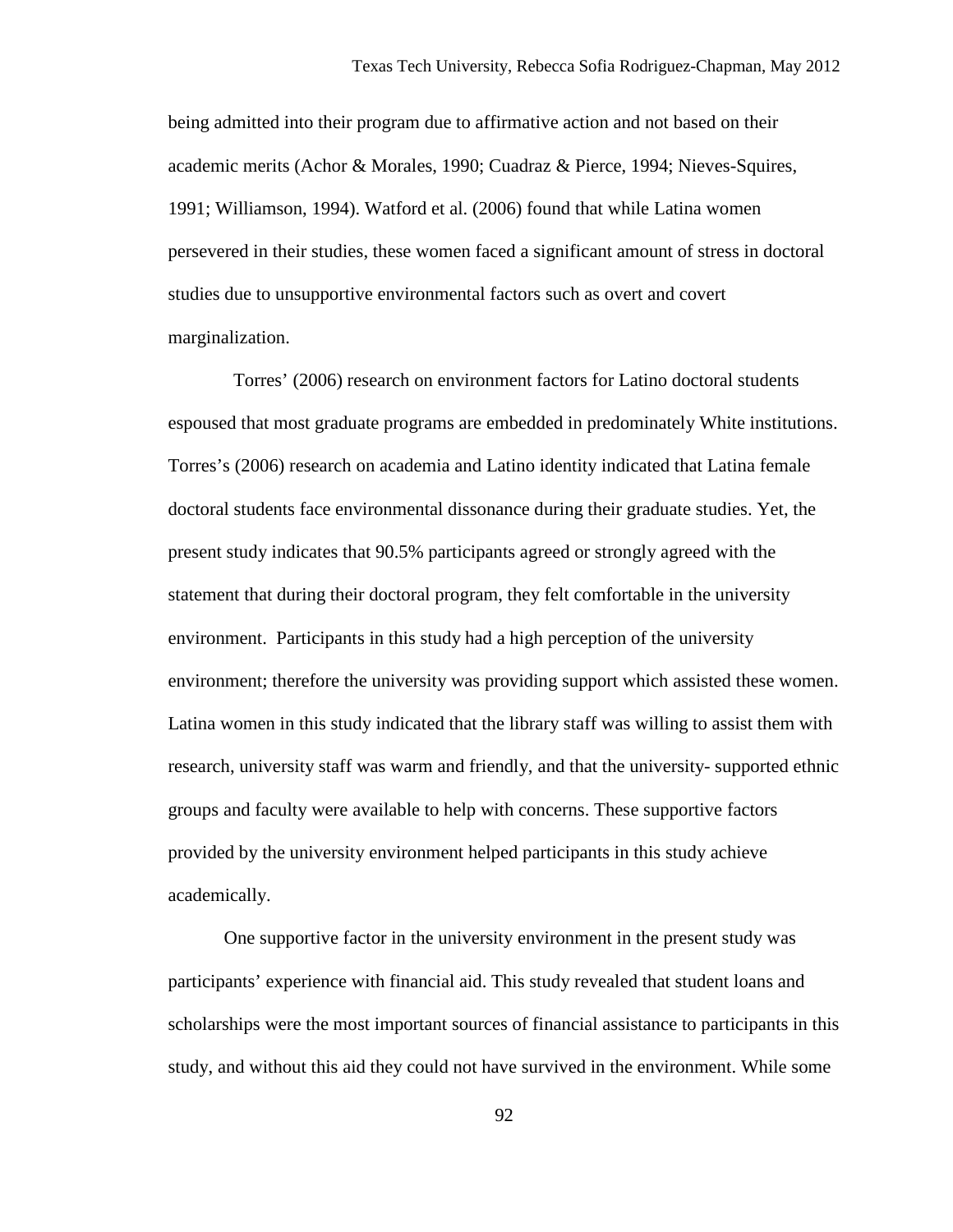researchers note that debt deters students from attending graduate school (Bedard  $\&$ Herman, 2005; Kim & Eyermann, 2006; Murphy, 1994) the present study demonstrated that financial aid was a positive factor in enabling Latina women to attend graduate school. This finding by Hu and St. John (2001) found that various types of financial aid packages consisting of loans and grants had a significant positive correlation on the persistence of Latino students as compared to non-aid students. Likewise, Gonzalez's (2006) study on Latina female doctoral students found that financial assistance consisting of fellowships and scholarships from their university played an important role in their success as doctoral students. Other authors note that financial aid is positively correlated with Latino perseverance, retention, and achievement in post-secondary education (Abrona & Novy, 1990; Cabrera, Nora, & Castaneda, 1992; Hernandez, 2002; Nora, 1990).

A positive supportive university environment which supports ethnic groups on campus is essential to the success of students of color. Results indicated a strong correlation between ethnic identity and the University Environment Scale (UES). Latina females in this study who reported a strong ethnic identity were also highly satisfied with the university environment. This is supported by various researchers who assert the importance of a strong ethnic identity to Latino student success in higher education (Spence & Rodgers, 2006; Miller, 1999; Castellanos, (1996). The present study found that more than 50% of participants reported spending time trying to find out more about their own ethnic group, such as its history, traditions, and customs. Sixty two percent of the participants revealed that during their doctoral program, they talked to other people about their ethnic group. When asked if they thought about how their life would be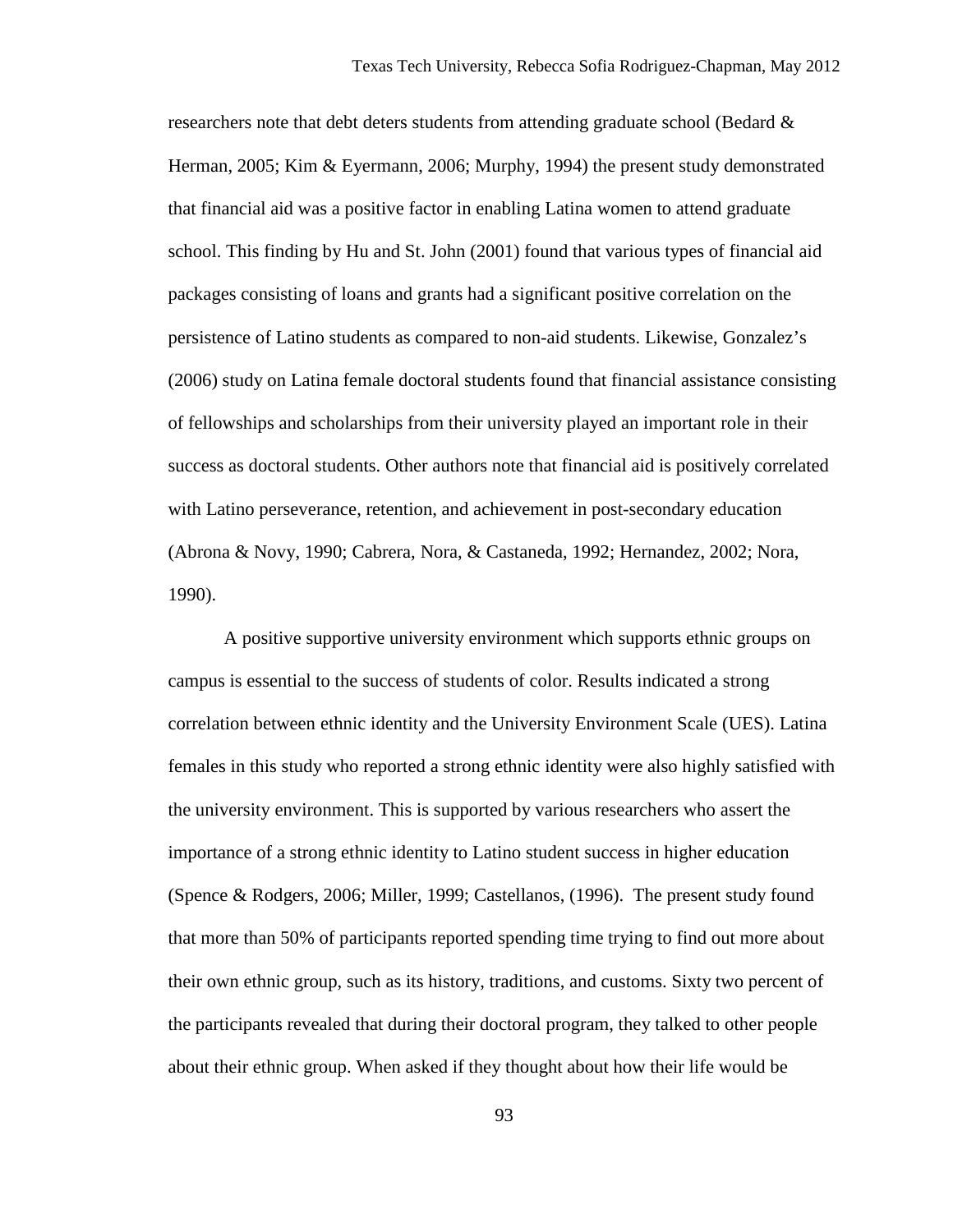affected by their ethnic group membership, 67.8% agreed or strongly agreed with this statement. This is consistent with the literature as the manner in which a person assesses and integrates various dimensions of their identity is critical in developing one's sense of self and succeeding in higher education (McEwen, 2003).

Likewise, this is important for Latina female doctoral students, as Torres (2006) argued that the development of one's sense of self is a particularly salient issue for Latina female doctoral students, since they must contend with complicated decisions to shape the self while at the same time balancing the demands of the academe with that of their Latina female identity. Gloria and Castellanos (2003) posit that Latina female students often have to repress their identity in the graduate school process. However, the present study revealed that many of the women felt supported by their institution and that they felt a strong attachment toward their own ethnic group. This study also revealed that participants felt valued on campus, as 82% of the respondents reported that their university encouraged or sponsored ethnic groups on campus. Latinos experience stress such as cultural adjustment issues and cultural insignificance from others. These stressors may drastically impact their collegiate experience and their resolve to stay at their institution (Gloria, 1997; Hurtado & Carter, 1997; Jones, Castellanos, & Cole, 2002; Landry, 2002; Rendon, 1992). Therefore, attending an institution providing an environment sensitive to cultural adaptation and cultural values may assist Latina women in completion of the doctorate (Meza, 2008).

### **Learning From Successful Latina Doctoral College Students**

 Higher education institutions may learn a great deal from the experiences of successful Latina female doctoral students. These students play an important role in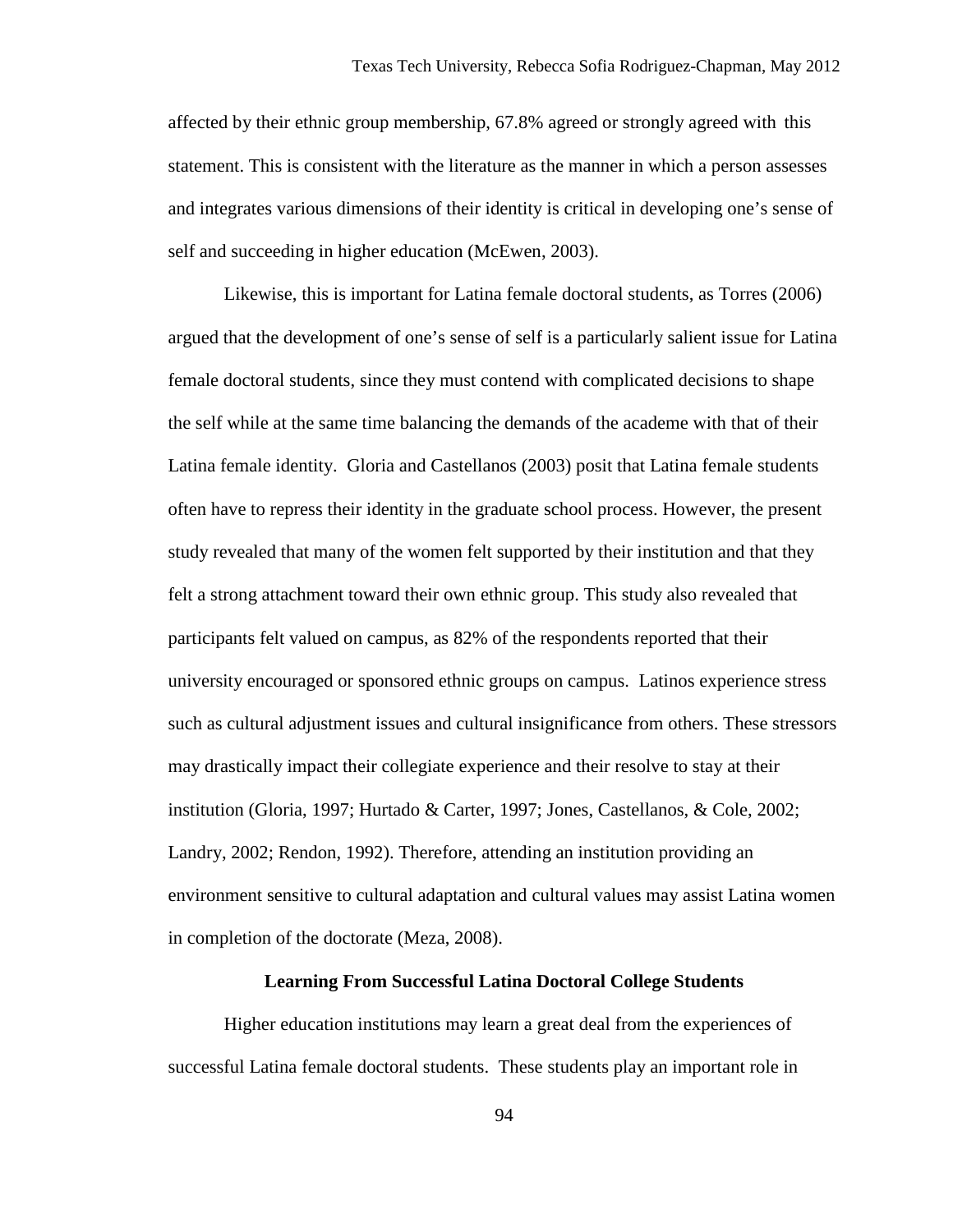informing higher practitioners of their needs and wants via a Latino Critical Race lens. Because assessment, competition for research dollars, accountability and learning outcomes play a more important role in higher education than ever before; the understanding of Latina female student needs is warranted due to the ever expanding Latino population within the United States. We must seek ways in which to educate this population to help our country grow socially, economically and educationally. Latina female doctoral students may provide faculty, staff and administrators with personal and educational testimonies and knowledge in relation to their needs. By paying attention to research on Latina female doctoral students, higher education practitioners may develop culturally inclusive practices that incorporate their sociohistorical and cultural knowledge and understandings of their life in relation to higher education.

 This is vital to higher education as current policies and practices often have a onesize-fits-all mentality, which limits the scope of support needed by diverse student populations. Latina women often face challenges related to access, persistence, and completion of studies in higher education. Successful Latina female doctoral students may educate faculty, staff, students, and administrators by assisting these individuals in reviewing practices and polices via a Latino Critical Race framework. This may shed light on inconsistencies, discriminatory practices, and negative campus climates and may increase the success, satisfaction, and retention rates for minority student populations who may experience intolerance in the higher education environment. By providing mechanisms to increase retention and to help Latina women succeed, they will then become positive contributors to society, provide role models for future Latina women and enhance the learning environment.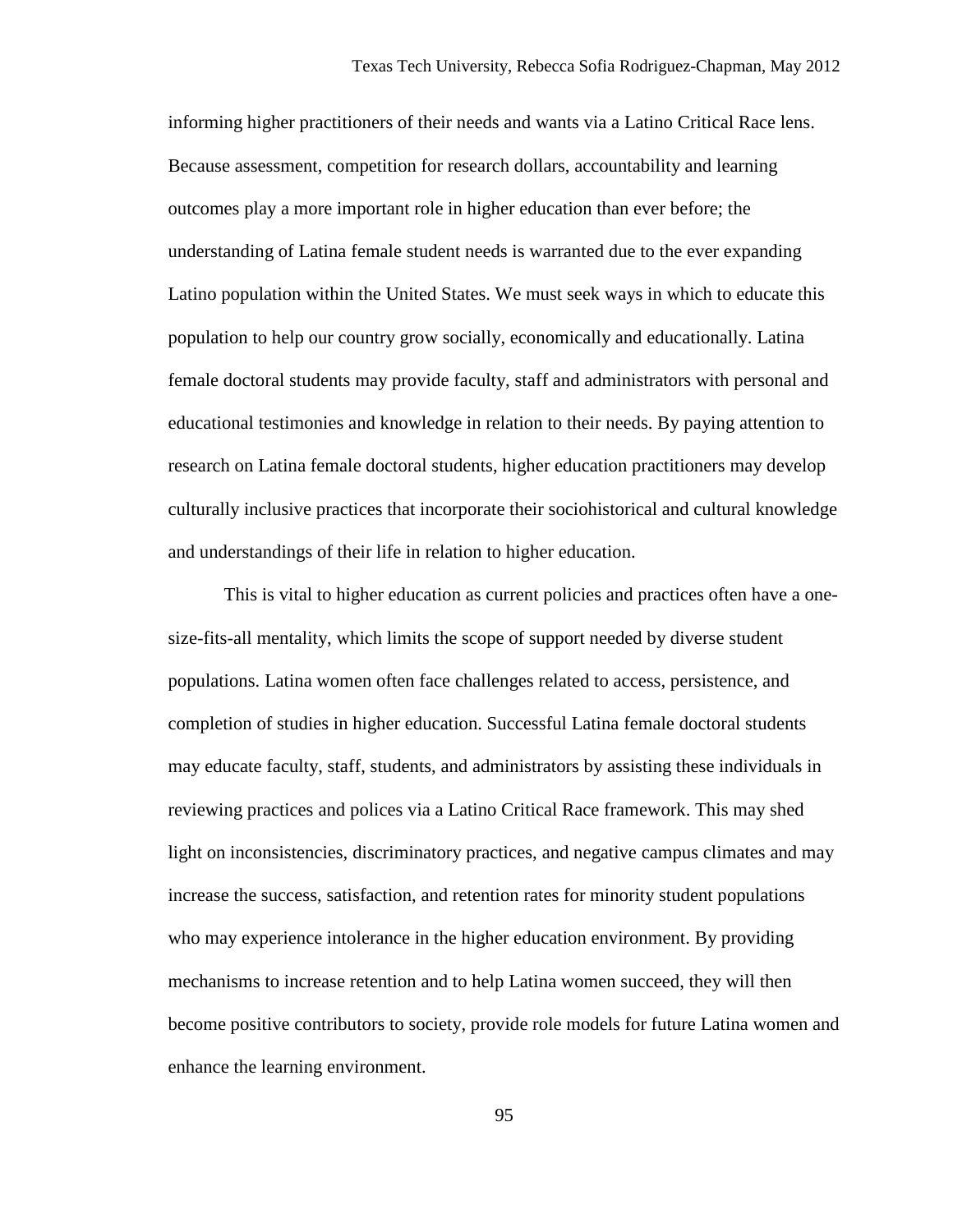To create an optimal learning environment for Latina female doctoral students, higher education must view the cultural and ethnic knowledge Latina women bring to the forefront as an asset. When issues such as cultural sensitivity, diversity, and support for various ethnicities are viewed as and acted on as a resource for instruction and learning in the educational environment rather than a hindrance, transformative learning may occur for all involved. By listening to Latina female doctoral students, acknowledging and understanding what these successful women can bring to the table in terms of teaching others, a culturally sensitive action oriented approach may be incorporated into the learning environment for both inside and outside of the classroom.

#### **Implications for Practice**

Findings of this study reveal many significant implications that may assist higher education institutions in providing supportive doctoral programs for Latina women. The findings reveal both practical and theoretical implications consistent with the literature. The practical implications involve that higher education administrators, deans of colleges, department chairs, advisors, dissertation committees and professors in doctoral programs need not only be educated on issues with regard to diverse needs of students such as Latina female doctoral students, but also on the opportunities to work with these students. Hence, such opportunities to work with a more diverse make up of doctoral students adds to the learning of others and contributes to research in a more diverse perspective, as a diverse student doctoral population may conduct research via a different lens. The theoretical implications are that higher education institutions foster both social and academic environments that nurture and validate Latina female doctoral students' ethnic identity in order to assist in successful completion of the doctorate.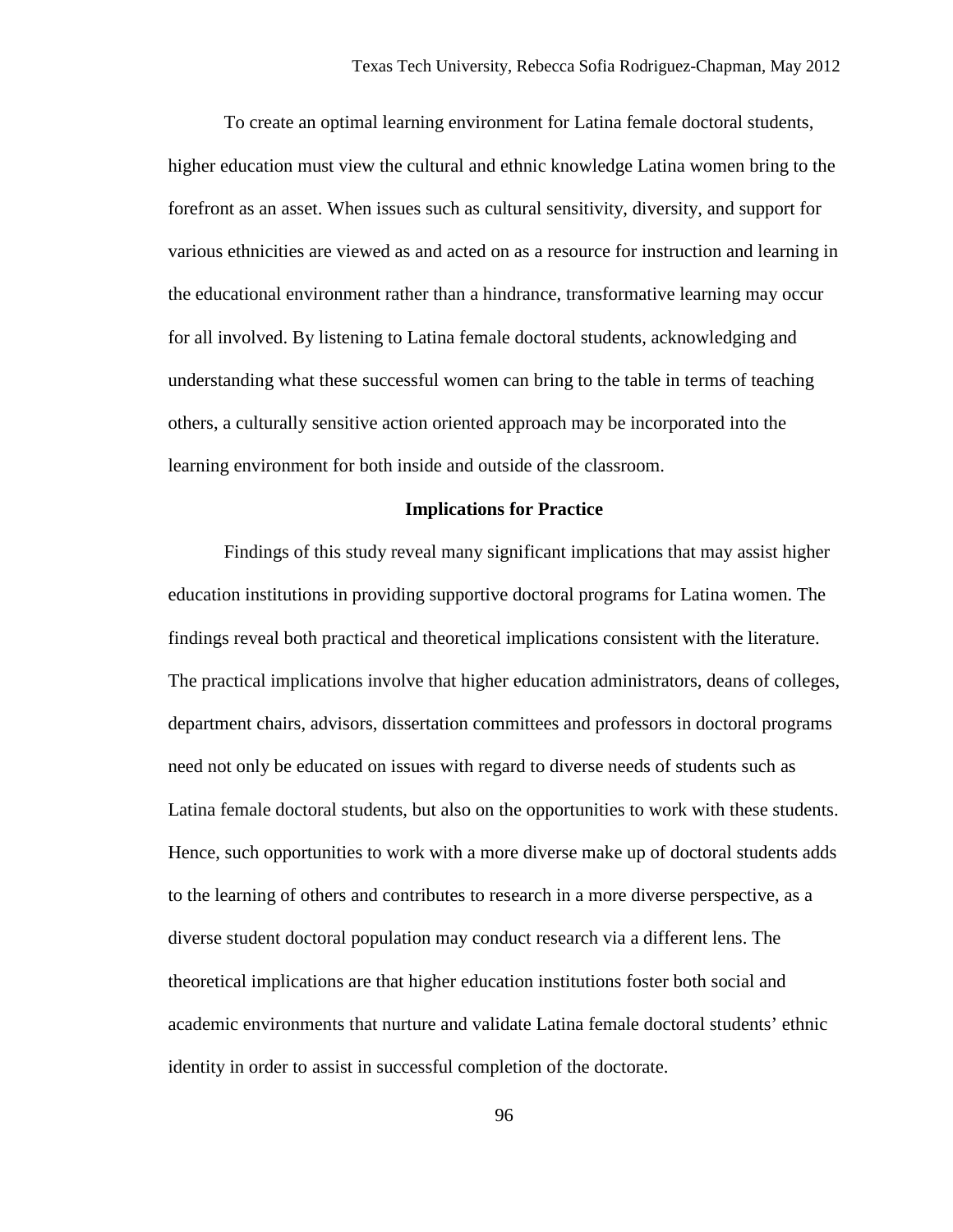The first implication suggests supporting Latina female doctoral students' ethnic identity by providing social support mechanisms within the university through a Latino Critical Race Theory and Critical Race Theory framework. Providing such training will assist in the cultivation of culturally sensitive social support mechanisms. Social support mechanisms may include the establishment of cohorts which join Latina women together in research projects, university student housing pairing Latina female doctoral students together, and opportunities to conduct research with faculty members. This is reflected in research by Schneider & Ward (2003) which assessed ethnic identity and perceived social support in relation to Latinos' adjustment to college. The researchers found that when combining and taking into account faculty, peer, family and institutional support, these support mechanisms accounted for 51% of the variance in university attachment. Thus, support mechanisms such as faculty may assist Latina female doctoral students, as 81.9% in the present study agreed or strongly agreed with the statement that during their doctoral program, faculty were available to help them make course choices. This indicates that participants in this study felt the university environment was supportive.

Deveo and Torres (2007) encourage post-secondary institutions to focus on support from peers, faculty and the institution when considering the needs of Latino students in regard to adjusting to college. Support may come from Latino faculty who may want to sponsor lunches with Latina female doctoral candidates during recruiting of graduate students. These lunches may lead to opportunities for Latina women to have mentors who value their culture and who understand challenges associated with the Latina female population. Academic departments may want to co-sponsor university celebrations with other campus entities indicative of the Latino culture in which students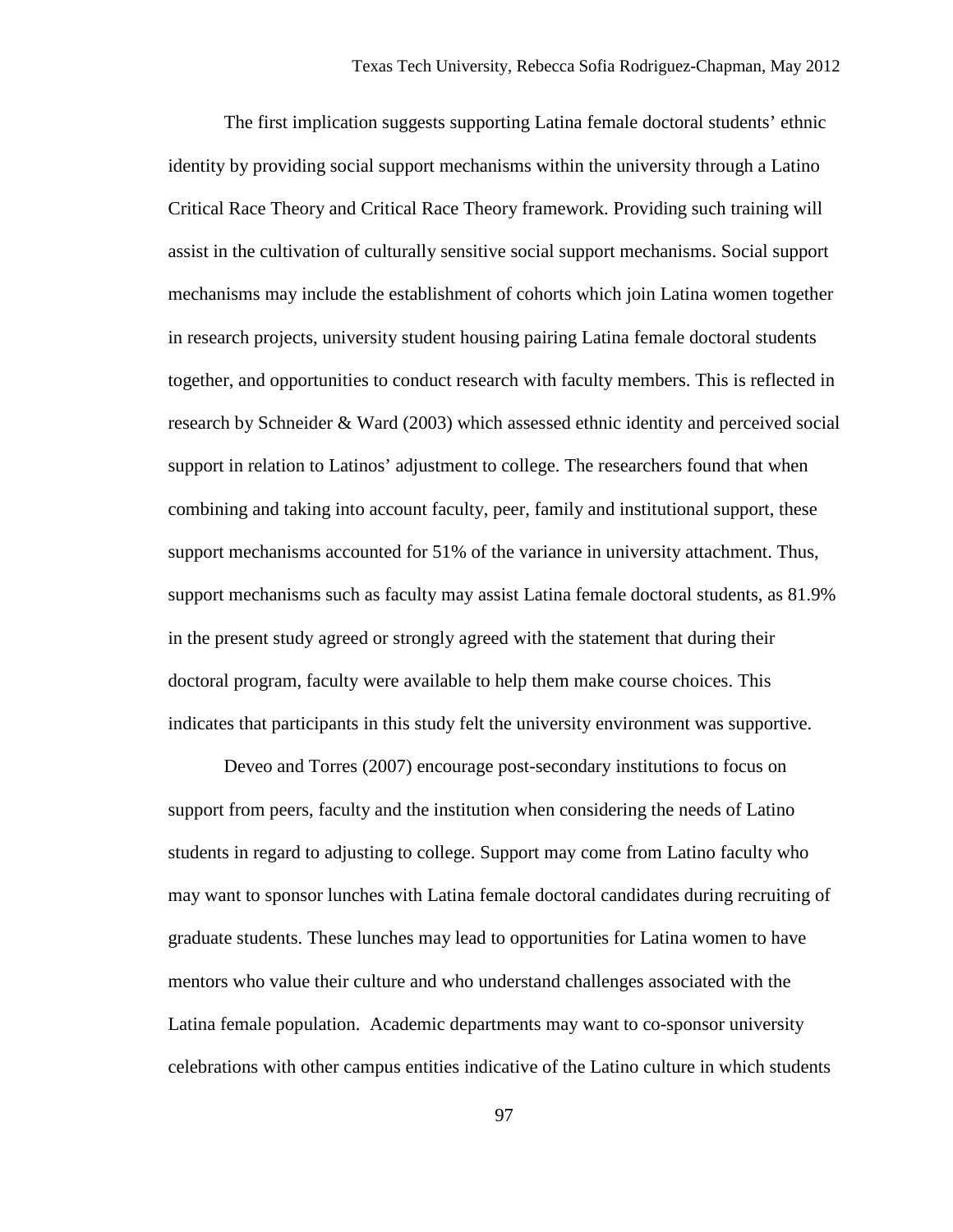and their faculty mentors may join together to honor their culture. This is important to Latino students, as Castellanos & Jose (2003) stress the importance of role models and mentors with whom students can identify as significant for Latino student success.

 Providing role models and mentors has significant implications for Latina female doctoral students, according to the literature addressing tokenism, in which students of color may feel marginalized (Jones, Castellanos, & Cole, 2002; Milem et al., 2005). Due to possible feelings of marginalization incurred by Latina female doctoral students, it is critical that campuses foster a student-centered environment to welcome these students and help them feel valued (Esquivel, 2010). Universities should strive to promote policies and practices that support and promote positive social support mechanisms throughout the campus so that Latina female doctoral students do not feel like tokens.

Practices include providing undergraduate Latina female students with opportunities to conduct research and to learn about opportunities in graduate programs. Providing such opportunities to Latina female undergraduate students may assist graduate programs in recruiting these students, increasing the amount of Latina female doctoral students in programs and subsequently providing opportunities for more than one of these women to speak on issues regarding Latinos and lessoning feelings of tokenism. Providing funding such as fellowships, teaching assistantships, research assistantships and scholarships may increase the amount of Latina women in doctoral programs.

Policies include hiring Latino faculty who understand issues faced by Latina female doctoral students may assist them by providing mentors to help them navigate the graduate school culture, which is typically embedded in Anglo ideologies and practices. Providing mandatory training to all new faculty and staff pertaining to the Latino student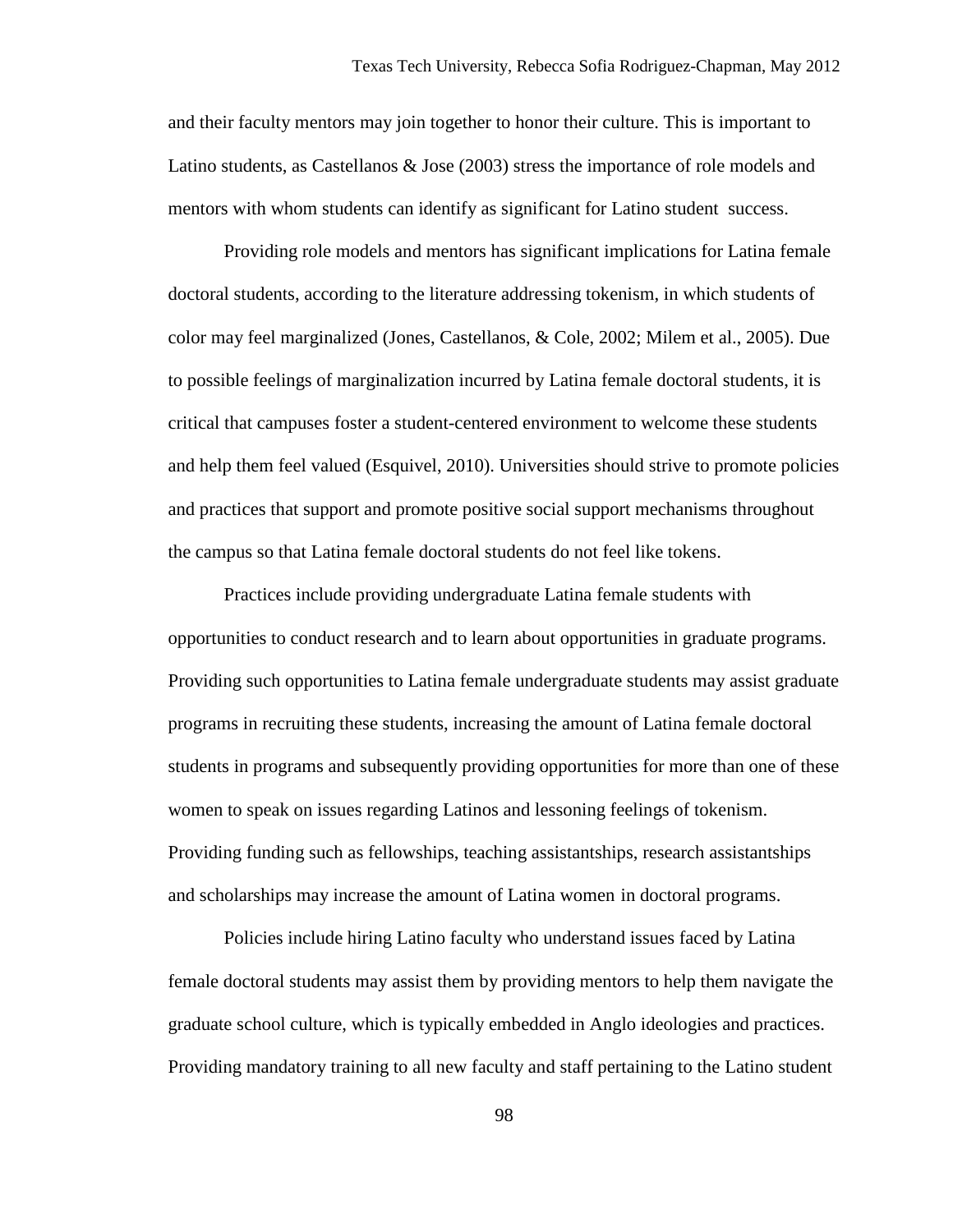population's needs and challenges may also serve as policies which assist the Latina female student population. By implementing recruiting measures, funding measures and hiring Latino faculty members universities can provide Latina female doctoral students with role models and with Latina female classmates, thus validating these womens' ethnic identity.

The second implication suggests that Latina female doctoral students' ethnic identity is validated by social support functions consisting of friends, significant others, and family. This implies that doctoral programs should foster an inclusive environment which assists Latina female doctoral students in forming friendships both inside and outside of the classroom. Universities and doctoral programs may want to assist in the creation of student organizations for Latina female doctoral students in order to help new Latina female doctoral students form friendships. Partnering with other departments on campus such as the Multicultural Services Department or the International Student Services department may provide opportunities for Latinos in doctoral programs to form friendships and support systems with other Latinos across disciplines. Formation of friendships with other Latinos may affirm Latina women's identity as these students may identify with others with similar backgrounds and cultural values. Doctoral programs may want to place Latina doctoral students in cohorts in order to allow them to conduct research together, form friendships based on similar interests and to support one another.

The importance of forming support systems is maintained in the literature, as research conducted by Grijalva and Coombs (1997) assessing 20 Latina female medical students and physicians discovered that many of these individuals dealt with stress, low self-esteem, sexism and discrimination. However, these women found effective means to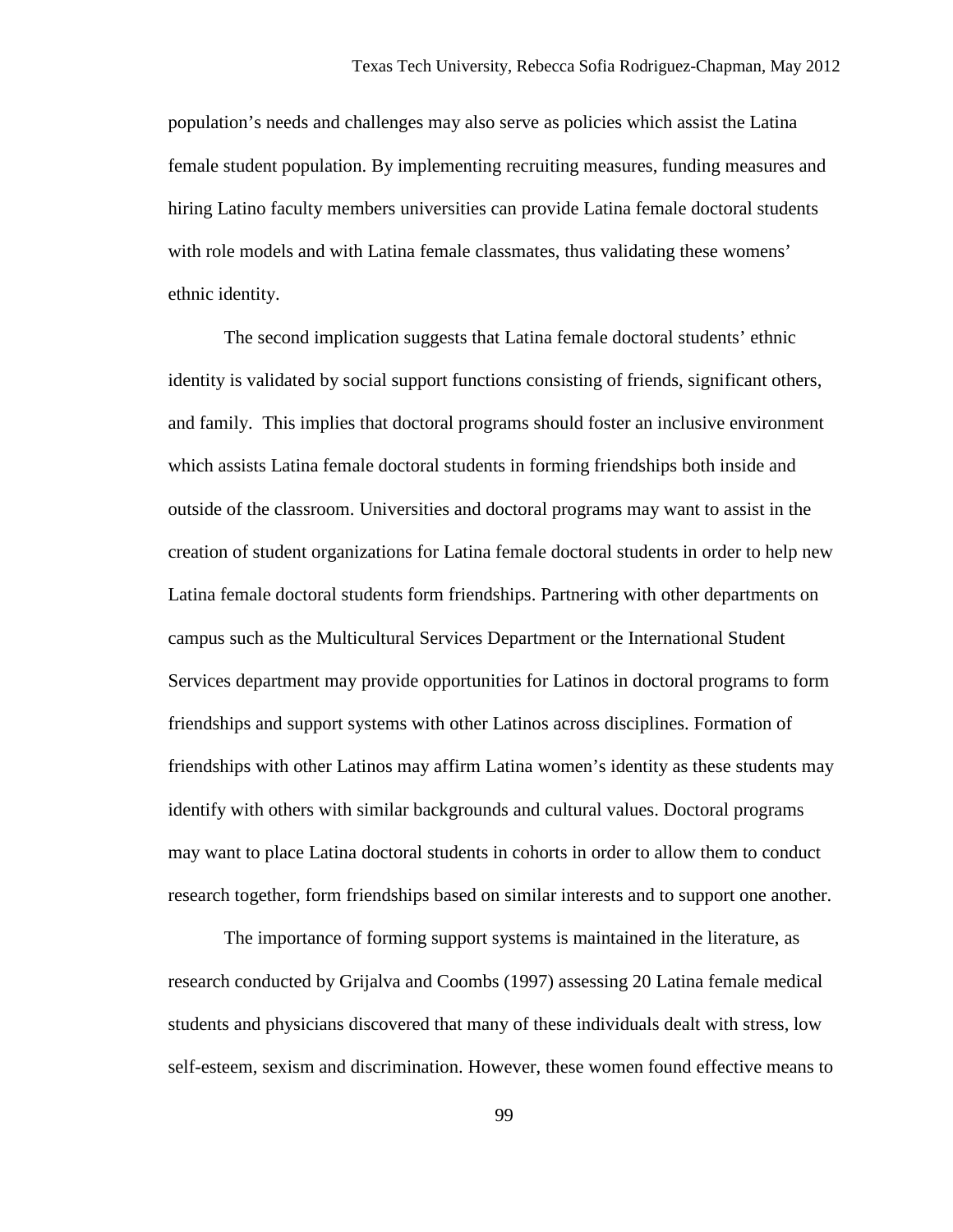deal with these obstacles such as positive thinking, developing assertive behavior and establishing social supports within their environment.

Rodriguez (1996) espoused that the support and reinforcement from significant others serves as motivating factors in assisting Latina women to persevere in academia. Since social support from significant others has been deemed critical in this and other studies, universities may want to provide programs rooted in Latino Critical Race Theory and Critical Race Theory to educate significant others of Latina female doctoral students needs on the demands of their program. One example of such a program may be that provides discounted meals to significant others in order to allow Latina female students and their partners opportunities to enjoy a meal together in between research and study sessions. Creating a listserve in which the graduate school of a emails significant others of Latina female doctoral students to remind them of upcoming deadlines may serve as another support mechanism. This would enable the significant others to support the students by reminding the student of important dates and keeping them informed of their loved one progress. While research indicates that family obligations such as marriage and relationships with significant others can deter, interrupt, and thwart Latina women from completing the doctorate (Achor & Morales, 1990; Gandara, 1996), the present study revealed that these women had a significant other who was supportive during their doctoral studies. For example, 62.9% revealed a special person was around when they were in need during their program. Significant others served as positive social support mechanisms in the present study, as participants in this study were successful.

Programs supporting Latina female doctoral students via a Latino Critical Race theory and Critical Race theory framework may assist Latina female doctoral students in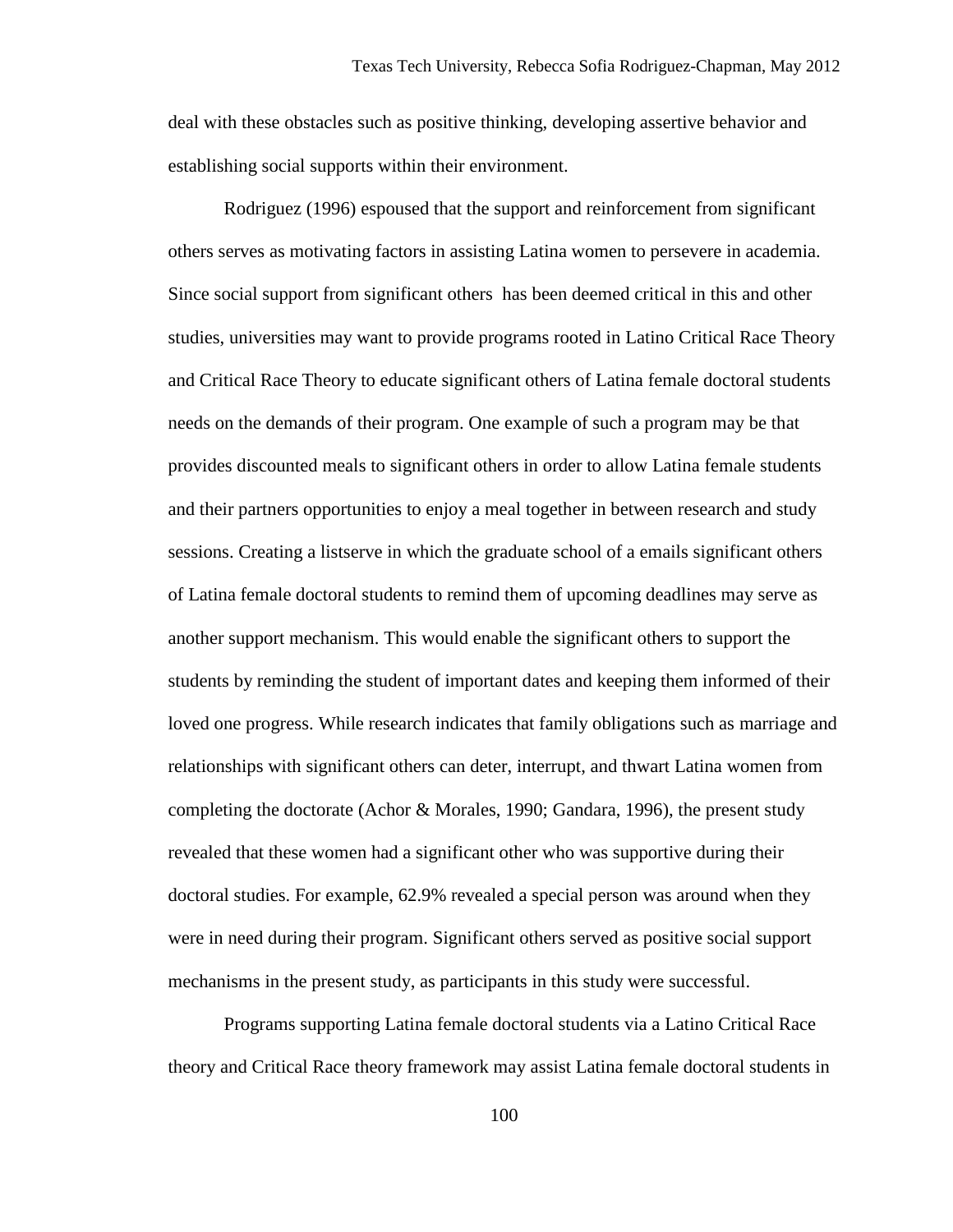balancing family expectations with their studies. The present study implied that universities may want to provide opportunities for families to become acquainted with doctoral studies and the demands for Latina women interested in obtaining their doctorate. Latina female doctoral students may experience pressure during their doctoral program as the academic demands may not coincide with that of familial demands and expectations. This is congruent in the literature as Latina females who follow traditional cultural expectations are less likely to pursue collegiate studies (Cardoza, 1991). Challenges experienced by Latina women can prove difficult during doctoral studies, as Latina women may experience isolation from families due to cultural conflict when family life and their academic life clash (Gonzalez et al., 2001).

Doctoral programs may want to partner with university offices such as Parent and Family Relations departments to offer bilingual orientation sessions rooted in the present study's framework for parents, including bilingual marketing materials explaining the doctoral process to families. Latino faculty and staff associations may want to sponsor lunches with parents of Latina female doctoral students to explain that their daughter may not be able to go home for family gatherings due to studies. This is supported in the literature that states that in the Latino culture, family is of great importance (Orozco, 2007). Therefore, support initiatives for both the student and the family are imperative.

A third implication involves the significant correlation between the University Environment Scale (UES) and the Multidimensional Scale of Perceived Social Support (MPSS). The present study suggests that universities should strive to ensure supportive university environments through social support mechanisms in order to ensure success for Latina female doctoral students. This is consistent with the present study, in which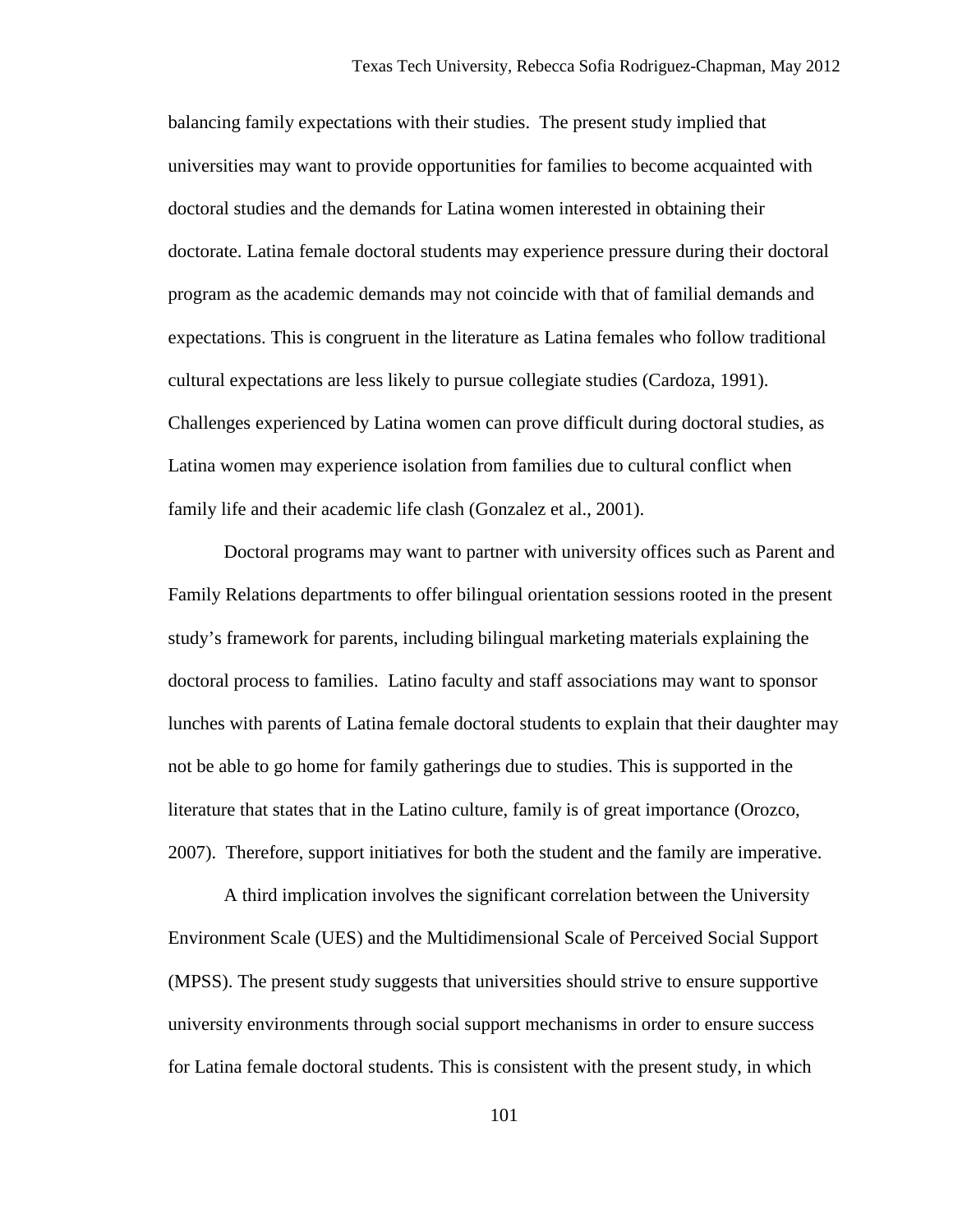77% of respondents agreed or strongly agreed that the university seemed to value minority students. Similarly, 43.5% disagreed with the statement that during their doctoral program they did not feel valued as a student on campus. Examples of social support mechanisms may include cultural celebrations, research symposiums hosted by the library, Latino ethnic support centers, as well as Latino studies programs. For example, libraries may want to sponsor research symposiums on culture and identity for students of color such as Latina women, in which traditionally underrepresented student populations and faculty mentors may come together to share research relevant to their identity and academic life. This is supported in the literature in which Brown, Davis and McClendon (1999) contend that providing a mentoring relationship that connects Latinos to faculty's professional lives helps the students to become studious practitioners, ultimately providing support and resiliency for them. Thus, universities should strive to ensure environments which value Latina female doctoral students' identities, and in which their ethnicity is respected in order to ensure that this student population succeeds. This can be achieved with support from various entities on campus.

The next implication suggests that financial aid, such as student loans and scholarships, may contribute to Latina female doctoral student success, as the present study revealed that these forms of financial assistance were the most important sources of aid. Thus, Latina female doctoral students may benefit from helpful financial aid and financial aid staff. Consequently, universities should provide financial services such as orientation sessions to assist Latina women in applying for and receiving loans, grants, fellowships, research assistantships, teaching assistantships and scholarships. This is congruent with Clark's (2006) research on Latina female students, which reveals that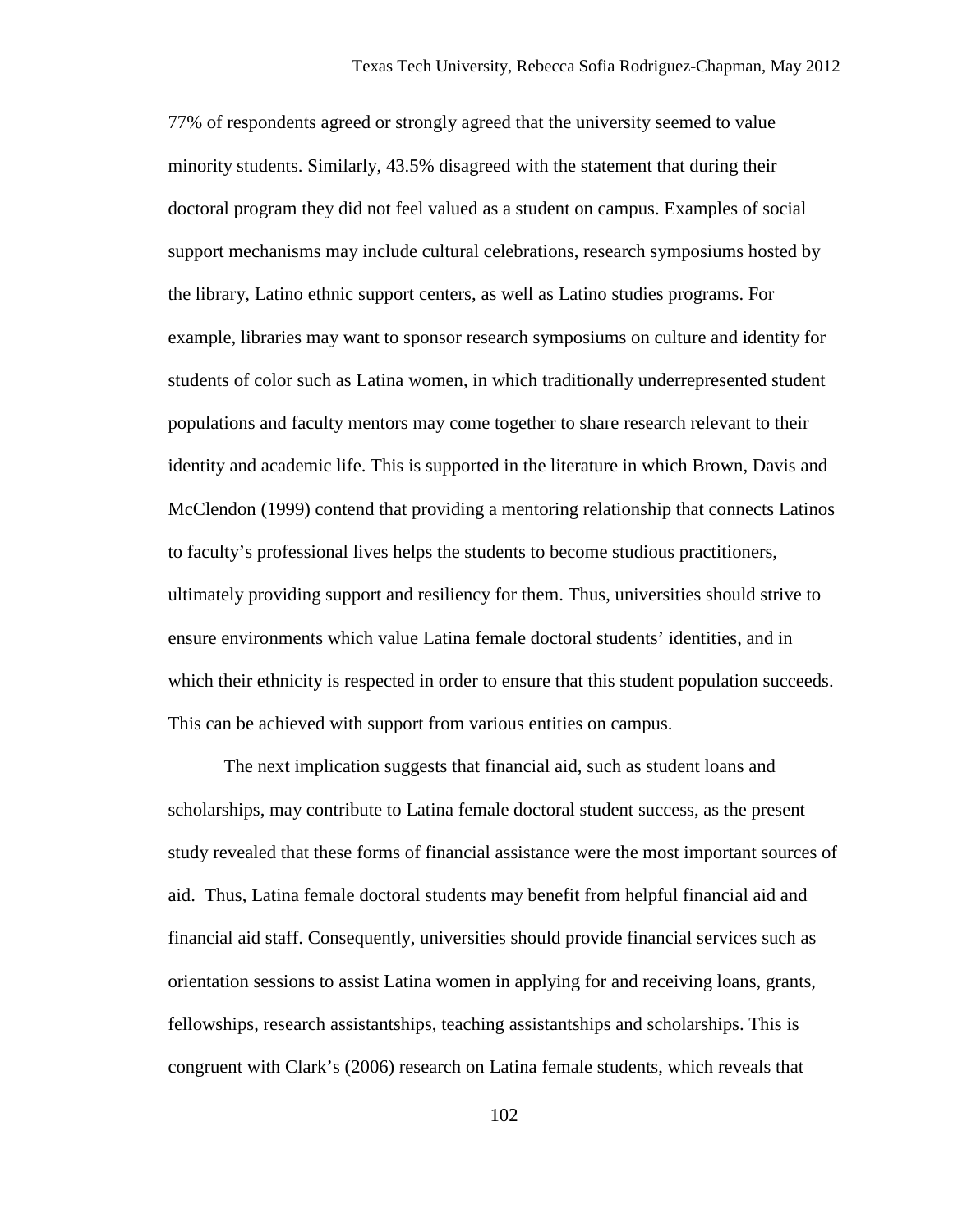many of these students are ignorant when it comes to issues of financial aid. For example, Clark found that these students did not understand that when graduate assistantships, other university aid, federal grants and loans, as well as private aid are packaged together, this funding can often add up to starting salaries equivalent to that of a bachelor's-degree job (Clark, 2006). Recognizing that Latina women may not understand the financial aid process and financial opportunities offered in graduate school is imperative in assisting these students in navigating through graduate school.

The final implication involves a strong correlation between ethnic identity and the University Environment Scale (UES). This suggests that Latina female students benefit from a culturally inclusive university environment. Supportive culturally inclusive university environments are best formed when elements of Latino Critical Race theory and Critical Race Theory serve as a foundation. Watford (2006) et al. posit that Latina female doctoral students may face marginalization during their program as they contend with overlapping and conflicting dynamics related to ethnicity, gender, and class. Ensuring that Latina women do not face marginalization involves a commitment from the administration, faculty, and staff to create a culturally inclusive campus environment via a Latino Critical Race theory and Critical Race theory framework.

A culturally sensitive university environment established via a Latino Critical Race theory and Critical Race theory frame work involves more than cultural celebrations such as Hispanic Heritage Month. It involves changes in the curriculum to educate the dominant Anglo culture on diverse cultures and hiring Latino administrators, faculty and staff who can serve as role models and who can give cultural sensitive perspectives related to Latina female student needs. Monthly dinners between Latino student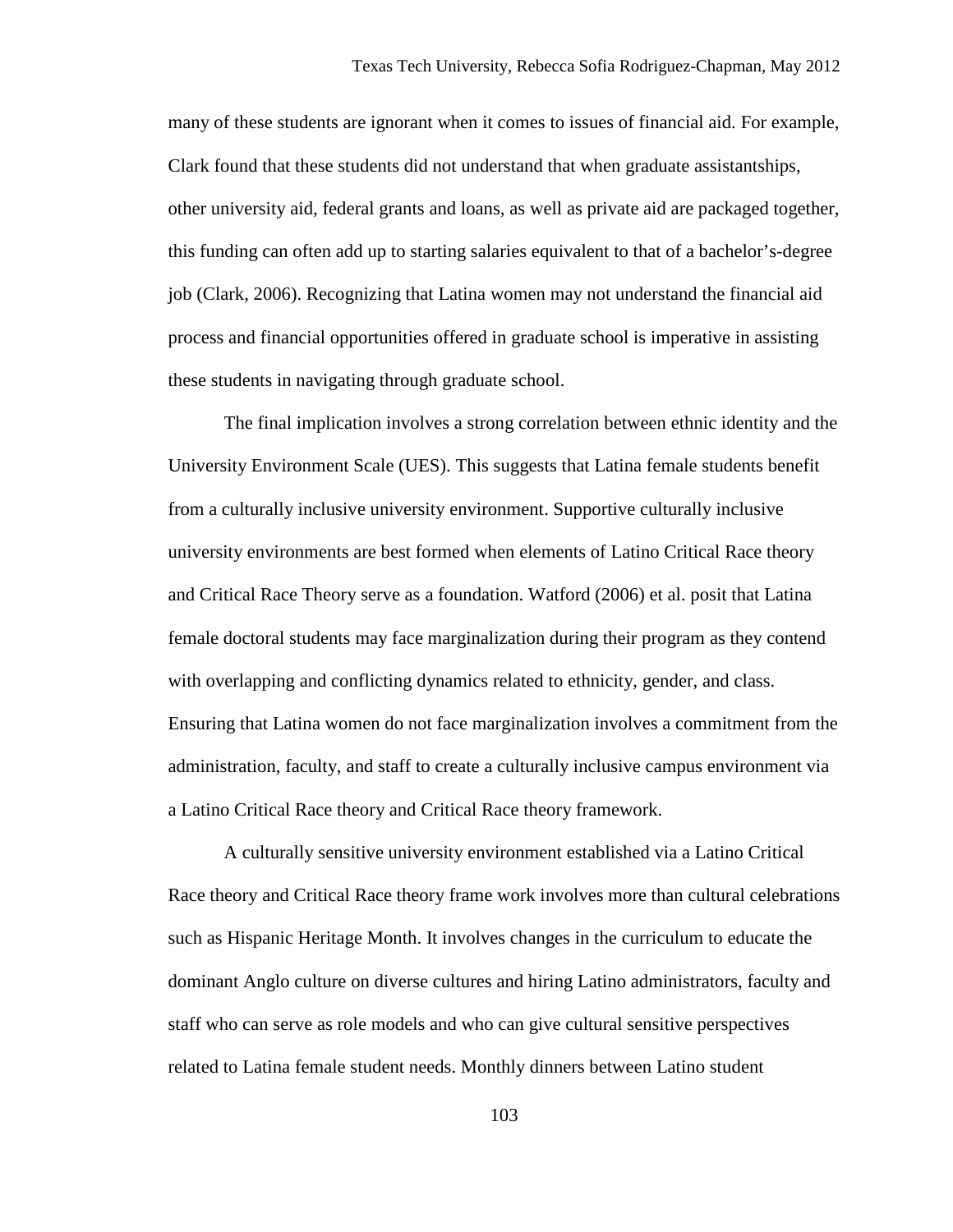organizations and the university administration to discuss Latino students' needs, orientation sessions geared to Latino student issues and speakers who present on diversity to various constituents on campus are just a few examples of ways to establish a culturally sensitive university environment. Meza (2008) contends that students' beliefs that their culture is supported and reflected at the institution may serve as a source of comfort in the university environment, resulting in success for the student. Given support of diverse cultural values between the institution and their culture, Latino students may encounter less cultural stressors, such as marginalization, racism, and culture shock (Gloria, 1997; Jones, Castellanos, & Cole, 2002; Landry, 2002; Rendon, 1992).

As Valverde and Rodriguez (2002) stress the importance of campus support in relation to a quality doctoral program and eventual completion of the doctorate, Gloria's (1997) and Tinto's (1993) research stipulates that having a post-secondary institution as part of one's social support, instead of a barrier, adds to students' perceptions about persisting throughout their academic program. Thus, a supportive and culturally sensitive university environment may assist in preparing future Latina female doctoral recipients.

## **Institutional Recommendations**

 Based on evaluation of this research, several institutional recommendations are provided to aid higher education institutions in being proactive in the recruitment, retention and overall success of Latina female doctoral students. The present study's findings led to several institutional recommendations as the researcher assessed participants' needs by means of a Latino Critical Race theory framework. The researcher found that support provided to Latina female doctoral students from significant others, family, friends, faculty, staff and through a supportive university environment served to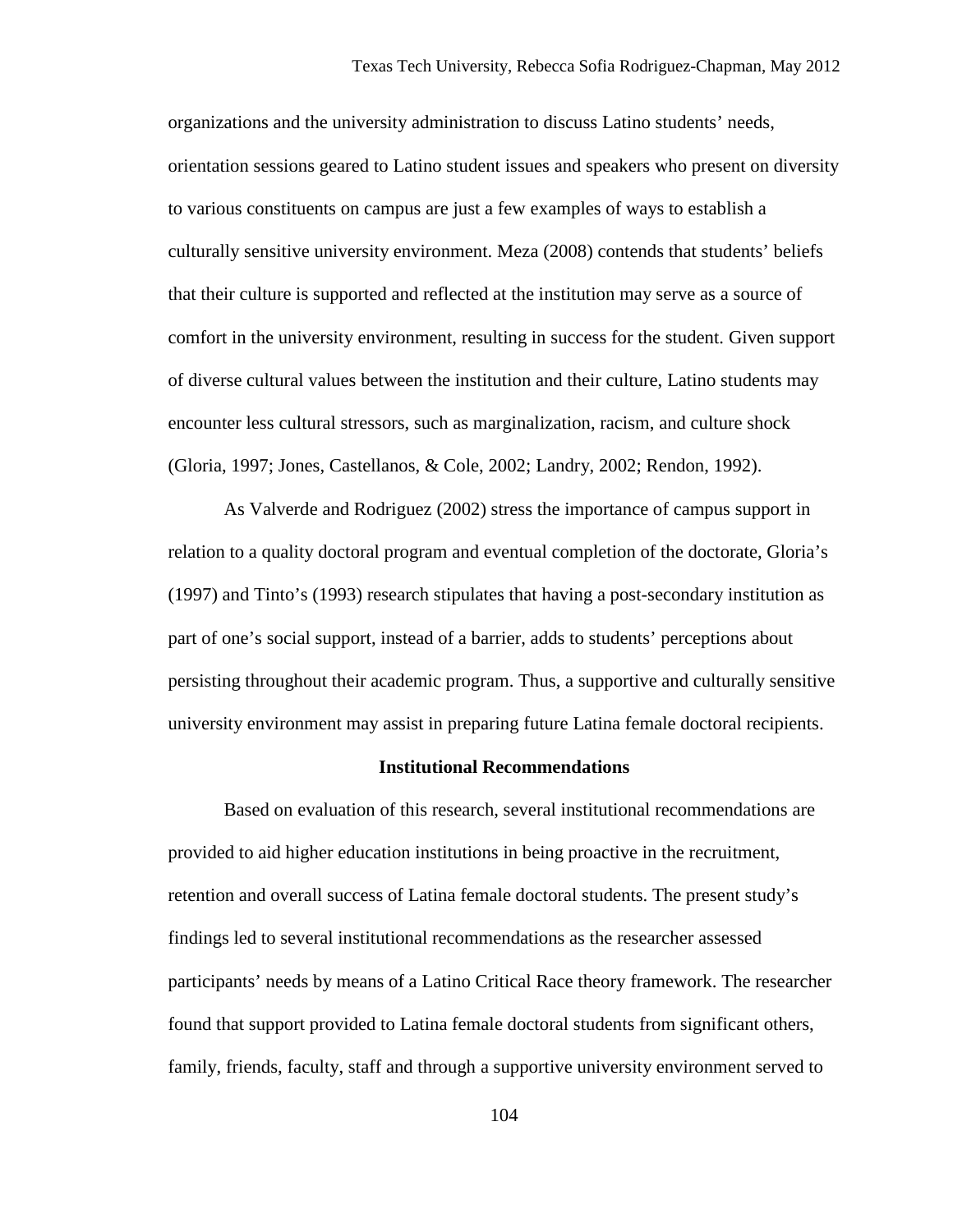address the multiple identities of these women and contributed to their success. This is important to higher education as very little research exists in regard to the experiences of underrepresented student populations such as Latina women (Howard-Hamilton, 2009).

 By adding to the dearth of research on Latina women in graduate education, these findings may assist institutions of higher education with knowledge on how to provide a supportive university environment within and outside of the classroom. By establishing a more inclusive, supportive environment, higher education institutions may be better able to address barriers and obstacles faced by Latina women and other underrepresented student populations (Pope, 2009). A supportive university environment includes providing fellowship programs geared toward Latina women who are interested in Latino Critical Race Theory, ethnic identity, and retention and recruitment of diverse student populations. Such a program may assist Latina female doctoral students by validating their identity, as well as by adding to research pertaining to the needs of non-dominant student groups. A fellowship program for Latina women founded in a Latino Critical Race Theory framework may help students to fare better in doctoral programs, as this framework offers a greater degree of understanding of the Latina female student population (Gonzalez, 2009).

 Along with fellowship programs, graduate programs should also provide mentors for Latina women. Establishing mentoring programs for Latina female doctoral students may provide these women with opportunities to become better acclimated to the process of acquiring a doctoral degree. Acclimation of students of color such as Latina women into graduate education is essential in order to maneuver through the culture of graduate and professional studies (DeAngelo, 2009).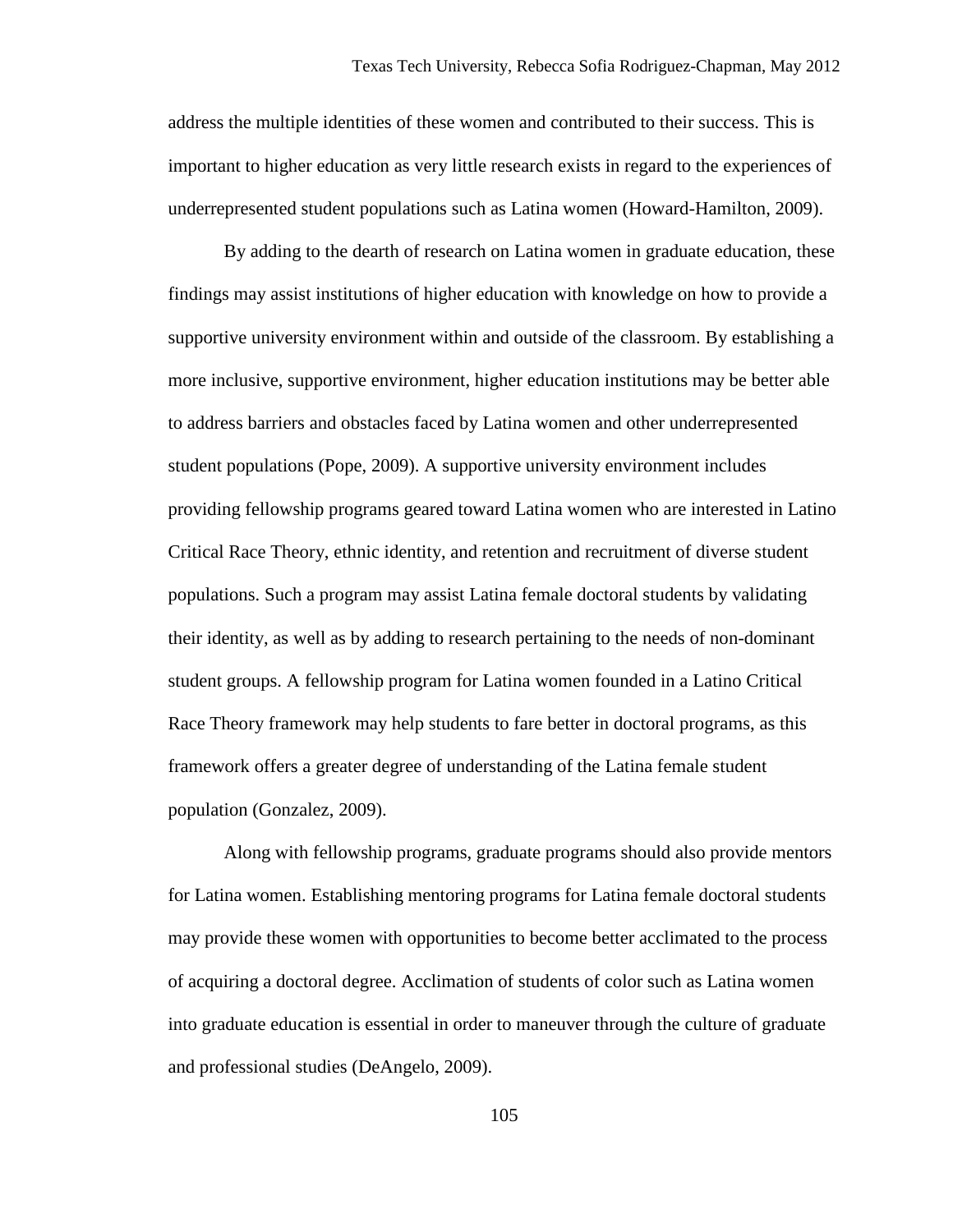Research conducted by Galbraith and Cohen (1995) found that mentoring provided by a professor to a graduate student provides the student with socialization into the profession and an opportunity for identity transformation as a graduate student. This is important to Latina female student success as mentoring relationships connecting Latina women to faculty's professional lives assist the student to transform into a studious practitioner (Brown, Davis & McClendon, 1999). Providing Latina female graduate students with mentors facilitates a positive learning environment for these women who may struggle to fit in academically, professionally and socially.

A positive learning environment may also be facilitated via university student housing. University student housing should create living and learning communities that provide opportunities for Latina female doctoral students to study together, conduct research and to offer support to one another in regard to their studies. This is important, as it would provide a seamless university learning environment involving the classroom, research and living communities as well as enable Latina women to feel like a member of the university community. Research conducted by Hurtado and Carter (1997) found that Latino students had a greater overall sense of belonging to the institution if these students worked with other peers on academic issues outside of the classroom. Likewise, Hurtado et al. (2003), posit that campus administrators should establish programs and services which facilitate conditions that positively impact the learning for all involved in racially and ethnically diverse campus environments. Establishing university learning communities inclusive of Latina female graduate student needs may assist these women in acclimating to university climates which may not be inclusive of diverse students.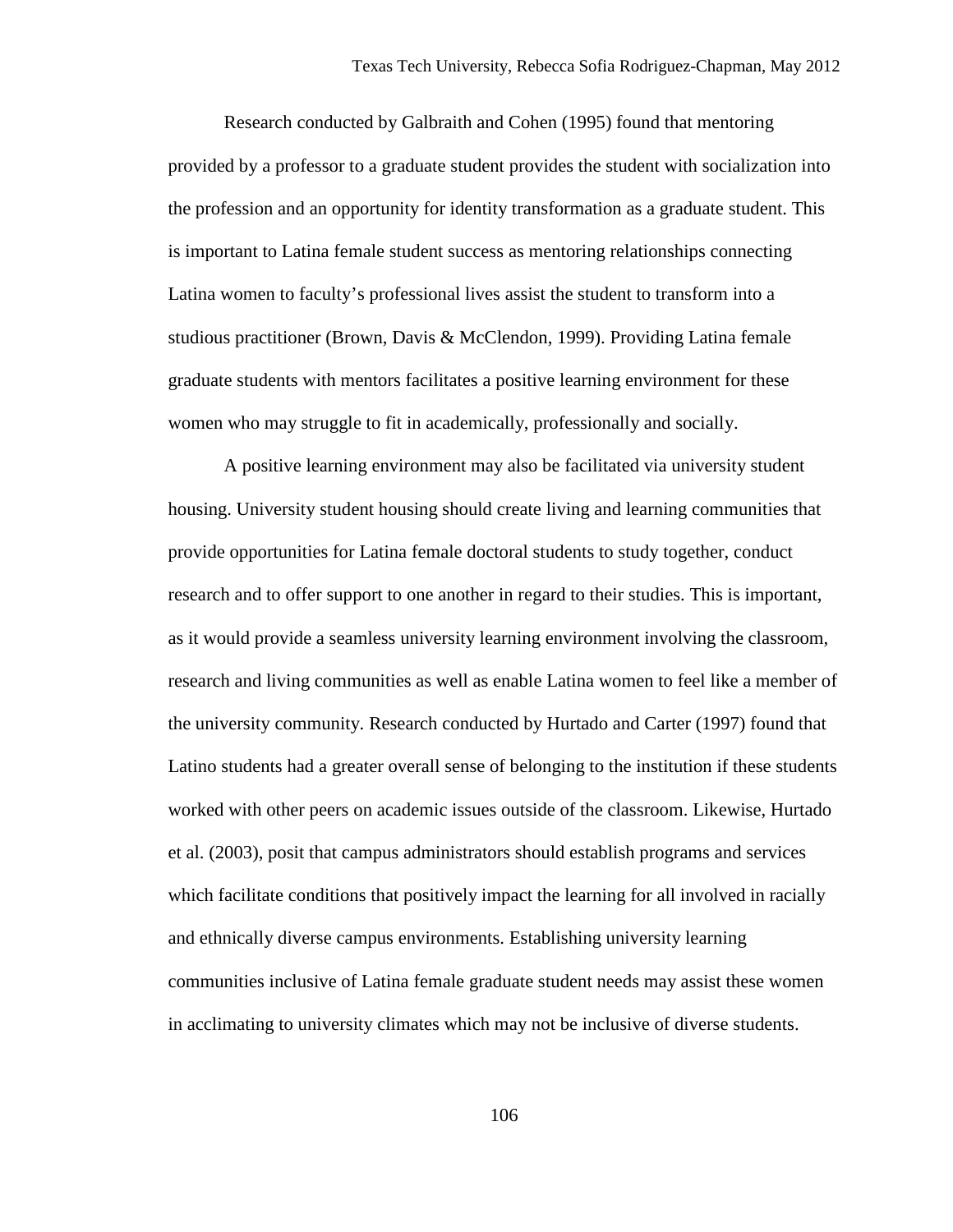Acclimation to the university climate may also be achieved by services provided by university student counseling centers. Services such as university counseling centers are essential in assisting students' transition into university life (Pope, Reynolds, and Mueller, 2004). As counseling centers assist in exploring and dealing with transitional stress, university student counseling centers may want to establish groups for students of color such as Latina women. This would be helpful since a counseling center could provide a safe venue in which to discuss concerns related to university climate, stress, loneliness and the challenges that come from repressing their culture and their identity (Gloria & Castellanos, 2003). An additional purpose that counseling support groups would serve is providing counseling center staff who are aware of campus and community resources focused on Latina women and students of color (Gloria and Rodriguez, 2002). Resources counseling centers may recommend to Latina women and students of color include financial services, student organization services, places of worship, places to shop relative to students' culture and community centers relative to students' culture. Services such as university counseling centers may be able to help Latina women establish coping mechanisms and success strategies, as well as establish support networks consisting of Latina women and students of color who often encounter similar stress related to their ethnic identities.

Success strategies for Latina women may also be established via summer bridge programs. Summer bridge programs in which Latina women may attend prior to actually starting doctoral studies should be provided so as to offer Latina women insights in regard to the doctoral process, as many are unaware of the academic culture associated with doctoral studies (Gloria  $& Castellanos, 2006$ ). Summer bridge programs, such as the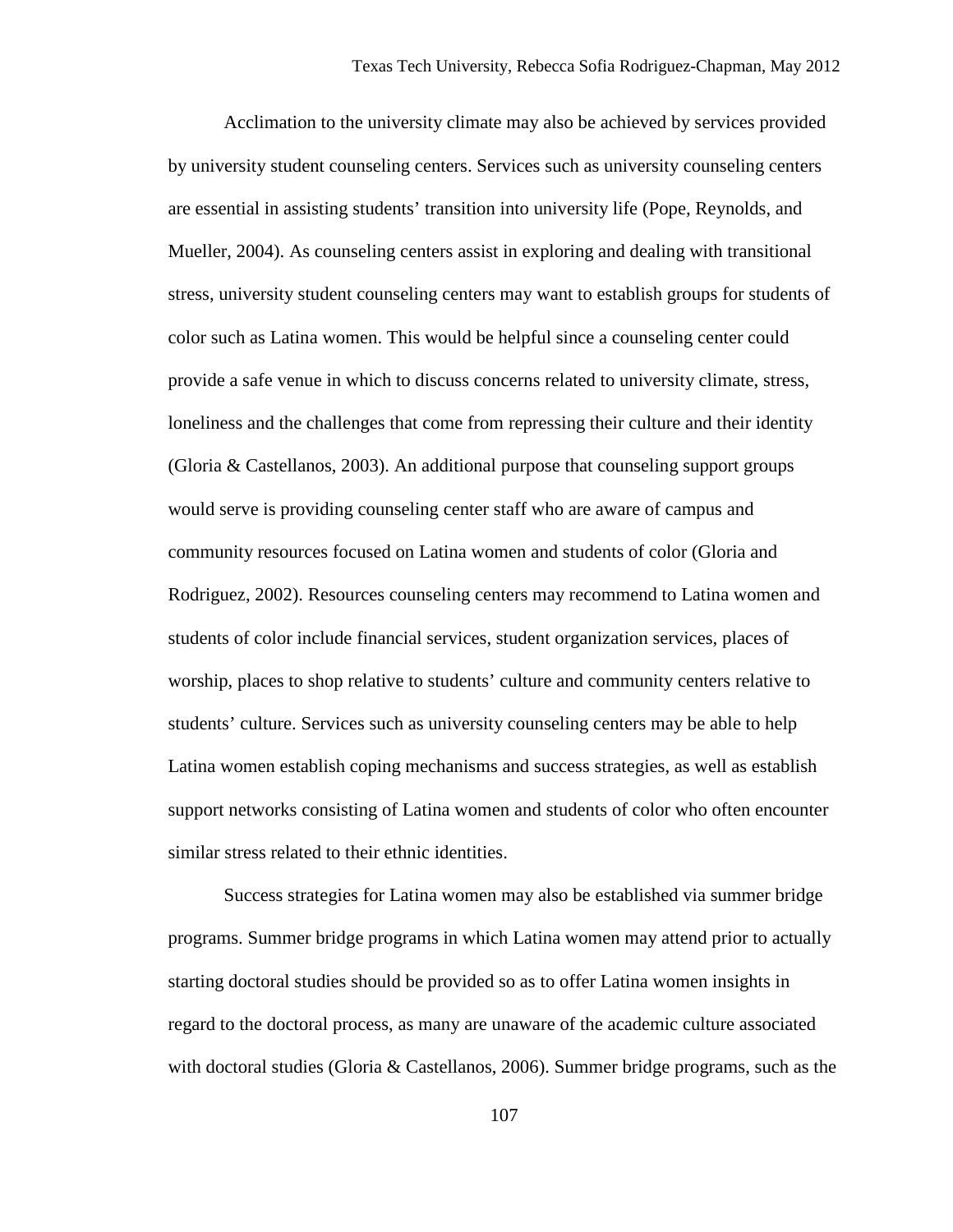California Alliance for Minority Participation program for undergraduate students, allow students to work with faculty, administrators, and tutors in preparing for coursework in the fall (Hurtado & Kamimura, 2003). Culturally sensitive experiences such as those in the aforementioned bridge program are vital to the success and retention of Latina women, as such programs aid students as they maneuver through the campus, learn about resources, develop peer support networks and establish connections with faculty and staff (Hurtado, Milem, Clayton-Pederson, & Allen, 1999). Experiences provided by a summer bridge program are critical for Latina women in graduate studies, because developing the skills to maneuver through and acclimate to graduate programs will assist themin paving the path for future Latina female graduate students (Castellanos, Gloria, & Kamimura, 2006). This will facilitate a strong educational pipeline leading to successful Latina female graduate students who are prepared to enter the professoriate, and subsequently these Latina women will become mentors to Latina women and other students of color who can assist and understand issues of racism and sexism (Carroll, 1998).

Services offered through University Career Center may provide Latina female graduate students with assistance to enter the professoriate. University Career Centers should provide opportunities for Latina female doctoral students, such as meeting with employers who are interested in hiring Latina women to serve as faculty members. This is important as Latino faculty members are underrepresented in the academy (Contreras & Gandara, 2006). The underrepresentation of Latino faculty in the professoriate is a problem, since Latino faculty add to the learning through a diverse teaching lens. Research by Milem (2001) found that faculty of color are more apt to participate in research on ethnicity, culture, and gender, resulting in using diverse pedagogical methods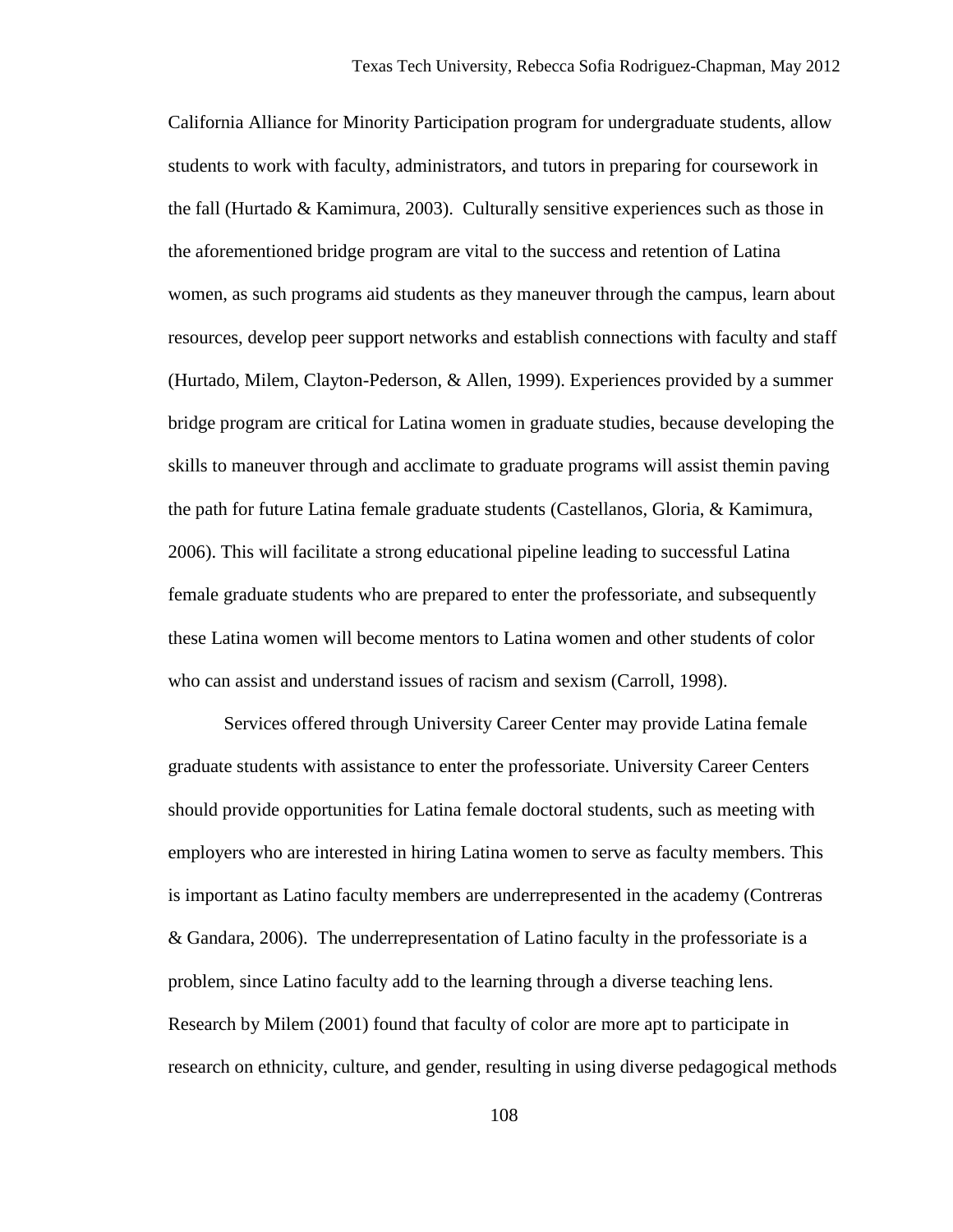to engage students in the classroom. Likewise, Gloria and Rodriguez (2000) contend that Latino faculty serve as role models for Latinos as such faculty represent to these students individuals who are from a similar background, culture, ethnicity and race, who can navigate, conquer and succeed in graduate studies. Latina female faculty members may provide opportunities for Latina female students and students of color to feel connected to campus as research demonstrates that students of color in graduate studies have difficulties identifying with faculty with whom they cannot relate (Guido-DiBrito & Batchelor, 1988; Patton& Harper, 2003). Providing opportunities via career services will equip Latina female graduate students with the knowledge and tools to seek and gain employment within higher education.

 These are just a few examples institutions of higher education should consider implementing to aid Latina women upon entering the doctoral process as well as to assist them upon completion of the process and into the professional sector. By implementing such practices a culturally sensitive, engaging, supportive university environment will be established to assist Latina women succeed in graduate studies.

## **Implications for Future Research**

In evaluation of this research, several recommendations for future research have become clear. Based on the dearth of research focusing on Latina women in graduate programs, continued research on Latina women in graduate school is warranted. Examining Latina female doctoral student success via a Latino Critical Race Theory lens, and how they have incorporated social support factors to overcome difficulties in obtaining the doctorate will provide current and future administrators and higher education practitioners with the knowledge and skills to assist this population of students.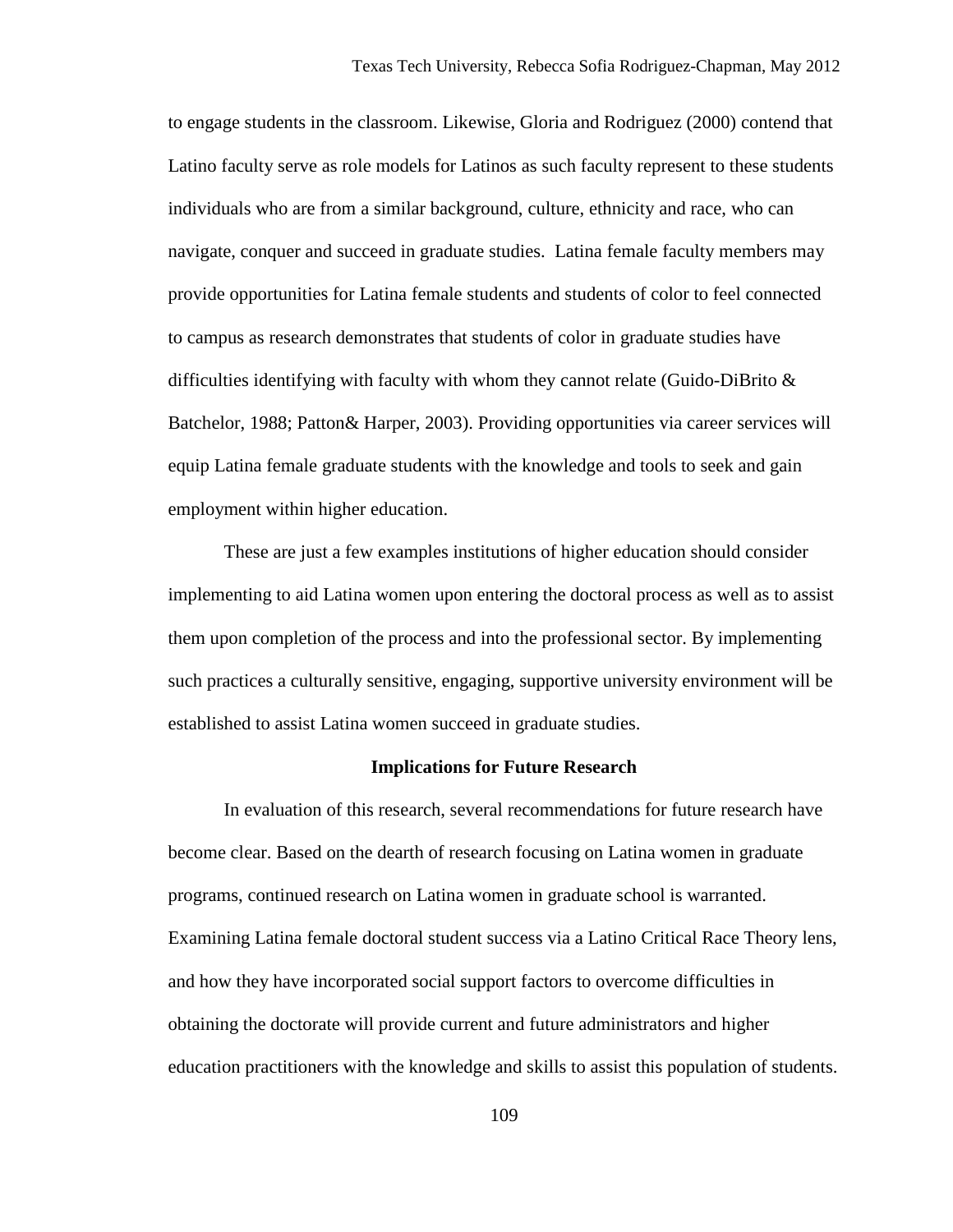Assessment of the university environment and how it relates to the success of Latina female doctoral completers should be continued. Thus, there are numerous implications for future research involving Latina female doctoral students' ethnic identity in conjunction with perceived social support and a supportive university environment.

These implications include: assessing the generational status of students, assessing siblings' participation in higher education, research on the need for more categories for self identification, research on racial identity, and assessing the ethnicity of significant others. As studies conducted by various researchers reveal, those who have not abandoned their ethnic identity and are well grounded in their ethnic identity are more apt to succeed in school resulting in the need to assess the aforementioned issues (Feliciano, 2001; Okagaki, Frensch & Dodson, 1996).

 The current study suggest the need for future research assessing the generational status of Latina female doctoral students, as the present study involved 57.7% of participants as first generation students. Since the Latino population is the fastest growing ethnic group in the United States, those who may be third- or fourth- generation may not have as highly an achieved ethnicity as those who are first generation. Thus, universities may encounter Latina women who are not as grounded in their identity, which may hinder their success in doctoral programs.

A second suggestion for future research relates to siblings' participation in higher education, as 83.1 % of participants reported that they had siblings attend college. Future research should be conducted on Latina female doctoral students who have siblings in college because family support is critical to Latina female students and siblings may provide support as they have an understanding and appreciation for collegiate studies.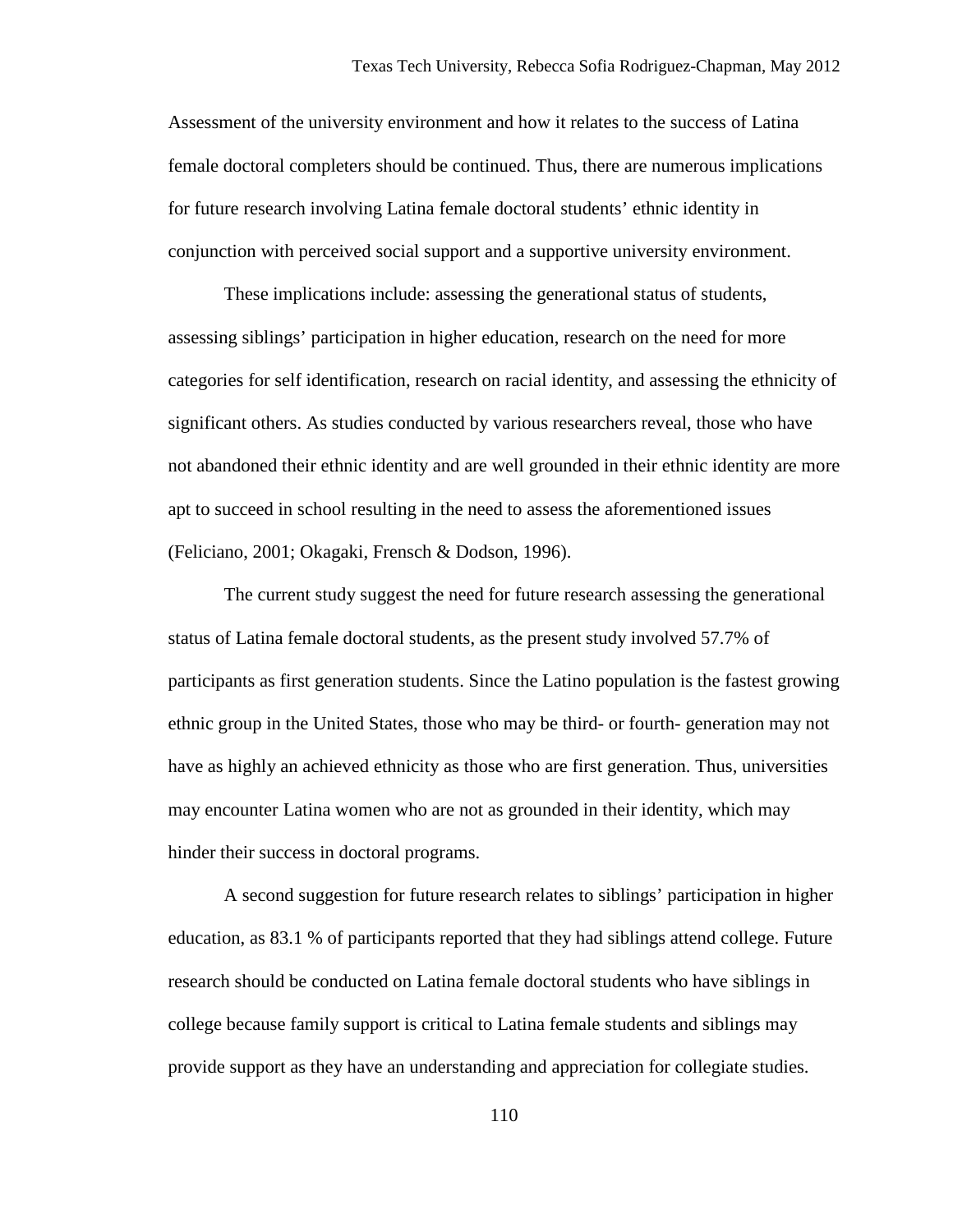Further research should be conducted to assess the need for more categories for self identification within the Latino population. When asked about their ethnic identity, participants in the present study self identified in various categories ranging from women of Latina origin, to Mexican, to Columbian. Thus, as the student population is changing and as how higher education is allowing students to self identify, the need for more categories involving the Latino population for ethnic identification in all functions of life ranging from education, to government, to health care is warranted.

 Finally, research on the ethnicity of significant others of Latina female doctoral students may be relevant. Latina female doctoral students may be involved with significant others whose ethnicity is different from their own, which may help or hinder in affirmation of Latina female ethnic identity. Likewise, as the United States population becomes more heterogeneous and more people marry from diverse ethnic backgrounds, future children of Latina female doctoral students may be of a mixed ethnic background. These children may one day be doctoral students who may have to affirm two ethnic identities. Thus, research on biracial students is imperative.

## **Limitations of the Study**

A limitation to this study was that the principal investigator selected participants from one professional organization and only asked Latina female doctoral graduates to complete the study. Thus, participants in this study may have been connected professionally and personally. The survey instruments may have presented a limitation in the study as some participants may have felt that the survey was too long to complete or that the deadlines were too difficult to meet. Participants in this study self-identified their ethnicities as well as that of their parents which may have served as a limitation. The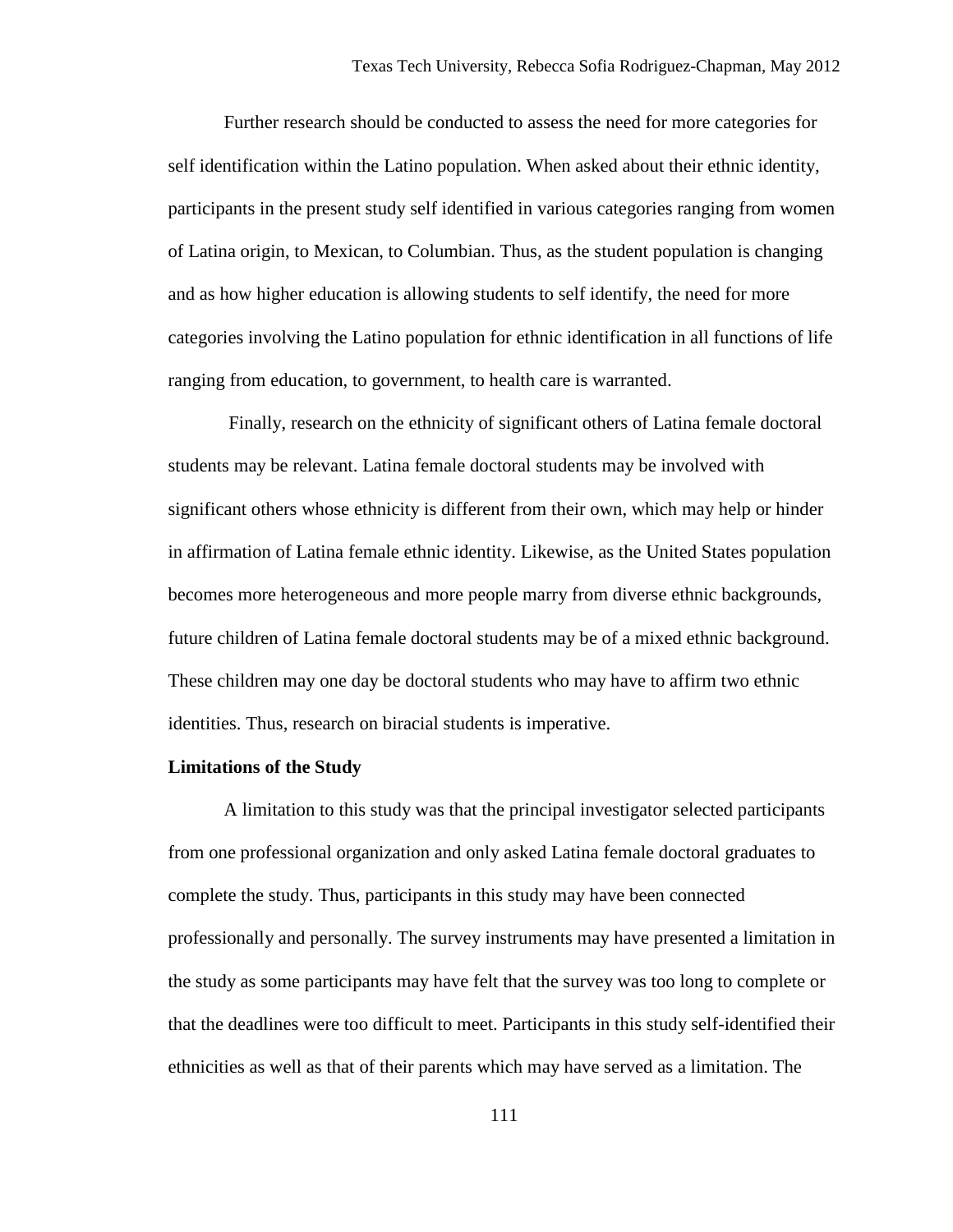Multiethnic Identity Measure by Phinney (1992) presented a limitation as it uses racial and ethnic identity as synonymous frames of reference when assessing identity which is counter to other research (Helms, 1990; Worrell, Conyers, Mpofu, & Vandiver, 2006). The present study presented a limitation as this study did not address acculturation and success among Latina female doctoral students. Lastly, the principal investigator is a Latina woman who is currently in the process of completing her Ph.D., which means personal bias may have been a factor in this study.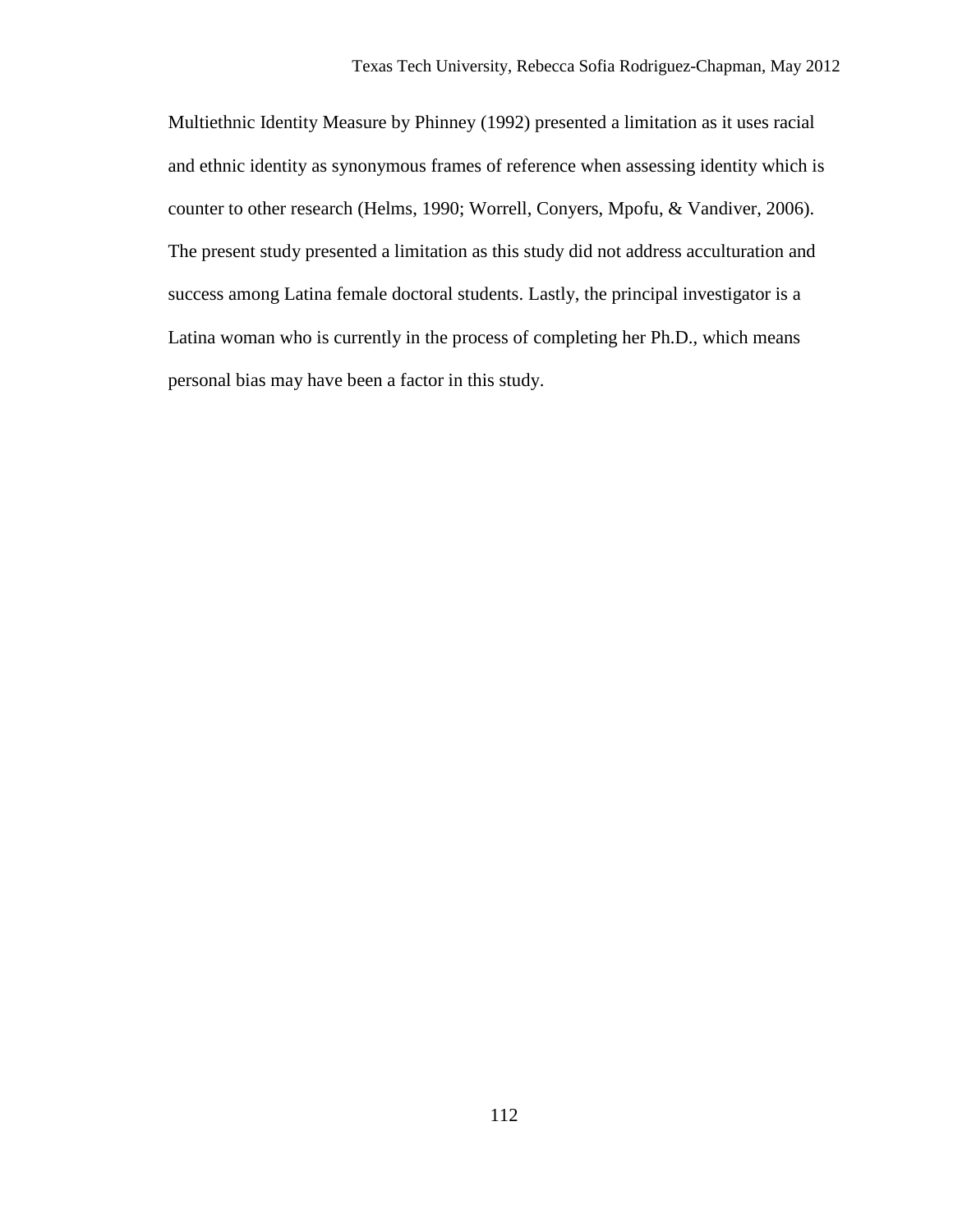## **References**

- Achor, S. & Morales, A. (1990). Chicanas holding doctorates: Social reproduction and cultural ecological approaches. *Anthropology and Education Quarterly*, *21*, 269- 287.
- Aleman, A. & Renn, K. (Eds.). (2002). *Women in higher education: An encyclopedia* Santa Barbara, CA: ABC-CLIO, Inc
- Allen, B., & Zepeda, Y. (2007). From baccalaureate to the professoriate: Cooperating to increase access to graduate education. *New Directions for Higher Education*, *138*, 75-82. doi: 10.1002/he
- Alvarez, C. (2001). Snapshots from my daze in school. In Latina feminist group (Ed.) *Telling to live: Latina feminist testimonies* (pp.177-184). Durham, NC: Duke University Press.
- Anaya, G. & Cole, D. (2001). Latina/o student achievement: Exploring the influence of student faculty interactions on college grades. *Journal of College Student Development*, *49*(4), 285-300 doi: 10.1353/csd.0.0018
- Ancis, J., Sedlacek, W., & Mohr, J. (2000). Student perceptions of campus cultural climate by race. *Journal of Counseling and Development*, *78*(2), 180-185. Retrieved from

<http://alumna.brynmawr.edu/diversitycouncil/documents/Ancis.pdf>

- Anderson, M. L, & Hill Collins, P. (Eds.) (2001). Race, class, and gender: An anthology (4th ed). Belmont, CA: Wadsworth-Thomson Learning.
- Andersen, S. M. & Chen, S. (2002). The relational self: An interpersonal social-cognitive theory. *Psychological Review*, *109*, 619–645.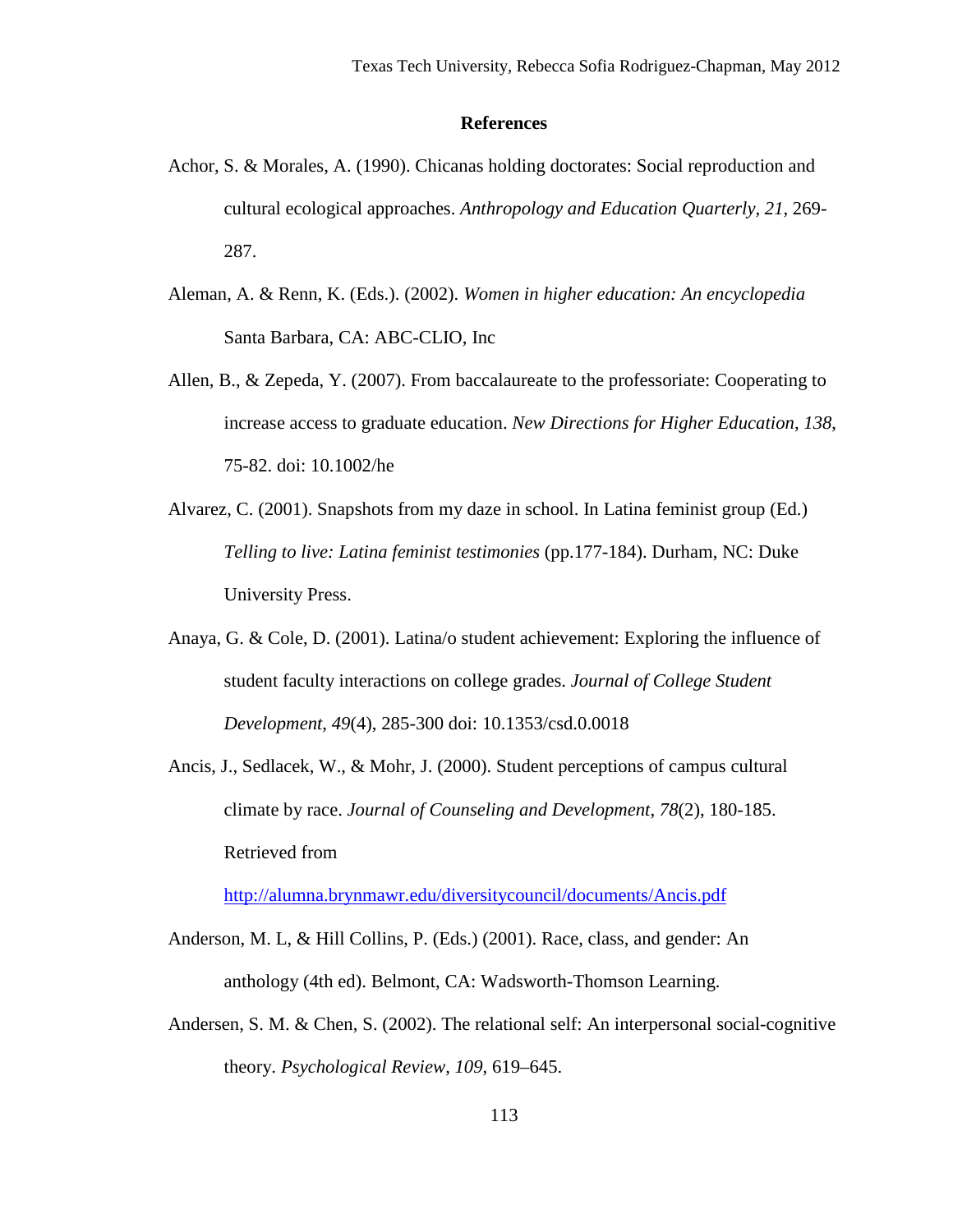- Andrews, G, Tennant, C., Hewson, D.M., & Vaillant, G.E. (1978). Life event stress, social support, coping style of psychological impairment. *Journal of Nervous and Mental Disease, 106*, 307-317.
- Anzaldua, G. (1987). *Borderlands/La Frontera: The new mestiza*. San Francisco, CA: Spinters/Aunt Lute.
- Arbona, C., & Novy, D.M. (1991). Hispanic college students: Are there within-group differences? *Journal of College Student Development*, *32*, 335-341.
- Arce, C. (1981). A reconsideration of Chicano culture and identity. *Daedalus*, *110*, 177- 192.
- Arrellano, A. R., & Padialla, A.M. (1996). Academic invulnerability among a select group of Latino university students. *Hispanic Journal of Behavioral Science*, *18*(4), 485-507.
- Aud, S., Hussar, W., Planty, M., Snyder, T., Bianco, K., Fox, M., Frohlich, L., Kemp, J., Drake, L., (2010). *The condition of education 2010* (NCES 2010-028). National Center for Education Statistics, Institute of Education Sciences, U.S. Department of Education, Washington, DC.
- Aune, B. (2000). Career and academic advising. *New Directions for Student Services*, *91*, 55-67.
- Baron, A., Vasquez, M., & Valdez, J. (1981). A comparison of minority students' concerns at two university campuses. In A. Baron, Jr. (Ed.), *Explorations in chicano/a psychology* (pp. 121-136). New York, NY: Praeger.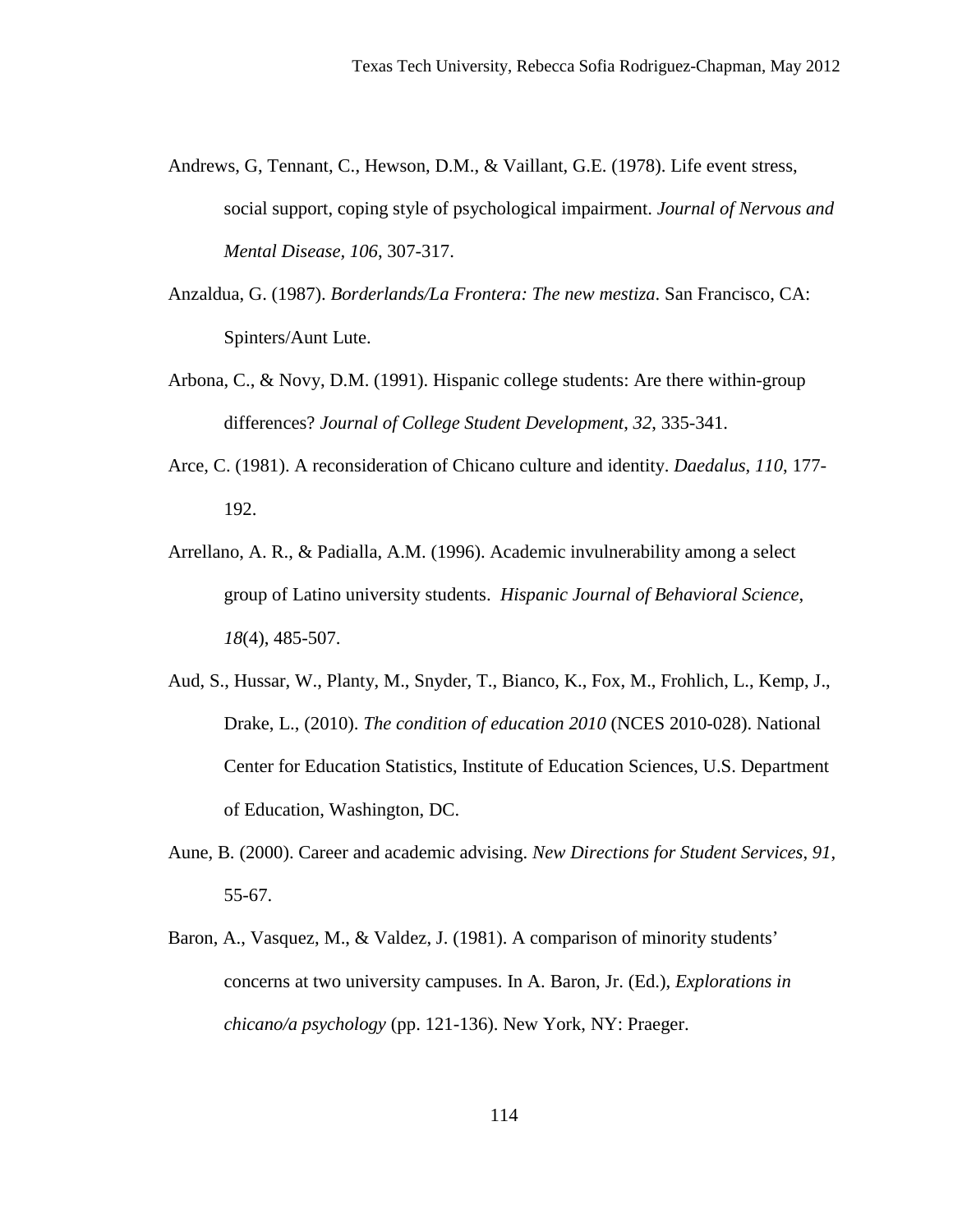Barrera, M., Jr. (1981). Social support in the adjustment of pregnant adolescents: Assessment issues. In B.H. Gottlieb (Ed.), *Social networks and social support (*pp.69-96). Beverly Hills: Sage.

- Bedard, K., Herman, D. A. (2005). Who goes to graduate/professional school? The importance of economic fluctuations, undergraduate field, and ability. *Economics of Education Review, 27,* 197-210.
- Berlak, A., & Moyenda, S. (2001). *Taking it personally: Racism in the classroom from kindergarten to college.* Philadelphia: Temple University Press.
- Bernal, D.D., (2002). Critical race theory, latino critical theory, and critical race-gendered epistemologies: Recognizing students of color as holders and creators of knowledge. *Qualitative Inquiry*, *8*(1), 105-126. doi:

10.1177/107780040200800107

- Bernal, M. E. & Knight, G. P. (1993) (Eds.). *Ethnic identity: Formation and transmission among Hispanics and other minorities.* Albany: State University of New York Press.
- Blackwell, J.E. (1996). Faculty issues: The impact on minorities. In C. Turner, M. Garcia, A. Nora, &L. I. Rendon (Eds.), *Racial and ethnic diversity in higher education* (pp. 315-326). Needham Heights, MA: Simon & Schuster Custom Publishing.

Bordes, V., Sand, J., Arrendondo, P., Kurpius, S. & Rayle, A. (2006).Validation of four measures of social support with Latina/o and non-Hispanic White students. Hispanic *Journal of Behavioral Sciences*, *28*(1), 65-83. doi:

10.1177/0739986305283299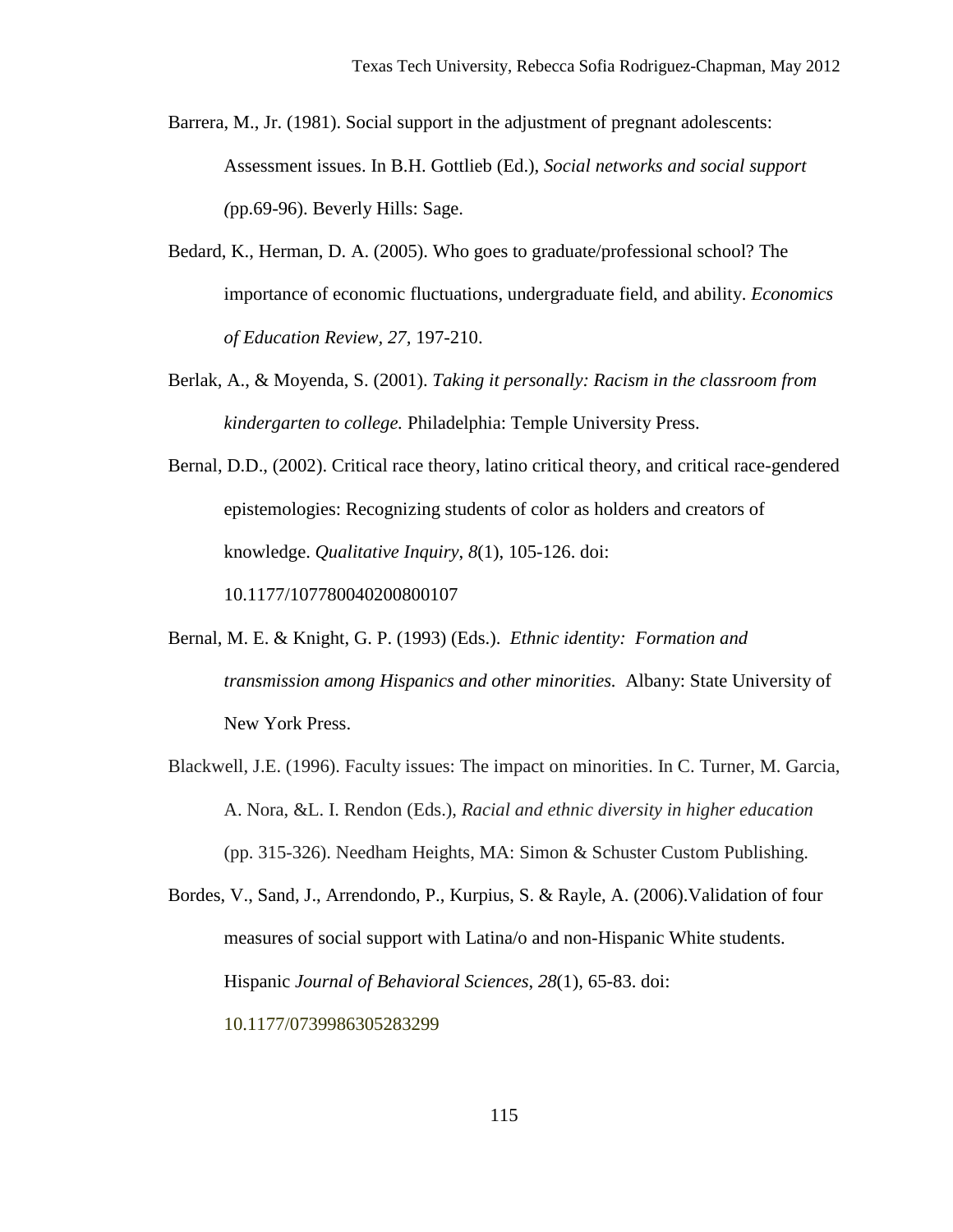Bourdieu, P. (1986). Forms of capital. In J.G. Richardson (Ed.), *Handbook of theory and research for sociology of education* (pp. 241-258). New York: Greenwood.

- Bourdieu, P. (1977a). Cultural reproduction and social reproduction. In J. Karabel & A.H. Halsey (Eds), *Power and ideology in education* (pp.487-511). New York, NY: Oxford University Press.
- Bourdieu, P. (1977b). *Outline of a theory of practice*. London, England: Cambridge University Press.
- Bourdieu, P. & Passeron, J.C. (1977).*Reproduction in education, society, and culture.*  London, EN: Sage Publications.
- Bowen, W., & Bok, D. (1998).*The shape of the river: Long-term consequences of considering race in college and university admissions*. Princeton, NJ: Princeton University Press.
- Brandt, P. A., & Weinert, C. (1981). The PRQ: A social support measure. *Nursing Research, 30,* 277-280.
- Brown, M.C., Jr., Davis, G.L., & McClendon, S.A. (1999). Mentoring graduate students of color: Myths, models, and modes. *Peabody Journal of Education, 74*, 105-118.
- Brown, S. (2009) Making the Next Generation Our Greatest Resource. *The NEA Higher Education Journal*, Fall 2009, 151-162. Retrieved from <http://www.nea.org/assets/docs/HE/TA09NextGenBrown.pdf>
- Cabrera, A. F., Nora, A., & Castenda, M.B. (1992). The role of finances in the persistence process: A structural model. *Research in Higher Education, 33*, 571- 94.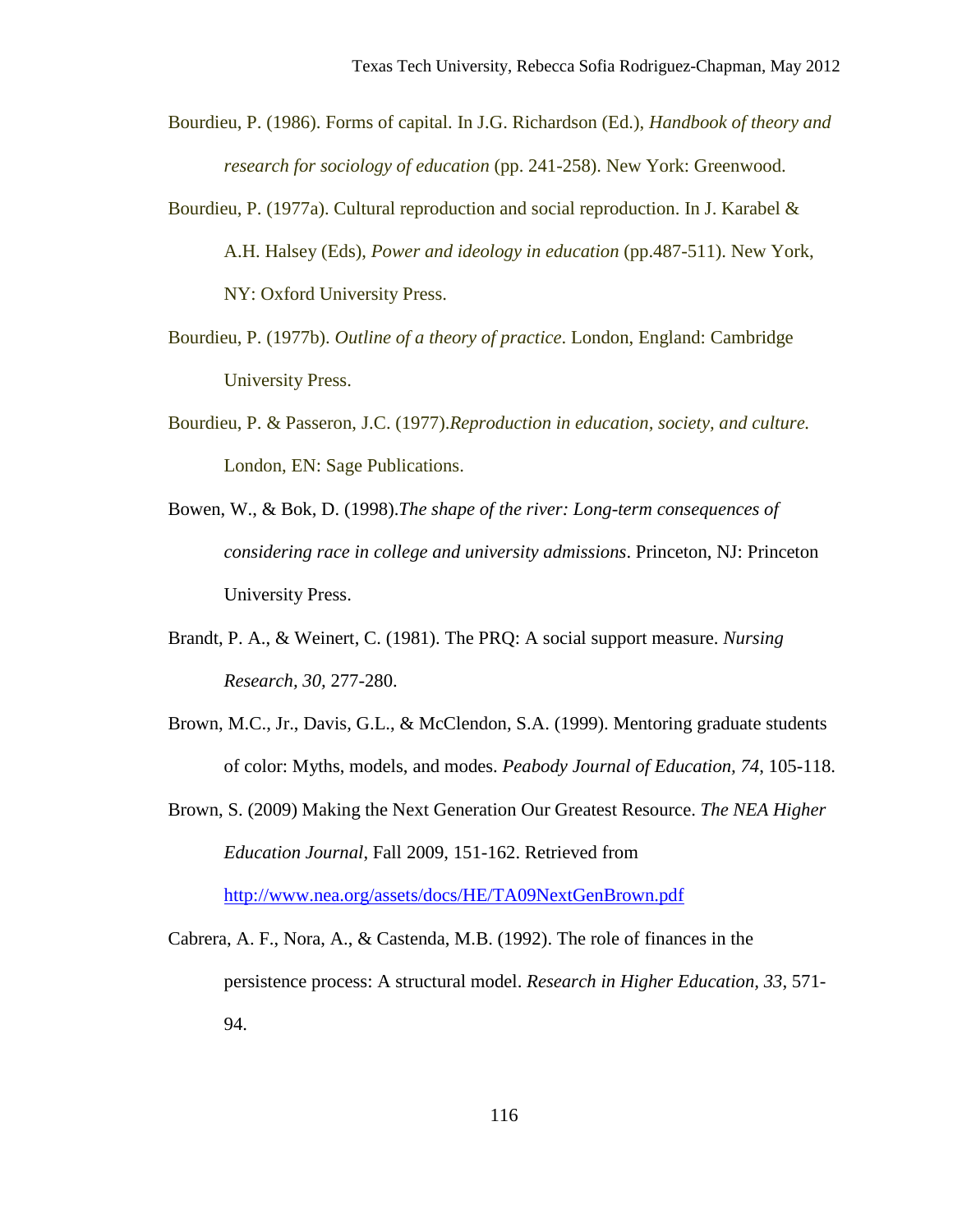- Calmore, J. (1992). Critical race theory, Archie Shepp, and fire music: Securing an authentic intellectual life in a multicultural world. *Southern California Law Review, 65*, 2129-2231.
- Calasanti, T. & Smith, J. (2002). Latina faculty. In Aleman and Renn (Eds.), *Women in Higher Education: An Encyclopedia* (pp.414-416).Santa Barbara, California: ABC-CLIO, Inc.
- Camara, W.J. & Schmit, A.E. (1999). *Group differences in standard testing and social stratification*. New York, NY: College Entrance Examination Board
- Cantrell, J. & Brown-Weltry, S. (November, 2003). *Latinos and the pursuit of college: Faulty systems of advocacy.* Paper presented at the meeting of California Educational Research Association, San Francisco, CA.
- Cantu, N. (2001). Getting there cuando no hay camino. In the Latina feminist group. In C. Alvarez (Ed.), *In the Latina feminist group, Telling to live: Latina feminist testimonies* (pp. 60-68). Durham, NC. Duke University Press.
- Cardinal, J. L. (1981).*The influence of some social network characteristics on persisting/nonpersisting transfer students from nine urban community colleges to UCLA* (Doctoral dissertation, University of California-Los Angeles, 1981). Dissertation Abstracts International*,* 42, 1453.
- Cardozam, D. (1991). College attendance and persistence among Hispanic women: An examination of some contributing factors. *Sex Roles*, *24*(3/4), 133-147.
- Carnevale, A. P., & Rose, S.J. (2003). *Socioeconomic status, race/ethnicity, and selective college admissions.* Report prepared for the Century Foundation. New York: The Century Foundation.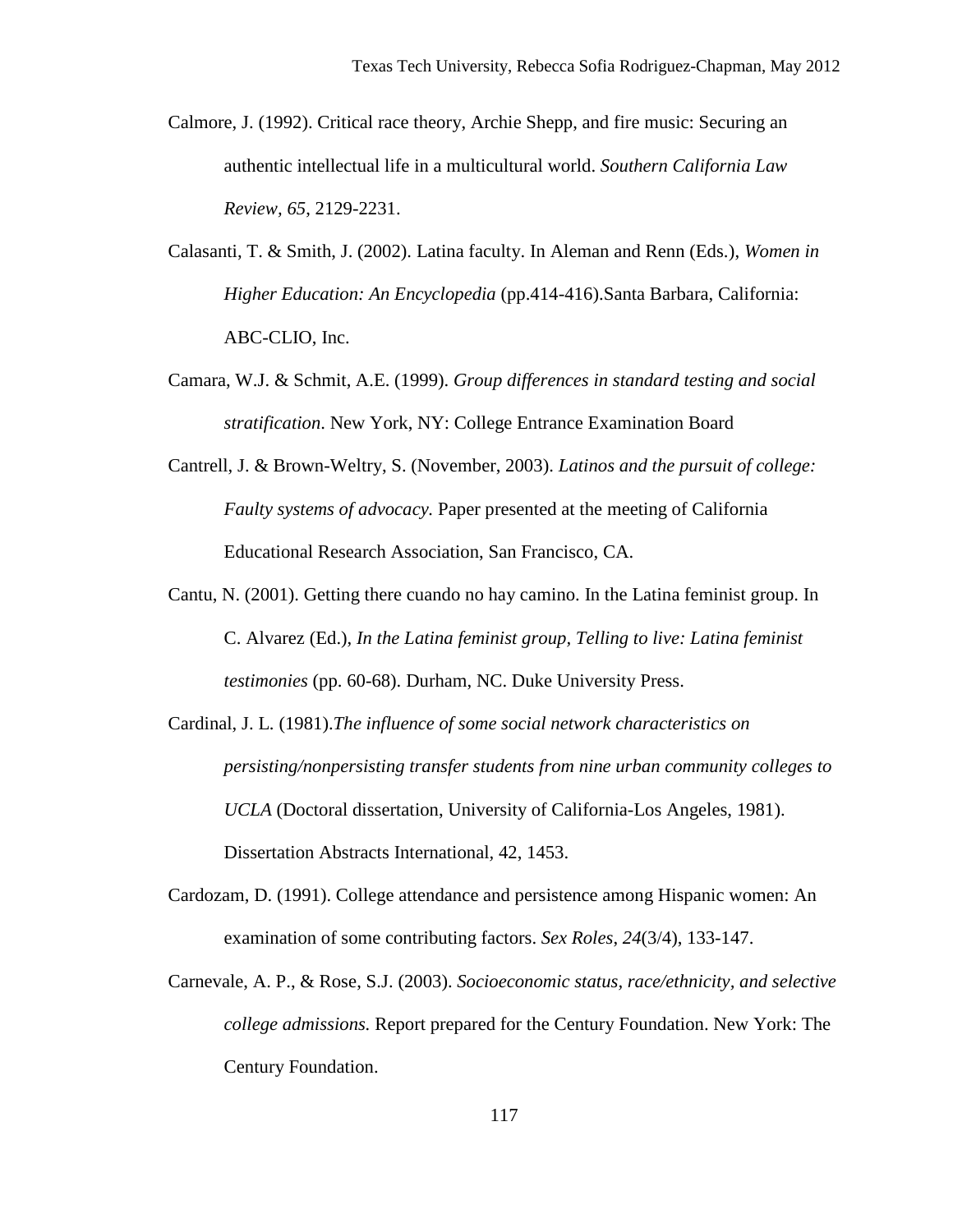- Carrington, C.H. & Sedlacek, W.E. (1976). *Attitudes and characteristics of black graduate students*. College Park, MA: University of Maryland, Cultural Study Center.
- Carroll, G. (1998). *Environmental stress and African Americans: The other side of the moon*. Westport, CT: Prager Publishers.
- Castellanos, J., & Jones, L. (2003). Latina/o undergraduate experiences in American higher education. In Castellanos, J., Gloria, A. & Kamimura, M. (Eds.), *The majority in the minority: Expanding the representation of latina/o faculty, administrators and students in higher education* (pp.1-13). Sterling, VA: Stylus Publishing.
- Castellanos, J., & Cole, D. & Jones, L., Castellanos, J., & Cole, D. (2002). Examining the Ethnic/Minority Student Experience at Predominantly White Institutions: A Case Study. *Journal of Hispanic Higher Education, 1*(1), 19-39.
- Castellanos, J., Gloria, A. M., & Kamimura, M. (Eds.). (2006). *The Latina/o pathway to the Ph.D.: Abriendo caminos*. Sterling, VA: Stylus.
- Castillo, L., Conoley, C., W., & Brossart, D.F. (2004). Acculturation, White marginalization, and family support as predictors of perceived distress in Mexican American female college students. *Journal of Counseling Psychology*, *51*, 151- 157.
- Carter, D. F. (2006). Key issues in the persistence of underrepresented minority students*. New Directions for Institutional Research, 130*, 33-46.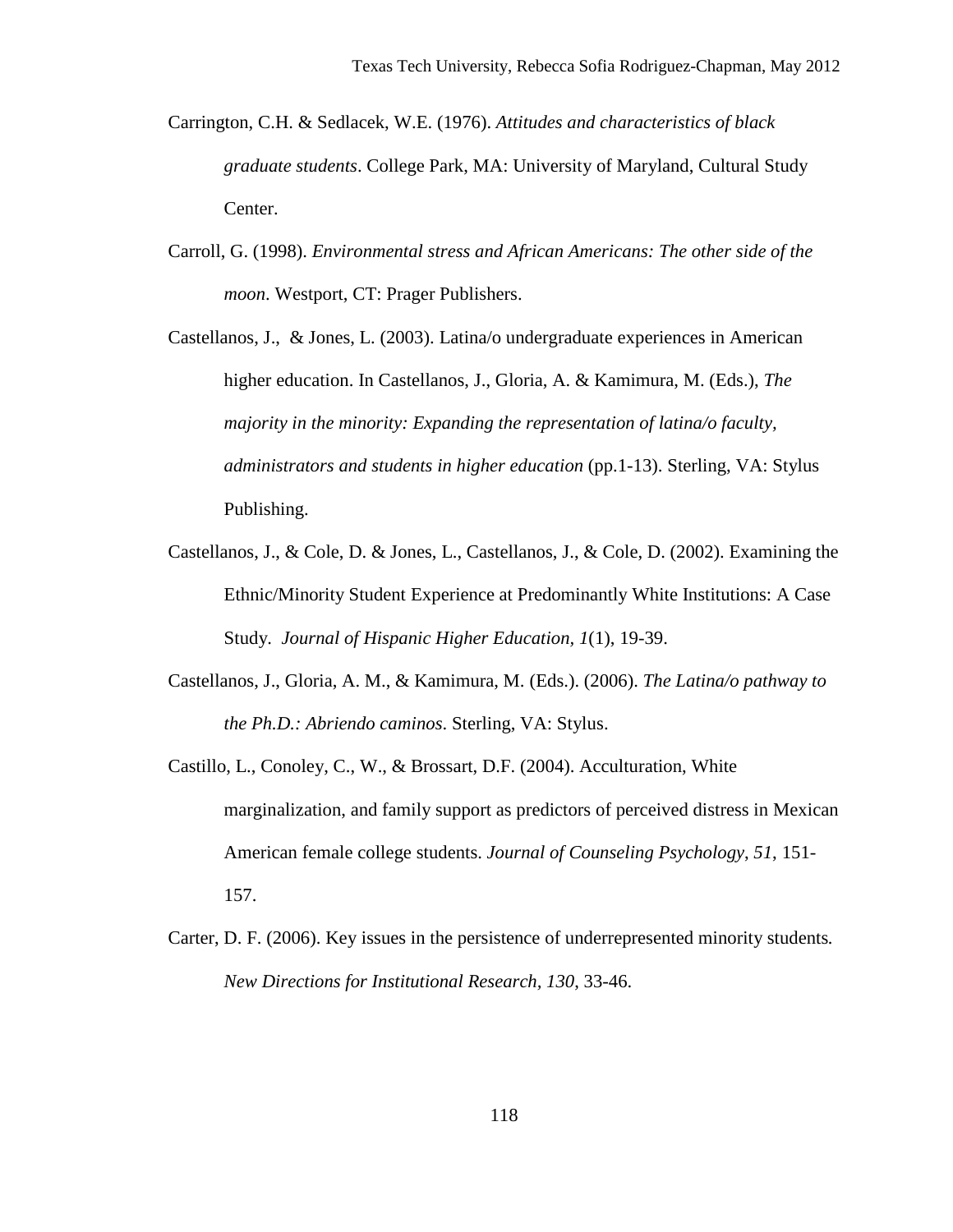- Ceja, M. (2001). *Applying, choosing, and enrolling in higher education: Understanding the college choice process of first-generation Chicana students*. Unpublished doctoral dissertation, University of California, Los Angels, CA.
- Chait, R., & Trower, C. (2002). Faculty diversity: Too little for too long. *Harvard Magazine*, *104* (4), 33-38.
- Chang, M., Seltzer, M., & Kim, J. (2002).*Diversity of opinions among entering college students: Does race matter?* Paper presented at the National Academy of Education Meeting, Toronto, Canada. Retrieved on May 2, 2010 from <http://www.gseis.ucla.edu/faculty/chang/viewpoints.pdf>
- Chapa, J. Special Focus: Hispanic demographics and educational trends. In D.J. Carter and Wilson (eds.), *Minorities in Higher Education. Ninth Annual Status Report*. Washington, D.C.:American Council on Education, 1991.
- Chavez, A & Guido-DiBrito, F (1999) Racial and ethnic identity and development *New Directions for Adult and Continuing Education*, 84, Jossey-Bass.
- Chickering, A.W. and Reisser, L. (1993).*Education and identity*. 2<sup>nd</sup> Ed. San Francisco: Jossey-Bass.
- Clark, M. W. (2006). Dean based leadership: Reflective comments on Latina/o master's degree participation. In Castellanos, J., Gloria, A. & Kamimura, M. (Eds.), *The majority in the minority: Expanding the representation of Latina/o faculty, administrators and students in higher education* (pp.79-88). Sterling, VA: Stylus Publishing.
- Clewell, B.C., (1987). *Retention of Black and Hispanic doctoral students*. Princeton, NJ: Educational Testing Service.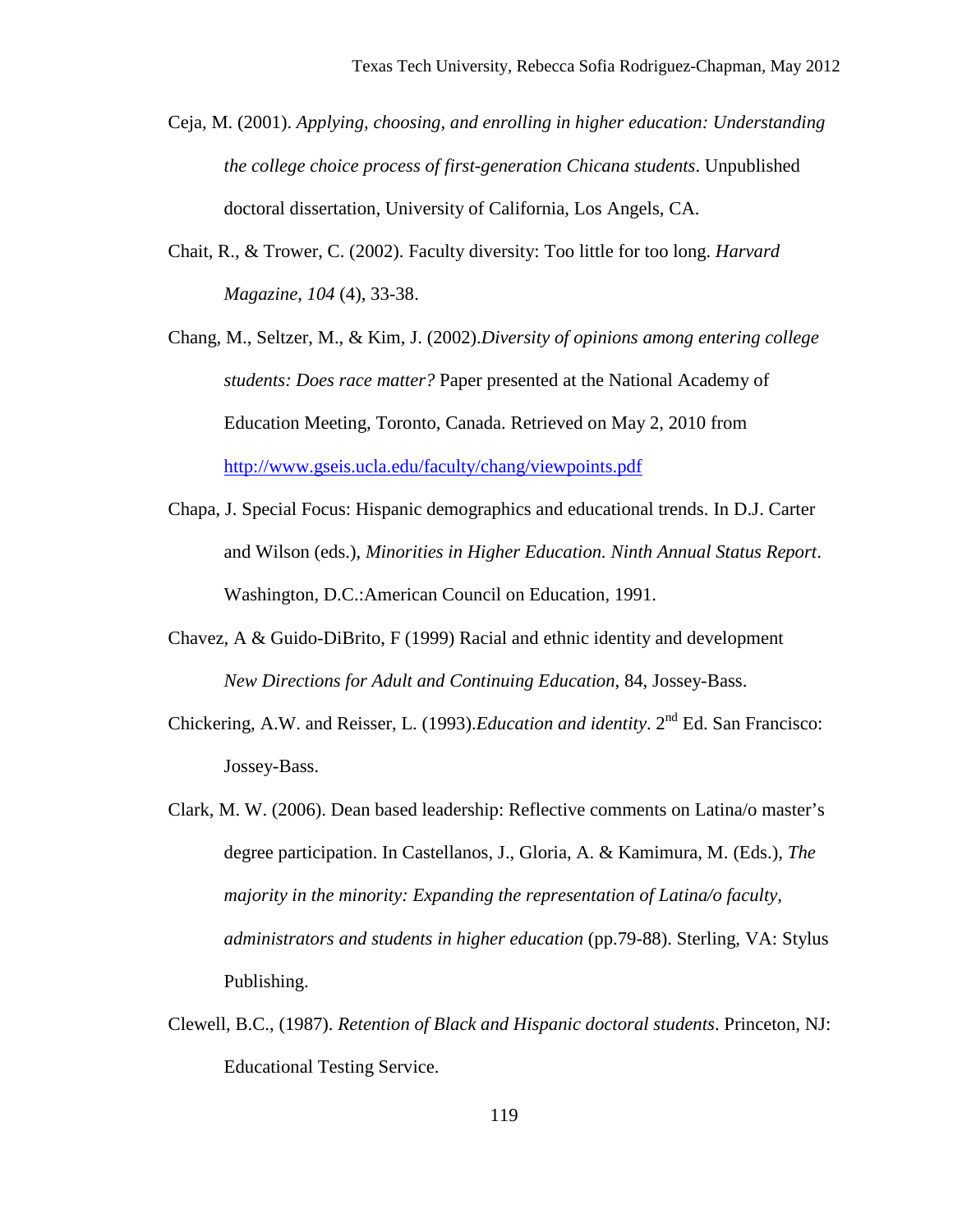- Collins, C. & Kritsonis, W. (2006). National viewpoint: The importance of hiring a diverse faculty. *National Journal For Publishing And Mentoring Doctoral Student Research*, *3*(1), 1-7.
- Collins, P. (1990). *Black feminist thought: Knowledge, consciousness, and the politics of empowerment*. New York, NY: Routledge.
- Cole, S., & Barber, E. (2003). *Increasing faculty diversity*. Cambridge, MA: Ballinger Press.
- Coleman, J.S. (1988). Social capital in the creation of human capital. *American Journal of Sociology*, *94*, 95-120.
- Constantine, M., Chen, E., &Ceesay, P. (1997). Intake concerns of racial and ethnic minority students at a university counseling center: Implications for development programming and outreach. *Journal of Multicultural Counseling & Development*, *25(*3), 210-218.
- Contreras, F & Gandara, P. (2006) The Latina/o PH.D Pipeline: A case of historical and Contemporary Under-representation. In J. Castellanos, A. Gloria, & M. Kimimura (Eds.), *The Latina/o Pathway to the Ph.D. Abriendo Caminos* (pp.91-112). Sterling,VA:Stylus Publishing.
- Cortese, A.D. (2003). The critical role of higher education in creating a sustainable future: Higher education can serve as a model of sustainability by fully integrating all aspects of campus life. *Planning for Higher Education, 31*(3), 15- 22.
- Cortese, A.J. & Duncan, M.I. (1982). The denial of access: Chicanos in higher education. *American Sociological Association,* San Francisco, California: ERIC.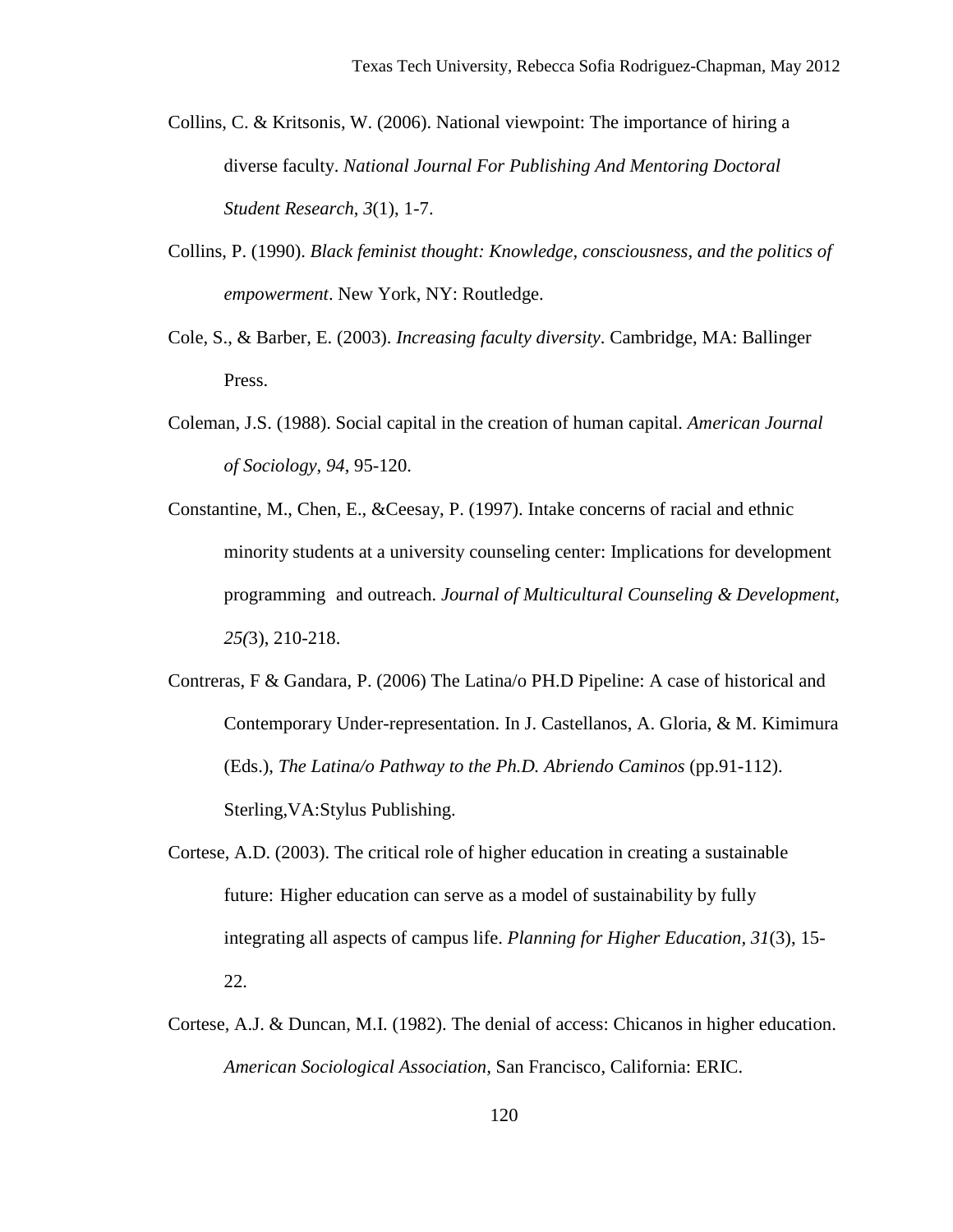- Crenshaw, K., Gotanda, N., Feller, G., & Thomas, K. (Eds). (1995). *Critical race theory: The key writings that formed the movement*. New York: The New Press.
- Cross, J. (2005). *Diversity and the Ph.D.: A review of efforts to broaden race and ethnicity in U.S. Doctoral Education*. Retrieved from the Woodrow Wilson National Fellowship Foundation: http://www.woodrow.org/news/other.php
- Cross, W. (1978). The Thomas and cross models of psychological nigrescence: A literature review. *Journal of Black Psychology*, *4*, 13-31.
- Cross, W. (1996). Pathway to the professoriate: The American Indian faculty pipeline. In C. Turner, M. Garcia, A. Nora, & L. Rendon (Eds), *Racial and Ethnic Diversity in Higher Education. ASHE Reader Series*. Needham Heights, MA: Simon & Shuster Custom Publishing.
- Cuadraz, G., & Pierce, J. (1994). From scholarship girls to scholarship women: Surviving the contradictions of class and race in academe. *Explorations in Ethnic Studies: Race,Class, and Gender, 17*(I), 21-44.
- Davis, J.D. (2008). Mentorship and the socialization of underrepresented minorities into the professoriate: examining varied influences. *Mentoring & Tutoring: Partnership in Learning*, *16*, 278-293. Doi:10.1080/13611260802231666
- DeAngelo, L. (2009). An exploration of the influence of attending a less selective institution on students' aspirations and preparation for the Ph.D. In M.F. Howard-Hamilton, C.L. Morelon-Quainoo, S.D. Johnson, R. Winkle-Wagner& L. Santiague (Eds.), *Standing on the outside looking in: Underrepresented students' experiences in advanced degree programs* (pp.1-4). Sterling, VA Stylus Publishing.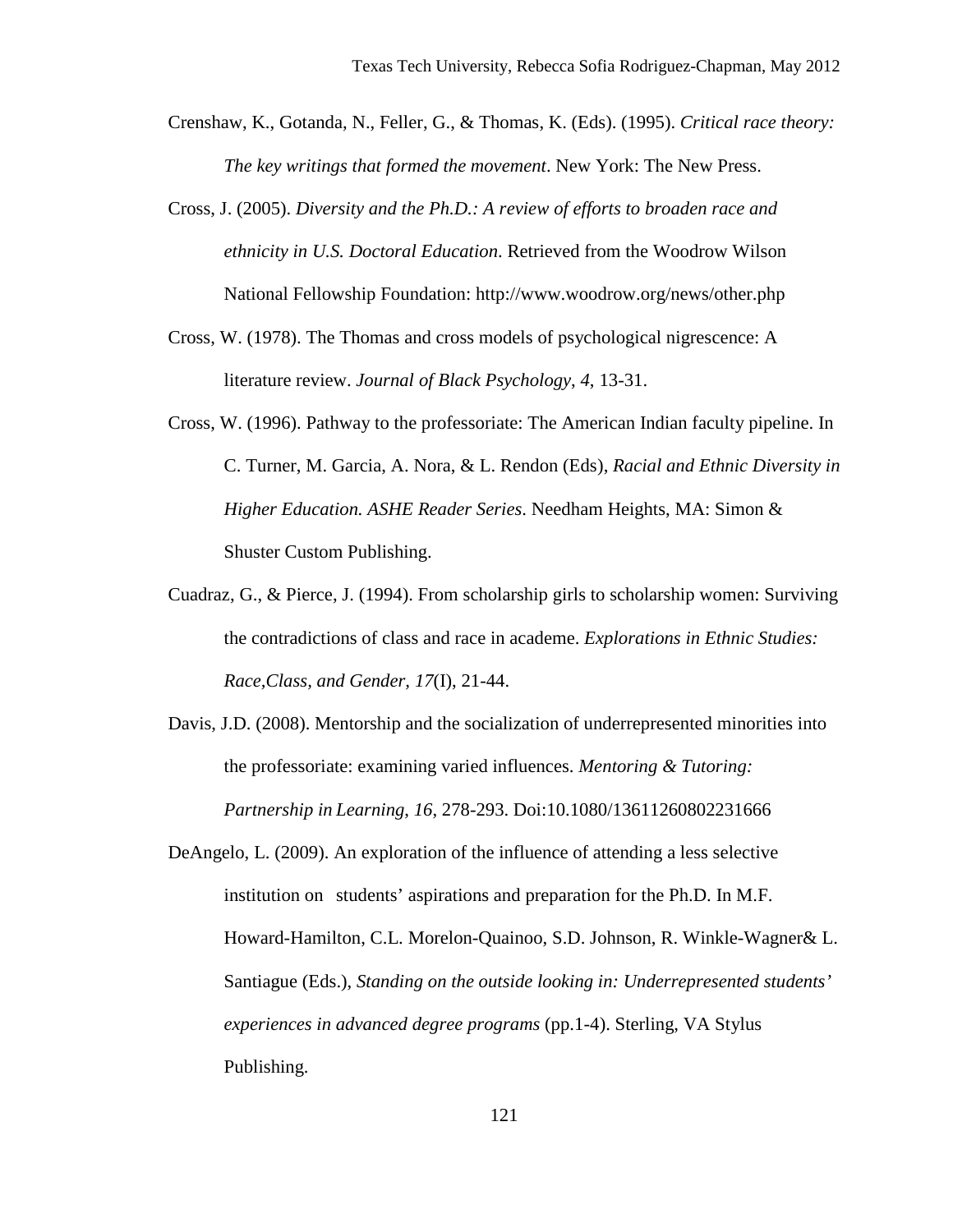- Del Pinal, J., & Singer, A. (1997). Generations of diversity: Latinos in the United States. *Population Bulletin, 52*(3), 1-48.
- Delgado, R., & Stefancic, J. (1994). Critical race theory: An annotated bibliography 1993, a year of transition. *University of Colorado Law Review*, *66*, 159-193.
- De Los Santos, A.G., & De Los Santos, G.E. (2006). Latina/os and community colleges: A pathway to graduate studies. In J. Castellanos, A. M. Gloria, & M. Kamimura (Eds.), *Thelatina/o pathway to the Ph.D.: Abriendo caminos* (pp.37-53). Sterling, VA: Stylus Publishing.
- Dillard, C. B. (1997, March). *The substance of things hoped for, the evidence of things not seen: Toward an endarkened feminist ideology in research.* Paper presented at the American Educational Research Association annual meeting, Chicago.
- Donato, R. (1997) *The other struggle for equal schools: Mexican Americans during the Civil Rights era.* New York: State University of New York Press.
- Driedger, L. (1976). Ethnic self-identity: A comparison of in-group evaluations. *Sociometry*, 39, 131-141.
- Duster, T. (1993). The diversity of California at Berkeley: An emerging reformulation of "competence" in an increasingly multicultural world. In B. W. Thompson & S. Tyagi (Eds.), *Beyond a dream deferred: Multicultural education and the politics of excellence* (pp. 143–157). Minneapolis, MN: University of Minnesota Press.

Erickson, E. (1968). *Identity: Youth and crisis*. New York, NY: Norton.

Espino, M. (2008).*Mexican American narratives of race, class, and gender as experienced during the journeys to the doctorate*. (Doctoral Dissertation). Retrieved from Proquest. (195957291.)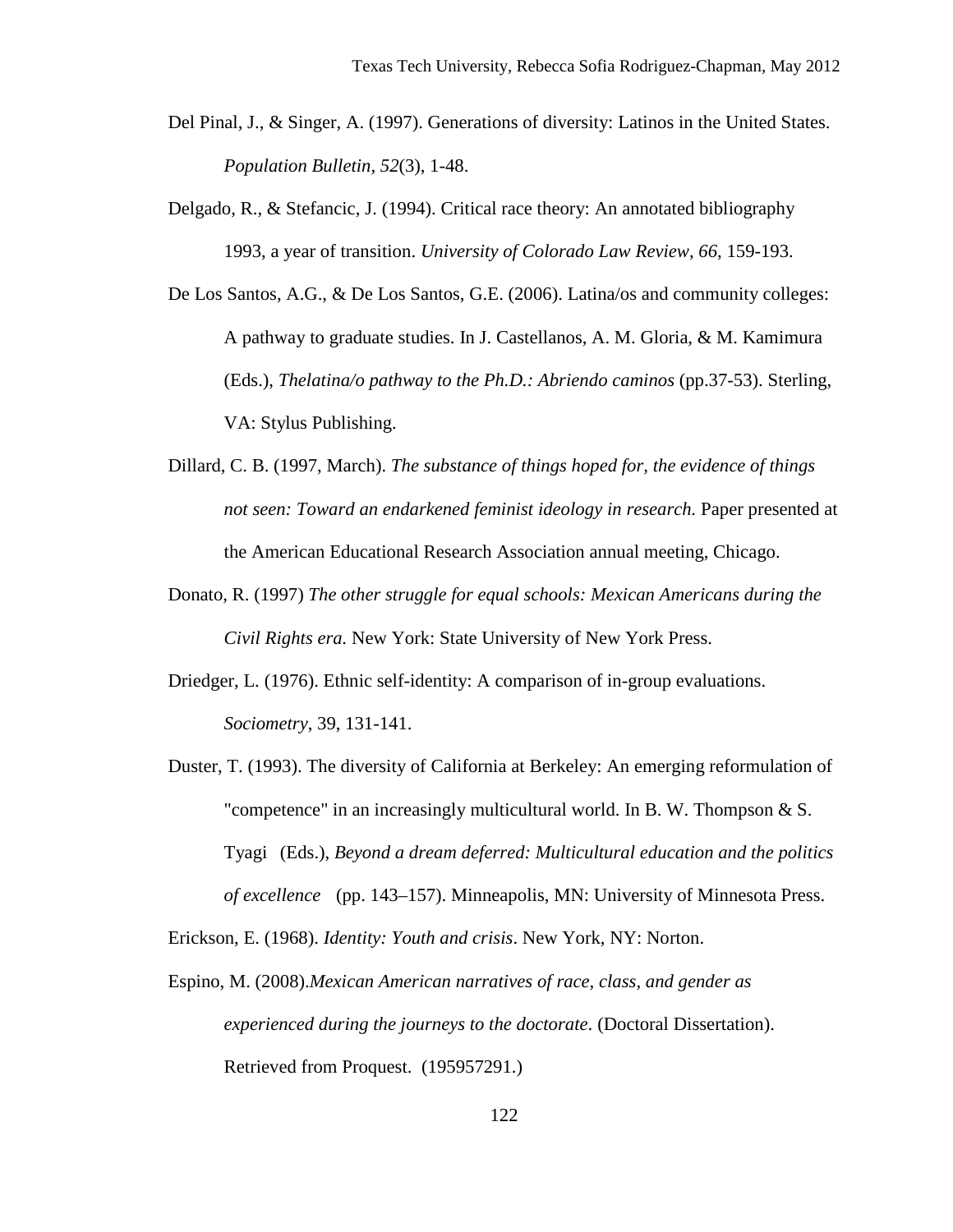- Espinoza, L. (1990). Masks and other disguises: Exposing legal academia. *Harvard Law Review*, *103*, 1878-1886.
- Ethier, K., & Deaux, K. (1994). Negotiating social identity when contexts change: Maintaining identification and responding to threat. *Journal of Personality and social psychology*, *67*, 243-251.
- Evans, N.J. (2003). Psychosocial, cognitive, and typological perspectives on student development. In Susan Komives & Dudley Woodard (Eds), *Student services* (pp.179-202). San Francisco, CA: Jossey-Bass.
- Fernandez, L. (2002). Telling stories about school: Using critical race and Latino critical theories to document Latina/Latino education and resistance, *Qualitative Inquiry, 8*, (45), 45-65
- Feliciano, C. (2001). The benefits of biculturalism: Exposure to immigrant culture and dropping out of school among Asian and Latino youths. *Social Science Quarterly,82*(4), 865–879.
- Figueredo, D.H. (2007). *Latino chronology: Chronologies of the American mosaic*. Westport, CT: Greenwood Press.
- Flores, J. (1988). Chicana doctoral students: Another look at educational equity. In H.S. Garcia & R. Chavez (Eds.), *Ethnolinguistic issues in education* (pp. 90-99). Lubbock, Texas: College of Education, Texas Tech University.
- Galbraith, M.W. & Cohen, N.H. (Eds.) (1995). *New strategies and challenges.* San Francisco: Jossey-Bass.
- Gall, M., Gall, J.P., Borg, W.R. (2007). *Educational Research: An Introduction* (8th ed.). Boston, MA: Pearson.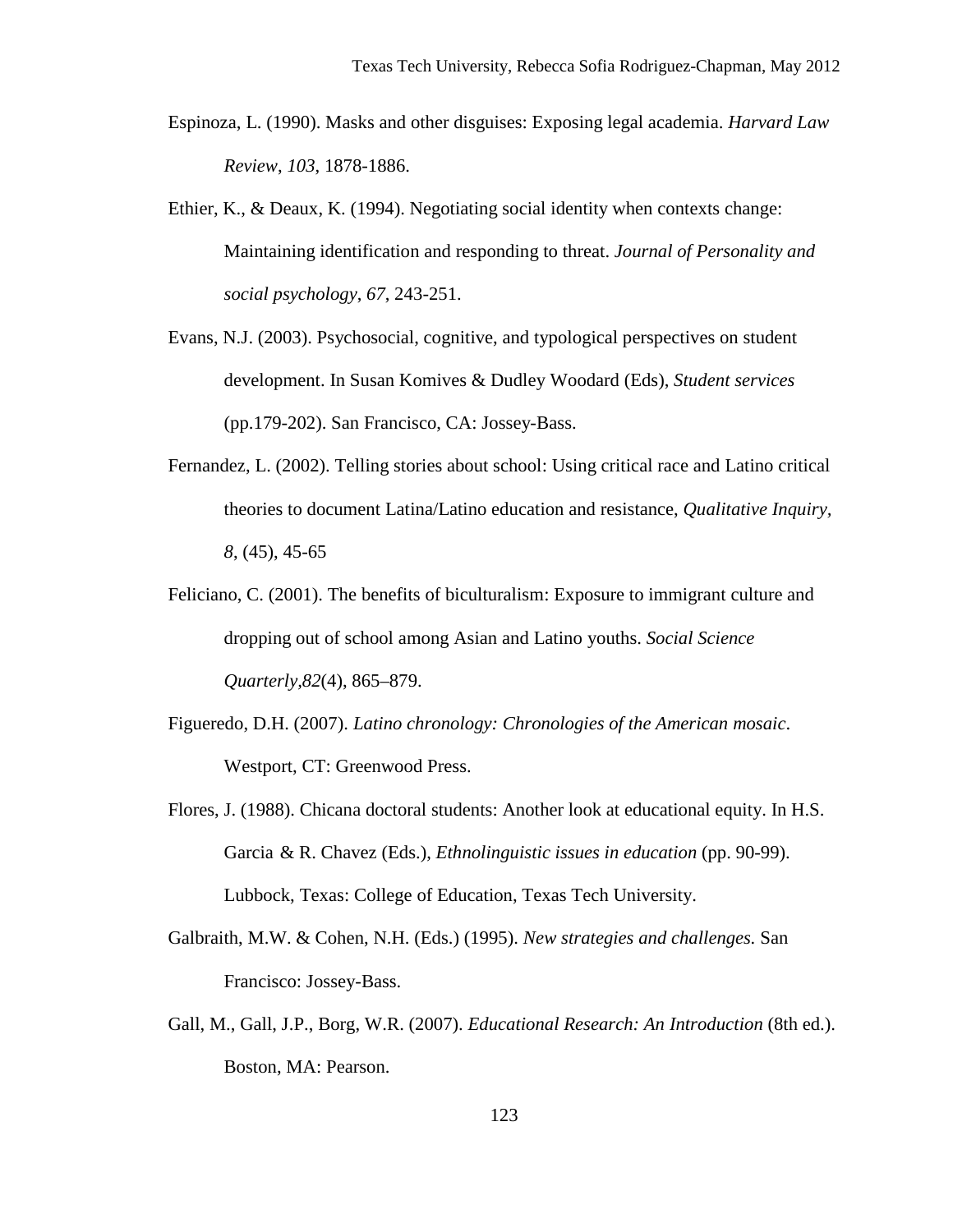- Gandara, P. (1982). Passing through the eye of the needle: High-achieving Chicanas. *Hispanic Journal of Behavioral Sciences*, *4*, 167-179.
- Gandara, P. (1993). *Choosing higher education: The educational mobility of Chicano students.* Berkeley, CA: California Policy Seminar.
- Gandara, P. (1994) Choosing higher education: Educationally Ambitious Chicanos and the Path to Social Mobility. *Education Policy Analysis Archives*, *2*(8).
- Gandara, P. (1995). *Over the ivy walls: The educational mobility of low-income Chicanos*. New York: State University of New York Press.
- Gandara, P. (1996). Chicanas in higher education: Implications for policy. In A. Hurtado, R. Figueroa, & E. Garcia (Eds.), *Strategic interventions in education: Expanding the Latina/Latino pipeline* (pp.167-213). Santa Cruz, CA: University of California, Santa Cruz, Latino Eligibility Study.
- Garcia, E. E. (2001). *Hispanic education in the United States: Raices y Alas.* Lanham, MD: Rowman and Littlefield Publishers, Inc., 2001.
- Garcia, R.J. (1995). Critical race theory and proposition 187: The racial politics of immigration law. *Chicano-Latino Law Review*, *17*, 118-154.
- Gardner, S (2009). The development of doctoral students: Phases of challenge and support. *ASHE Higher Education Report*, *34*(6), 1-14.
- Garton, L., Haythornthwaite, C., & Wellman, B. (1999). Studying on-line social networks. In S. Jones (Ed.), *Doing Internet Research: Critical Issues and Methods for Examining the Net* (pp. 75-105). Thousand Oaks, CA: Sage.
- Geiger, R. (2005) The Ten Generations of American Higher Education in American Higher Education book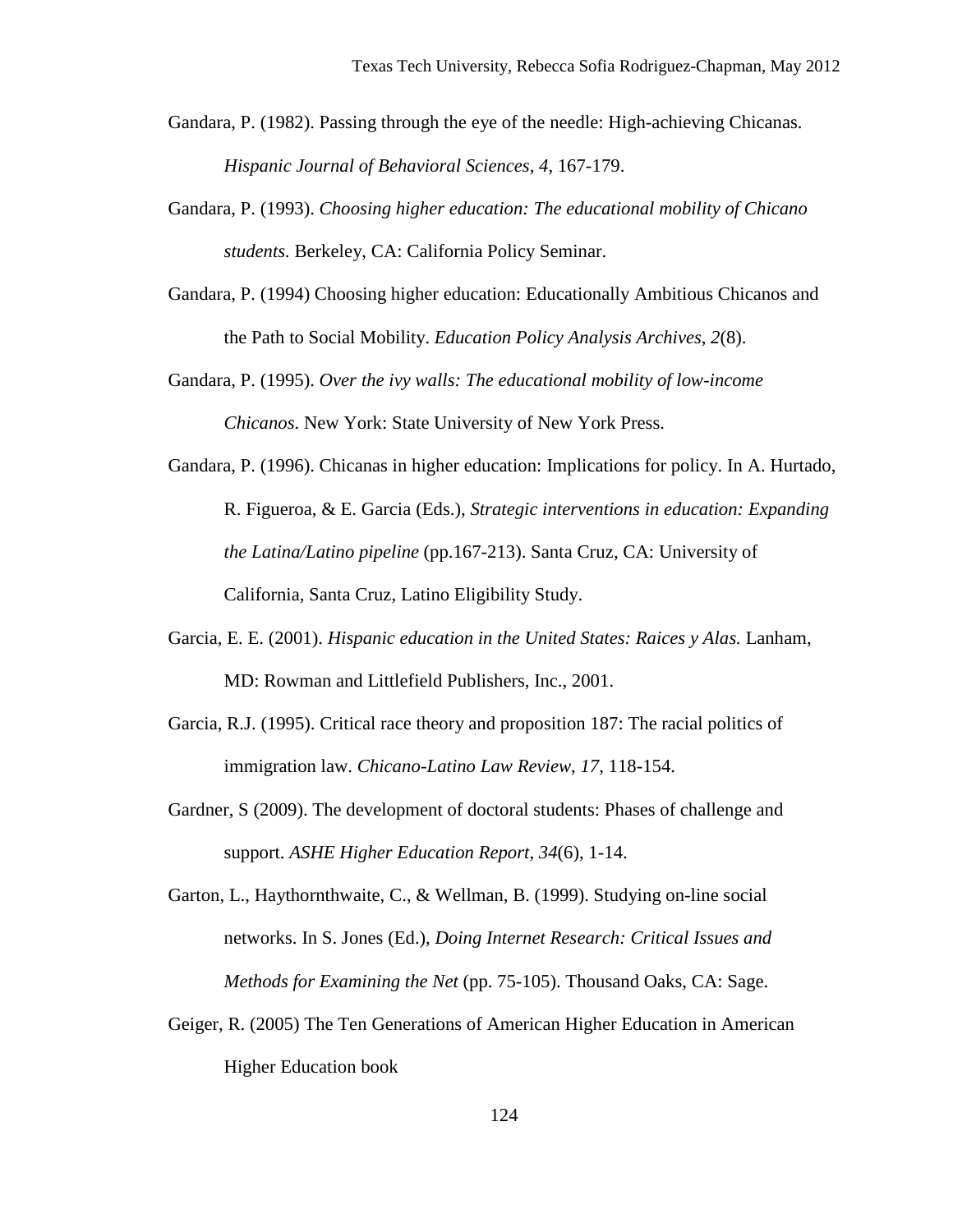Gershwin, M, Coxen, T., Kelly,B., & Yakimov, G. (2007) *Building Tomorrow's Workforce: Promoting the Education & Advancement of Hispanic Immigrant Workers in America* Retrieved from Excelencia in Education website: [http://www.edexcelencia.org/research/building-tomorrows-workforce-promoting](http://www.edexcelencia.org/research/building-tomorrows-workforce-promoting-)education-and-advancement-hispanic-immigrant-workers.

- Gloria, A. M. (1997). Chicana academic persistence: Creating a university-based community. *Education and Urban Society*, *30*(1), 107-121.
- Gloria, A.M., & Castellanos, J. (2003). Latino/a and African American students at predominately White institutions: A psychosociocultural perspective of cultural congruity, campus climate, and academic persistence. In J. Castellanos & L. Jones (Eds.) *Majority in the minority: Expanding the representation of Latina/o faculty, administrators and students in higher education* (pp. 71-92). Sterling, VA: Stylus, Publishing.
- Gloria, A.M., & Castellanos, J. (2006).Sustaining latina/o doctoral students: A psychosociocultural approach for faculty. In A.M. Gloria, J. Castellanos, &Kamimura, M. (Ed.), *The latina/o pathway to the Ph.D. abriendo caminos* (pp. 169-190). Sterling, VA: Stylus Publishing, LLC.
- Gloria, A.M., Castellanos, J., Lopez, A.G., & Rosales.R. (2005). An examination of academic non-persistence decisions of Latino undergraduates. *Hispanic Journal of Behavioral Sciences*, *27*, 202-223.
- Gloria, A.M., Castellanos, J. & Kamimura, M. (2006) Dispelling myths and providing directions for Latino/a doctoral students. In A.M. Gloria, J. Castellanos,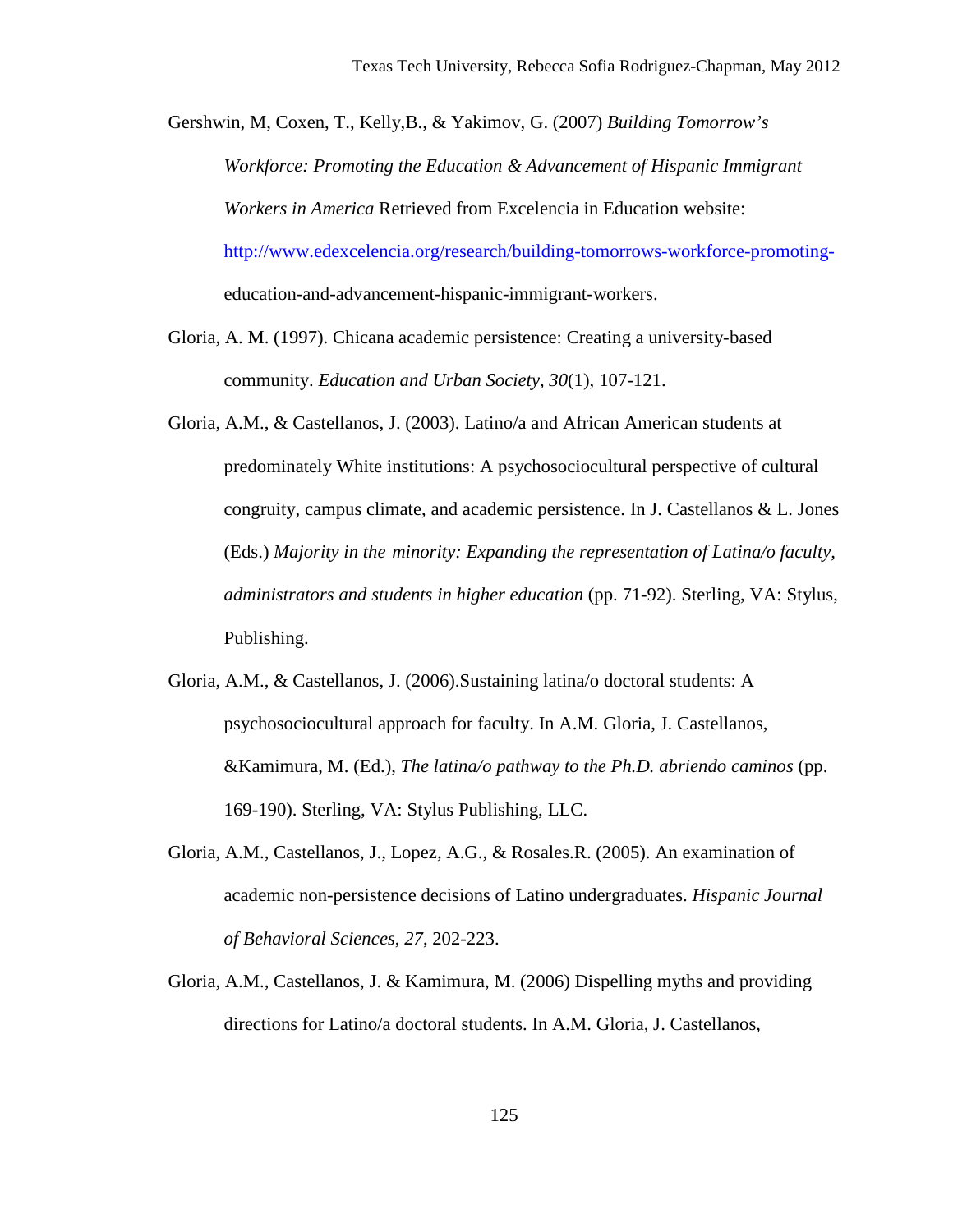&Kamimura, M. (Eds.), *The Latina/o pathway to the Ph.D. abriendo caminos* (pp.277-288)).Sterling, VA: Stylus Publishing, LLC.

- Gloria, A.M., & Robinson-Kurpius, S.E. (1996). The validation of the cultural congruity scale and the university environment scale with Chicano/a students. *Hispanic Journal of Behavioral Sciences, 18*, 533-549.
- Gloria, A. M., & Rodriguez, E.R. (2000).Counseling Latino university students: Psychological issues for consideration. *Journal of Counseling and Development, 78*, 145-154.
- Gomez, Maria J., Fassinger, Ruth E., Prosser, Joann, Cooke, Kathleen, Mejia, Brenda, & Luna, Jeanette (2001). Voces abriendo caminos (voices forging paths): A qualitative study of the career development of notable latinas. *Journal of Counseling Psychology*, *48*, 288-300.
- Gonzalez, C. M. (2002).*The Latina/o faculty: A perilous journey to the ivory tower in higher Education (*Unpublished doctoral dissertation). Arizona State University– Tempe.
- Gonzales, L. (2006). *Latino and Latina first year college students: Factors important to their persistence* (Unpublished doctoral dissertation). Bowling Green State University, Bowling Green, Ohio.
- Gonzalez, J.C. (2006). Academic socialization experiences of Latina doctoral students: A qualitative understanding of support systems that aid and challenges that hinder the process. *Journal of Hispanic Higher Education 5*, 347-365.
- Gonzalez, K.P., Jovel, J. & Stoner, C. (2004). Latinas: The new Latino majority in college. *New Directions for Student Services 105*, 17-27.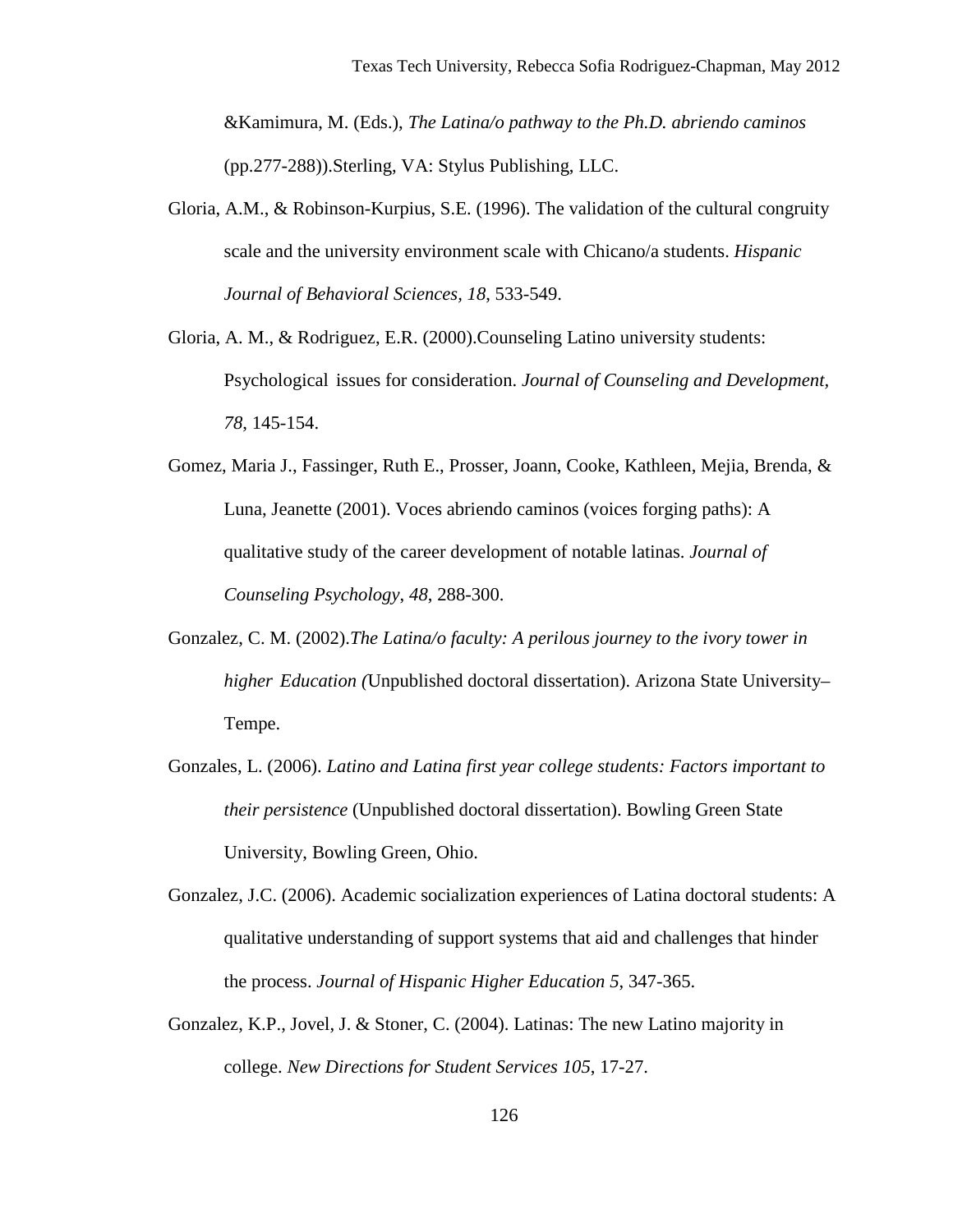- Gonzalez, K., Marin., Figueroa, M., Moreno, J., & Navia, C. (2001). Understanding the nature and context of Latina/o doctoral student experiences. *Journal of College Student Development*, 4*2*(6), 563-580.
- Gordon, B.M. (1990). The necessity of African-American epistemology for educational theory and practice. *Journal of Education*, *172,* 88-106.

Gottlieb, B.H. (1981). *Social networks and social support*. Beverly Hills, CA: Sage.

- Guarnaccia, P. J., Martinez, I., & Acosta, H. (2005). Mental health in the Hispanic immigrant community: An overview. *Journal of Immigrant & Refugee Services, 3(1/2),* 21-46.
- Guerra, P. (2006). Being Latina and ABD: Cuando Terminas Mujer (When will you finish?!). In A.M. Gloria, J. Castellanos, & Kamimura, M. (Eds.), *The Latina/o pathway to the Ph.D. abriendo caminos* (pp. 269-277).Sterling, VA: Stylus
- Grijalva, C. A., & Coombs, R. H. (1997). Latinas in medicine. *Aztlan A Journal of Chicano Studies, 22*(2), 67-88.
- Guido-DiBrito, F., & Batchelor, S.W. (1988). Developing leadership potential for minority women. In M.D. Sagaria (Ed.), *Empowering women: Leadership development strategies on campus. San Francisco: Jossey-Bass.*
- Gurin, P. (1999). Expert report of Patricia Gurin. In *The compelling need for diversity in higher education, Gratz et al. v. Bollinger et al.* No. 97-75231 (E.D. Mich.) and Grutter et al. v. Bollinger et. al. No. 97-75928 (E.D. Mich.) (pp.99-234). Ann Arbor, MI: The University of Michigan.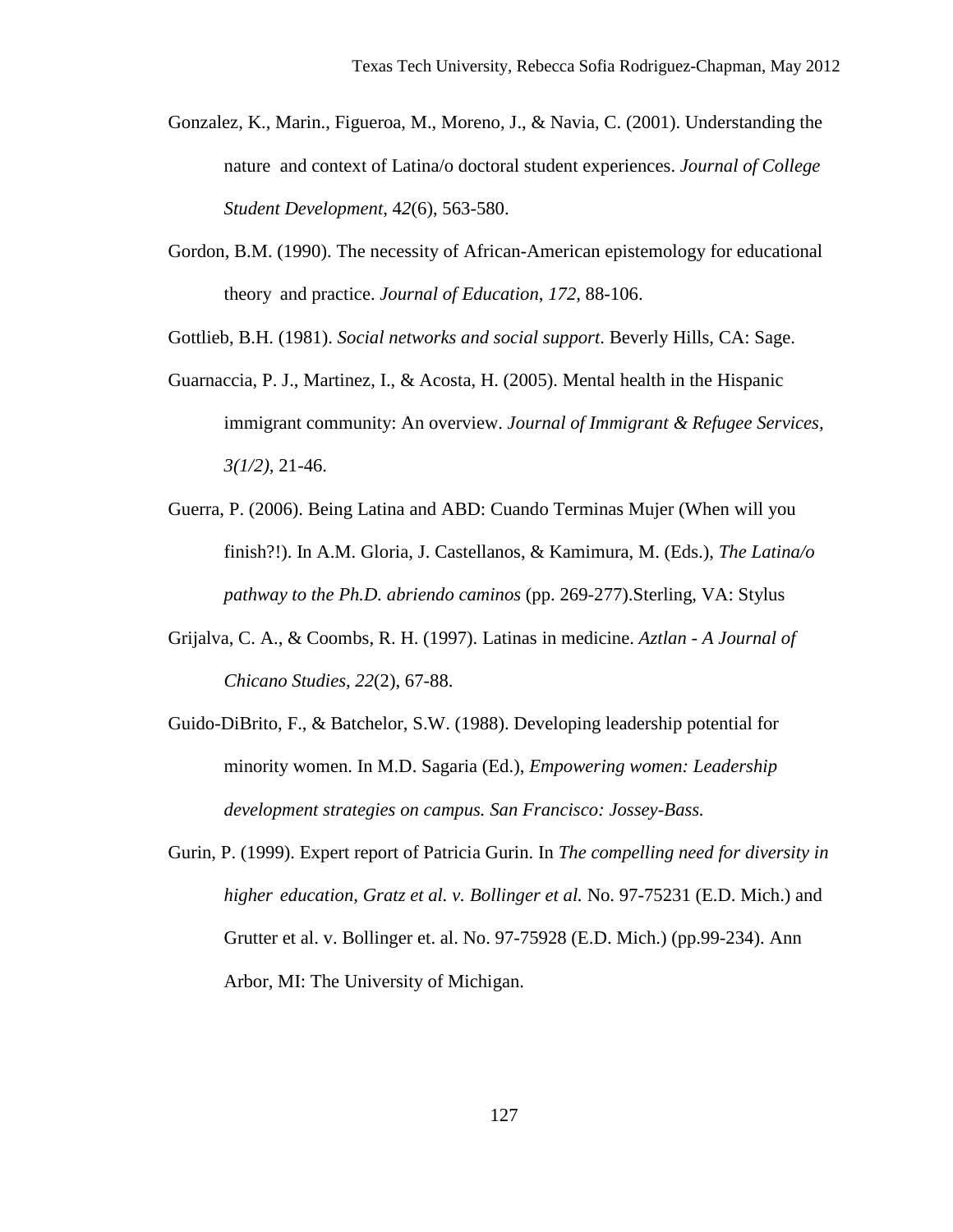- Halm, M. (2010, June 29). Re: *The education pipeline is changing*-IMS Global Impact 2010 [Web log message]. Retrieved from [http://weblion.psu.edu/news/the](http://weblion.psu.edu/news/the-)education-pipeline-is-changing
- Hardin, S. (1987). *Feminism and methodology*. Milton Keynes: Open University Press. Hayes-Bautista, D.E., & Chapa, J.(1987). Latino terminology: Conceptual bases for standardized terminology. *American Journal of Public Health*, *77*(1), 61-68.
- Harris-Schenz, B. (1990). *Helping with the bootstraps: The mentor's task.* Association of Departments of Foreign Languages Bulletin *21*(3):18-21.
- Haro, R.P., Rodriguez, G.J., & Gonzales, L.J. (1994). Latino persistence in higher education: A 1994 survey of University of California and California State University Chicano/Latino students.
- Helms, J. (1990). *Black and White racial identity: Theory, research & practice.*  NewYork: Greenwood.
- Hernandez, A. (2010, March 31). *Ph.D. completion study documents best practices for student success.* Retrieved

fro[mhttp://diverseeducation.com/cache/print.php?articleId=13663](http://diverseeducation.com/cache/print.php?articleId=13663)

- .Hernandez, J.C. (2000). Understanding the retention of Latino college students. *Journal of College Student Development, 6*, 575-588.
- Hernandez-Truyol, B.E. (1997). Borders engendered: Normatives, Latinas, and a LatCrit paradigm. *New York University Law Review*, *72*, 882-927.
- Herrera, R. (2003). Notes from a Latino graduate student at a predominantly white university. In Castellanos, J., Gloria, A. & Kamimura, M. (Eds.), *The majority in*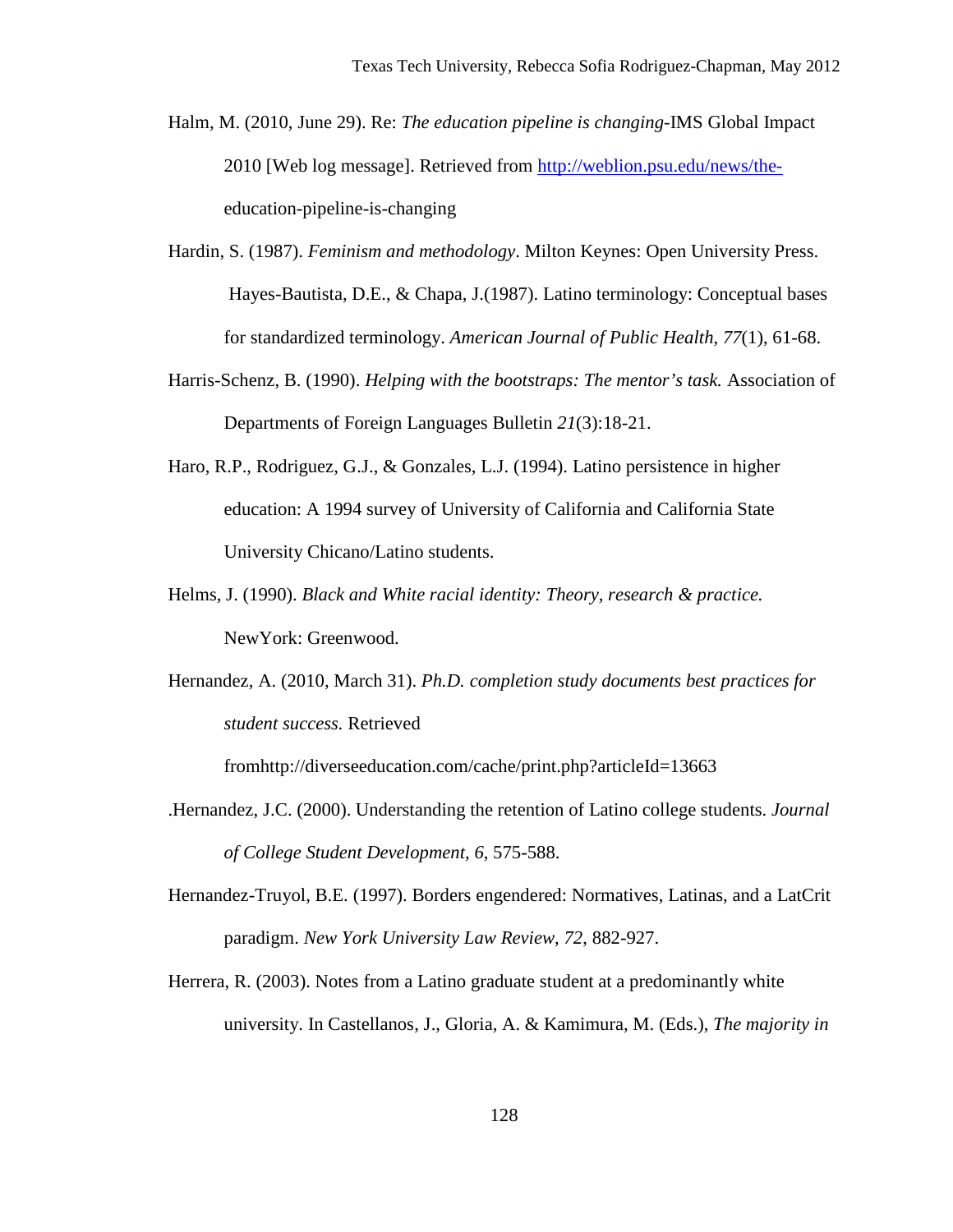*the minority: Expanding the representation of Latina/o faculty, administrators and students in higher education* (pp.111-126). Sterling, VA: Stylus Publishing

- Herzig, A. (2004) Becoming mathematicians: Women and students of color choosing and leaving doctoral mathematics. *E-journal of American Educational Research Association 74*(2), 171-214.Retrieved from<http://www.jstor.org/stable/3516055>
- Hooks, B. (1990). Choosing the margin as a space of radical openness. In B. Hooks, Yearning: *Race, gender, and cultural politics* (pp. 145-153). Boston: South End Press.
- Howard-Hamilton,M. (1990). Introduction. In M.F. Howard-Hamilton, C.L. Morelon-Quainoo, S.D. Johnson, R. Winkle-Wagner& L. Santiague (Eds.), *Standing on the outside looking in: Underrepresented students' experiences in advanced degree programs* (pp.1-4). Sterling, VA Stylus Publishing.
- Hurtado, S. (1992). The campus racial climate: Contexts for conflict. *The Journal of Higher Education, 63*(5), 539-569.
- Hurtado, S., & Carter, D.F. (1997). Effects of college transition and perceptions of the campus racial climate on Latino college students' sense of belonging. *Sociology of Education 70*(4): 324-346.
- Hurtado, S., Carter, D.F., & Spuler, A. (1996). Latino student transition to college: Assessing difficulties and factors in successful adjustment. *Research in Higher Education*, *37*(2), 135-157.
- Hurtado, S., Dey, E.L., Gurin, P., & Gurin, G. (2003). The college environment, diversity, and student learning. In J. Smart (Ed.), *Higher Education: Handbook of Theory and Research* (pp. 145-189). Amsterdam: Kluwer Academic Press.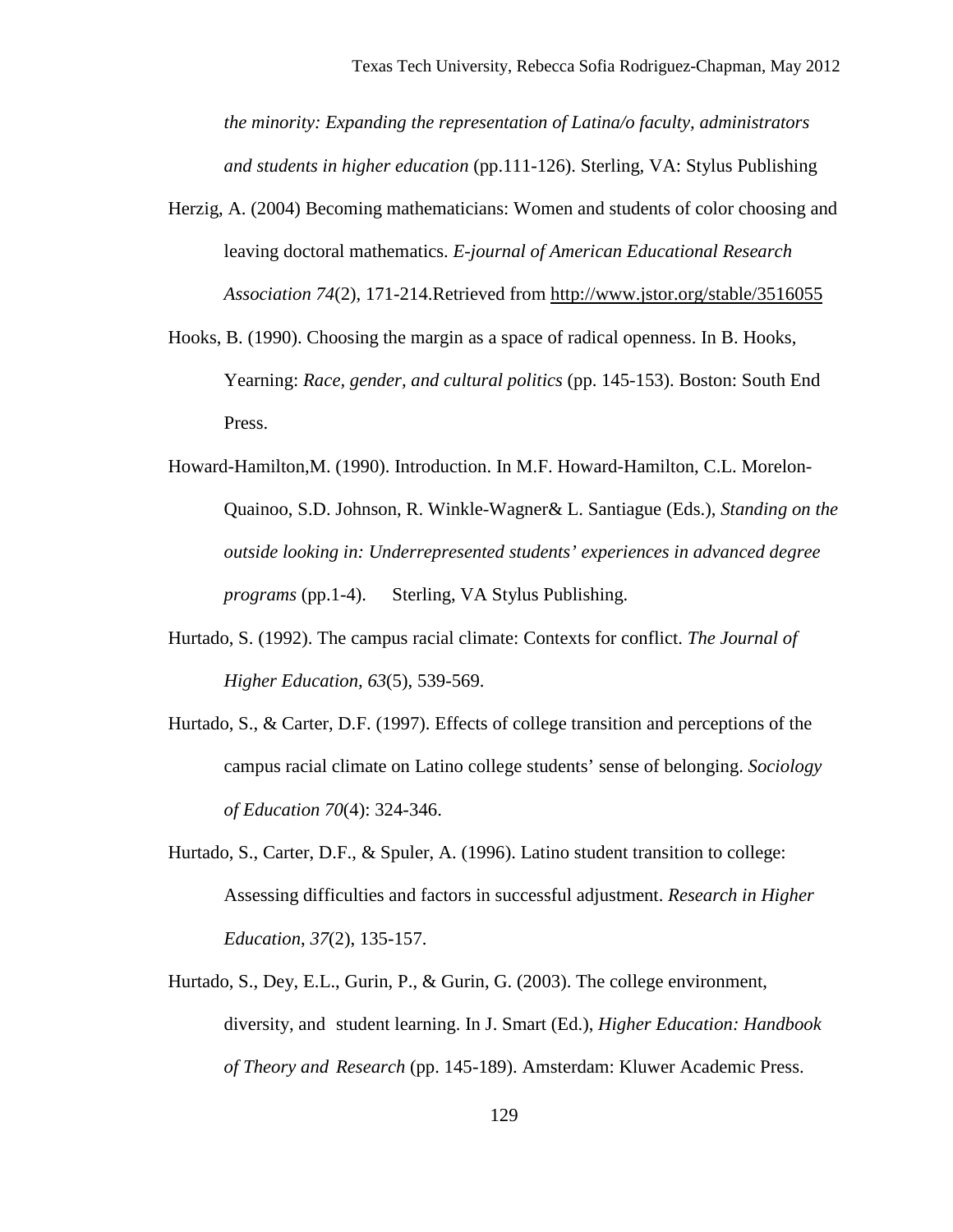- Hurtado, S. & Kamimura, M. (2003).Latina/o retention in four-year institutions. *The majority in the minority: Expanding the representation of latina/o faculty, administrators and students in higher education* (pp.1-13). Sterling, VA: Stylus Publishing.
- Hurtado, S., Milem, J., Clayton-Pedersen, & Allen, W. (1998). Enhancing campus climate for racial/ethnic diversity: Educational policy and practice. *The Review of Higher Education, 21*(3), 279-302.
- Hurtado, S., Milem, J., Clayton-Pederson, & Allen, W. (1999). *Enacting diverse learning environments: Improving the climate for racial/ethnic diversity in higher education.* ASHE\_ERIC Report Series. San Francisco: Jossey-Bass.
- Hurtado, S. & Ponjuan, L. (2005) Latino educational outcomes and the campus climate *Journal of Hispanic Higher Education 4(3)*; 235-251

DOI:10.1177/1538192705276548

- Hu, S., & St. John, E.P. (2001). Student persistence in a public higher education system: Understanding racial and ethnic differences. *The Journal of Higher Education*, 72(3), 265–286.
- Jackson, J. (Ed). (2007). *Strengthening the African American educational pipeline: Informing research, policy, and practice*. Albany, NY: State University of New York.
- Johnson, K.R. (1997). Some thoughts on the future of Latino legal scholarship. *Harvard Latino Law Review*, 2, 101-144.
- Justiz, M. J., & Kameen, M.C. (2001). The real question after Hopwood: Why equity in the K-12 pipeline will change our university campuses for the better and help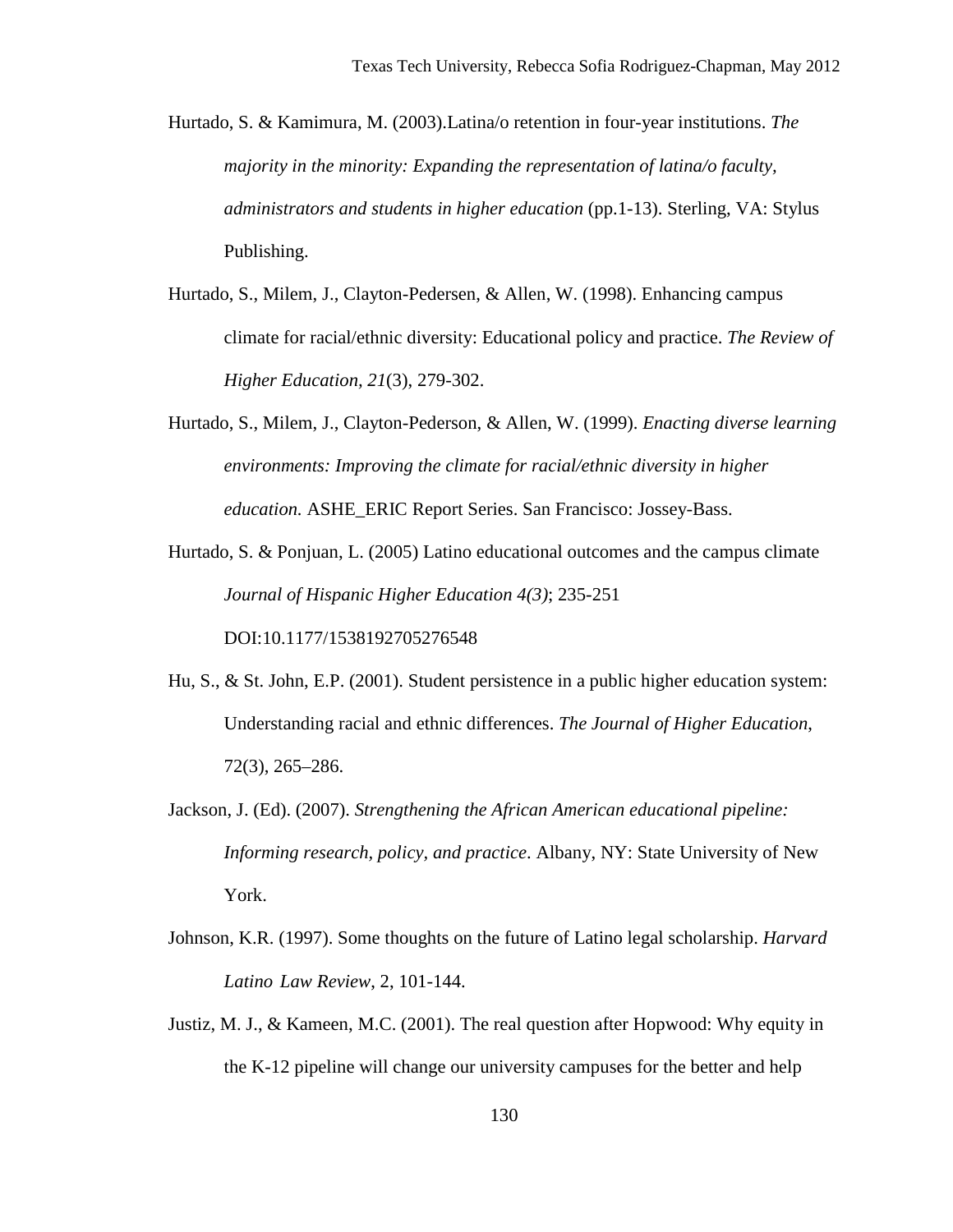preserve a citizen democracy. In B. Lindsay & M. Justiz (Eds), *The quest for equity in higher education: Toward new paradigms in an evolving affirmative action era* (pp.143-161). Albany, NY: State University of New York Press, Albany.

- Keefe, S. (1992). Ethnic identity: The domain of perceptions of and attachment to ethnic groups and cultures. *Human Organizations*, *51*, 35-43.
- Kienle, A. & Loyd, N. (2005).Globalization and the emergence of supranational organizations: implications for graduate programs in higher education administration. *College Student Journal*, *39*(3), 580-587.
- Kenny, M.E., & Stryker, S. (1996). Social network characteristics and college adjustment among racially and ethnically diverse first-year students. *Journal of College Student Development, 37*, 649-658.
- Kim, D., & Eyermann, T.S. (2006). Undergraduate borrowing and its effects on plans to attend graduate school prior to and after the 1992 Higher Education Act amendments. *NASFAA Journal of Student Financial Aid, 36*(2), 5–21.
- Ladson-Billings, G. (1994). *The dream keepers: Successful teachers of African American children.* San Francisco, CA: Jossey-Bass.
- Ladson-Billings, G. (2000). Racialized discourses and ethnic epistemologies. In N.K. Denzin & Y.S. Lincoln (Eds), *Handbook of qualitative research* (2<sup>nd</sup> ed., pp.257-277). Thousand Oaks, CA: Sage.
- Ladson-Billings, G. & Tate, W. F. (1995).Toward a critical race theory of education*. Teachers College Record, 97,* 47-68.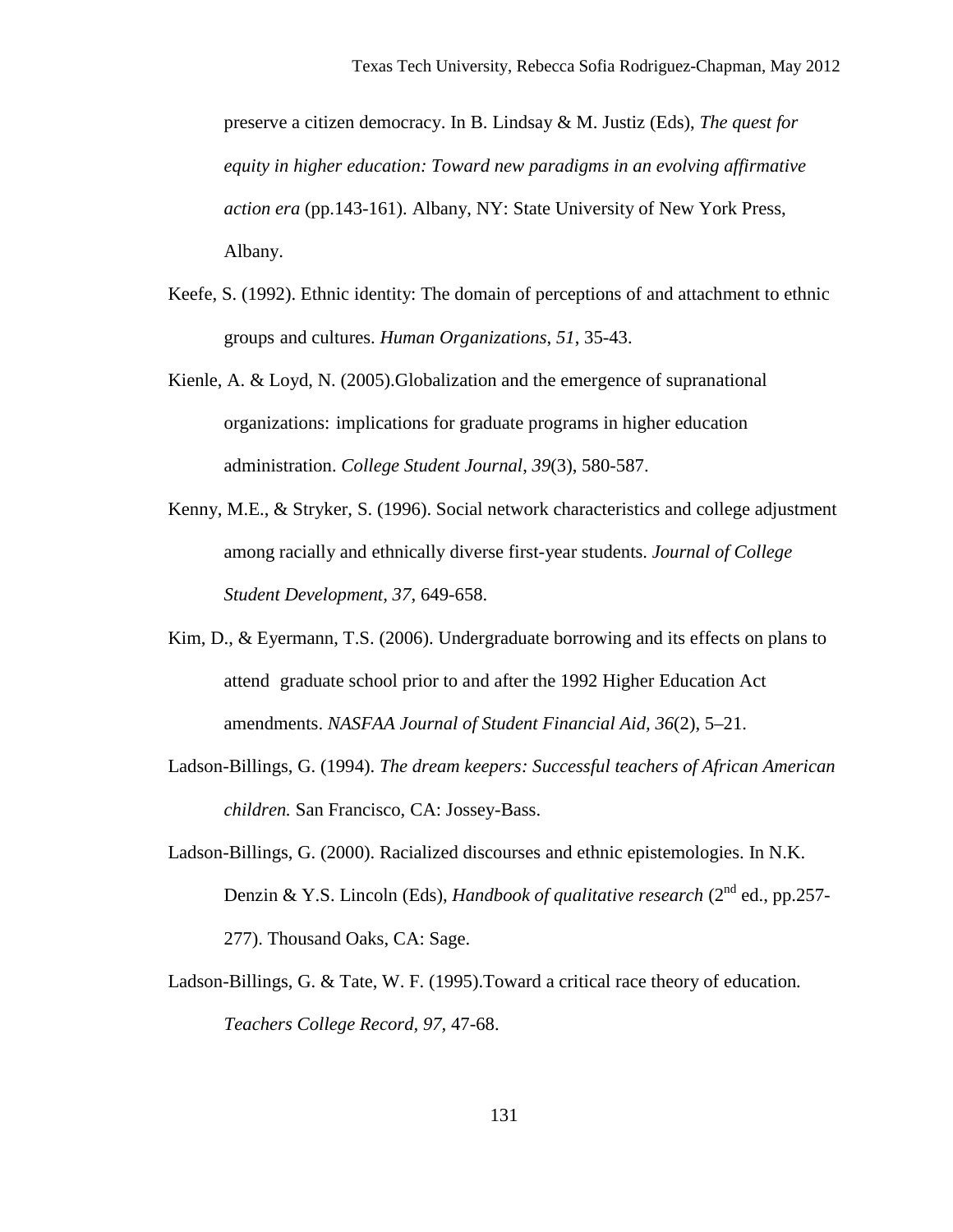- Landry, C. C. (2002). Retention of women and people of color: Unique challenges and institutional responses. *Journal of College Student Retention: Research, Theory & Practice, 4*(1), 1-13.
- Laosa, L. (1984). Social policies toward children of diverse ethnic, racial, and language groups in the United States. In H. Stevenson & A. Siegel (Eds.), *Child development research and social policy* (pp. 1-109). Chicago: University of Chicago Press.
- Lasher, E. L. (2008). *Retaining Latino and non-Latino students: Key similarities and differences*. Serna Center/Institute for Higher Education Leadership and Policy working paper.
- Latina. (2010). In *Merriam-Webster Online Dictionary*. Retrieved June 19, 2010, from <http://www.merriamwebster.com/dictionary/latina>
- Lawson, T.J. & Fuehrer, A. (2001). The role of social support in moderating the stress that first-year graduate students experience. *Education, 110*(2).
- Leon, D., & Nevarez, C. (2006).*Promoting Latino faculty and senior-level administrators. California Chicano-Latino Intersegmental Convocation Policy Summit*. Retrieved from: [www.clic-policy.info/pdf/policy\\_briefs/Faculty-](http://www.clic-policy.info/pdf/policy_briefs/Faculty-%20%20%20Senior_Level_Adminstrators.pdf)[Senior\\_Level\\_Adminstrators.pdf](http://www.clic-policy.info/pdf/policy_briefs/Faculty-%20%20%20Senior_Level_Adminstrators.pdf)
- Lin, N. (2001). *Social Capital: A theory of social structure and action*. Cambridge, U Cambridge University Press Makabe, T. (1979). Ethnic identity scale and social mobility: The case of Nisei in Toronto. *Canadian Review of Sociology and Anthropology*, *16*, 136-145.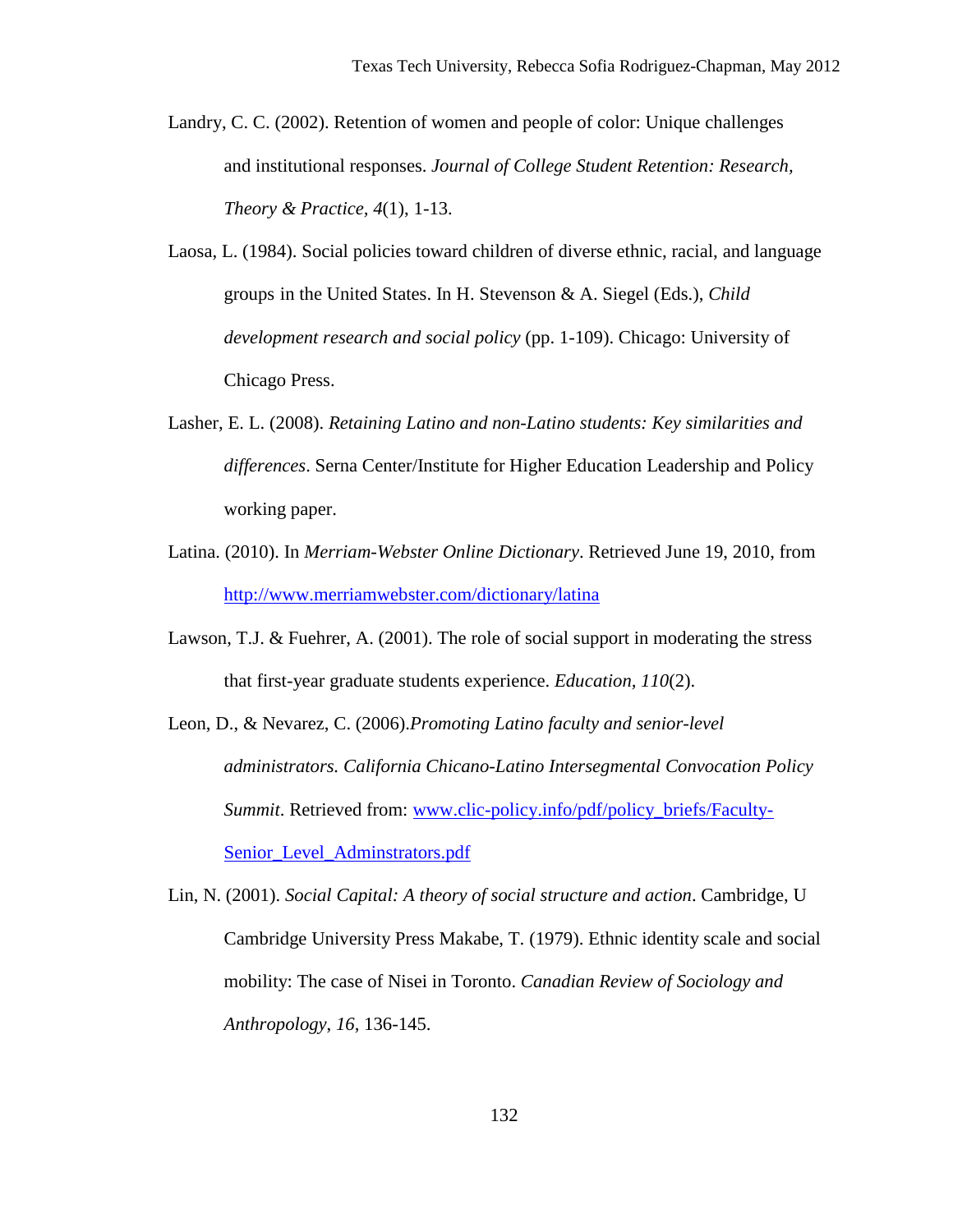- Lopez, E. M. (1995). Challenges and resources of Mexican American students within the family, peer group, and university: Age and gender patterns. *Hispanic Journal of Behavioral Sciences, 17*(4), 499-508.
- Lopez, G. (2003). The (racially neutral) politics of education: A critical race theory perspective. *Educational Administration Quarterly, 39*,(68), p. 68-94.
- Lopez, M.A. (2006) Examining dimensions of Latina/o college student success: An analysis of individual persistence and success (Doctoral Dissertation). Retrieved from <http://proquest.umi.com/pqdlink?Ver=1&Exp=12->
	- 262016&FMT=7&DID=1404392891&RQT=309&attempt=1
- Lovitts, B. (2001*). Leaving the ivory tower: The cause and consequences of departure from doctoral study*. Lanham, MD: Rowman & Littlefield.
- Mallinckrodt, B. (1988). Student retention, social support, and drop-out intention:Comparison of black and white students. *Journal of College Student Development*, *29*, p. 60-64
- Marin, G., & Marin, B.,V. (1991) *Research with Hispanic populations.* Thousand Oaks, CA:Sage.
- Martinez, G.A. (1994). Legal indeterminacy, judicial discretion and the Mexican American litigation experience: 1930-1980. *U.C. Davis Law Review*, *27*, 555-618.
- Matsuda, M. (1991). Voices of America: Accents, antidiscrimination and a jurisprudence for the last reconstruction. *Yale Law Journal*, *100*, 1329-1407.
- Maton, K, Teti, D., Corns, K.,.Vieira-Baker, C., Lavine,J., . Gouze, K., Keating. D., (1996) Cultural specificity of support sources, correlates and contexts: Three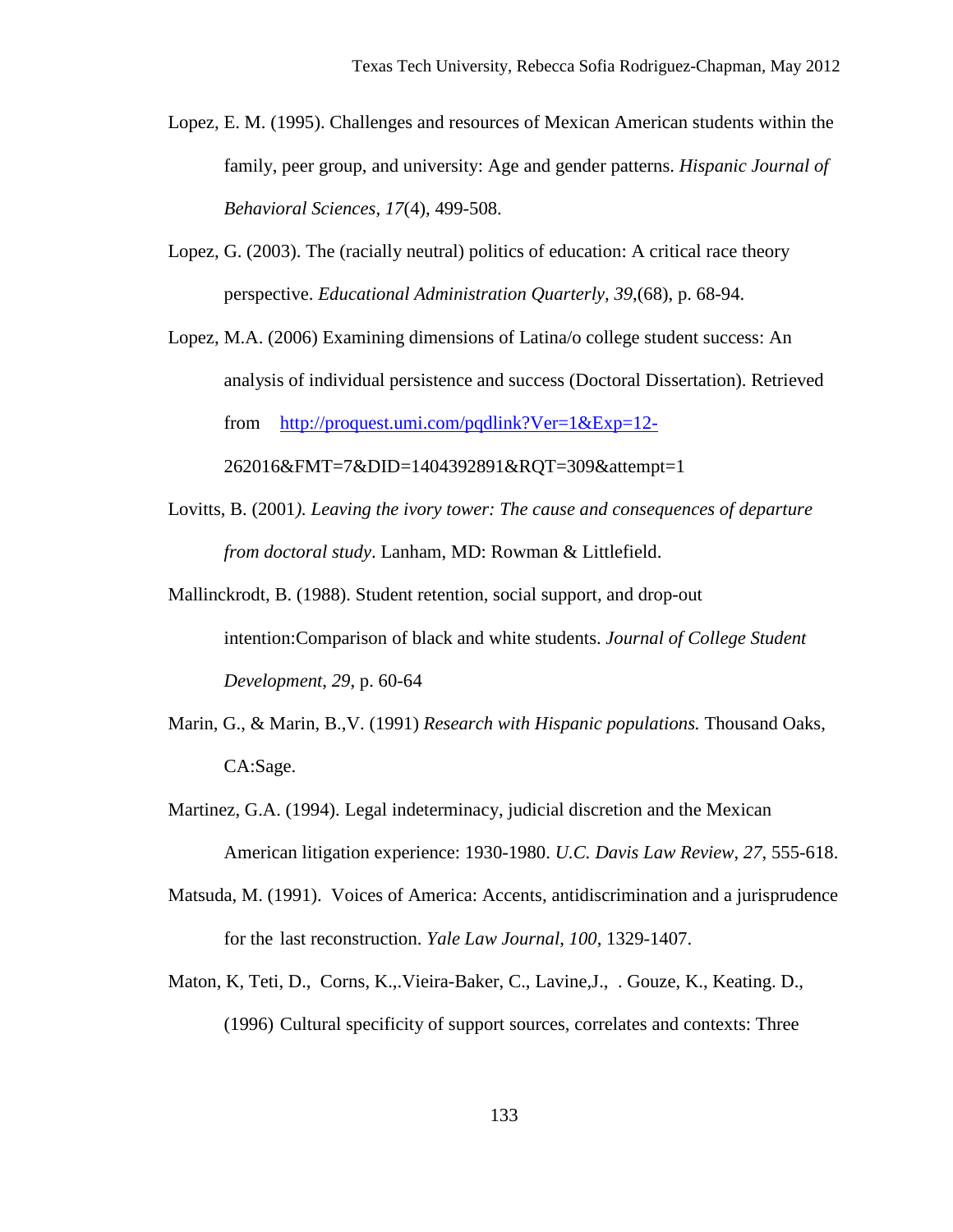studies of African-American and Caucasian youth. *American Journal of Community Psychology 24*:4, 551-587.

- Mayo, J. R., Murguia, E. & Padilla, R.V. (1995).Social integration and academic performance among minority university students. *Journal of College Student Development, 36*(6), 542-552.
- McCulloch, A. (2007, August 11) Re: *Improving Ph.D. completion* [Online forum comment]. Retrieved from

<http://graduateschools.suite101.com/article.cfm/improvingphdcompletionrates>

- McClelland, K.E., & Auster, C.J. (1990). Public platitudes and hidden tensions: Racial climates at predominately White liberal arts colleges. *Journal of Higher Education*, *61*, 607-642
- McDonough, P.M. & Antonio, A.L. (1996, April). *Ethnic and racial differences in selectivity of college choice*. Paper presented at the meeting of American Educational Research Association, New York, NY.
- McDonough, P., Ventresca, M. J., & Outcalt, C. (2000). Field of dreams: Organizational field approaches to understanding the transformation of college access, 1965- 1995. In J. C. Smart (Ed.), *Higher education: Handbook of theory and research* (pp. 371-405). New York, NY: Agathon.
- McEwen, M. K. (2003). New perspectives on identity development. In S. Komives  $\&$ D.Woodard (Eds.), *Student services: A handbook for the profession*, fourth edition (pp.203-233). San Francisco, CA Jossey-Bass.
- Meza, R. R. (2008). *Cultura y colegio: Latina/o cultural values, acculturation, cultural fit, psychological well-being and academic persistence in mexican american*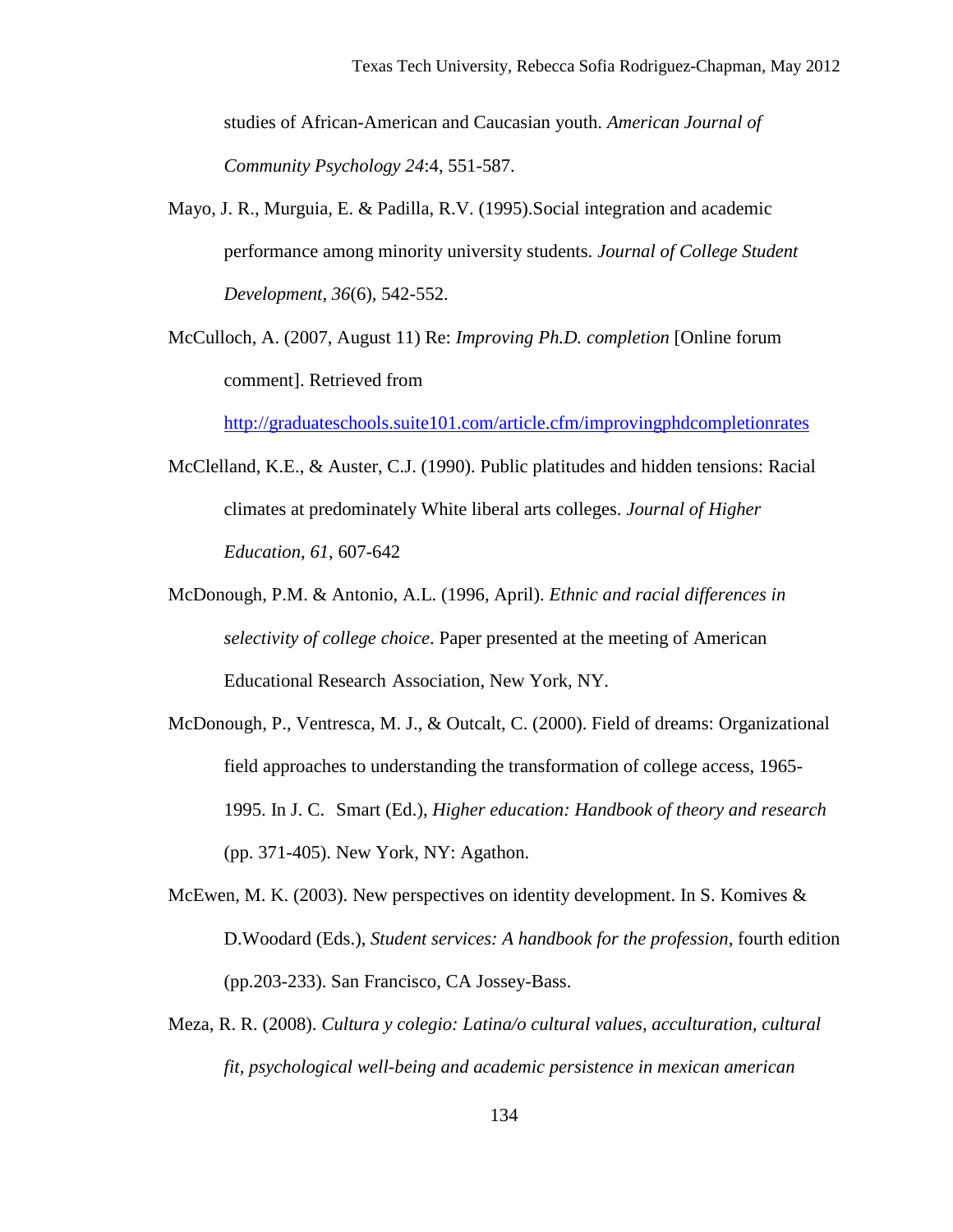*college students* (Doctoral dissertation). Retrieved from [https://mospace.umsystem.edu/xmlui/bitstream/handle/10355/5505/research.pdf?s](https://mospace.umsystem.edu/xmlui/bitstream/handle/10355/5505/research.pdf?sequenc) [equenc](https://mospace.umsystem.edu/xmlui/bitstream/handle/10355/5505/research.pdf?sequenc) e=3

- Milem, J. (2001). Increasing diversity benefits: How campus climate and teaching methods affect student outcomes. In G. Orfield (Ed.), Diversity challenged (pp. 233-249). Cambridge, MA: Harvard Education Publishing Group.
- Mina, L., Cabrales, J.A., Juarez, C.M., & Rodriguez-Vasquez, F. (2004). Support programs that work. In A.M. Ortiz (Ed.), Addressing the unique needs of Latino American students, *New Directions for Student Services*, 105 (pp. 17-27). San Francisco: Jossey-Bass.
- Monkman, K., Ronald, M. & Theramene, F. (2005). Social and cultural capital in an urban Latino school community. *Urban Education*, *40*, 4-33. doi: 10.1177/0042085904270416.
- Montoya, M. (1994). Mascaras, trenzas, y grenas: Un/masking the self while un/brading Latina stories and legal discourse. *Chicano-Latino Law Review*, 15, 1-37.
- Morelon-Quainoo, C., Johnson, S.D,.Winkle-Wagner, R., Kuykendall, J.A., Ingram, T.N., Carter, G.D., Gilbert, K., Smith, D. & Santiague, L. (2009). The advanceddegree pipeline for graduate and professional students of color: Issues of access and choice. In M.F. Howard-Hamilton, C.L. Morelon-Quainoo, S.D. Johnson, R. Winkle-Wagner& L. Santiague (Eds.), *Standing on the outside looking in: Underrepresented students' experiences in advanced degree programs,* (pp.5-24). Sterling, VA Stylus Publishing.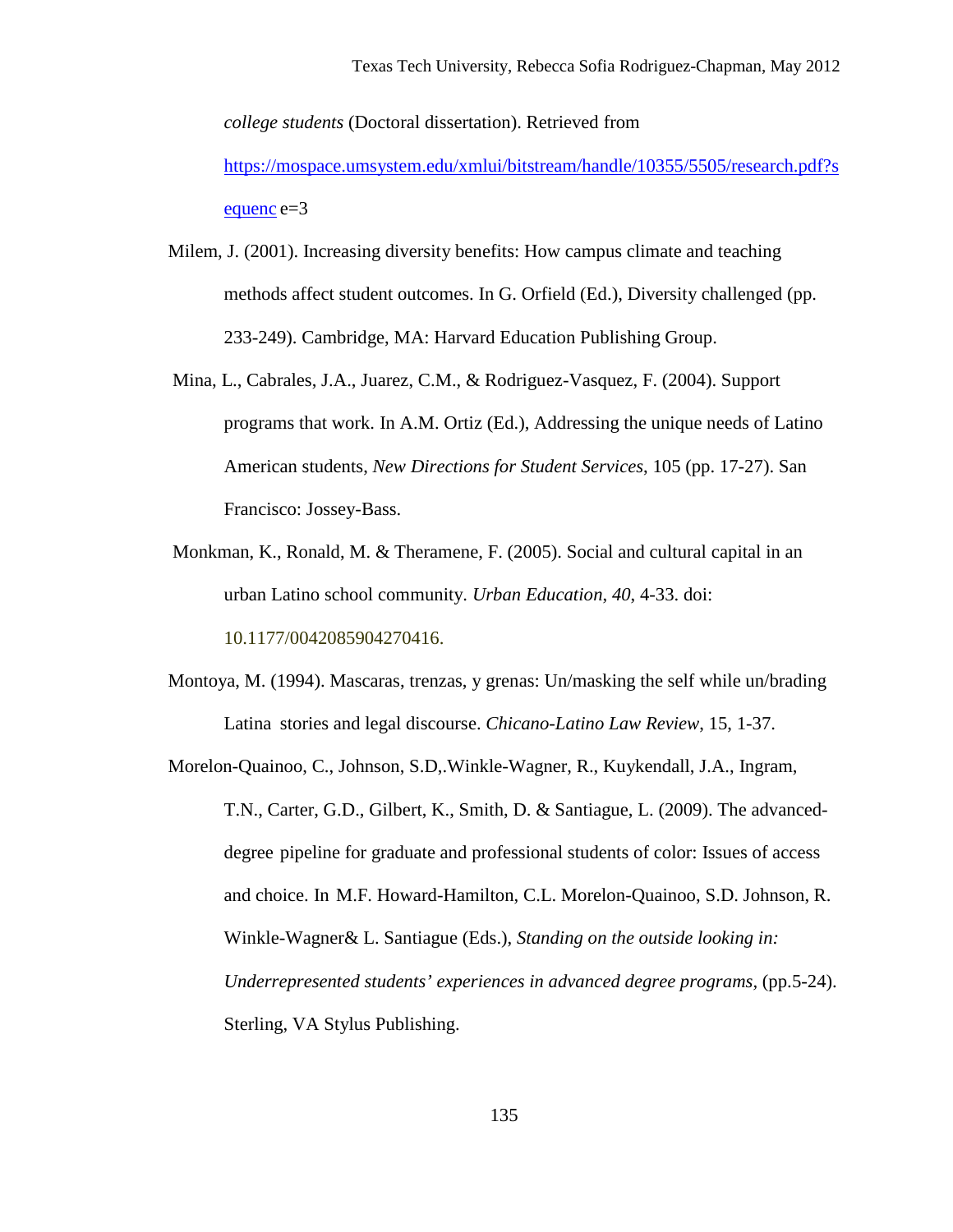- Moreno, J.F. (1999). *The elusive quest for equality: 150 years of Chicano/Chicana education.* Cambridge, MA: Harvard Educational Review.
- Morrison,  $T_{\text{A}}$ , & Morrison, M. (1995). Meta-analysis assessment of the predictive validity of the quantitative and verbal components of graduate record examination with graduate grade point average representing the criterion of graduate success. *Educational and Psychological Measurement, 55*(2), 309-316.
- Munoz, D.G. (1986). Identifying areas of stress for Chicano undergraduates. In M.A. Olivas (Ed.), *Latino college students* (pp. 131-156). New York: Teachers College Press.
- Murphy, S. H. (1994). The impact of student debt on post-baccalaureate decisions: A focus on educational choice. *Dissertation Abstracts International, 55* (05), 1158A.
- Nakanishi, D.T. (1996). Asian Pacific Americans in higher education: Faculty and administrative representation and tenure. In C. Turner, M. Garcia, A. Nora, & L.Rendon (eds.), *Racial and Ethnic Diversity in Higher Education*. ASHE Reader Series. Needham Heights, MA: Simon & Shuster Custom Publishing.
- National Center for Education Statistics (2002a). *Hispanic serving institutions: Statistical trends from 1990-1999*. Washington, DC:U.S. Department of Education.
- National Center for Education Statistics (2002b).*Student financing of graduate and firstprofessional education 1999-2000*. Washington, DC: U.S. Department of Education.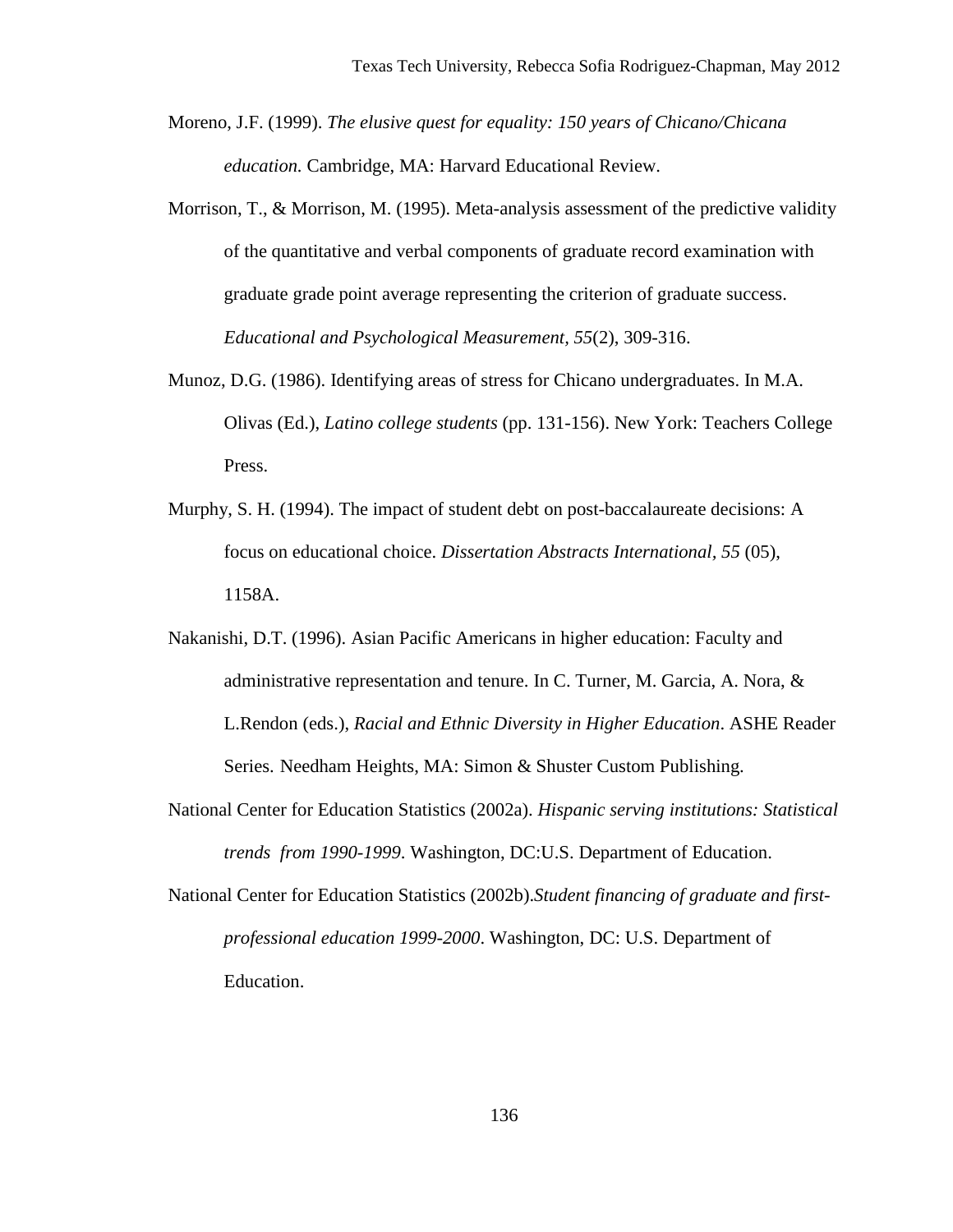National Center for Education Statistics.(2004*). National postsecondary student aid, graduate/professional data analysis system,* April 2008. Retrieved from: [http://www.cgsnet.org/portals/0/pdf/DataSources\\_2006\\_08.pdf](http://www.cgsnet.org/portals/0/pdf/DataSources_2006_08.pdf)

- National Center for Education Statistics. (2006). *Integrated post secondary education data system: Fall enrollment by race/ethnicity and gender, 2006-2007*. Retrieved from: [http://nces.ed.gov/IPEDS/surveys/2006/pdf/ef\\_4yr\\_form.pdf](http://nces.ed.gov/IPEDS/surveys/2006/pdf/ef_4yr_form.pdf)
- National Center for Education Statistics (2008).*Projections of education statistics to*

*2017*. September 2008 [NCES 2008-078] Retrieved from:

<http://nces.ed.gov/pubs2008/2008078.pdf>

- National Center for Education Statistics. (2009) *Doctor's degree conferred by degreegranting institutions, by race/ethnicity, and field of study*: 1976-77 2007-08 Retrieved from [http://nces.ed.gov/programs/digest/d09/tables/dt09\\_291.asp](http://nces.ed.gov/programs/digest/d09/tables/dt09_291.asp)
- National Center for Education Statistics.(2010). *Price of graduate and first-professional attendance*. Retrieved from:

http://nces.ed.gov/programs/coe/2010/section5/indicator48.asp

Nealy, M.J. (2009, April 24). *Re: Study finds minorities underrepresented in graduate school* [Web log message]. Retrieved from

<http://diverseeducation.com/article/12510/>

- Nettles, M. (1990).Success in doctoral programs: Experiences of minority and white students. *American Journal of Education*, *98*(4), 494-522. Retrieved from <http://www.jstor.org/stable/1085329>
- Nevarez, C., & Borunda, R. (2006). Professors of color and their students: Negotiating the classroom domain. Manuscript submitted for publication.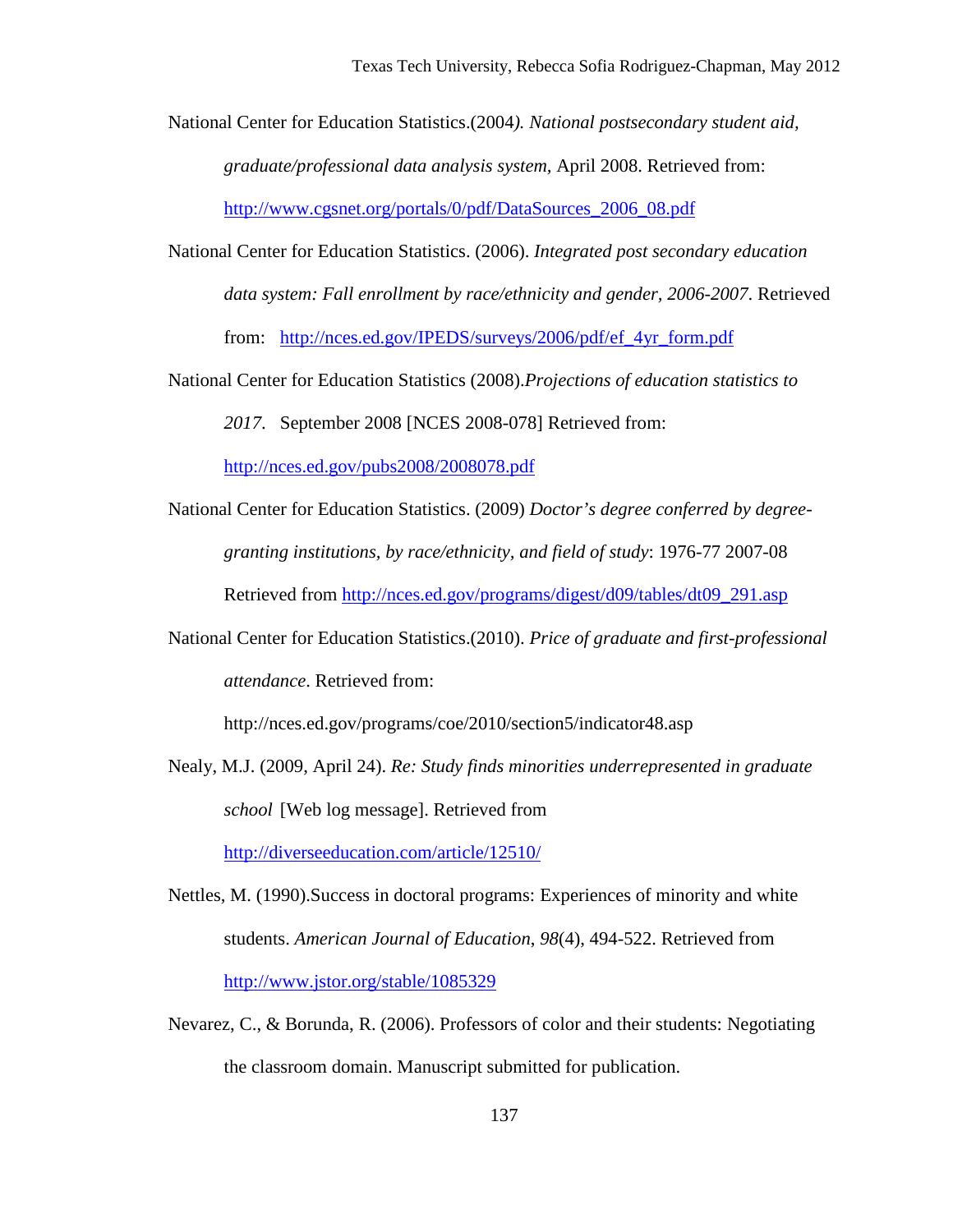- Nieves-Squires, S. (1991). *Hispanic women: Making their presence on campus less tenuous*. Washington, DC. Association of American Colleges, Project on the Status and Education of Women.
- Nora, A. (1990). Campus-based aid programs as determinants of retention among Hispanic community college students. Journal of Higher Education, 61, 312-329. Nora, rendon, cuadaraz 1999
- Okagaki-L., Frensch, P., & Dodson, N. (1996). Mexican American children's perceptions of self and school achievement. *Hispanic Journal of Behavioral Sciences,18,* 469- 484.
- Okibar, F.E. (1994, November). *Multiculturalism in the university curriculum: Infusion for what?* Paper presented at the Regent Conference on Diversity and Multiculturalism in the University Curriculum, Manhattan, KS.
- Olivas, M. (1990). The chronicles, my grandfather's stories, and immigration law: The slave traders chronicle as racial history. *Saint Louis University Law Journal*, *34,* 425-441.
- Ong, A., Phinney, J. & Dennis, J. (2006). Competence under challenge: Exploring the protective influence of parental support and ethnic identity in Latino college students. *Journal of Adolescence, 29,* 961-979.
- Ortiz, A.M. ,& Santos, S.J. (2009). *Ethnicity in college: Advancing theory, and improving diversity practices on campus.* Sterling, Va.: Stylus Publishing.
- Ortiz, A. & Santos, S. (2010). Campus diversity and ethnic identity development. E-Journal *Diversity and Democracy Civic Learning For Shared Futures*, *13*(2), 5-7.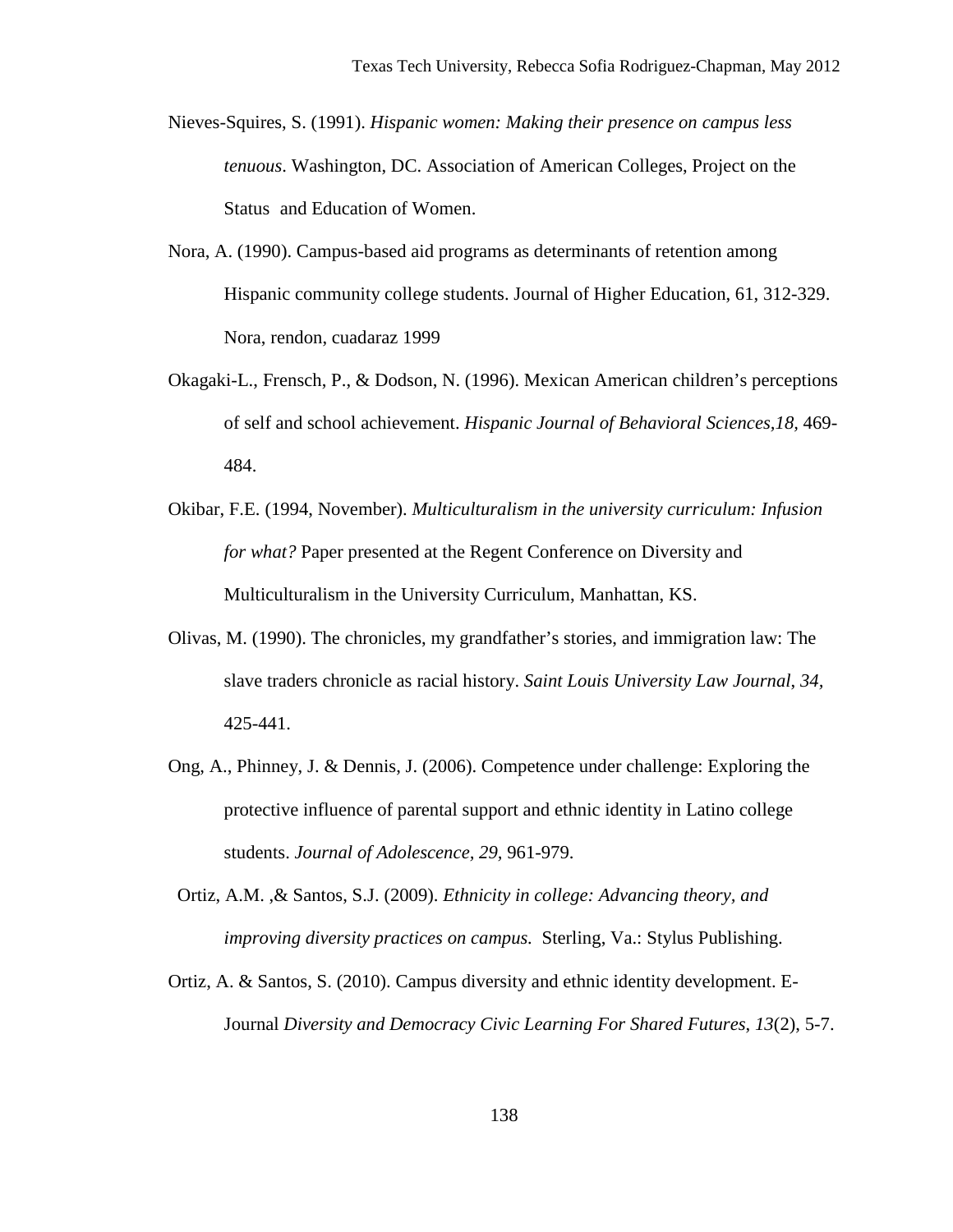Retrieved from

<http://www.diversityweb.org/DiversityDemocracy/vol13no2/vol13no2.pdf>

- Orfield, G., & Whitla, D. (2001). Diversity and legal education: Student experiences in leading law schools. In G. Orfield & M. Kurlaender (Eds.), *Diversity Challenged: Evidence on the impact of affirmative action* (pp. 143-174). Cambridge, MA: Harvard Educational Press.
- Orozco, V. (2007) *Ethnic Identity, perceived social support, coping strategies, university environment, cultural congruity, and resilience of Latina/o college students* (Doctoral Dissertation) Retrieved from http://etd.ohiolink.edu/view.cgi/Orozco%20Veronica.pdf?acc\_num=osu11866099 17
- Padilla, A.M. (Ed.). (1995). *Hispanic psychology: Critical issues in theory and research*. Thousand Oaks, CA: Sage.
- Perna, L.W. (2000). Differences in the decision to attend college among Africans, Hispanics, and Whites. *Journal of Higher Education, 71*(2): 117-141.
- Pascarella, E.T., Edison, M., Nora, A., Hagedorn, L., &Terenzini, P.T. (1996). Influences on students' openness to diversity and challenge in the first year of college. *Journal of College Student Development*, *67*, 174-195.
- Paniagua, F. (1998).*Assessing and treating culturally diverse clients*. Thousand Oaks, CA: Sage.
- Patton, L., & Harper, S. (2003). Mentoring relationships among African American women in graduate and professional schools. In M.F. Howard-Hamilton (Ed.),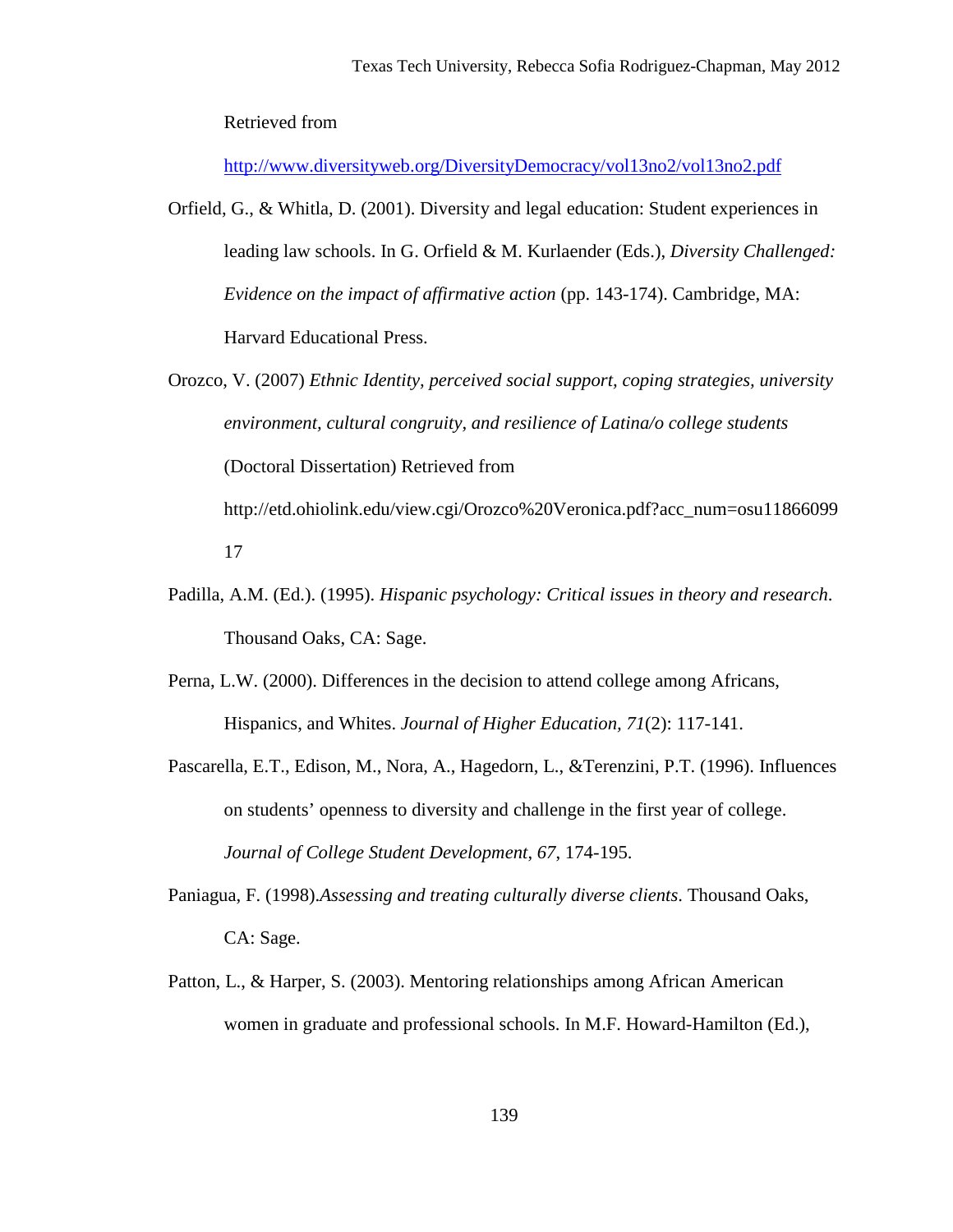*New Directions for Student Services, Vol. 104*: *Meeting the needs of African American women* (pp.67-78). San Francisco:Jossey-Bass.

- Perez, P & McDonough, P. (2008).Understanding Latina and Latino college choice: A social capital and chain migration analysis. *Journal of Hispanic Higher Education*, *7*, 249-265.doi:10.1177/1538192708317620
- Peterson, M. W., Blackburn, R. T., Gamson, Z. F., Arce, C. H., Davenport, R. W., & Mingle, J. R. (1978). *Black students on White campuses: The impacts of increased Blacks enrollments*. Ann Arbor: Institute for Social Research, University of Michigan.
- Peterson, M.W., & Spencer, M.G. (1990). Understanding academic culture and climate. In W.G. Tierney (Ed.), *Assessing academic climates and cultures* (pp. 3-18). San Francisco: Jossey-Bass.
- Phinney, J. (1989). Stages of ethnic identity development in minority group adolescents. *Journal of Adolescent Research*, *7*, 156-176.
- Phinney, J. (1990). Ethnic identity in adolescents and adults: *A review of research. Psychological Bulletin, 108*, 499-514.
- Phinney, J. (1992). The multigroup ethnic identity measure: A new scale for use with adolescents and young adults from diverse groups*. Journal of Adolescent Research,7,* 156-176.
- Phinney, J. (1996). When we talk about American ethnic groups, what do we mean? *American Psychologist, 51*, 918-927.
- Phinney, J. & Alipuria, L.L. (1990). Ethnic identity in college students from four ethnic groups. *Journal of Adolescence, 13*, 171-183.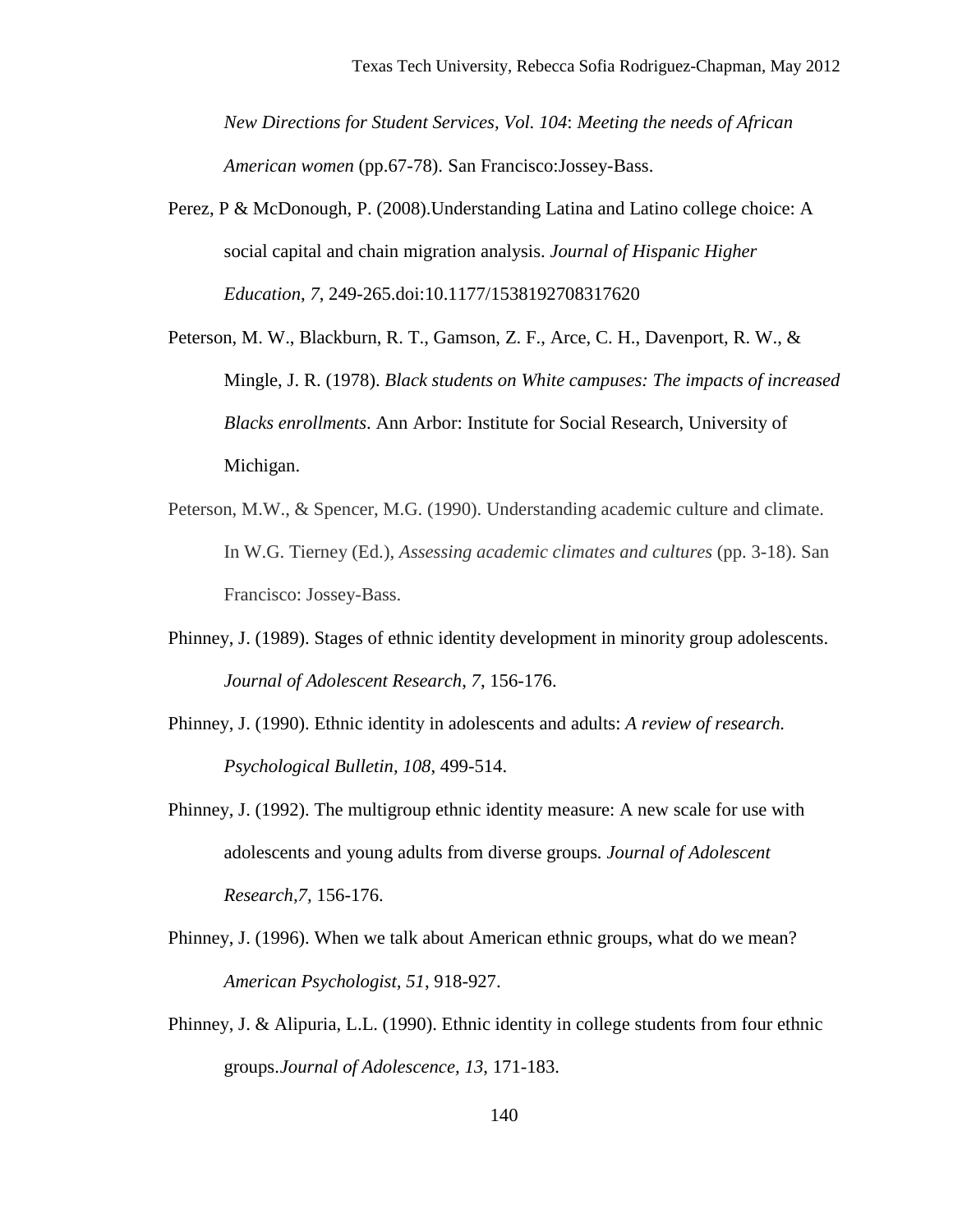- Phinney, J. & Alipuria, L.L. (1996). At the interface of cultures: Multiethnic/multiracial high school and college students. *Journal of Social Psychology*, *136,* 139-158.
- Phinney, J.& Rosenthal, D.A. (1992). Ethnic identity in adolescence: Process, contact, and outcome. In G.R. Adams, T.P. Gullota, & R. Montemayor (Eds.), *Adolescent identity formation* (pp. 145-172). Newbury Park, CA: Sage.
- Pino, D.M. (2005). *Persistence of first-generation Mexican American University Students in a Hispanic serving institution*. (Doctoral Dissertation) Retrieved from <http://gradworks.umi.com/31/81/3181696.html>
- Pino, D and Ovando, M. *Persistence of First-Generation Mexican University Students in a Hispanic Serving Institution*. Presented at the UCEA Annual Convention, November 2005.
- Ponterotto, J. G. (1990). Racial/ethnic minority and women students in higher education: A status report. *New Directions for Student Services*, *52*, 45-59
- Poock, M. C. (1999). Students of color and doctoral programs: Factors influencing the application decision in higher education administration. *College and University*, *74*(3), 2-7.
- Pope, R., Reynolds, A. & Mueller, J. (2004). *Multicultural competence in student affairs*. San Francisco, CA: Jossey-Bass.
- Procidano, M. E., & Heller, K. (1983). Measures of perceived social support from friends and from family: Three validation studies. *American Journal of Community Psychology, 11*, 1-24.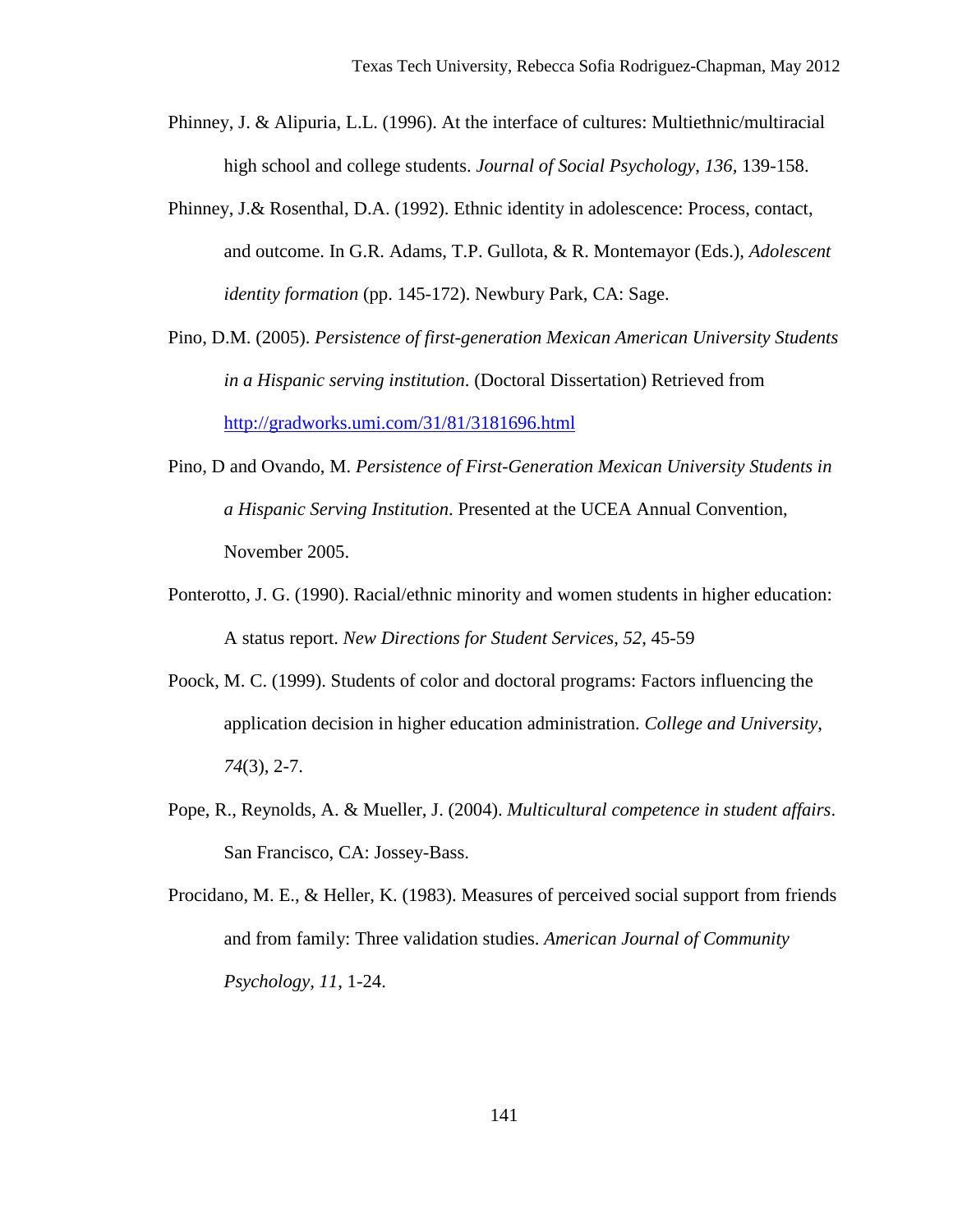- Priest, R., & McPhee, S. A. (2000).Advising multicultural students. In V.N. Gordon, W.R. Habley, & Associates (Eds*.), Academic advising: A comprehensive handbook* (pp.105-107). San Francisco: Jossey-Bass.
- Quaterman, J. (2008). An assessment of barriers and strategies for recruitment and retention of a diverse graduate student population. *College Student Journal*, *42*(4), 947-967.
- Quijada, P. & Alvarez, L. (2006). Cultivando semillas educacionales (Cultivating Educational Seeds): Understanding the experiences of K-8 Latino/a students In J. Castellanos, A. Gloria, & M. Kamimura (Eds). *The Latino/a pathway to the Ph.D. abriendo caminos* (pp.3-17). Sterling, VA: Stylus Publishing, LLC.
- Rankin, S. & Reason, R. (2008). Transformational tapestry model: A comprehensive approach to transforming campus climate. *Journal of Diversity in Higher Education*, *1*(4), 262-274. doi: 10.1037/a0014018.
- Rendon, L. (1992). From the barrio to the academy: Revelations of a Mexican American "scholarship girl". In C.S.V. Turner, M. Garcia, A. Nora, & L.I .Rendon (Eds.), *Racial and ethnic diversity in higher education* (pp. 281-287). Needham Heights, MA: Simon & Schuster.
- Richardson, R., & Skinner, E. (1991). *Achieving diversity*. Washington, DC: ACE/Macmillan.
- Rivas, M., Perez, J., Alvarez, C., & Solorzano, D. (2007). *Latina/o transfer students: Understanding the critical role of the transfer process in California's postsecondary institution* (Research Report No. 9.). Retrieved from: [http://www.chicano.ucla.edu/press/briefs/documents/LPIB\\_16.pdf](http://www.chicano.ucla.edu/press/briefs/documents/LPIB_16.pdf)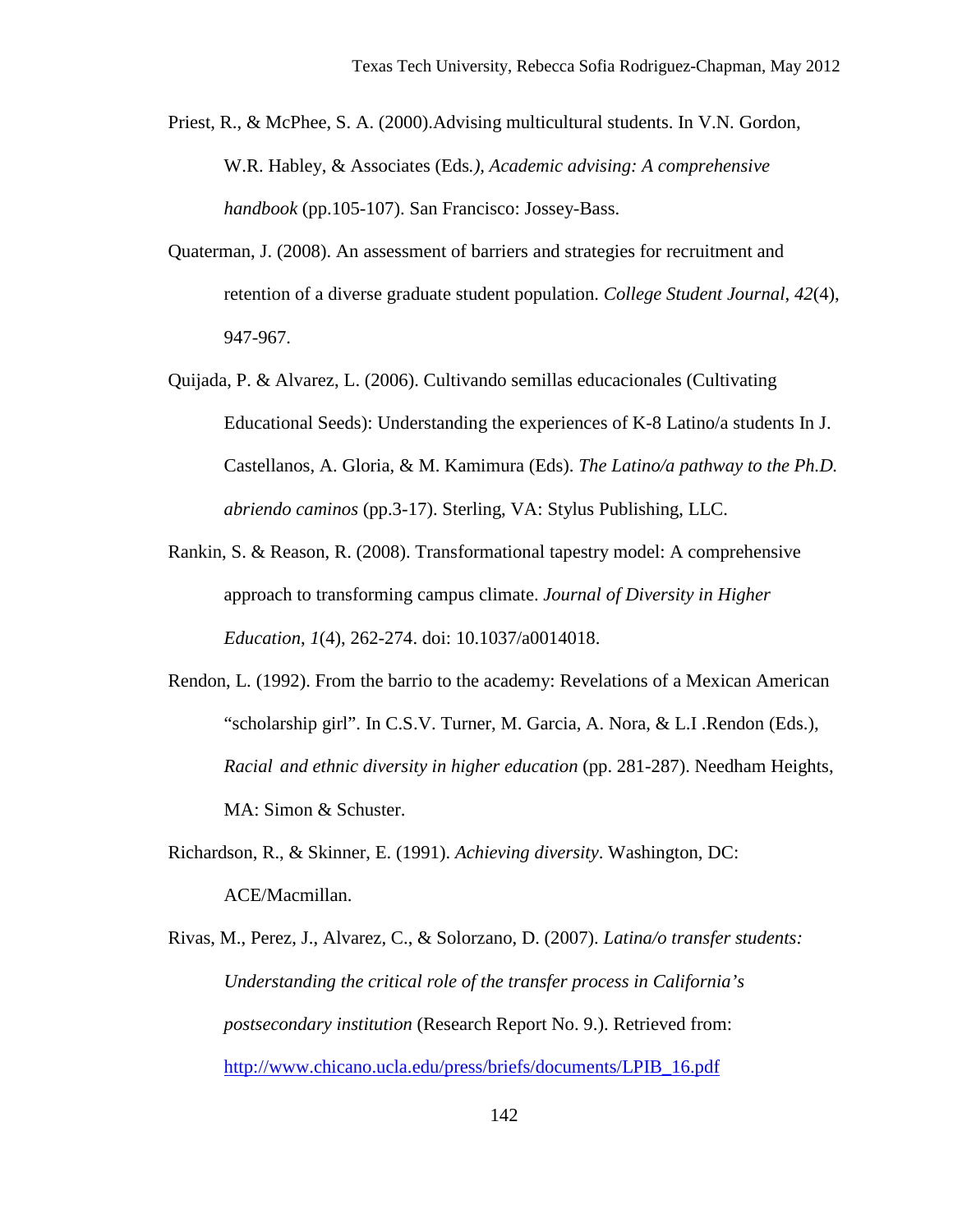- Rodriguez, N., Myers, H. F., Morris, J. K., & Cardoza, D. (2000). Latino college student adjustment: Does an increased presence offset minority-status and acculturative stresses? *Journal of Applied Social Psychology*, *30*, 1523–1550.
- Rodriguez, N. (1996). Predicting the academic success of Mexican American and White college students. *Hispanic Journal of Behavioral Sciences*, *18*(3), 329-342.
- Rosenthal, D., & Hrynevich, C. (1985). Ethnicity and ethnic identity: A comparative study of Greek, Italian, and Anglo-Australian adolescents. *International Journal of Psychology*, *20*, 723-742.
- Sampson, C., & Boyer, P.G. (2001). GRE scores as predictors of minority students' success in graduate study: An argument for change. *College Student Journal*, *35*, 271-279.
- Sanchez, G. J., Tierney, W. G., Campbell, D. (2004). *The Road Ahead: Improving Diversity in Graduate Education.* CA: Center for Higher Education Policy Analysis.
- Sanford, N. (1966). *Self and society: Social change and individual development*. New York: Atherton.
- San Miguel, G., & Donato, R. (2010). Latino education in twentieth-century America: A brief history. In E. Murillo, S. Villenas, R. Galvan, J. Munoz, C. Martinez, & M. Machado-Casa (Eds), *Handbook of Latinos and education: Theory, research and practice* (pp.27-62). New York, NY: Routledge Publishing
- Santiago, D., Andrade, S. & Brown, S. (2004). *Latino student success at Hispanicserving institutions.* U.S. Department of Education (Grant No. P116U030001). Retrieved from [www.edecelencia.org.](http://www.edecelencia.org/)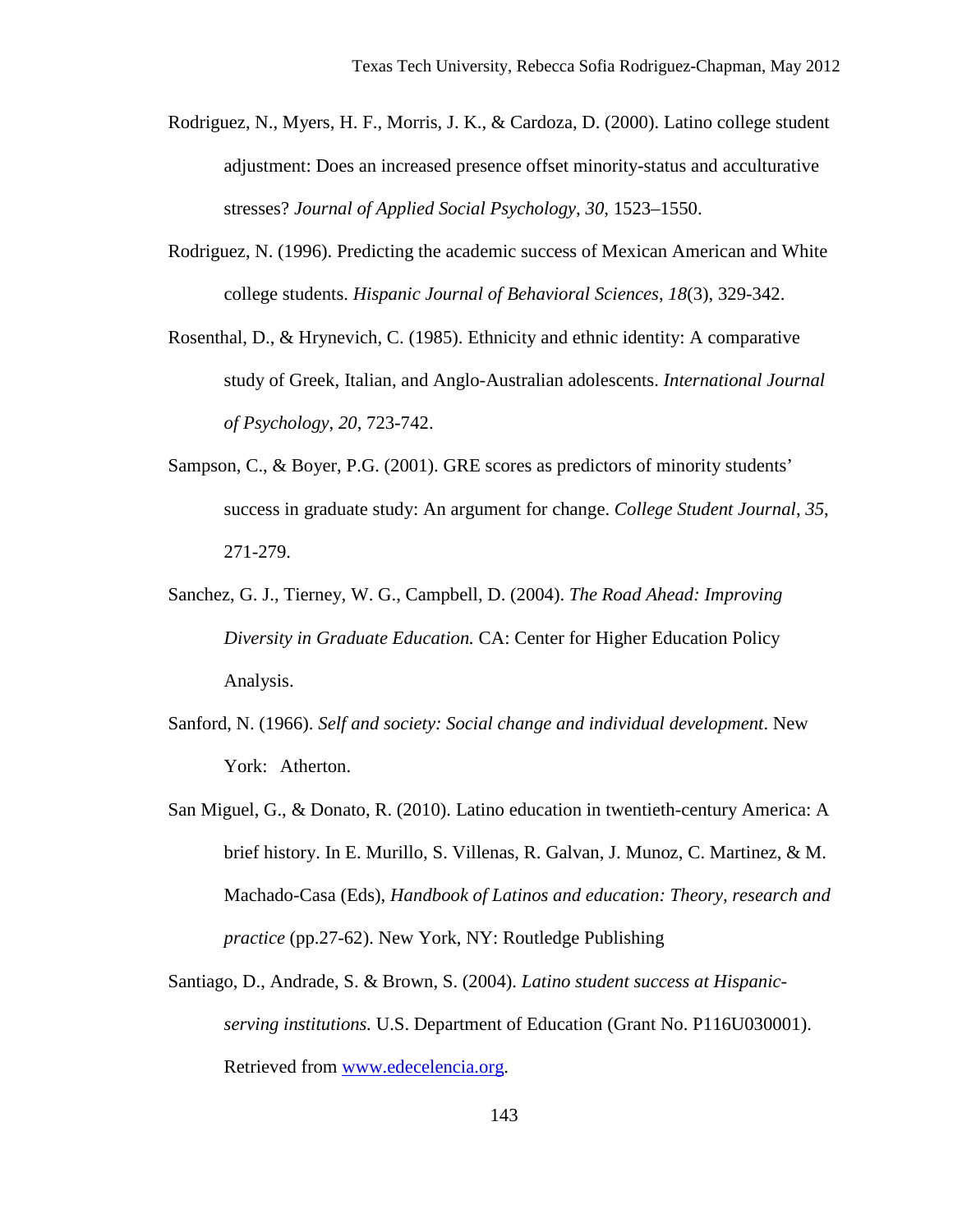- Sarason I.G., Sarason B.R. Potter E.H., Antoni M.H. (1985). Life events, social support and illness. *Psychosomatic Medicine 47*(2), 156 – 163.
- Scheurich, J. J., & Young, M.D. (1997). Coloring epistemologies: Are our research epistemologies racially biased? *Educational Researcher*, *26*(4), 4-16.
- Schneider, M<sub>y</sub>. & Ward, D. (2003). The role of ethnic identification and perceived social support in Latinos' adjustment to college. *Hispanic Journal of Behavioral Sciences, 25*, 539-554. doi: 10.1177/0739986303259306.
- Schwitzer, A.M., Griffin, O.T., Ancis, J.R., & Thomas, C. (1999). Social adjustment experiences of African American college students. *Journal of Counseling and Development*, 7*7*, 189-197.
- Shumaker, S.A., &Brownell, A. (1984). Toward a theory of social support: Closing conceptual gaps. *Journal of Social Issues*, *40*, 11-36.
- Smallwood, S. (2004, January 16). Doctoral dropout. *The Chronicle of Higher Education.*Retrieved from<http://chronicle.com/article/Doctor-Dropout/33786>
- Slaughter, J. (2004, November).*Diversity and equity in higher education: A new paradigm for institutional excellence.* Paper presented at the Johns Hopkins University Diversity Leadership Council Conference, Baltimore, MD. Retrieved from <http://jhuaa.org/pdfs/conference-pdfs/john-slaughter-presentation.pdf>
- Solberg, V.S., Valdez, J., & Villarreal, P. (1994). Social support, stress, and college adjustment: Test of a diathesis-stress model. *Hispanic Journal of Behavioral Sciences, 16*, p. 230-239.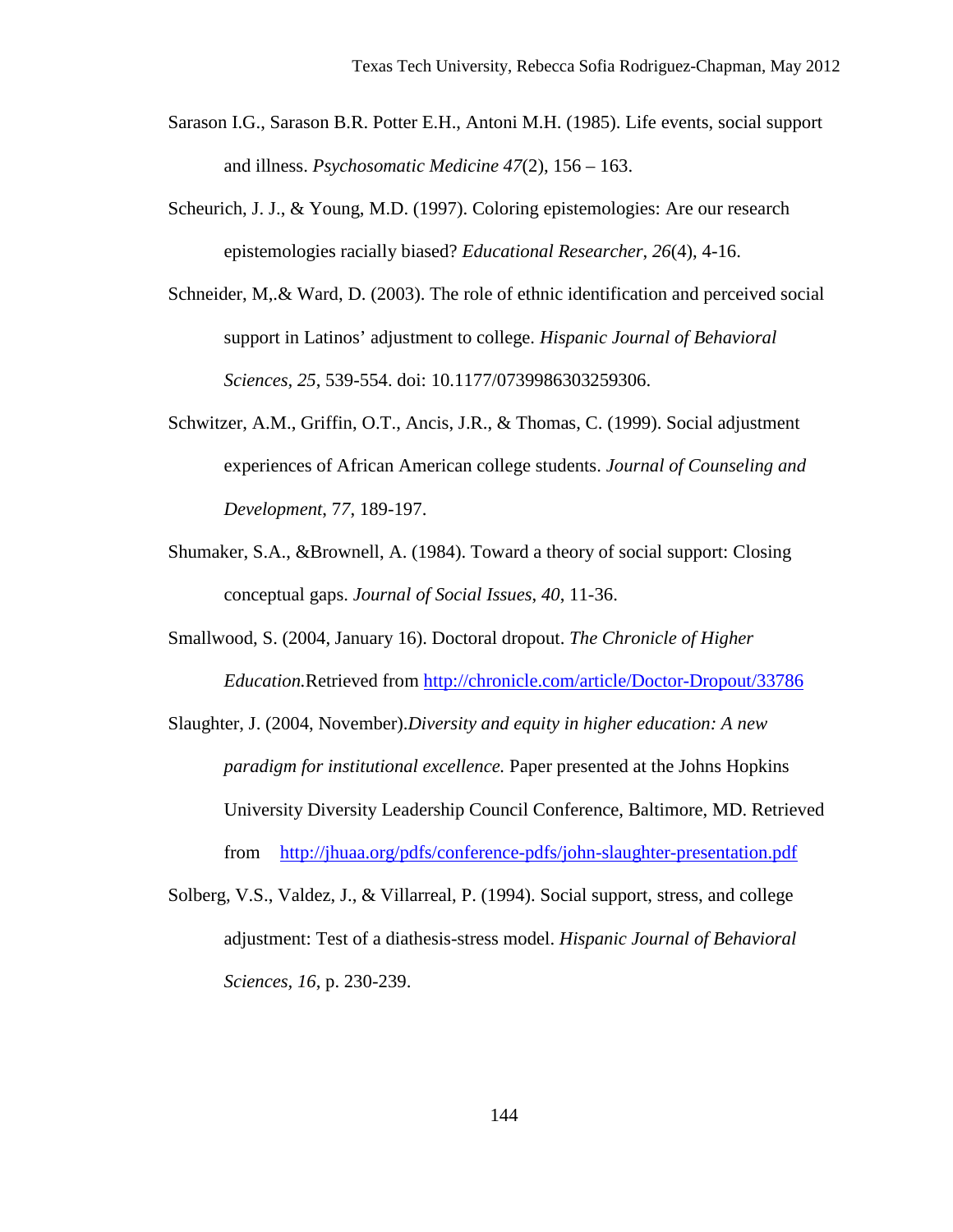- Solberg, V.S., & Villarreal, P. (1997). Examination of self-efficacy and assertiveness as mediators of student stress. *Psychology: A Journal of Human Behavior, 34*, 61- 69.
- Solberg, V.S., & Villarreal, P. (1997). Examination of self-efficacy, social support, and stress as predictors of psychological and physical distress among Hispanic college students. *Hispanic Journal of Behavioral Sciences*, *19*, 182-201.
- Soloman, B. (1985). *In the company of educated women*. Binghamton, New York: Vail-Ballou Press.
- Solorzano, D. & Bernal, D. (2001). Examining transformational resistance through a critical race and latcrit theory framework: Chicana and Chicano students in an urban context, *Urban Education 38*(3), 308-342.doi: 10.1177/0042085901363002
- Solorzano, D. (1995). The baccalaureate origins of Chicano and Chicano doctorates in the social sciences. *Hispanic Journal of Behavioral Sciences, 17*, 3-32.
- Solorzano, D. (1998). Critical race theory, race and gender microaggressions, and the experience of Chicana and Chicano scholars. *Qualitative Student in Education, II* (I), 121-136.
- Solorzano, D., & Villalpando, O. (1998). Critical race theory, marginality, and the experience of minority students in higher education. In C. Torres & T. Mitchell (Eds.), *Emerging issues in the sociology of education: Comparative perspectives* (pp. 211- 224). New York: State University of New York Press.
- Solorzano, D., & Yosso, T. (2000). Toward a critical race theory of Chicana and Chicano education. In C. Tejeda, C. Martinez, Z. Leonardo, & P. Mclaren (Eds), *Charting*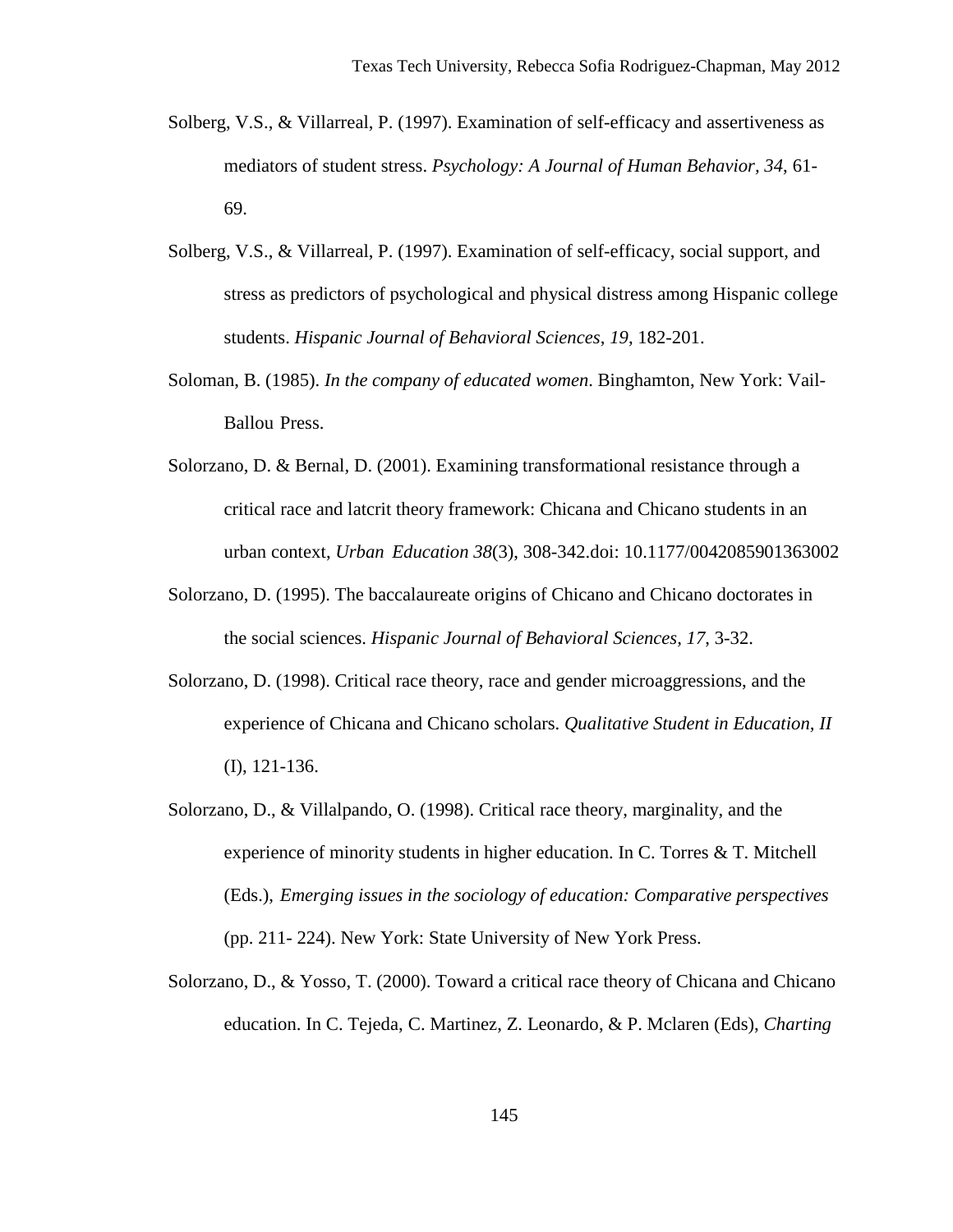*new terrains of Chicana(o)/Latina(o) education (pp. 35-65). Cresskill, NJ:* Hampton Press.

- Solorzano, D., & Yosso, T. (2002). Critical race methodology: Counter-Storytelling as an analytical framework for education research. *Qualitative Inquiry, 8*(23), 23-44.
- Stanfield, J.H., II. (1994). Ethnic modeling in qualitative research. In N.K. Denzin & Y.S.Lincoln (Eds.), *Handbook of qualitative inquiry* (pp.175-188). Newbury Park, CA: Sage.
- Stewart, D. (2007) Graduate education: *The backbone of American competiveness and innovation*. Princeton, NJ: Educational Testing Service.
- Sue, D. W., & Sue, D. (1999). *Counseling the culturally different: Theory and practice*  $(3<sup>rd</sup>$  ed.). New York, NY: Wiley.
- Sugrue, T. (2009). The compelling need for Diversity in higher education *University of Michigan Admissions Lawsuits* retrieved from

<http://www.vpcomm.umich.edu/admissions/legal/expert/toc.html>

- Tabachnick, B. G. & Fidell, L. S. (2007).*Using Multivariate Statistics*. 5<sup>th</sup> ed. Boston: Allyn and Bacon.
- Tao, K. (2007) *The confluence of sociocontextual identity and psychosociocultural dimensions on academic persistence decisions for women of color doctoral students* (Doctoral dissertation). Retrieved from ProQuest 3245615.
- Tatum, B. D. (1997). *Why are all the black kids sitting together in the cafeteria? And other questions about race*. New York, New York: Basic Books Publications.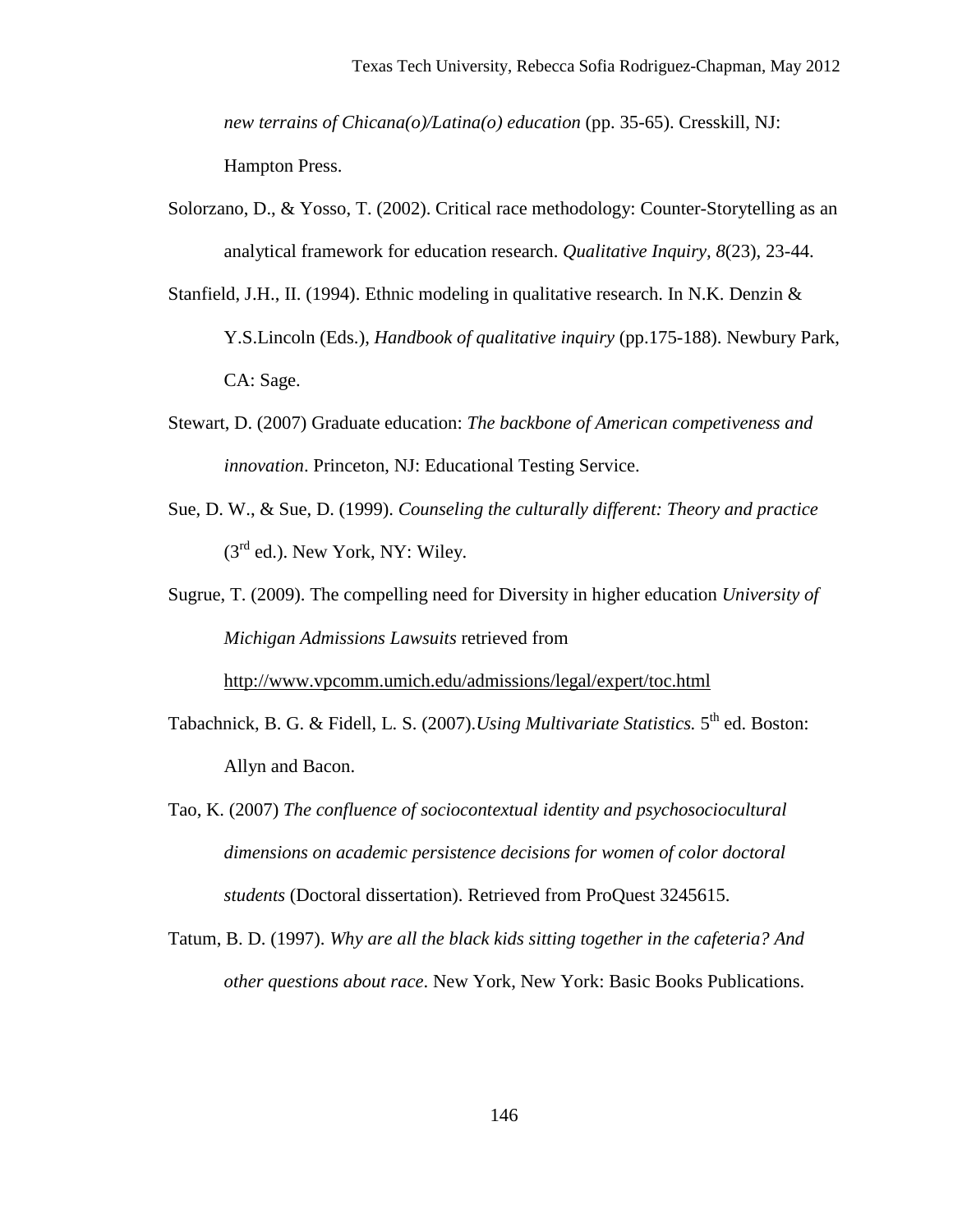- Thelin, J. (1985). Beyond the background music: Historical research on admissions and access in higher education. In John C. Smart (Ed.), *Higher Education Handbook of Theory and Research,* Vol. 1. (pp. 349-380). New York: Agathon.
- Thelin, J. (2003). Historical overview of American higher education. In S. Komives & D. Woodard (Eds), *Student Services: A Handbook for the Profession* (4<sup>th</sup>ed.) (pp.573-591). San Francisco: Jossey-Bass.
- Tierney, W. (1993). *Building communities of difference: Higher education in the twentyfirst centure.* South Hadley, MA: Bergin and Garvey.
- Tierney, W. (1997).Organizational socialization in higher education. *The Journal of Higher Education, 68* (1), 1-16.
- Tierney, W., Campbell, C., & Sanchez, G. (2004). *The road ahead: Improving diversity in graduate education.* Retrieved from the Center for Higher Education Policy Analysis website:<http://www.usc.edu/dept/chepa/>
- Torres, V. (2006). Bridging two worlds: Academia and Latina/o identity. In J. Castellanos, A. Gloria, & M. Kimimura (Eds.), *The Latina/o Pathway to the Ph.D. Abriendo Caminos* (pp.135-147). Sterling,VA: Stylus Publishing.
- Torres, V., & Hernandez, E. (2007). The influence of ethnic identity on self-authorship: A longitudinal study of Latino/a college students. *Journal of College Student Development*, *48*, 558-573.
- Tyson, C. (1998). Coloring epistemologies: A response. *Educational Researcher, 27*(9), 21-22.
- U.S. Bureau of the Census. (2000). *American fact finder*, U.S. Census, Summary File 4 (SF4) Retrieved on August 19, 2010 from<http://www.census.gov/>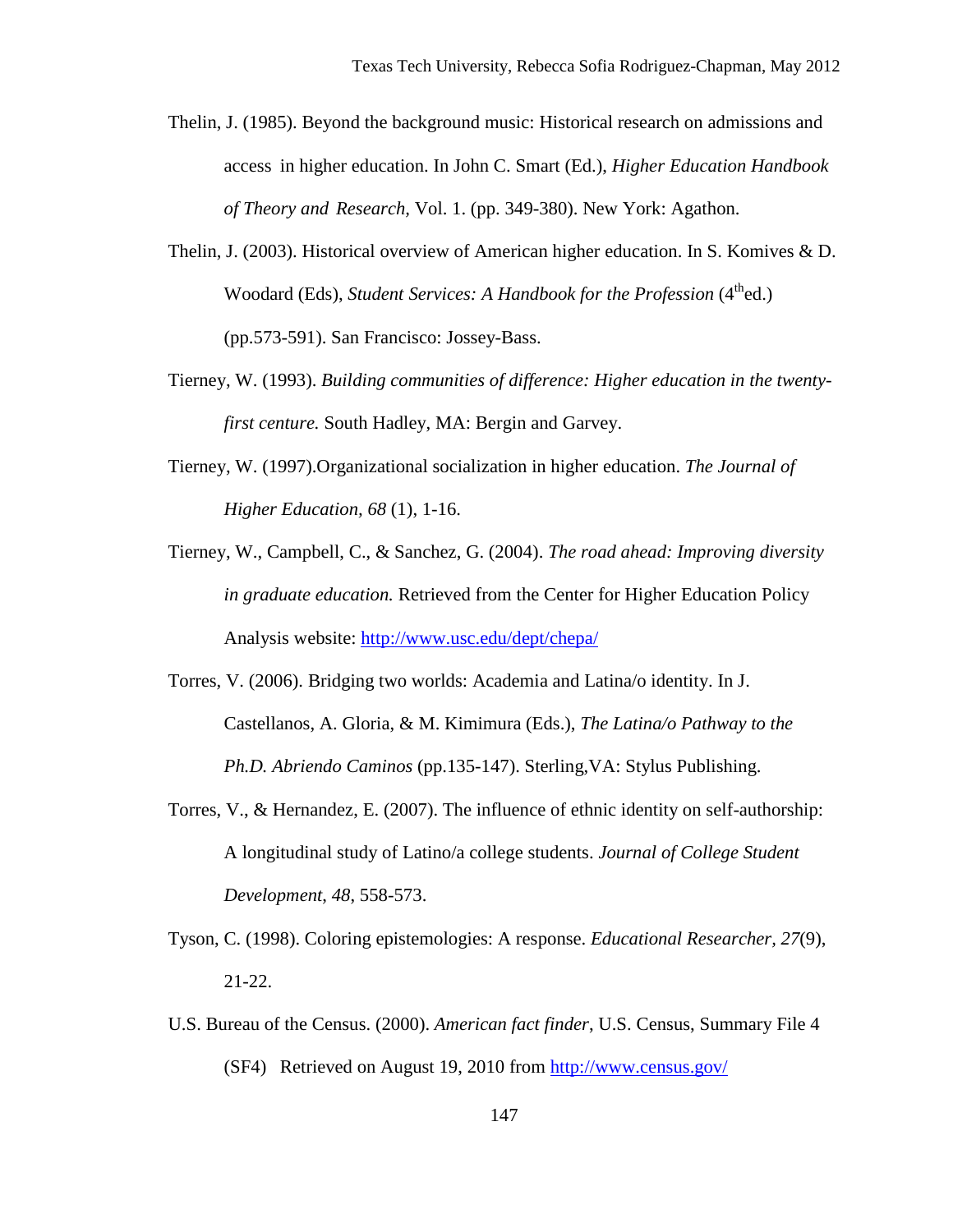U.S. Bureau of the Census. (2008). *Table 3- Annual estimates of the population by sex, race,and Hispanic origin for the United State*s: April 1, 2000 to July 1, 2007 (Report No. NC-EST 2007-03). Washington, DC: United States Bureau of the Census, Population Division. Retrieved from

<http://www.census.gov/newsroom/releases/archives/population/cb08-67.html>

- Yosso, T. (2002). Latina students. In A. Aleman & K. Renn (Eds). *Women in higher education: An encyclopedia* (pp.325-329). Santa Barbara, CA: ABC-CLIO, Inc.
- Yosso, T., Parker, L, Solorzano, D. & Lynn, M. (2004). Chapter 1: From jim crow to affirmative action and back again: A critical race discussion of racialized rationales and access to higher education. *Review of Research in Education, 28*(1), 1-25. doi: 10.3102/0091732X028001001.
- Yosso, T (2006). *Critical Race Counterstories along the Chicana/chicano educational pipeline.* New York, NY: Routledge, Taylor & Francis Group.

Vadez, F. (1998). LatCrit: Latinas/os and the law, *La Raza Law Journal, 10,* 1–600.

- Valverde, M. and Rodriguez, R. (2002). Increasing Mexican American doctoral degrees: The role of institutions of higher education. *Journal of Hispanic Higher Education, 1*(1), 55-58.
- Van Der Werf, M. & Sabatier, G. (2009). *The college of 2020* (Chronicle Research Services Report). Retrieved from Chronicle Research Services website: [http://www.collegeof2020digital.com/collegeof2020/students/?sub\\_id=CW81qIts](http://www.collegeof2020digital.com/collegeof2020/students/?sub_id=CW81qItsOrsar#pg1) [Orsar#pg1](http://www.collegeof2020digital.com/collegeof2020/students/?sub_id=CW81qItsOrsar#pg1)
- Vargas, L. (Ed). (2002). *Women faculty of color in the white classroom: Narratives on the pedagogical implications of teacher diversity*. New York, NY: Peter Lang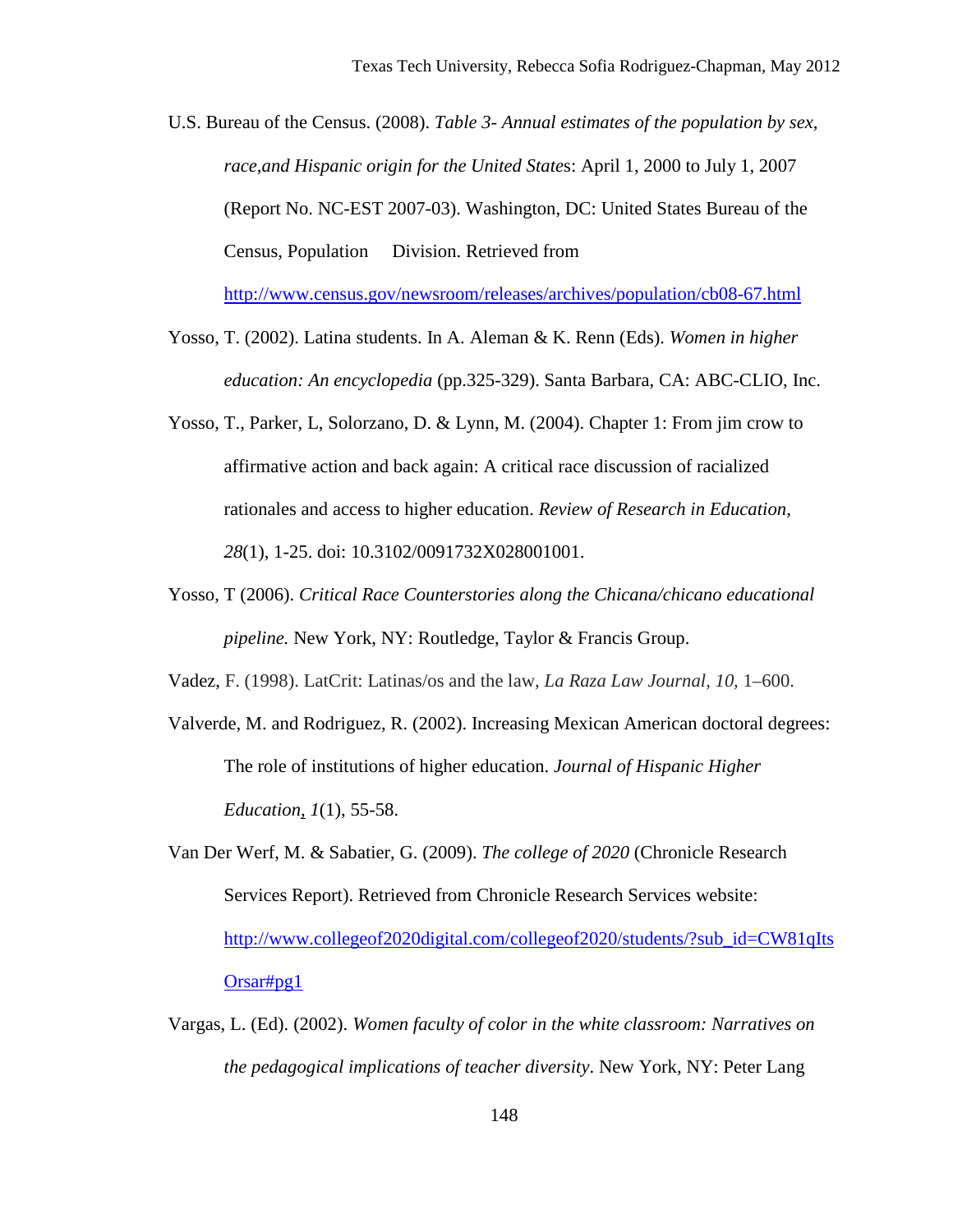Publishing Vasquez, M.J.T. (1982). Confronting barriers to the participation of Mexican-American women in higher education. *Hispanic Journal of Behavioral Sciences, 4*(2), 147-165.

- Vera, H. & De los Santos, E. (2005). Chicana identity construction: Pushing the boundaries. *Journal of Hispanic Higher Education*, *4*(2), 102-113. doi:10.1177/1538192704273154
- Villalpando, O. (2004). Practical considerations of critical race theory for Latino/a college students. In Ortiz, A.M., (Ed.) *Addressing the Unique Needs of Latino/a Students, New Directions for Student Services* (pp.41-50). San Francisco, CA: Jossey-Bass Publishers.
- Villalpando, O. (2010). *Latinos/as in Higher Education: Eligibility, Enrollment, and Educational Attainment. Handbook of Latinos and Education.* New York: Routledge Press.
- Waterford, T. Rivas, M., Burciaga, R, & Solorzano, D. (2006). Latinas and the doctorate The "status" of attainment and experience from the margin. In G. Castellanos, A. Gloria, A., & M. Kaminura, M(Eds), *The Latino pathway to the Ph.D. Abriendo Caminos* Sterling, VA: Stylus Publishing.
- Weisbuch, R. (2005). Diversity and the Ph.D. Report of the *Woodrow Wilson National Fellowship Foundation* Retrieved from

[http://www.woodrow.org/images/pdf/newsitem/WW\\_Diversity\\_PhD\\_web.pdf](http://www.woodrow.org/images/pdf/newsitem/WW_Diversity_PhD_web.pdf) 

Wendler, C., Bridgeman, B., Cline, F., Millet, C., Rock, J., Bell, N. & McAllister, P. (2010). *The path forward: The future of graduate education in the United States*. Princeton, NJ: Educational Test Service.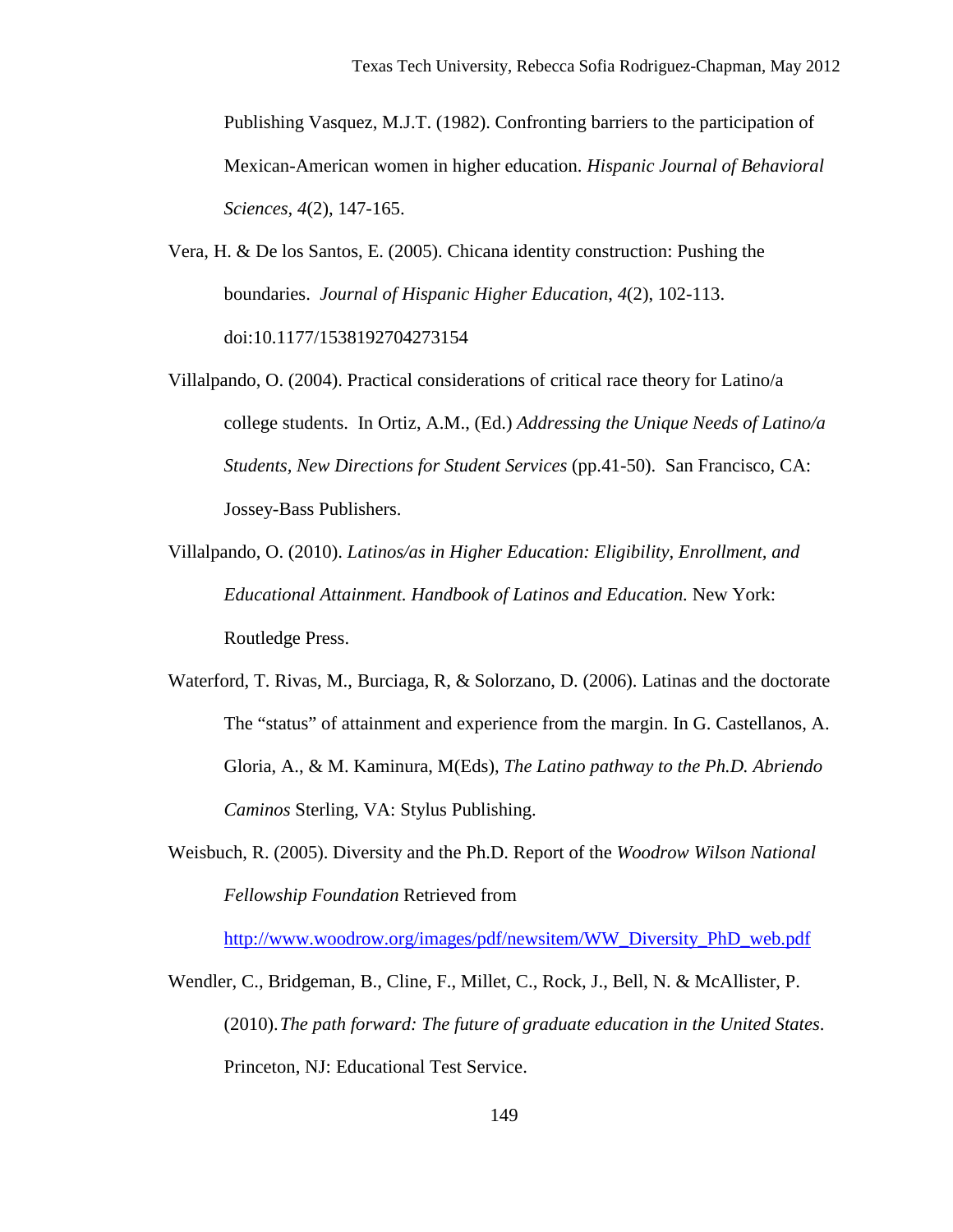- Whitla, D., Orfield, G., Silen, W., Teperow, C., Howard, C., & Reede, J. (2003). Educational benefits of diversity in medical school: A survey of students. *Academic Medicine*, *78,* 460-466.
- White, M.J., & Glick, J.E. (2000). Generation status, social capital and the routes out of high school. *Sociological Forum*, *15*(4), 671-691.

Williamson, M. (1994, April). *Strengthening the seamless web: Fostering minority doctoral student success with Mexican American and American Indian doctoral students in their doctoral programs.* Paper presented at the meeting of the American Educational Research Association, New Orleans, LA.

- [Worrell, F.C., Conyers, E., Mpofu, E. & Vandiver B.J. \(2006\).](http://www.sciencedirect.com/science/article/pii/S0147176707000235#bbib42) Multigroup ethnic identity measure scores in a sample of adolescents from Zimbabwe Identity. *Identity: An International Journal of Theory and Research, 6*(1), 35–69. Retrieved from http://www.personal.psu.edu/bjv3/page2/assets/MEIMIdentity06.pdf
- Wycoff, S. E. M. (1996). Academic performance of Mexican American women: Sources of support that serves as motivating variables: *Journal of Multicultural Counseling and Development, 24*, 146-155.
- Zarate, M.E. & Fabienke, D. (2007). Financial aid as a perceived barrier to college. *American Academic*, *3*(1), 129-140.
- Zarate, M.E., & H.P. Pachon. (2006). *Perceptions of college financial aid among California Latino Youth*. Los Angeles, CA: Tomas Rivera Policy Institute Retrieved from<http://www.trpi.org/update/education.html>
- Zimet, G, Dahlem, N, Zimet, S & Farley, G (1988). The multidimensional scale of perceived social support *Journal of Personality Assessment*, *52* (1), 30-41.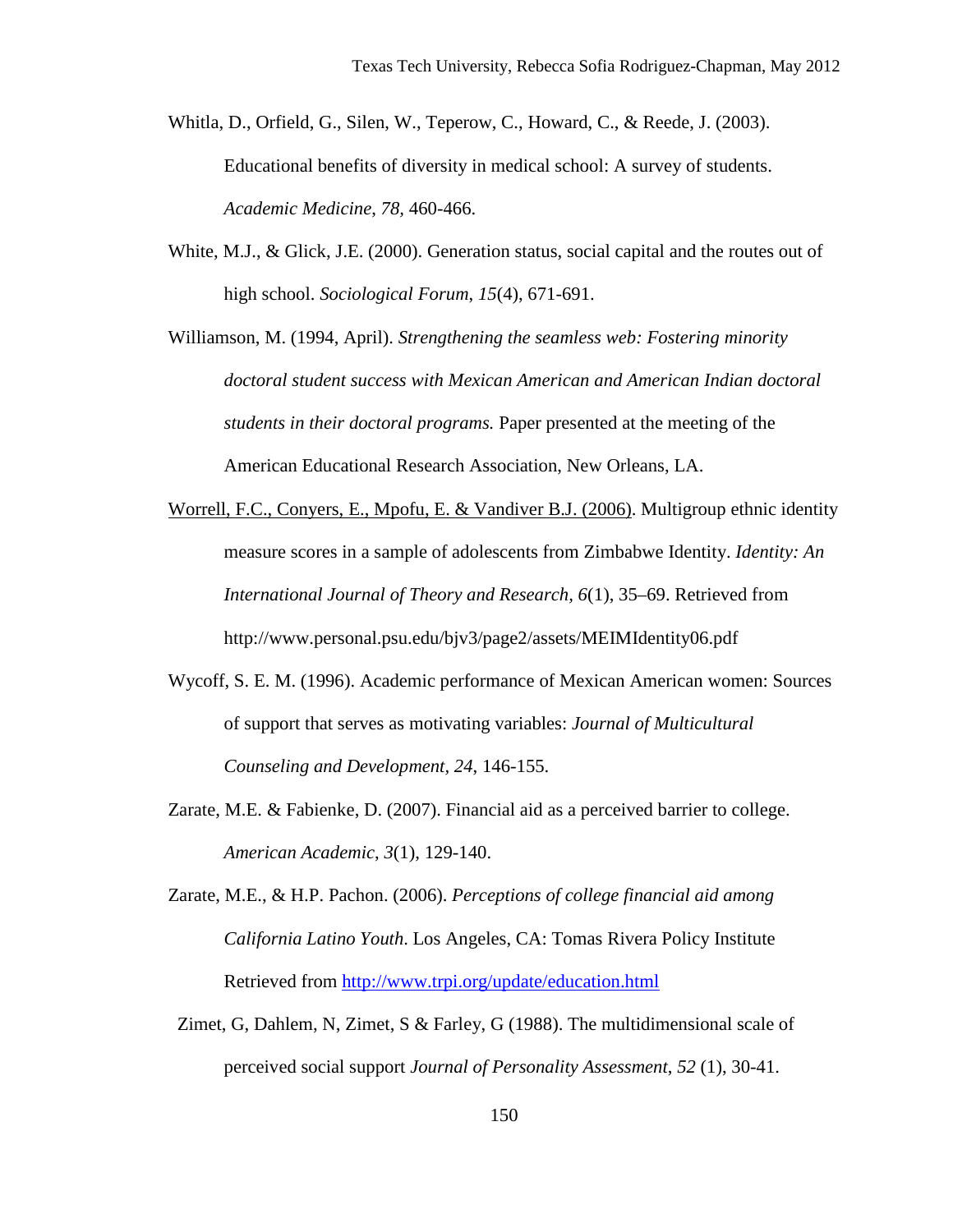#### *Appendix A* Demographic Questionnaire

Thank you for filling out this survey that examines your thoughts about your educational experiences. Please do not spend a lot of time on each question-respond with your first reaction. Please circle the most appropriate answer to each question and answer all the questions.

| **Please do not write your name on this survey! |  |  |  |
|-------------------------------------------------|--|--|--|
|                                                 |  |  |  |

1. Age:\_\_\_\_\_\_\_

2. GPA in doctoral program:

3. Marital status during doctoral program: Single Divorced Widowed Married Separated

4. Where did you live during your doctoral program? \_\_on-campus housing with roommates

\_\_on-campus housing alone

\_\_off-campus housing with friends

\_\_off-campus housing with family

\_\_off-campus housing alone

\_\_ other

5. Did you attend the same school for you doctorate as your master degree? \_\_Yes \_\_If no, where did you study for your master

degree 2

6. During your undergraduate studies, what was the highest degree you expected to earn?  $\Box$  Doctorate

7. What is your doctorate in?

 $\underline{\text{PhD}}$  .  $\underline{\text{Ed.D}}$  $J.D.$  $M.D.$ 

8. How did you finance your doctoral education? \_\_work part-time \_\_Family \_\_Scholarship \_\_Work full-time

Student Loans Personal savings

9. Were you continuously enrolled between your bachelor degree and doctorate?\_\_\_\_\_\_\_\_\_\_\_\_\_\_\_\_\_\_\_\_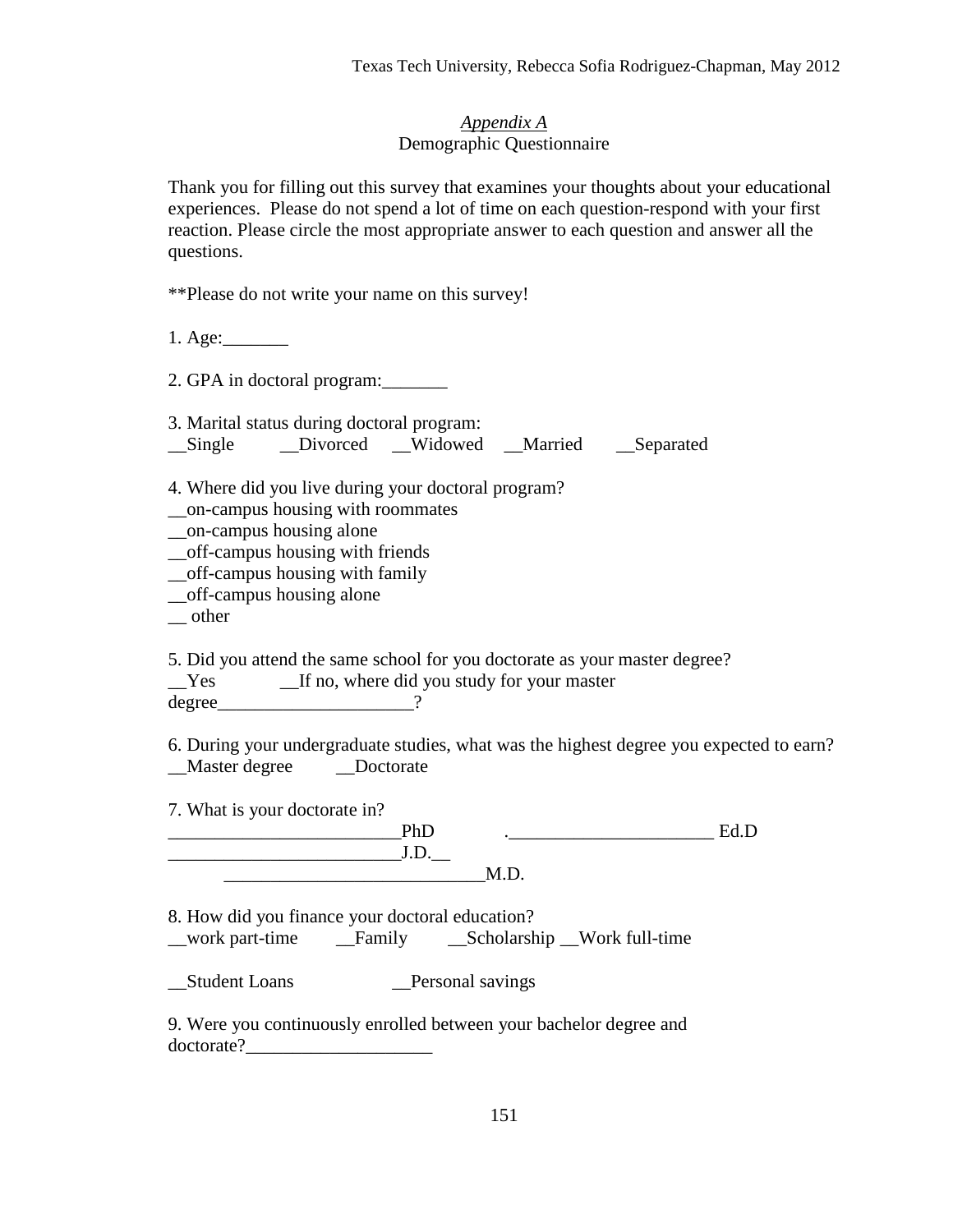10. If not, how many years did you take between completion of your masters to your doctorate?

11. Did either or both your parents attend college?

12. Have any of your siblings attended college?

13. What is your generational status? \_\_First Generation \_\_Second Generation \_\_Third Generation \_\_Fourth Generation

14. During my doctoral program, I was confident that I would complete my doctorate:<br>Strongly Disagree Bisagree Agree

\_\_Strongly Disagree \_\_Strongly Agree \_\_Disagree \_\_Agree \_\_Slightly Disagree \_\_Slightly Agree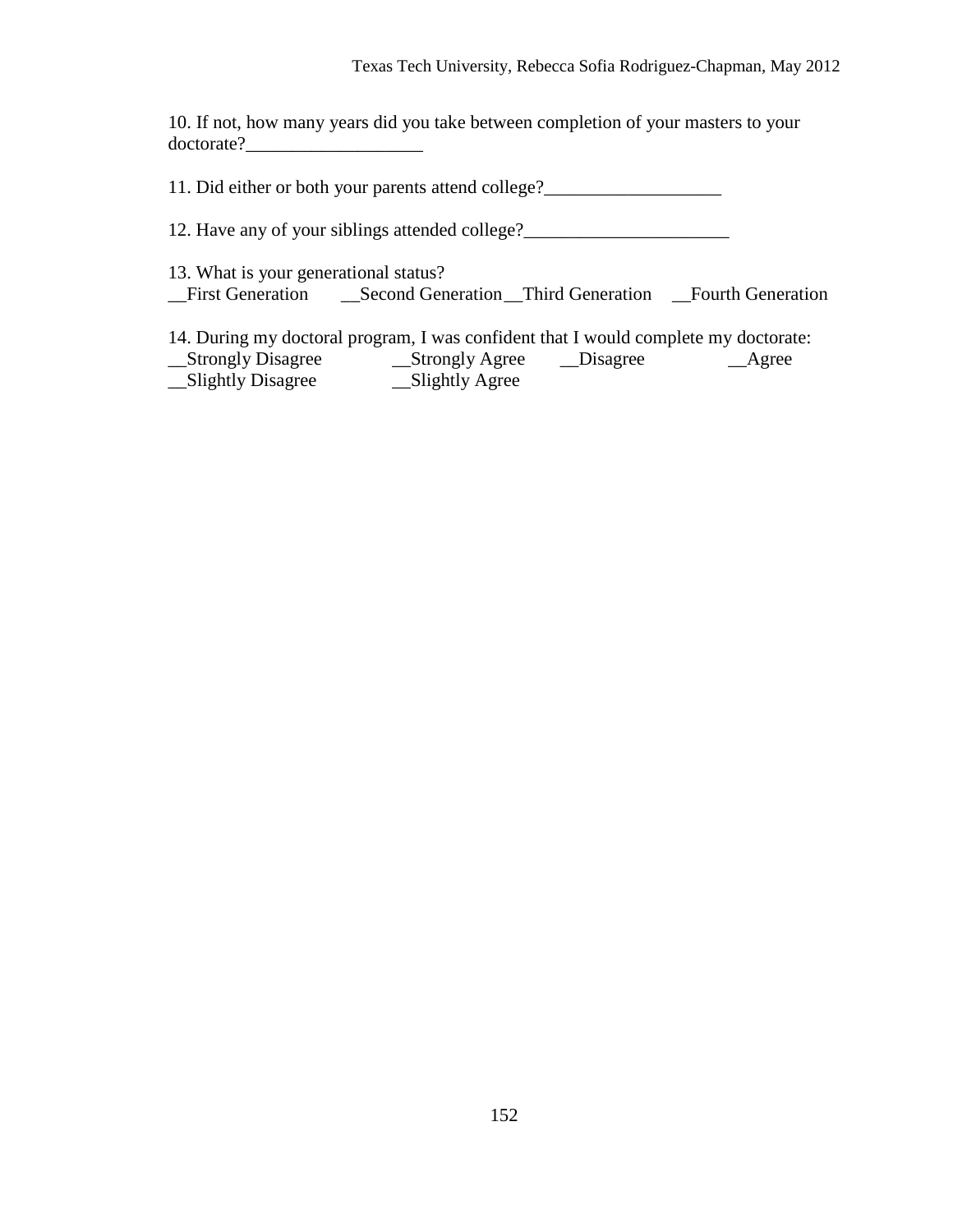### *Appendix B*

### The Multigroup Ethnic Identity Measure (Phinney, 1992)

In this country, people come from a lot of different cultures and there are many different cultures and there are many different worlds to describe backgrounds or ethnic groups that people come from. Some examples of the names of ethnic groups are Mexican-American, Hispanic, Black, Asian-American, American-Indian, Anglo-American, and White. Every person is born into an ethnic group, or sometimes two groups, but people differ on how important their ethnicity is to them, how they feel about it, and how much their behavior is affected by it. These questions are about your ethnicity or your ethnic group and how you feel about it or react to it.

Please fill in:

| In terms of ethnic group, I consider myself to be |  |
|---------------------------------------------------|--|
| My ethnicity is                                   |  |
| My father's ethnicity is                          |  |
| My mother's ethnicity is                          |  |

Use the number given below to indicate how much you agree or disagree with each statement.

| 4: Strongly agree | 3: Somewhat agree 2: Somewhat disagree 1: Strongly agree |
|-------------------|----------------------------------------------------------|
|-------------------|----------------------------------------------------------|

- 1. During my doctoral program, I spent time trying to find out more about my own ethnic group, such as its history, traditions, and customs.
- 2. During my doctoral program, I was active in organizations or social groups that included mostly members of my own ethnic group.
- 3. During my doctoral program, I had a clear sense of my ethnic background and what it means for me.
- 4. During my doctoral program, I enjoyed meeting and getting to know people from ethnic groups other than my own.
- 5. During my doctoral program, I thought a lot about how my life would be affected by my ethnic group membership. \_\_\_\_\_\_\_\_\_\_\_\_\_\_\_\_
- 6. During my doctoral program, I was happy about the member of the group I belonged to.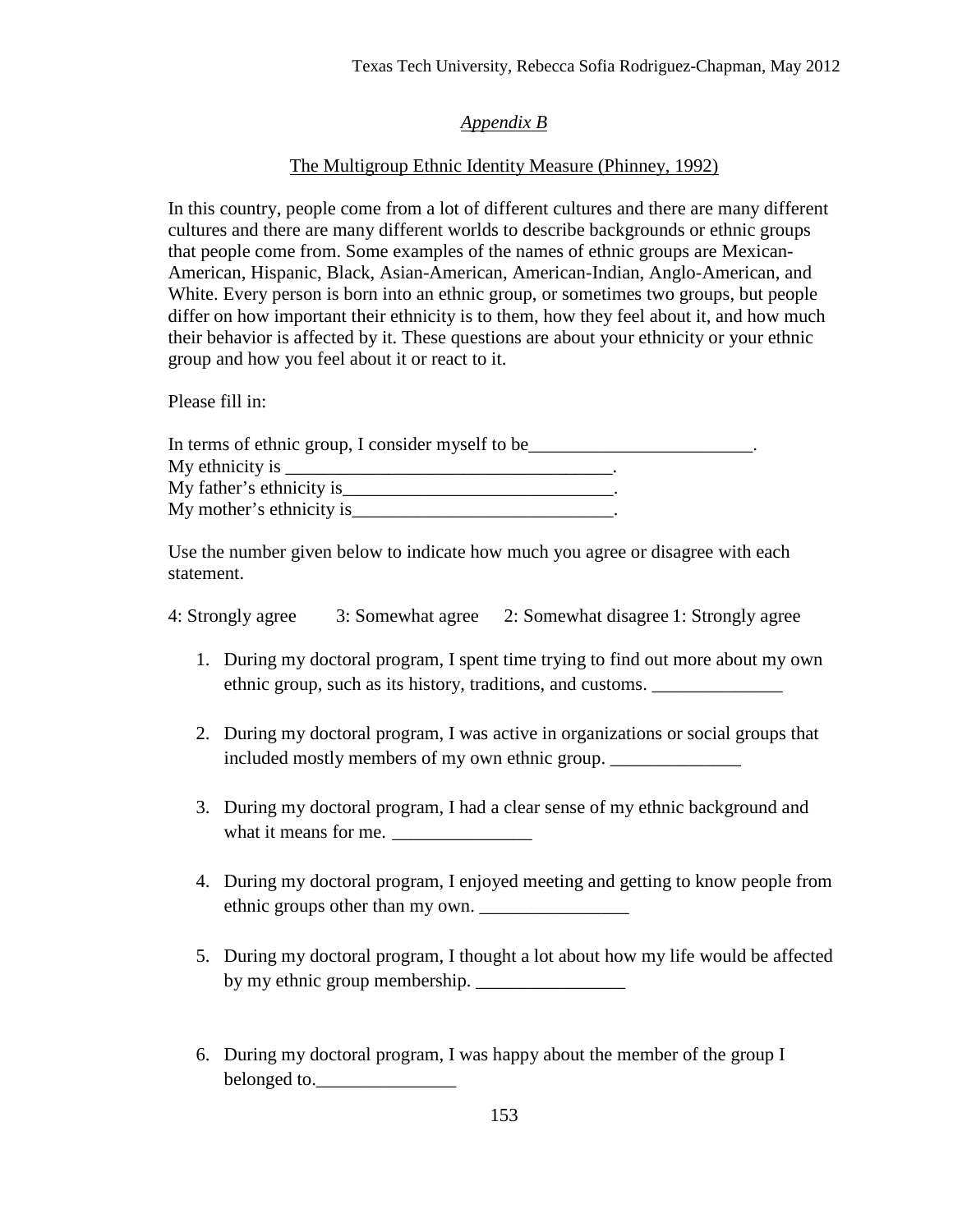- 7. During my doctoral program, I sometimes felt it was better if different ethnic groups didn't try to mix together. \_\_\_\_\_\_\_\_\_\_\_\_\_\_\_\_\_
- 8. During my doctoral program, I was not very clear about the role of my ethnicity in my life.
- 9. During my doctoral program, I often spent time with people from ethnic groups other than my own.
- 10. During my doctoral program, I really did not spend much time trying to learn more about the culture and history of my ethnic group.
- 11. During my doctoral program, I had a strong sense of belonging to my own ethnic  $group.$
- 12. During my doctoral program, I understood pretty well what my ethnic group membership meant to me, in terms of how to relate to my own group and other groups. \_\_\_\_\_\_\_\_\_\_\_\_\_\_\_\_
- 13. During my doctoral program, in order to learn more about my ethnic background, I talked to other people about my ethnic group.
- 14. During my doctoral program, I had a lot of pride in my ethnic group and it accomplishments.
- 15. During my ethnic program, I didn't try to become friends with people from other ethnic groups. \_\_\_\_\_\_\_\_\_\_\_\_\_\_\_\_
- 16. During my doctoral program, I participated in cultural practices of my own group, such as special food, music, or customs.
- 17. During my doctoral program, I was involved in activities with people from other ethnic groups.
- 18. During my doctoral program, I felt a strong attachment towards my own ethnic  $group.$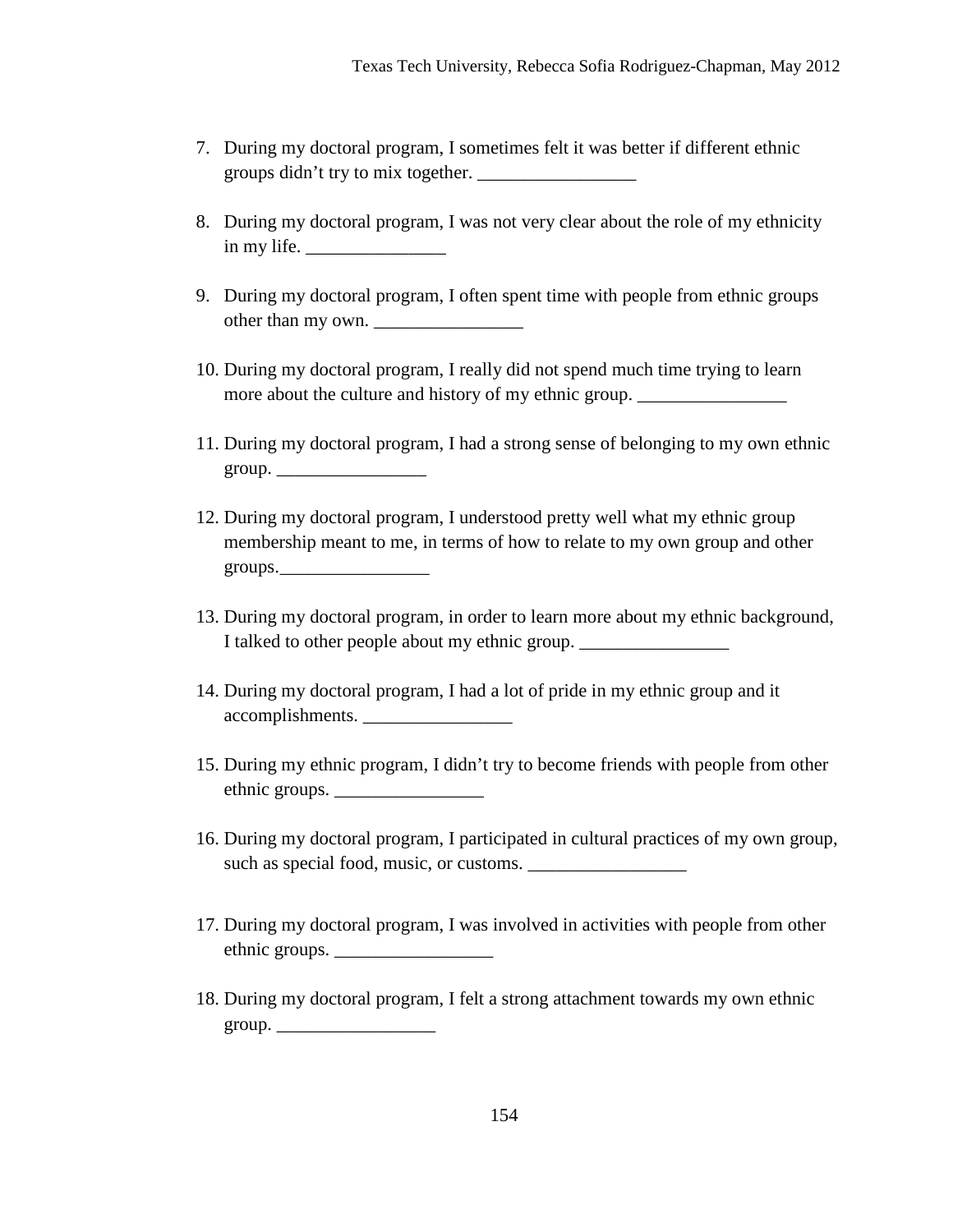- 19. During my doctoral program, I enjoyed being around people from ethnic groups other than my own.
- 20. During my doctoral program, I felt good about my cultural or ethnic background.

 For the questions below, please write in the number that gives the best answer to each

questions.

 $\frac{1}{2}$  ,  $\frac{1}{2}$  ,  $\frac{1}{2}$  ,  $\frac{1}{2}$  ,  $\frac{1}{2}$ 

- (1) Asian, Asian American, or Oriental
- (2) Black or African American
- (3) Hispanic or Latino
- (4) White, Caucasian, European, not Hispanic
- (5) American Indian
- (6) Mixed; parents are from two different groups
- (7) Other (write in):
- 22. My father's ethnicity is (use numbers above)
- 23. My mother's ethnicity is (use numbers above)
- 24. During my doctoral program, I dealt with machismo attitudes from other men in

my life such as husband, boyfriend, father, brother, friend, or cousin.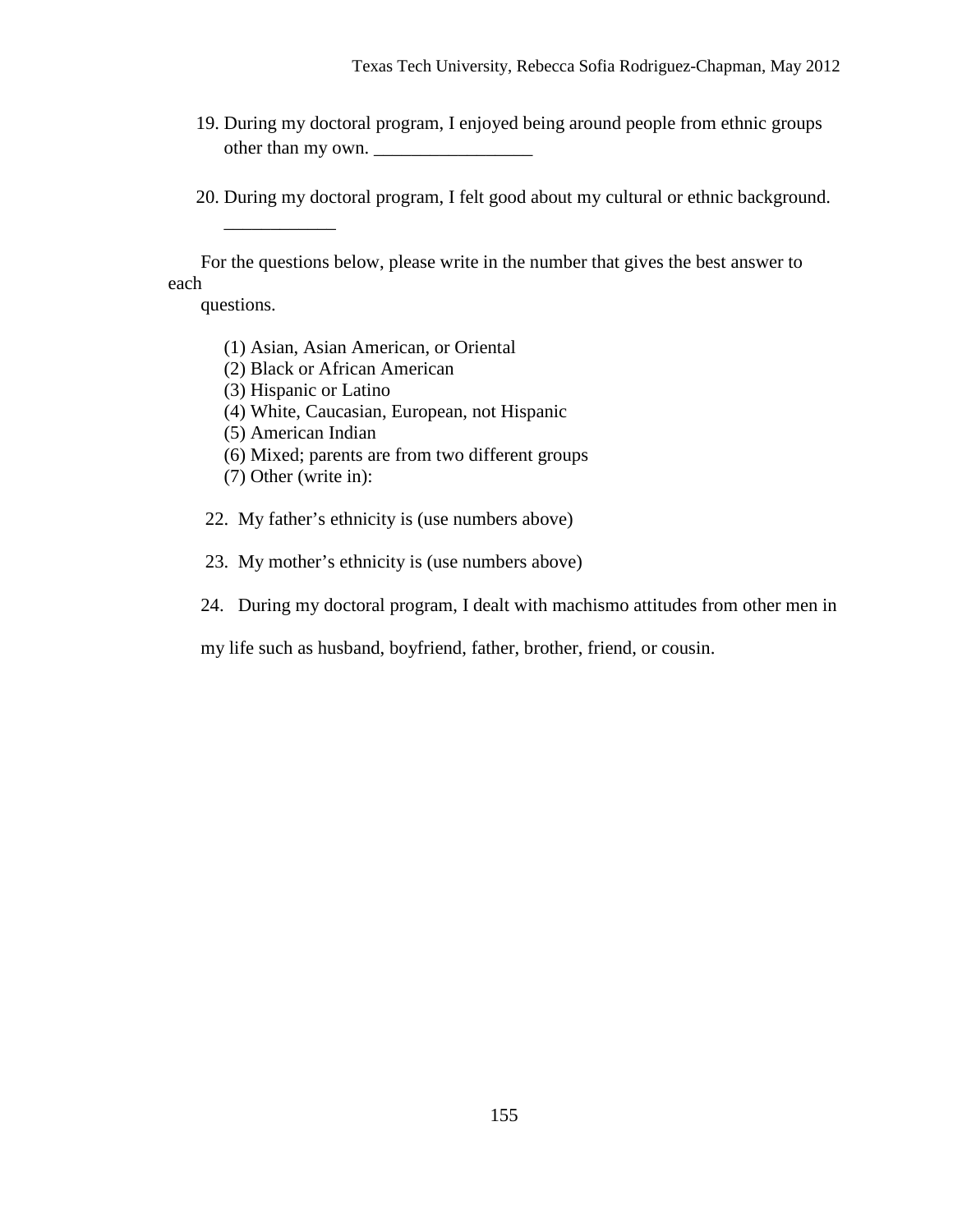#### *Appendix C*

#### Multidimensional Scale of Perceived Social Support (Zimet, Dahlem, Zimet & Farley, 1988)

Instructions: I am interested in how you feel about the following statements. Read each statement carefully. Indicate how you felt about each statement.

Circle the "1" if you Strongly Disagree Circle the "2" if you Somewhat Disagree Circle the "3" if you Somewhat agree Circle the "4" Strongly Agree

- 1. There was a special person who was around when I was in need. 1 2 3 4 SO
- 2. There was a special person with whom I could share my joys and sorrows. 1 2 3 4

So

- 3. My family tried to help me. 1 2 3 4 Fam
- 4. I got the emotional help and support I needed from my family. 1 2 3 4 Fam
- 5. I had a special person who was a real source of comfort to me. 1 2 3 4 SO
- 6. My friends really tried to help me. 1 2 3 4 Fri
- 7. I could count on my friends when things go wrong. 1 2 3 4 Fri
- 8. I could talk about my problems with my family. 1 2 3 4 Fam
- 9. I had friends with whom I would share my joys and sorrows. 1 2 3 4 Fri
- 10. There was a special person in my life who cared about my feelings. 1 2 3 4 SO
- 11. My family was willing to help me make decisions. 1 2 3 4 Fam
- 12. I could talk about my problems with my friends. 1 2 3 4 Fri

The items tended to divide into factor groups relating to the source of the social support, namely family (Fam), friends (Fri) or significant other (SO).